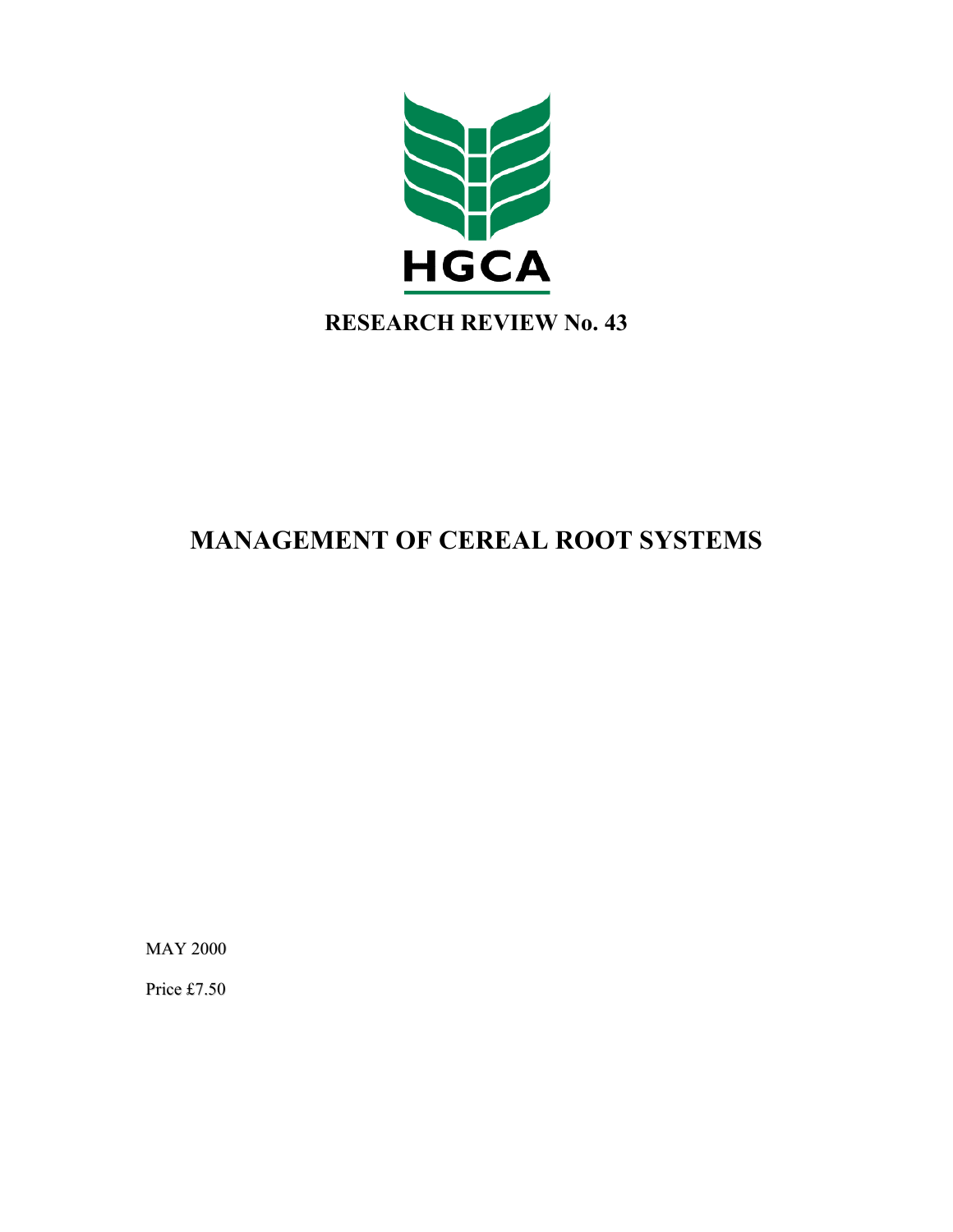### **RESEARCH REVIEW No. 43**

## **MANAGEMENT OF CEREAL ROOT SYSTEMS**

**by** 

### **LUCAS, M.E.<sup>1</sup> HOAD, S.P.2 \* RUSSELL, G3 & BINGHAM, I.J.4**

1 - Institute of Ecology and Resource Management, University of Edinburgh, King's Buildings, Mayfield Road, Edinburgh, Midlothian EH9 3JU, United Kingdom.

2 - Scottish Agricultural College, Agronomy Department, Crops Division, Bush Estate, Penicuik, Midlothian EH26 0PH, United Kingdom.

3 - Institute of Ecology and Resource Management, University of Edinburgh, King's Buildings, West Mains Road, Edinburgh, Midlothian EH9 3JG, United Kingdom.

4 - Scottish Agricultural College, Crop Health Department, Ferguson Building, Craibstone Estate, Bucksburn, Aberdeen AB21 9YA, United Kingdom.

\**Corresponding Author*

This is the final report of a eight month project which started in October 1998. The work reported herein was funded by a grant of £32,774 from HGCA (Project No. 1725).

The Home-Grown Cereals Authority (HGCA) has provided funding for this project but has not conducted the research or written this report. While the authors have worked on the best information available to them, neither HGCA nor the authors shall in any event be liable for any loss, damage or injury howsoever suffered directly or indirectly in relation to the report or the research on which it is based.

Reference herein to trade names and proprietary products without stating that they are protected does not imply that they may regarded as unprotected and thus free for general use. No endorsement of named products is intended nor is any criticism implied of other alternative, but unnamed products.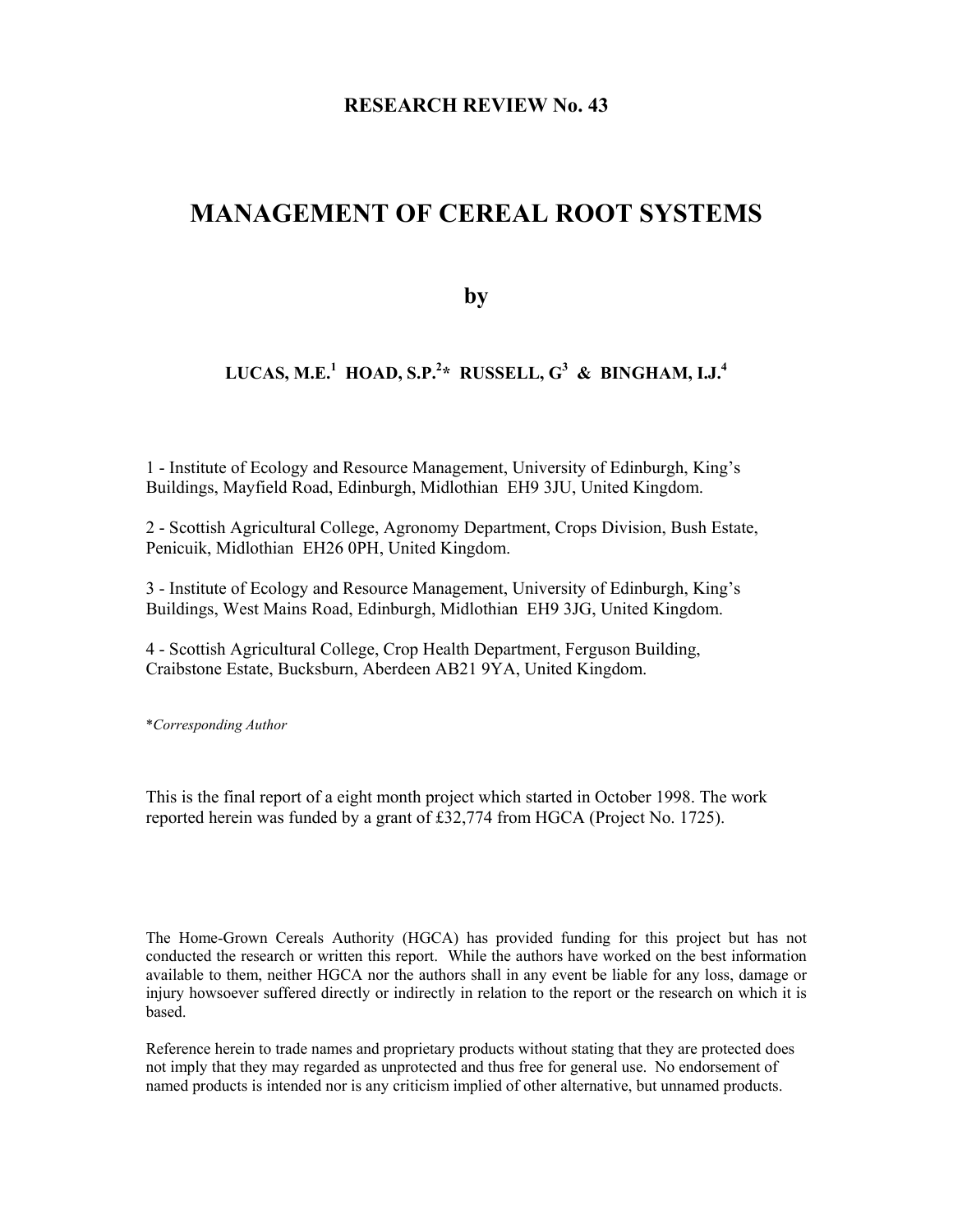## **Acknowledgements**

The authors would like to thank the following people for their suggestions during the consultation stage of this project and for their contributions and comments on the draft manuscript.

| Professor D. Atkinson   | SAC, Agriculture Building, West Mains Road,<br>Edinburgh EH9 3JG                                                                         |
|-------------------------|------------------------------------------------------------------------------------------------------------------------------------------|
| Mr G.M. Barton          | SAC Advisory Office, Bush Estate, Penicuik,<br>Midlothian EH26 0PH                                                                       |
| Mr R.W. Clare           | ADAS, Rosemaund Research Centre, Preston Wynne<br>Hereford HR1 3PG                                                                       |
| Dr D.H.K. Davies        | Crop Division, SAC, Bush Estate, Penicuik,<br>Midlothian EH26 0PH                                                                        |
| Dr M.J. Foulkes         | Division of Agriculture and Horticulture, Sutton<br>Bonington Campus, University of Nottingham,<br>Loughborough, Leicestershire LE12 5RD |
| Dr K.W.T. Goulding      | IACR Rothamsted, Harpenden, Hertfordshire AL5 2JQ                                                                                        |
| Professor P.J. Gregory  | Department of Soil Science, University of Reading,<br>Whiteknights, PO Box 233, Reading RG6 6DW                                          |
| Professor K. Killham    | Department of Plant and Soil Science, University<br>of Aberdeen, Meston Building, Aberdeen, AB9 2UE                                      |
| Dr D. Robinson          | Cellular and Environmental Physiology Department,<br>Scottish Crop Research Institute, Dundee DD2 5DA                                    |
| Dr R. Sylvester-Bradley | ADAS, Boxworth Research Centre, Boxworth,<br>Cambridge CB3 8NN                                                                           |
| Dr C.A. Watson          | Environmental Division, SAC, Craibstone Estate,<br>Aberdeen AB21 9YA                                                                     |
| Dr W.R. Whalley         | Process Engineering Division, Silsoe Research Institute,<br>Wrest Park, Silsoe, Bedford MK45 4HS                                         |
| Dr E. White             | Department of Agriculture for Northern Ireland,<br>Division Plant Testing Station, 50 Houston Road,<br>Crossnacreevy, Belfast BT6 9SH    |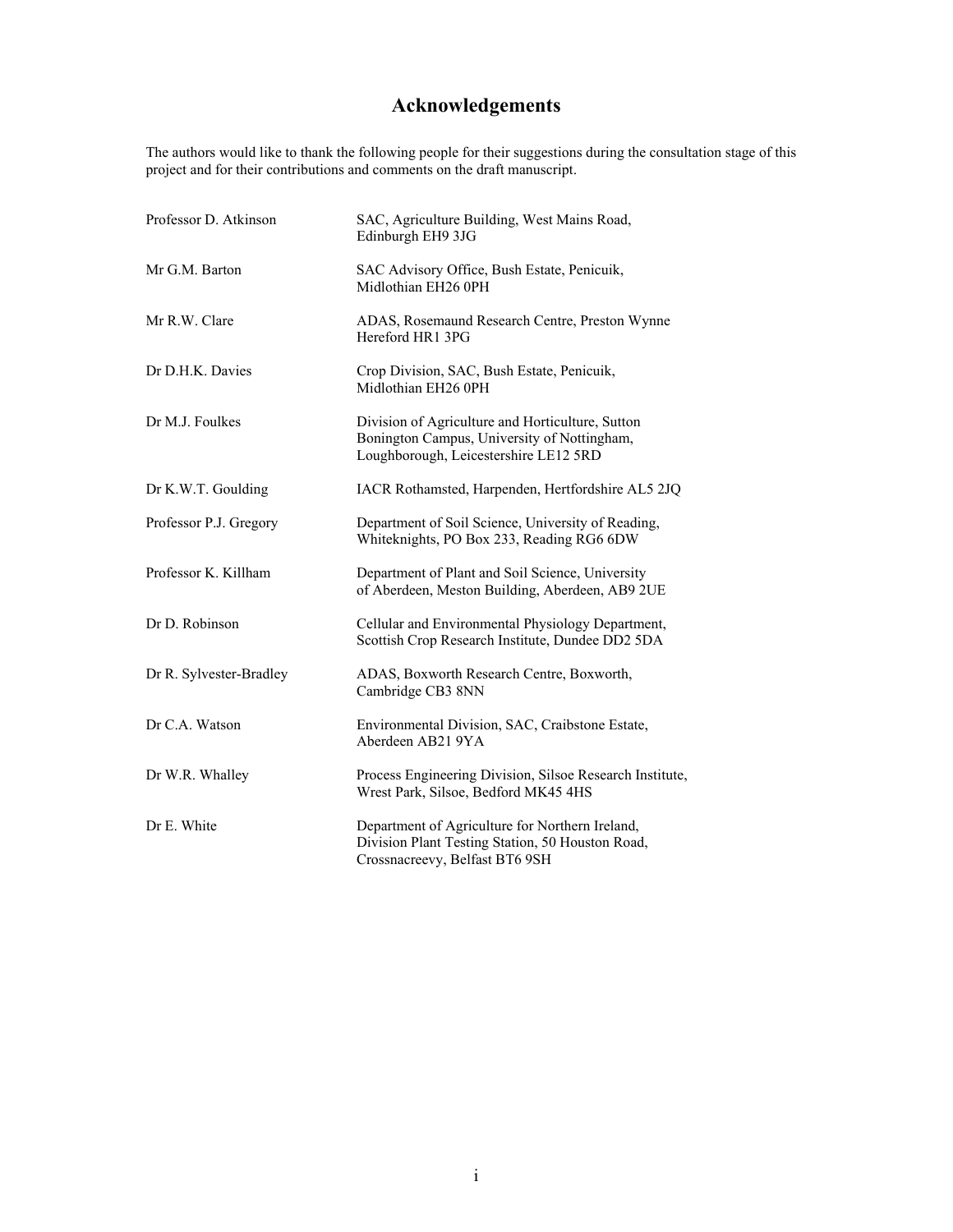## **CONTENTS Page**

| Acknowledgements                                                                                            | $\mathbf{1}$ |
|-------------------------------------------------------------------------------------------------------------|--------------|
| <b>PART A: Project Abstract</b>                                                                             | 1            |
| <b>PART B: Summary Report</b><br>Contents                                                                   | $2 - 13$     |
| 1. Introduction                                                                                             | 2            |
| 2. Linking practice to yield via the rooting environment                                                    | 3            |
| 3. The cereal root system                                                                                   | 4            |
| 4. The soil environment                                                                                     | 5            |
| 5. Effects of the soil environment on root growth                                                           | 6            |
| 6. Circumstances in which crop yield can be limited by rooting                                              |              |
| 7. Lodging                                                                                                  |              |
| 8. Indicators of root system performance                                                                    | 8            |
| 9. Genotypic variation in rooting                                                                           | 8            |
| 10. Technology Transfer: Research in Action demonstration at the HGCA Arable<br>Farming Event, Cereals 1999 | 8            |
| 11. Identifying measures to improve yield by manipulation of root systems                                   | 9            |
| 12. Recommendations for research                                                                            | 11           |
| <b>PART C: The Review</b>                                                                                   | 14-68        |

| 1. Summary                                                   | 14 |
|--------------------------------------------------------------|----|
| 2. Introduction                                              | 14 |
| 3. Soil Attributes                                           | 15 |
| 3.1 Classification of climate and soils                      | 15 |
| 3.2 Climate classifications                                  | 15 |
| 3.3 Soil classifications                                     | 15 |
| 3.4 Soil types                                               | 16 |
| 3.5 Soil attributes affecting rooting and soil heterogeneity | 17 |
|                                                              |    |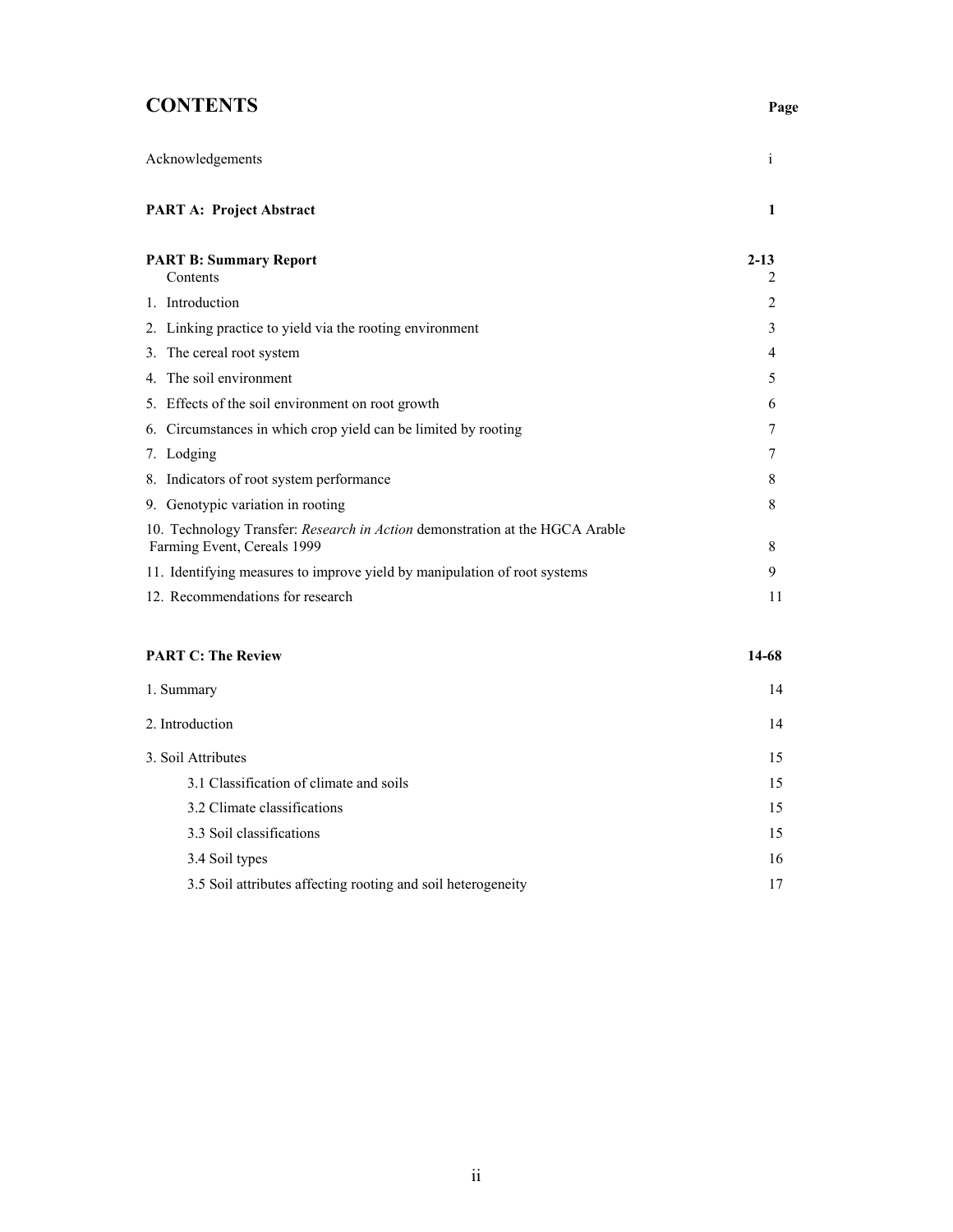| 4. Physical Environment                                            | 18 |
|--------------------------------------------------------------------|----|
| 4.1 Water availability                                             | 18 |
| 4.1.1 Waterlogging                                                 | 19 |
| 4.1.2 Aeration                                                     | 19 |
| 4.1.3 Drought                                                      | 19 |
| 4.2 Bulk density                                                   | 20 |
| 4.3 Compaction                                                     | 21 |
| 4.4 Temperature                                                    | 23 |
| 5. Chemical Environment                                            | 24 |
| 5.1 pH                                                             | 24 |
| 5.2 Nutrient availability                                          | 24 |
| 5.2.1 Transport of water and solutes through the soil              | 25 |
| 6. Biological Environment                                          | 26 |
| 6.1 Soil micro-organisms                                           | 26 |
| 6.2 Soil borne pathogens and pests                                 | 26 |
| 6.3 Roots of neighbouring plants                                   | 27 |
| 7. Root Characteristics                                            | 27 |
| 7.1 Root growth                                                    | 27 |
| 7.2 Root depth                                                     | 28 |
| 7.3 Extension rate                                                 | 29 |
| 7.4 Root distribution                                              | 29 |
| 7.5 Genetic variations in root system morphology and function      | 30 |
| 7.6 How do roots attributes affect nutrient uptake?                | 31 |
| 7.7 How do root and whole plant attributes affect nutrient uptake? | 32 |
| 7.8 How do roots affect the soil?                                  | 34 |
| 7.9 Rhizodeposition                                                | 34 |
| 8. Do Roots Limit Shoot Growth and Yield?                          | 35 |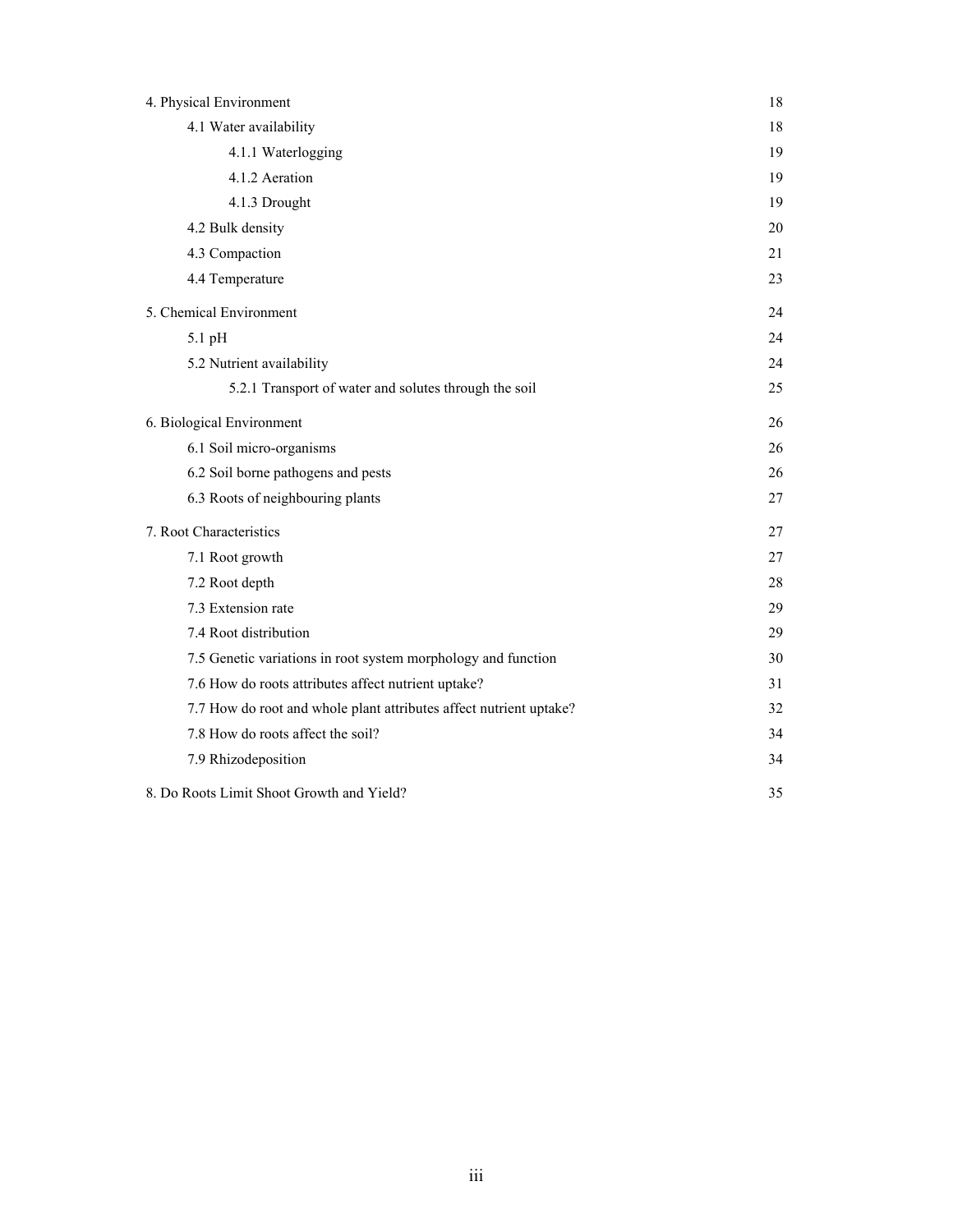| 9. Does the Shoot Control Root Growth?                                   | 38 |
|--------------------------------------------------------------------------|----|
| 10. Root: Shoot Allocation                                               |    |
| 10.1 Functional balance                                                  | 40 |
| 10.2 The functional balance and climate change                           | 41 |
| 10.3 The functional balance and water use                                | 42 |
| 11. Farming Practices and Rooting                                        | 43 |
| 11. 1 Nutrient uptake, fertilisation and recovery                        | 43 |
| 11.2 Plant population density                                            | 44 |
| 11.3 Sowing date                                                         | 45 |
| 11.4 Crop rotation                                                       | 45 |
| 11.5 Direct drilling vs conventional drilling                            | 45 |
| 11.6 Sowing depth                                                        | 46 |
| 12. Selecting Appropriate Farming Practices                              |    |
| 12.1 Farming practices which ameliorate lodging                          | 47 |
| 12.2 Farming practices to alleviate compaction                           | 48 |
| 13. Conclusions                                                          | 50 |
| References                                                               | 51 |
| Appendix 1: Digging a soil pit                                           |    |
| Appendix 2: Figure 1. Schematic diagram linking yield to roots and soils |    |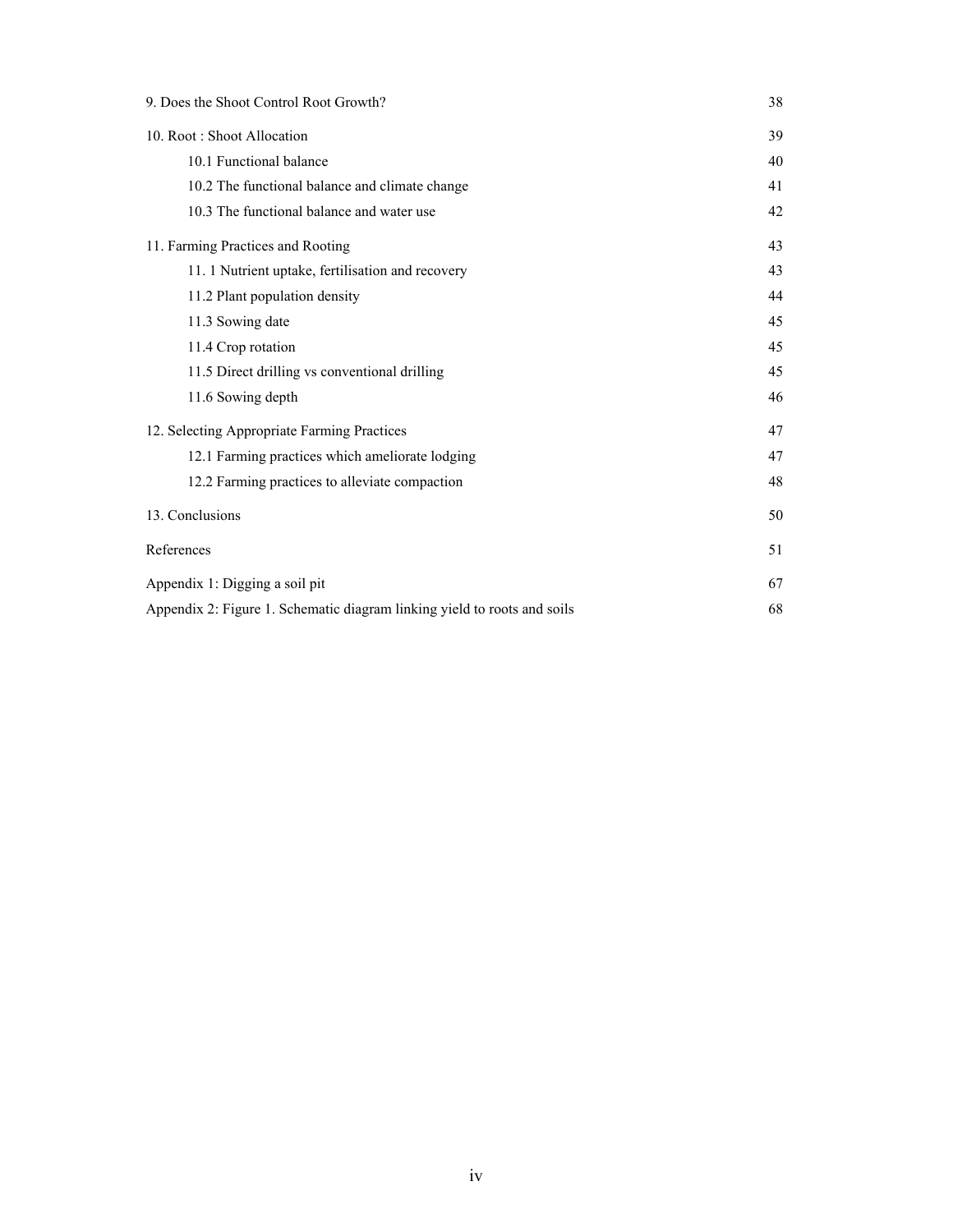## **MANAGEMENT OF CEREAL ROOT SYSTEMS**

## **PART A: PROJECT ABSTRACT**

#### **Background**

At present we do not know how to manage root systems in the way that we can manipulate canopies. We know that management decisions can affect cereal roots but in many cases do not know what the result is for yield and quality. The project was a desk study and consultation to find out what is known already so that future research can be appropriately targeted.

#### **Situations where rooting can limit yield**

Poor rooting can limit growth due to low uptake of water or nutrients or by increasing the risk of lodging. Root systems respond dynamically to soil conditions and there is usually a large enough system to support the aboveground parts. The clearest examples of yield losses due to poor rooting come from studies on soil compaction and from the poor control of root diseases such as Take-all and pests such as cereal cyst nematode. Even in these cases, however, the effect on yield depends on other factors such as rainfall. The risk of root lodging is increased where the root system is not strong enough. It is not clear whether cereal root systems could be modified to allow the crops to make better use of water and nutrients, particularly nitrogen.

#### **Diagnosis of rooting problems**

Some problems will occur equally throughout a field and are thus not obvious. Others may occur in patches characterised by a lower or yellower crop cover, shorter crops or premature ripening. Rooting problems are best seen by digging soil pits down to a depth of between 0.5 to 1.2 m (depending on soil type) and examining them for signs of harder layers of soil and areas of poor rooting. Pits are normally dug after harvest when the soil is moist but this will miss any temporary problems that occurred earlier in the growing season.

#### **Farming operations that affect rooting**

Farmers can modify the root system either deliberately or as a consequence of other actions. The operations that influence rooting include: rotation, variety choice, cultivations, seed rate, sowing date, nitrogen rate and timing and plant growth regulator application. However, for some of these farmers have no real choice and others take place too late to have a significant effect. On heavier soils a key decision is whether or not to carry out expensive cultivations such as sub-soiling and better guidance is needed. Problems are likely to be greatest for spring crops when roots compete strongly with the shoots for the products of photosynthesis, particularly in dry springs.

#### **Varietal differences in rooting**

Varieties differ in rooting pattern in the same way as there are differences in straw length and canopy characteristics. Differences in nitrogen scavenging ability have been noted and there are differences in the response to pH. However, there is insufficient knowledge to identify good characters for use in a plant breeding programme.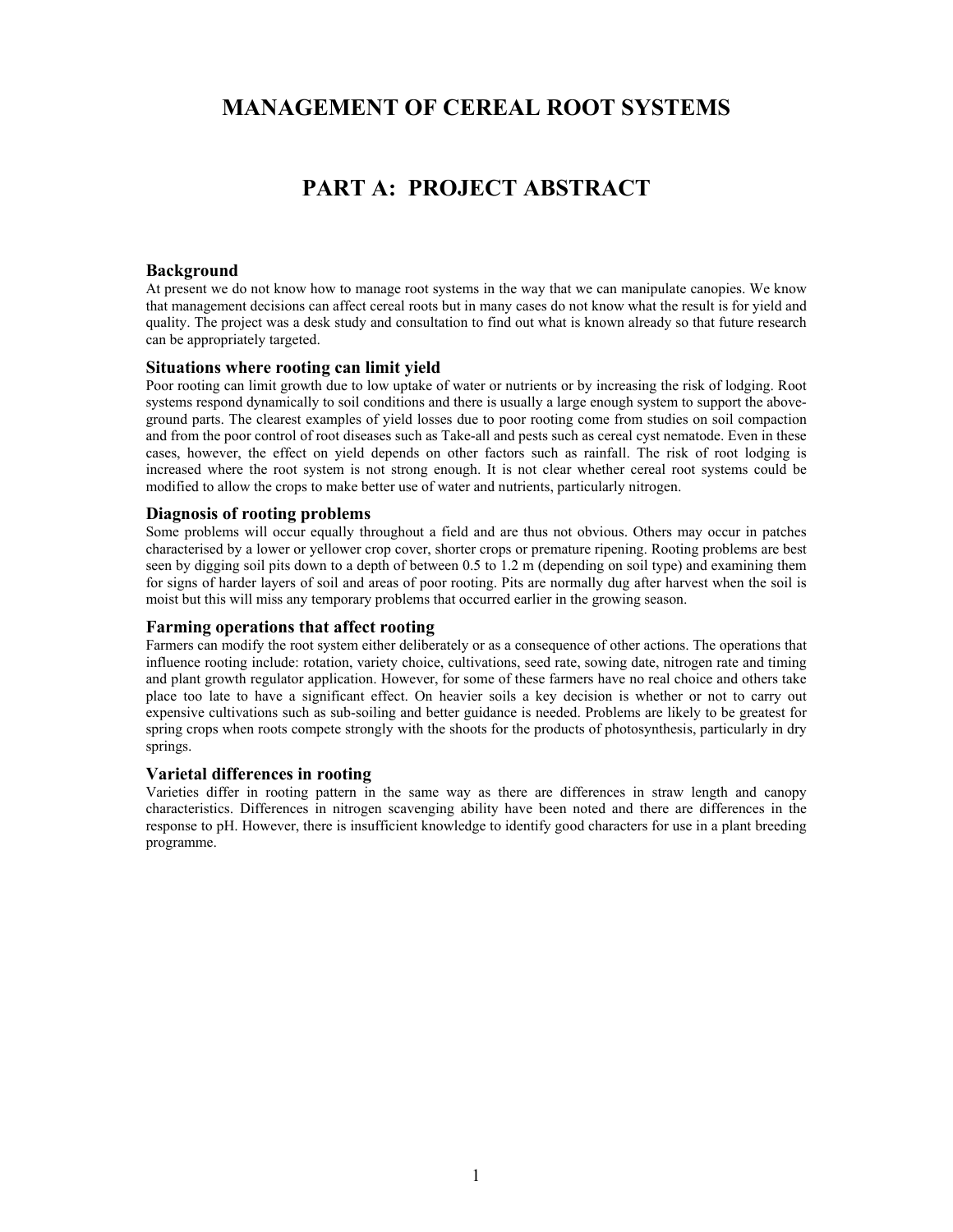## **MANAGEMENT OF CEREAL ROOT SYSTEMS**

## **PART B: SUMMARY REPORT**

### **Contents**

- 1. Introduction
- 2. Linking practice to yield via the rooting environment
- 3. The cereal root system
- 4. The soil environment
- 5. Effects of the soil environment on root growth
- 6. Circumstances in which crop yield can be limited by rooting
- 7. Lodging
- 8. Indicators of root system performance
- 9. Genotypic variation in rooting
- 10. Technology Transfer: *Research in Action* demonstration at the HGCA Arable Farming Event, Cereals 1999
- 11. Identifying measures to improve yield by manipulation of root systems
- 12. Recommendations for research

## **1. Introduction**

At present we do not know how to manage root systems in the way that we can manipulate canopies. We know that management decisions can affect the rooting pattern of cereals (and oilseed rape) but not whether these changes are beneficial. The aim of this desk study was to abstract and synthesize our existing knowledge of cereal root systems so that it could be used to answer farmers' questions about how best to improve yield when it is thought to be limited by soil conditions.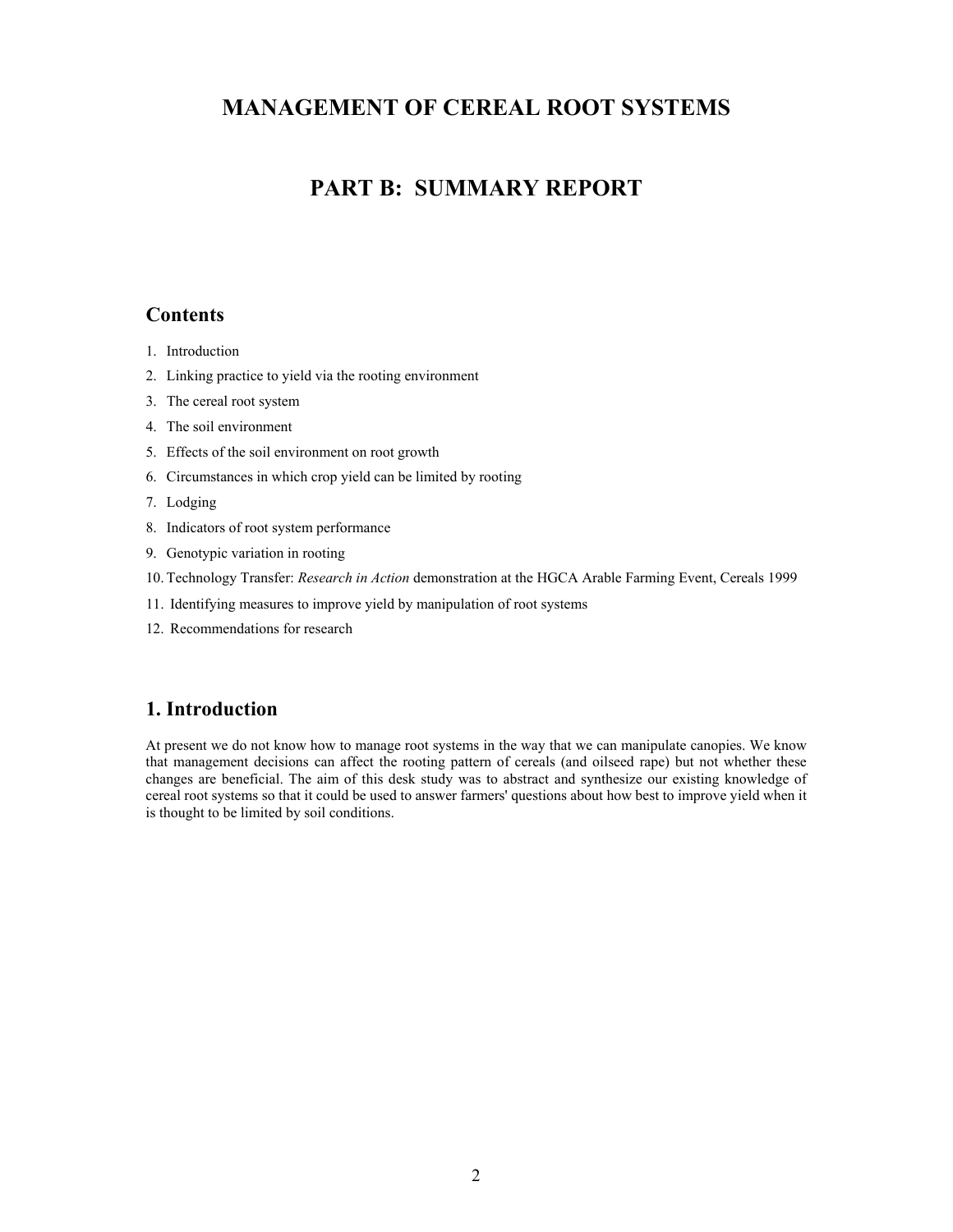The original objectives of the work were kept under review during the project and modified on the basis of discussion with researchers and farmers. The final list is given below:

- To develop a conceptual model linking farming practices, root system characteristics and yield.
- To specify the key features of the soil environment that might influence rooting and decision making.
- To identify the circumstances in which crop yield can be limited by rooting characteristics.
- To identify measures and practices that improve root performance of cereals.
- To consider the importance of the root system in reducing the risk of lodging in cereals.
- To identify measurements that provide indicators of the effectiveness of the rooting system.
- To indicate genotypic variation in rooting that affects the exploitation of soil resources and responses to soil properties.
- To indicate where knowledge is lacking for effective management decisions.

## **2. Linking practice to yield via the rooting environment**

A conceptual model of the key linkages between agronomic practices and yield, as influenced by changes in the rooting environment or the root system are shown in Figure 1. This model provides a framework within which the other results are placed. Effects of these practices on rooting might be direct or mediated through changes in the soil or on the above-ground parts of the crop. Influences in Figure 1 are more often bi-directional than oneway only. For example, the soil type and chemical environment affect root growth and uptake rates of nutrients and water, but the roots can also affect the structure and chemical environment of the soil, although these effects may not be apparent till the following season.

There is a complex and incompletely understood functional inter-dependence of the shoot and root. Aboveground conditions can affect the growth of plant roots as a consequence either of the size of the plant or the relative sink strengths of the above and below-ground parts of the plant. The shoot relies on the root for a supply of nutrients and water while the roots depend on the shoot for a supply of carbohydrate. For example, conditions that are favourable for photosynthesis but not to leaf growth can result in an increase in root growth.

Interpretation of field experiments is complicated by the difficulty of making accurate measurements below ground and the uncertainty associated with the contributions of the rhizosphere flora (fungi and bacteria) to the supply and uptake of nutrients and water. Although these contributions are thought to be small in normal arable situations, the close association between plants and the rhizosphere flora blurs the distinction between root and soil.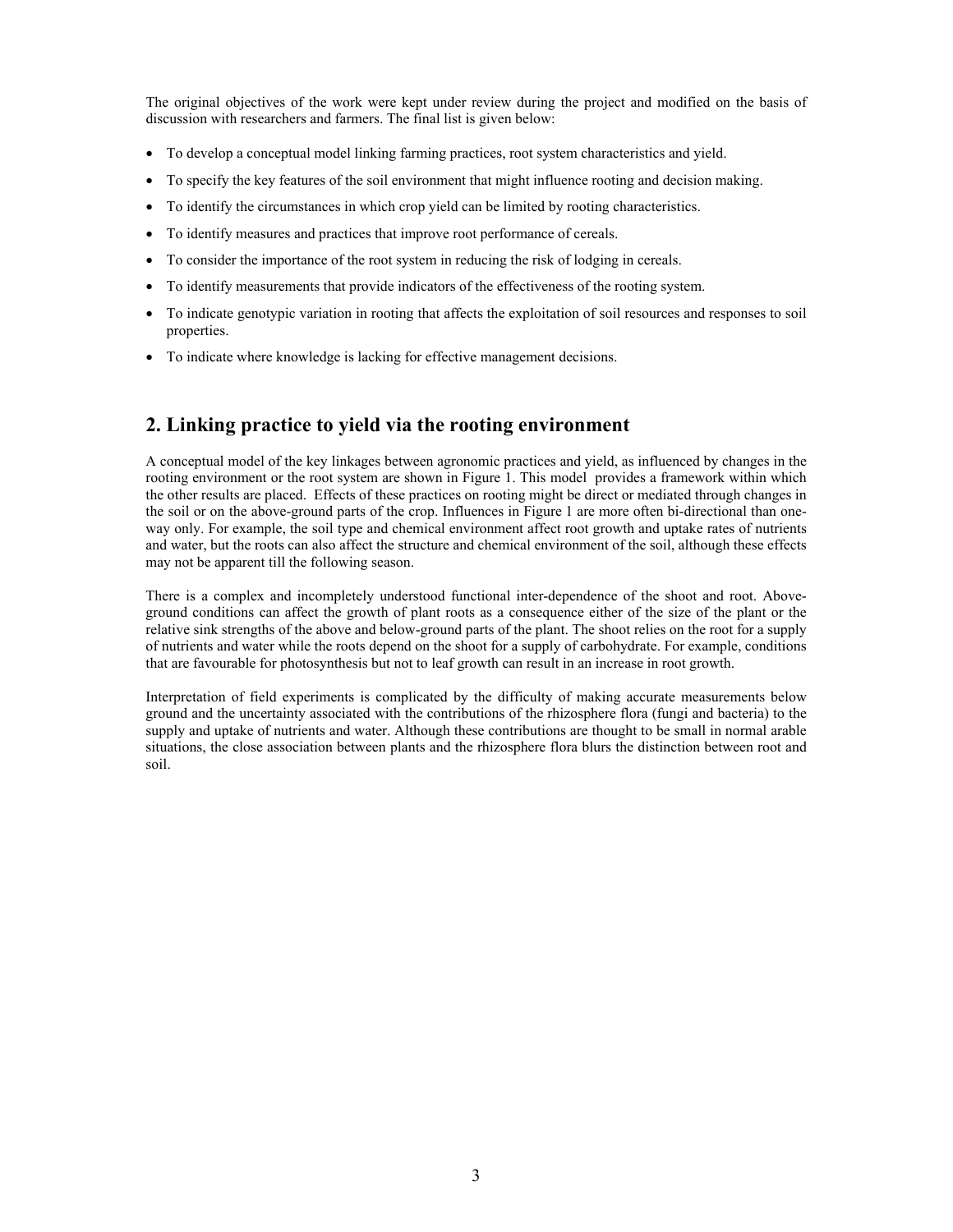**Figure 1.** Linkages between agronomic practice and yield as mediated by the rooting environment and root system or shoots



## **3. The cereal root system**

The root system of wheat, barley and oats consists of three to six primary (or seminal) roots growing from the seed and the secondary roots (also called nodal, crown or adventitious roots) that arise from nodes at the base of the main stem and tillers. Each tiller (shoot) develops its own roots and can thus become independent of other shoots.

The primary roots are 0.2-0.4 mm thick and in a fully grown crop occupy 5-10% of total root volume: they develop first, second and third order lateral branches. Secondary roots develop once tillering starts, i.e. 4-12 weeks after germination. They are 0.3-0.7 mm thick and form lateral roots (0.1-0.2 mm thick) with abundant root hairs. Laterals may have a horizontal spread of up to 1 m from the main-stem.

Root extension rate depends on temperature and is typically 5 mm day<sup>-1</sup> for autumn sown cereals. In spring, extension is 15-25 mm day<sup>-1</sup>. The maximum rooting depth for winter cereals is 1.5 to 2.0 m and the maximum weight (at full ear emergence) is approximately 1t ha<sup>-1</sup>. Total root length at maximum canopy size is between  $16-32$  km m<sup>-2</sup>.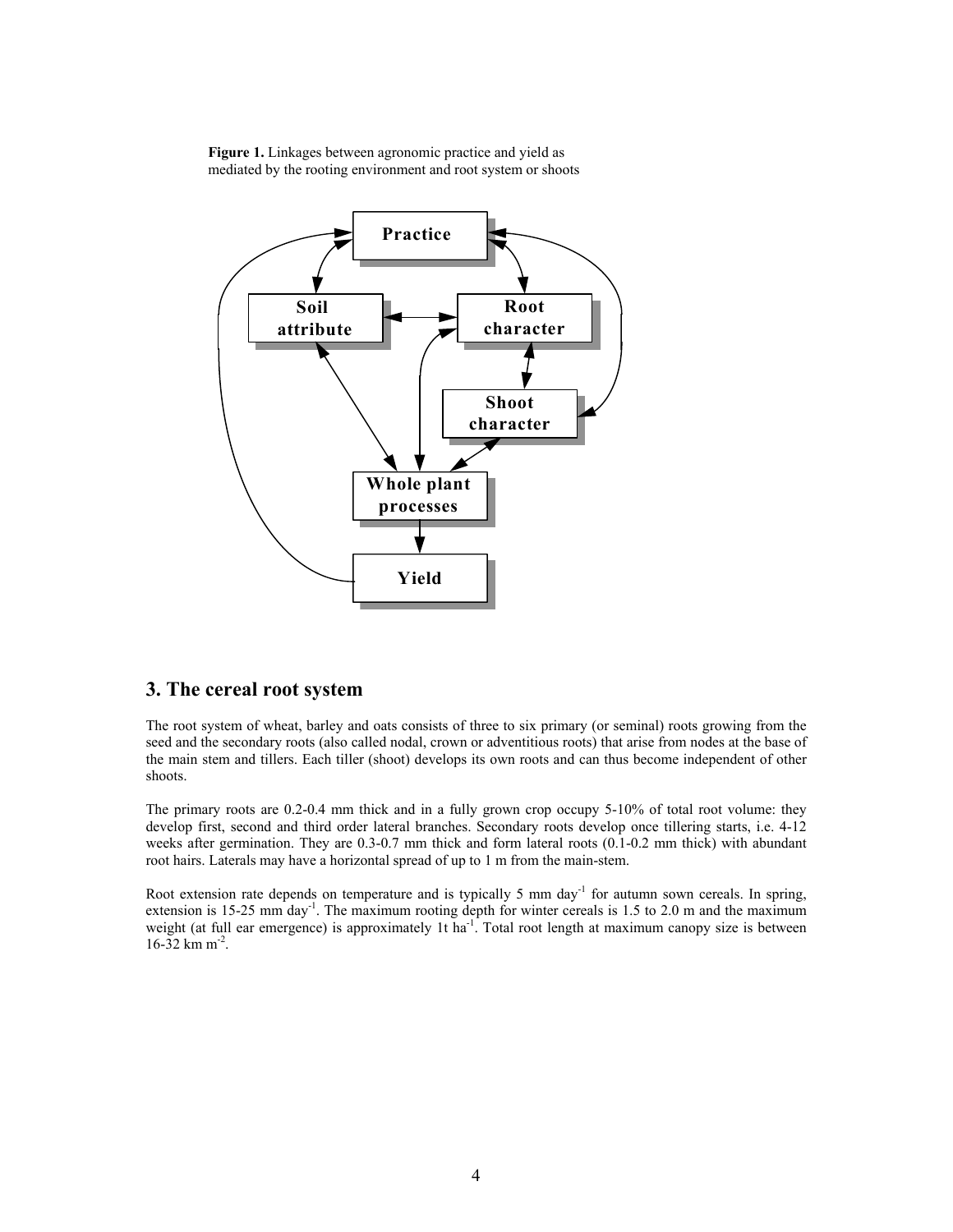Fewer data are available for oilseed rape which has a taproot from which laterals branch and which reaches similar depths to the cereals.

Most root mass is found in top 25-50 cm of the soil where the concentration of mineral nutrients tends to be highest. When water is in short supply the deeper roots become more important. The genetic pattern of root growth is modified by cultural conditions. For example, roots can proliferate in areas of moisture (at any level in the soil profile) or nutrient availability (e.g. caused by uneven fertiliser distribution).

### **4. The soil environment**

The soil type has an important influence on management, especially for decisions up to the flag leaf stage (or the onset of flowering in oilseed rape) by which time most treatments have been applied. After this, the weather has a dominant effect on growth rate, yield and quality. Being able to describe the soil and climate of a field is important in the choice of practices and for optimising inputs, as well as for modifying experiences and trial results from other places. Earliness, accessibility and droughtiness are three virtually permanent features of a soil as there is limited scope for ameliorating any problems. A farmer is able to base decisions at least on observations of surface soil conditions and localised crop growth, even if soil pits have not been dug to expose the subsoil.

Earliness depends on large scale climatic differences, but also local factors, such as aspect, that affect soil heating in spring. Accessibility relates to soil structure and soil water. Once surplus water has drained and the soil is at field capacity, tractors and farm implements can be driven over most UK arable soils without damage. Working the land when the soil is wetter can cause serious compaction although the consequences for yield vary with situation. Droughtiness is partly a meteorological phenomenon although crops depend to a large extent on water stored in the soil. The amount of water available to a crop in the main arable areas of the UK before the canopy begins to senesce is usually less than a month's worth and is sometimes much less. This may not be obvious in a rainy area, where soil reserves of water are only important in dry years.

Water availability, nutrient availability and soil temperature vary seasonally while the consequences of low availability depend on the sensitivity of the phase of development. For example, the early availability of water may determine the success or failure of seedling establishment, particularly in oilseed rape.

Spatial variability, which can be classified into two types, is an important attribute of soils Firstly, there is variation with depth in the field. For example, levels of organic matter are higher at the surface and decline with depth. In some cases, the change is continuous while in others there are step changes such as when there is a cultivation pan. The second type of spatial variation occurs across a field. Yield mapping and soil testing have shown that soil variation over a distance of a few metres can be as much as that across the whole field.

Roots penetrate the soil through gaps between the soil aggregates. The bulk density is the weight of dry soil per unit volume and, since most soil mineral particles have a density of about 2.5 tonnes/ $m<sup>3</sup>$ , can be used as an index of the soil porosity. The pores are filled either with air or with water. However, the pore volume is not the whole story as the pore size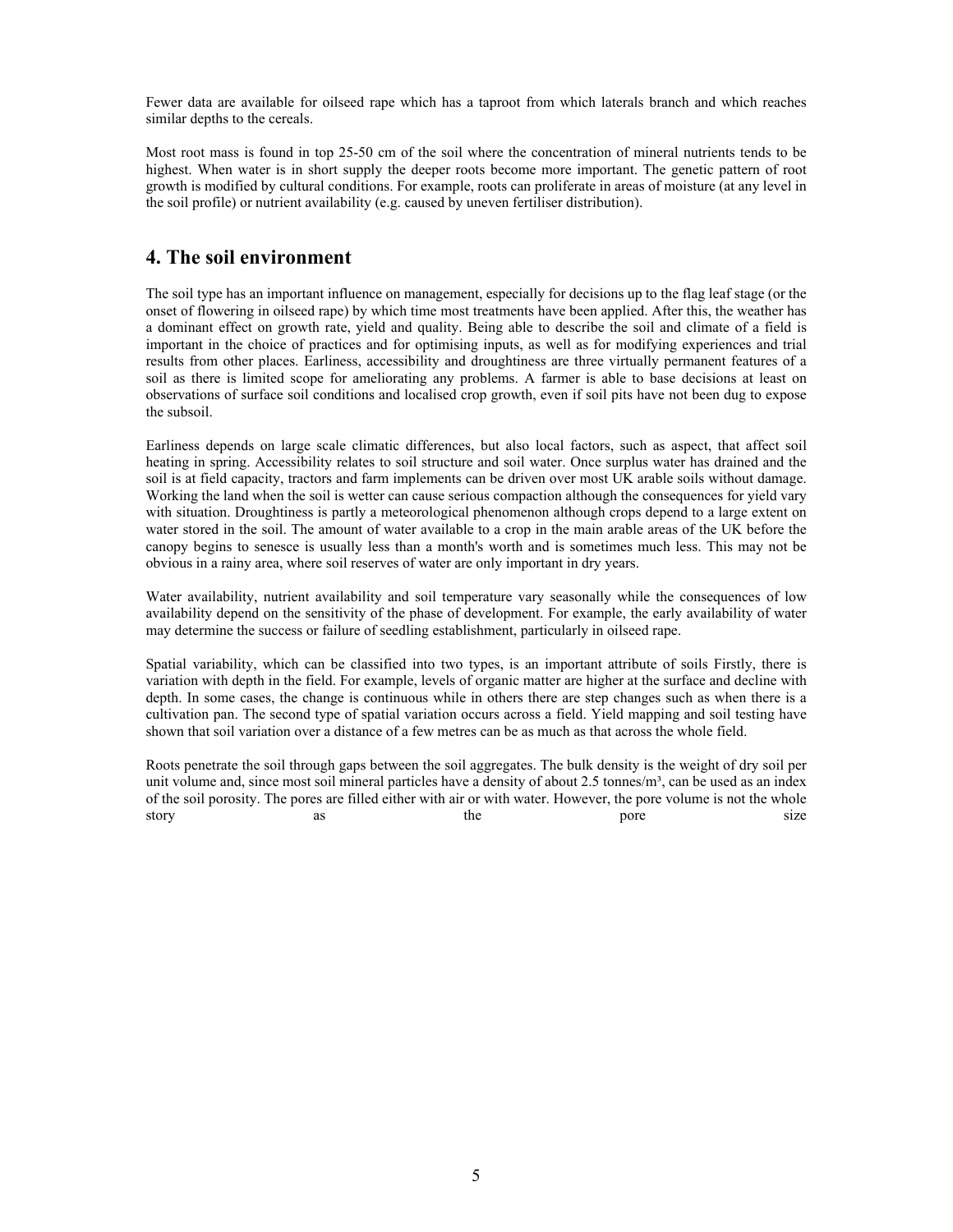distribution is also important. In some clay soils, for example, most of the porosity is in the cracks between otherwise impenetrable peds.

Aeration is closely linked to bulk density. Oxygen is required for respiration by plant roots and by soil microorganisms. In a well-drained soil, its uptake is balanced by diffusion from the surface through the soil pores.

Differences in temperature between soils are most marked near the surface. Soils containing a large amount of water heat up more slowly in spring and cool less quickly in autumn. Although this phenomenon is only really important in the plough layer, this is the zone that influences the rate of development of the above-ground parts of the plant and the uptake of much of the nitrogen.

### **5. Effects of the soil environment on root growth**

The availability of water affects the growth of the whole plant and also the relative allocation of assimilate to the above-or below-ground parts of the plant. The actual amount of water available depends on soil texture, organic matter content, rooting depth or depth to an impeding layer, and stone content. Thus, there is more water available in deep clay or silt soils without stones. In some clay soils, rooting in the subsoil is only possible through structural cracks and wormholes and this means that not all the 'available' water can be accessed by crops. On the other hand, crops growing in shallow soils over soft parent materials such as chalk can root down into the soil parent material itself.

Bulk density high enough to restrict rooting can occur naturally towards the bottom of the soil profile or because of incorrect cultivations. The latter includes both plough pans caused by ploughing in wet conditions at the same depth year after year in vulnerable soils and cultivation pans, which are a feature of over-cultivation of sandier soils. Problems caused by cultivation are made worse where the organic matter level of the soil is low.

If the oxygen falls to too low a level, root growth can be reduced and death rates increase. Saturated soil is not necessarily anaerobic since oxygen will be dissolved in the water although this will soon be used up. Thus cereal roots can survive short periods of flooding without adverse affects. The effect of waterlogging is least at low temperatures when more air can be dissolved in water and biological activity is depressed leading to a lower oxygen requirement. Because the rate of diffusion of oxygen depends strongly on pore size it is possible for there to be anaerobic patches in an otherwise well aerated soil.

Crop development depends strongly on temperature and rooting is no exception. During winter, the air temperature may be too low for significant above-ground growth but the temperature in the soil may be high enough for root growth of winter cereals, which occurs at the expense of carbohydrate reserves built up in the autumn.

Roots branch profusely when they come into contact with a layer of soil with a high concentration of available nitrogen or phosphorus. Crops grown in nutrient-rich soils have roots which are shorter, more branched and more compact than those grown in similar but poorer soils. Root weight is also a smaller proportion of the total biomass in fertile conditions. The feeding roots are more vulnerable than the structural roots to local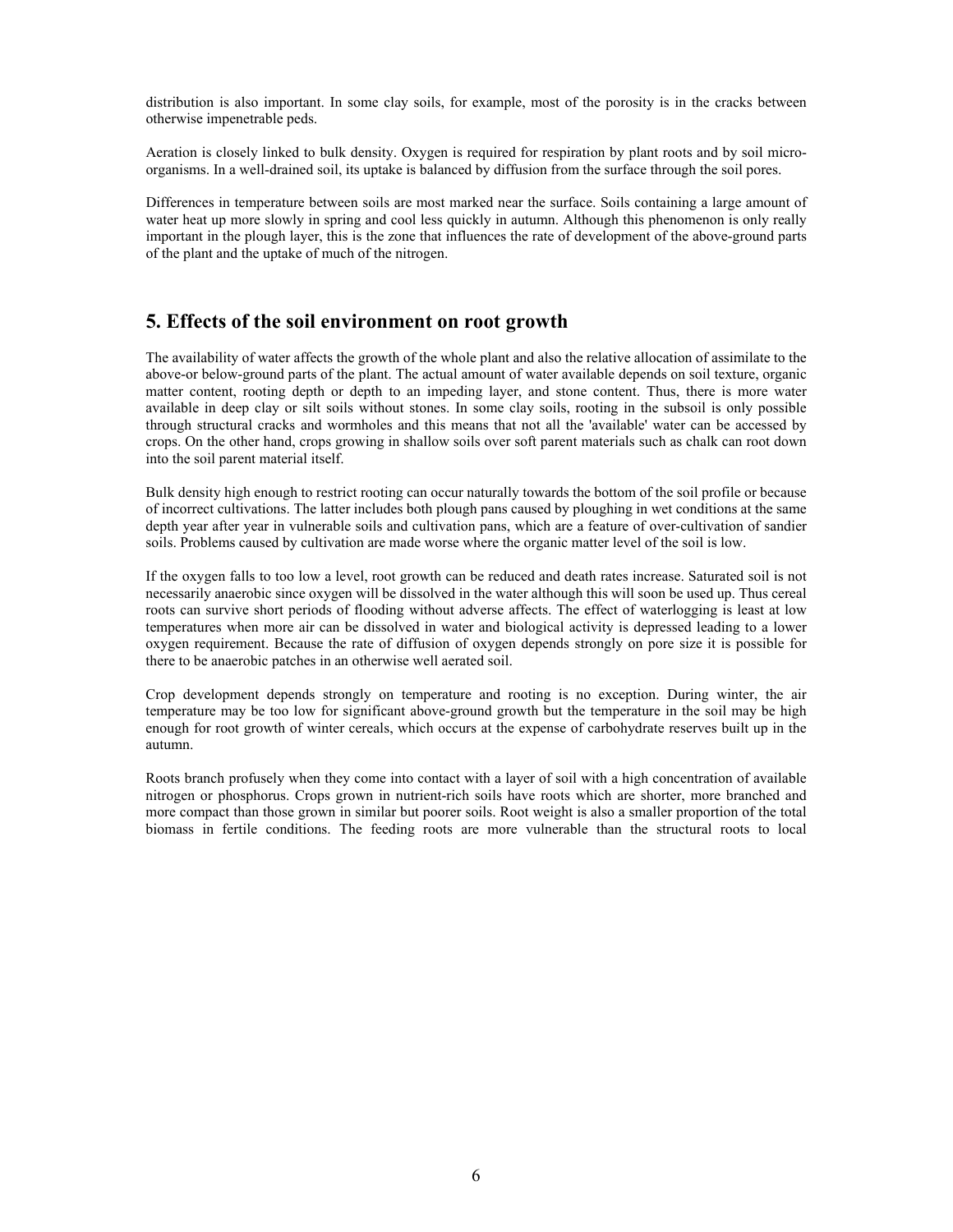deficiencies in soil nutrients. Although experiments have shown the importance of phosphorus for root development, most UK arable soils contain sufficient available phosphorus for adequate root growth.

### **6. Circumstances in which crop yield can be limited by rooting**

It is clear that the key factor is the depth of soil available to the plants for uptake of water and nutrients. In many circumstances plant roots are able to take up most of the available water and nutrients in the root zone. However, the pattern of uptake over time is important because the availability of nutrients can be diminished by leaching losses from the system (particularly nitrogen) down the soil profile, and by drying out of the soil. We would expect differences to show up most in spring crops where the shorter period of growth and greater overlap of shoot and root growth reduce the range of plant responses.

The potential rooting depth increases with stage of development up until about anthesis. The amount of water taken up by plants from below the rooting zone is relatively small unless there is a water table immediately below. If the soil of the plough layer is continuously wet during the early stages of growth, shallow rooting is encouraged which can exacerbate the effect of dry weather later. On the other hand prolonged waterlogging, i.e. anaerobic conditions, can cause root death. When the soil is wetter than field capacity and drainage is occurring, soluble nutrients such as nitrate are leached to lower levels in the soil profile.

Soil structure strongly influences a crop's utilisation of below-ground resources, and climatic factors such as the amount of rainfall can increase or diminish the effects of root limitations on crop growth. The timing of root system development appears to be crucial since the requirements for water and nutrients changes during the growing season. It is also important for there to be sufficient water in the soil in the later stages of development for good grainfill. In well structured soils cereal crops can abstract most of the available water during extended dry spells. However, layers of soil compaction may render large volumes of the subsoil inaccessible to root growth until too late in the growing season, and this precludes the exploitation of stores of water and nutrients in the deep soil layers. Shallow rooting systems characteristic of compacted soils result in a reduction in nutrient and water uptake to the detriment of yield.

## **7. Lodging**

Weak root systems can predispose cereals to root lodging. However, the treatments needed to strengthen them are not known with certainty. Good anchorage strength depends on the number and angle of crown root spread and crown root length. Root systems which have many fibrous roots growing downwards and which are progressively strengthened towards their base are less susceptible to lodging. Selective breeding for crops with shorter stems and more widely spread, stronger crown roots will therefore be useful to farmers in areas with a high lodging risk. Farm practices are also important because the condition of the crop has at least as much influence on the probability of lodging as does the weather. Practices which have an influence on lodging resistance include the date of sowing (early drilling improves rooting although it also increases tiller production), plant population density (as this affects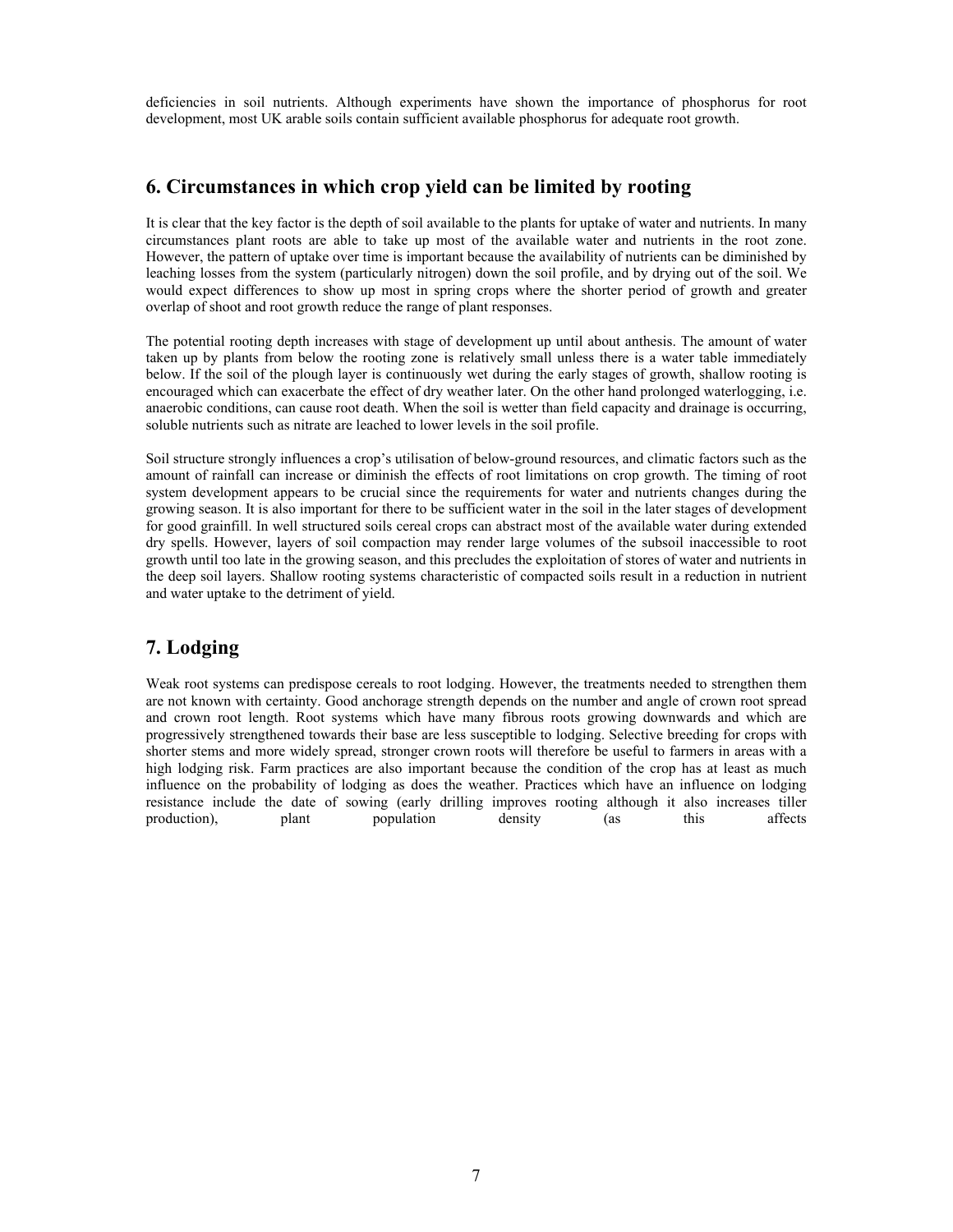the root: shoot ratio), depth of drilling, rate of nitrogen application (affects the root: shoot ratio and stem strength) and the use of plant growth regulators.

### **8. Indicators of root system performance**

Root attributes which are repeatedly linked to resource capture are root length, root depth, and degree of rootsoil contact. Although researchers can use mini-rhizotrons (root periscopes) to monitor the evolution of root systems during the growing season, digging a soil pit (See Appendix 1 *in* Part C: The Review, page 67) is a cheap and effective way of estimating rooting depth and rooting length, at least in qualitative terms (sparse, common, profuse). They are also not subject to the problems of representativeness posed by the permanent access tube installations needed for mini-rhizotrons.

### **9. Genotypic variation in rooting**

There is evidence for varietal differences in response to increasing site fertility. This may be associated with differing ability to scavenge for nitrate. We know that there are significant varietal differences in root system attributes including morphology and response to pH, though not the consequences for yield in particular situations. Selective breeding for favourable root attributes may be used to increase yields in stressful environments and to reduce yield losses through lodging. However, we still do not know enough to be able to attempt this with confidence. Modern genetic methods such as the development of genetic mutants and gene mapping provide an opportunity to test the advantages and disadvantages of different morphologies in particular environments and to separate out the effects of genotype and phenotype. Root plasticity is important for coping with temporal and spatial variation in soil conditions. A root system that is unable to adapt to changing conditions is likely to be the least satisfactory in our unpredictable climate and heterogeneous soil environment.

## **10. Technology Transfer:** *Research in Action* **demonstration at the HGCA Arable Farming Event, Cereals 1999**

The review on management of root systems was presented as part of the *HGCA Research in Action* at Cereals '99. A soil trench across a plot of winter wheat was used to demonstrate the effect of compaction on rooting characteristics. Considerable interest was aroused and many useful comments were received from farmers. The questions asked fell into four main categories:

- when is it most beneficial to carry out expensive cultivations such as subsoiling?
- what is the normal structure and function of root systems?
- what is the best way to dig a soil pit and what should be looked for?
- what procedures should be used to sample soils and roots in the field?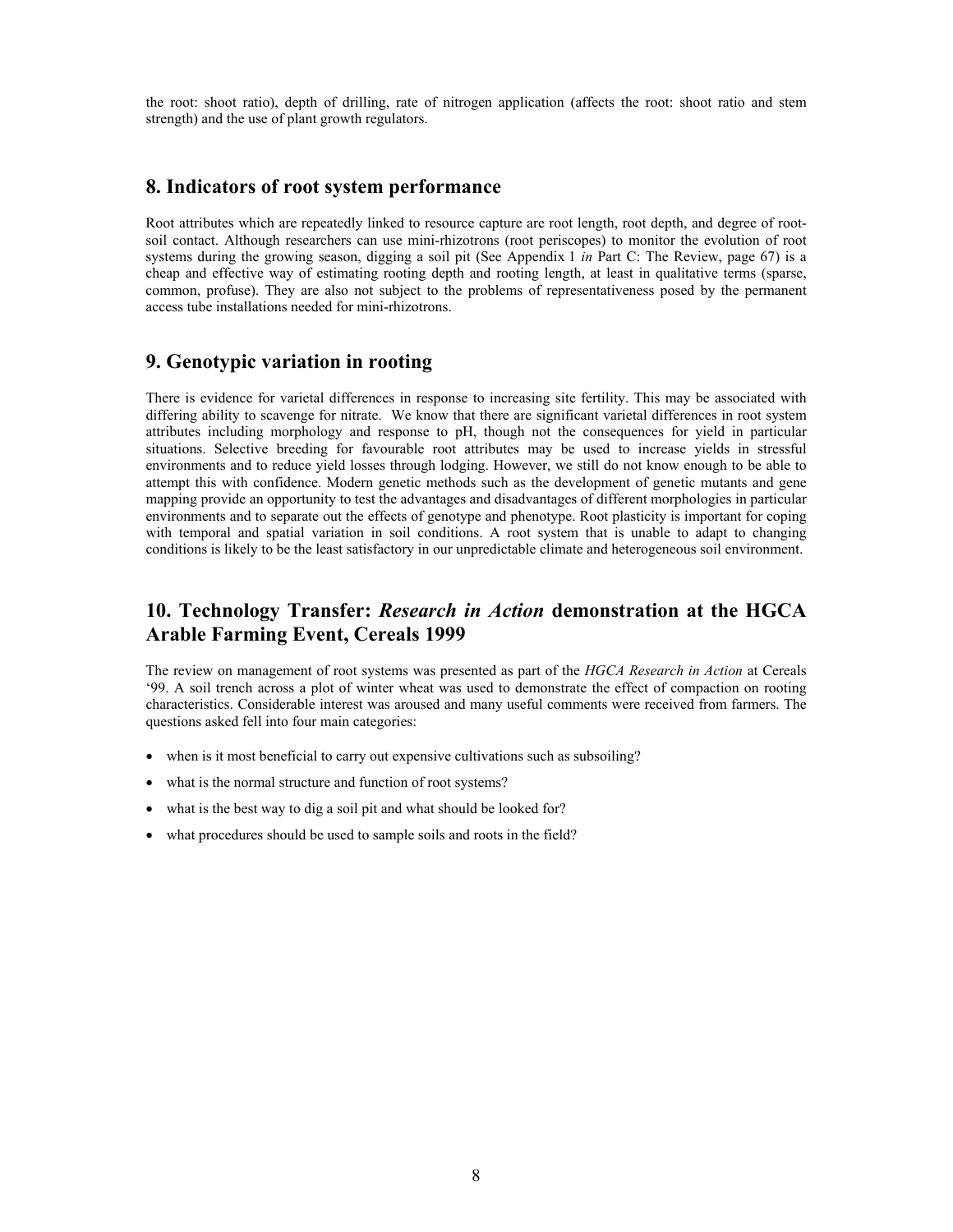## **11. Identifying measures to improve yield by manipulation of root systems**

The clearest examples of improved growth due to an improvement of the root system come from reduction in soil compaction and from the control of root diseases such as Take-all and pests such as cereal cyst nematode. There is some evidence that varieties differ in their ability to scavenge nitrate from deep in the soil profile. It may be possible to improve the amount or timing of water uptake by manipulating root characteristics, e.g. by adjusting the target plant population density or by choosing an appropriate variety. However, there is no good experimental evidence for this yet under UK conditions. Counts of roots below a depth of 0.60 m suggest that only a proportion of plants actually root below that depth although some root very much deeper.

In contrast to leaf canopies, it is difficult to define an 'optimal' root system for a particular site-season combination. This is because of permanent differences in soil characteristics coupled with inter-seasonal variations in rainfall and temperature. However, in some cases it is possible to use a detailed knowledge of the interactions between soil attributes and root and how these affect shoot growth and yield to select the most appropriate farming practices.

For progress to be made we need to understand the functioning of root systems in the field better so that appropriate combinations of treatments can be tested in field trials. Fine tuning will require measurements to be made on farms because of the spatial heterogeneity of soils. However, some measures should be part of normal best practice such as ensuring the correct pH throughout a field and taking action, e.g. by crop rotation, to minimise the effects of root pathogens.

Neighbouring roots, either from plants of the same crop or of weeds, can lead to a more rapid depletion of nutrients and water, particularly in the plough layer. In a Mediterranean climate, the target plant population density for cereals is often rather less than in a wetter climate. This is said to reduce the rate of water uptake by the crop so that an adequate amount of water remains at flowering. However, availability of nitrogen may be even more important.

Crops which do not invest enough assimilate in the roots may produce a root system which is insufficient to satisfy the water requirements of the plants during dry conditions in the latter part of crop development.

Chemicals applied to the above-ground parts of the plant can affect rooting. Although plant growth regulators are normally applied too late to have a significant effect on root development, there is some evidence that some growth regulators applied at mid tillering can affect root mass and strength. However, the effects of PGR's on roots need to be more widely examined across different soil types and climatic conditions. It is also possible that there are inadvertent effects of herbicides on rooting, although these are likely to be temporary.

Fertiliser application influences the development and distribution of roots. For example, nitrogen application to low nitrogen index soils can increase root length. However, excess fertilising of soils in drought prone areas can result in proliferation of surface root production.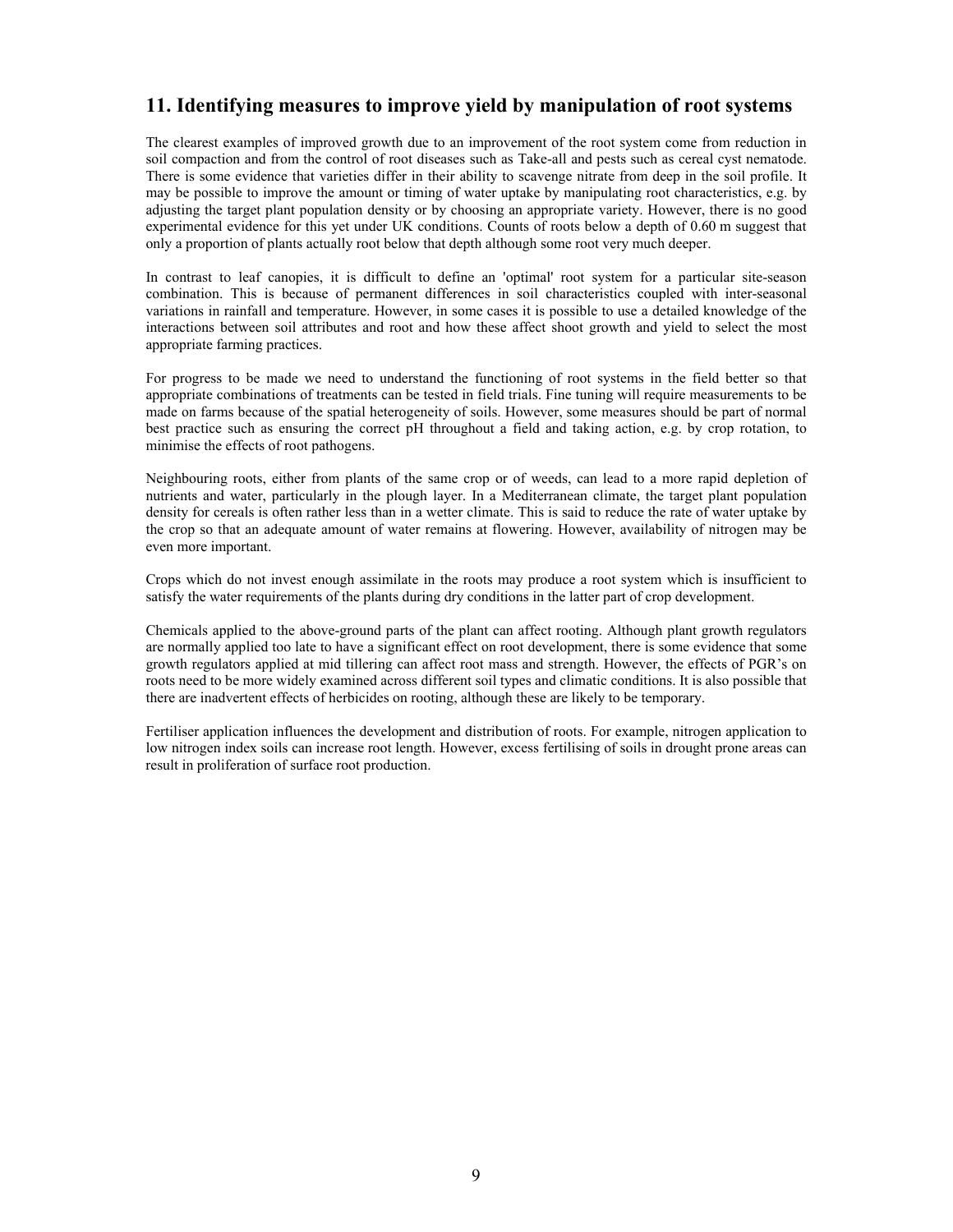Root dry mass is influenced by plant population. At high plant densities, a greater proportion of the roots is concentrated in the upper parts of soils. High plant density can also reduce root strength and thus increase the risk of lodging. It can also increase the risk and earliness of infection from soil borne disease.

Direct drilling can encourage the formation of stable soils with a network of biopores, though after several years some soils have more compact surface layers than under conventional tillage. Periodic ploughing is then required to improve root penetration. Soils which are more resistant to compaction are better suited to direct drilling i.e. those with good drainage and relatively high organic matter content. Adding manure or other organic material to the soil also has the effect of encouraging earthworm activity which helps to create biopores to depths of up to 2 m.

Rooting of winter crops is generally increased by early drilling, though this increases the risk of Take-all. Normal sowing depths have little effect on rooting. Rotations can be modified so that deep rooting crops such as oilseed rape are planted before crops such as wheat which have a relatively poor penetration ability and thus may not achieve their genetic rooting potential.

Effects of soil compaction are most severe during dry years and periods of drought and the effects of compaction in winter wheat may not be noticed in a wet year. Because compaction reduces the ability of winter wheat to cope with water shortages in the spring and summer, the detrimental effects of soil compaction may be reduced by improving root development by sowing earlier in autumn. Beneficial effects of subsoiling are likely to be largest for spring crops in years when a dry summer follows a wet spring.

In naturally well-structured soils, e.g. some clays, the effect of compaction becomes less over the growing season as wetting and drying cycles re-activate planes of weakness. Thus rooting may be impeded in the early part of the growing cycle but not later on. When water is not limiting the adverse effects of compaction can be eliminated by the application of top dressings of nitrogen fertiliser. Appropriate use of nitrogen fertiliser can ameliorate the effect of soil compaction on above-ground growth and yield. Severe or temporary water logging may be managed by drainage, but permanent water logging offers little or no scope for improvement.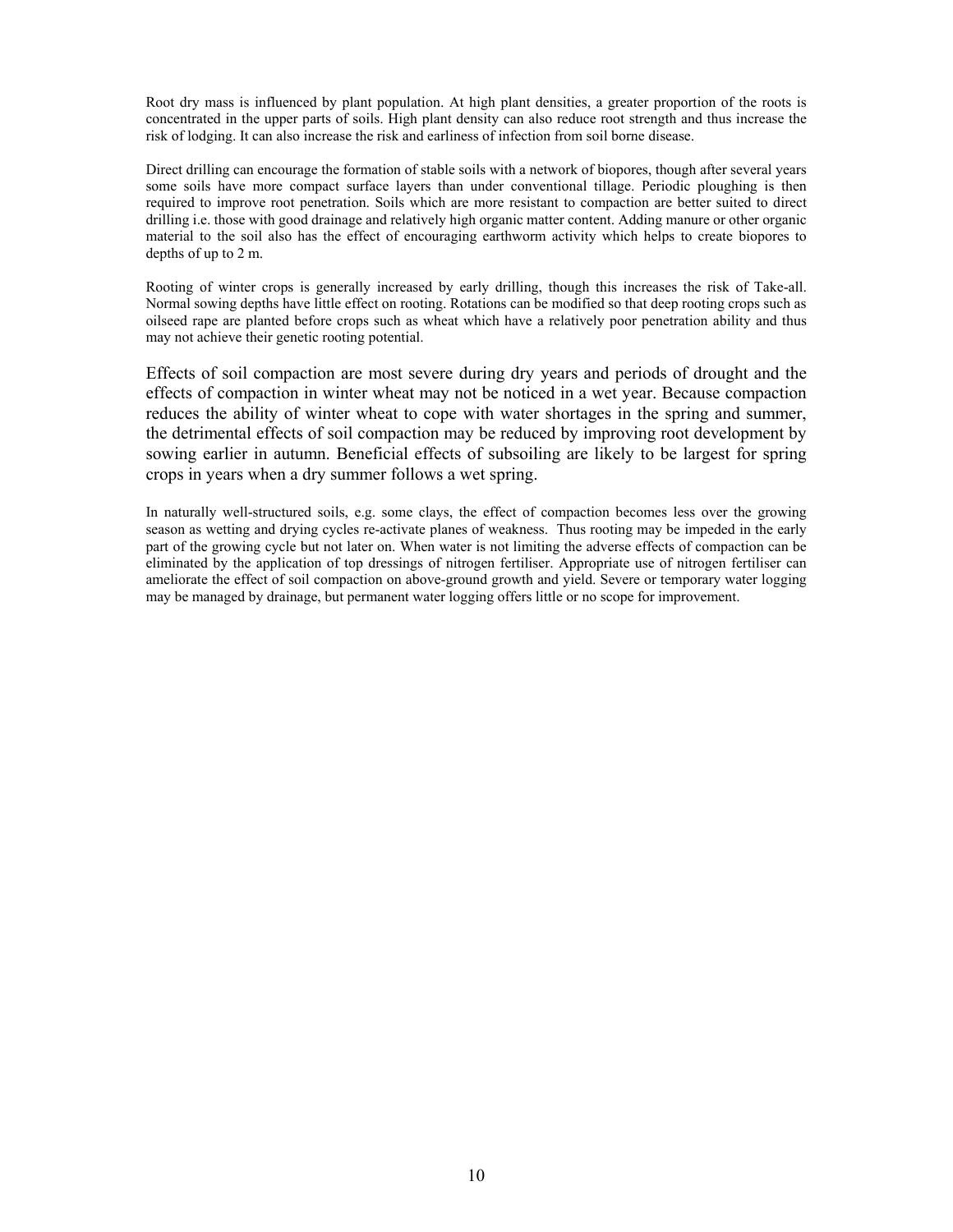## **12. Recommendations for research**

In many cases we probably do not need to modify the root system. The root system itself is able to adjust, to a limited extent, to changes in soil conditions. Focused research is required to improve our understanding of the role of roots in limiting conditions, particularly in terms of water and nitrogen uptake. We need to identify situations in which there is scope for manipulating root systems to improve yield and quality, or reduce inputs. Since, in most cases, management decisions will have to be made before sowing, techniques must be developed to enable farmers to assess the *risk* of limitations to yield and quality occurring at their site. Action might only be justified economically if the risk of yield loss is high.

At present there is incomplete knowledge of the target root size and distribution for optimum crop growth under a particular set of soil conditions, and indeed the scope for manipulating the root system by variety choice, fertilisation policy, plant population density and sowing date. Thus, there are no general approaches to root management that will have benefits for crop growth and yield in a way such as that provided by 'canopy management'. Many of the recommendations below relate to management of roots or soils under sub-optimal conditions and the need for better use of existing information and technology transfer.

**(1) Improving crop management in areas of high drought risk.** There is a need for a better understanding of how root systems respond to, and function in, drying soils. In particular, information is needed on how roots exploit sub-soil water and nutrients and how this might be improved. Since water and nitrogen availability are closely associated, the supply of both water and nitrogen to the canopy can be impaired as the soil dries. Research is needed to determine effective and reliable ways of encouraging deeper rooting to provide access to greater supplies of water and nitrogen. Problems of water shortage may be associated with particular sites at the end of the season (late season drought on light soils). Water deficits may also be temporary or very localised (e.g. parts of fields).

**(2) Improving crop management on 'difficult' soils.** Difficult soils include those which are unstable and susceptible to a loss of structure and those with a blocky sub-soil in which roots can become clustered in cracks or large pores. Layers of soil compaction may render large volumes of the subsoil inaccessible to root growth until too late in the growing season, and this precludes the exploitation of stores of water and nutrients in the deep soil layers. It can also result in a perched water table and anaerobic conditions in the top soil. It is important to confirm whether soil physical properties cause poor crop yields because of a lack of oxygen or because poor root growth induces a shortage of water or nitrogen. Shallow root systems, characteristic of compacted soils, may result in a reduction in nutrient and water uptake to the detriment of yield. We suggest that a better understanding of the way a root system responds to changes in availability of, water and nitrogen could lead to better targeting of expensive cultivations, such as sub-soiling, according to local conditions.

Research is needed to determine how much of the root system should be in the top-soil and how much in the sub-soil to avoid any limitation on the canopy. Soil layers vary in their degree of compaction and the extent to which they are perforated by pores. The pores provide pathways for roots to deeper soil horizons. Varieties might also differ in their ability to penetrate hard soil layers. These factors should be considered when assessing the probability of roots reaching the sub-soil under particular soil conditions and hence the risk of yield limitation.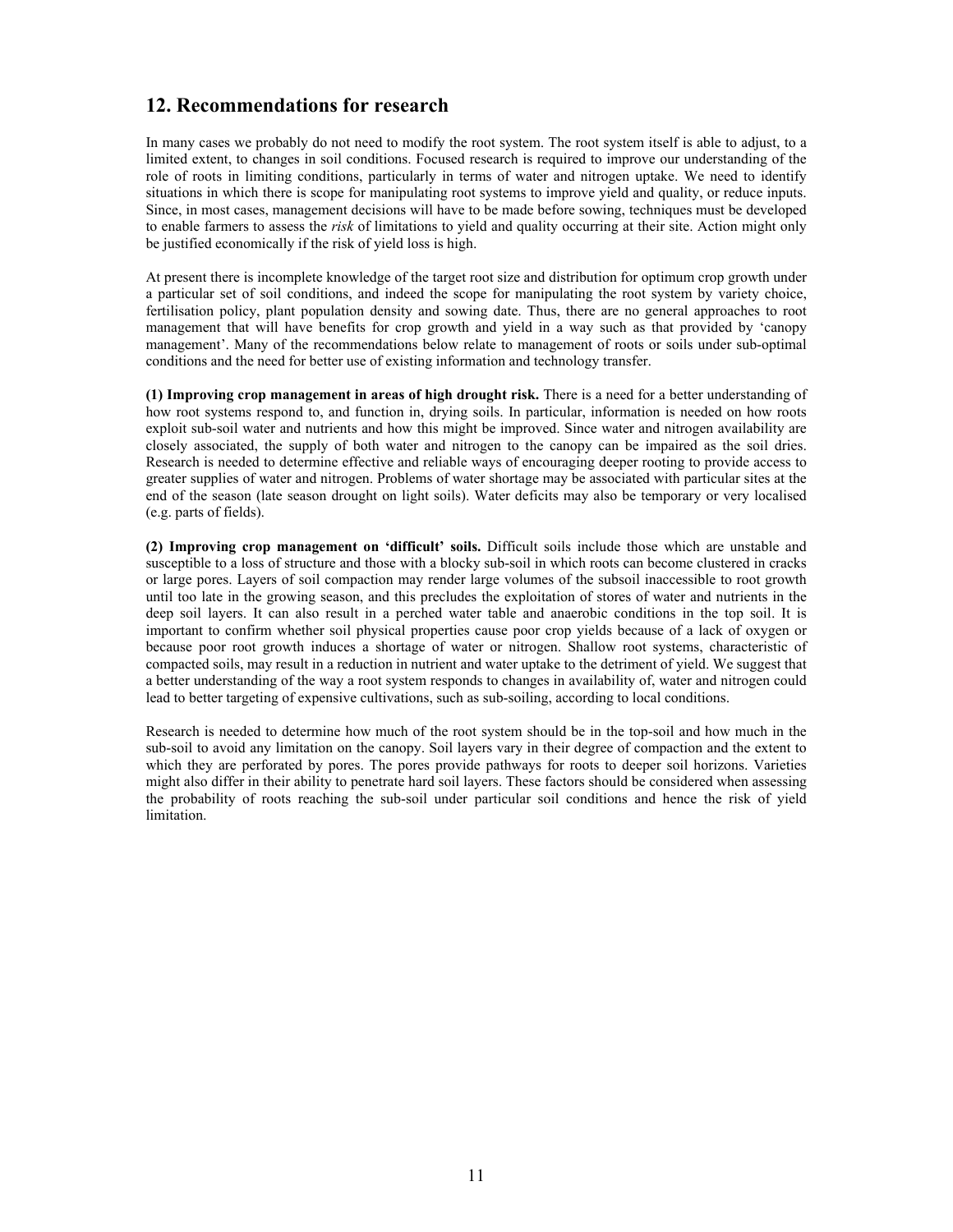**(3) Refining advice on cultivations.** In the light of current cereal prices and the desire to reduce establishment costs, there is a need to review advice on cultivations. There is still much uncertainty on when and where cultivations can be reduced, especially in wetter areas and on soils which are susceptible to structural damage. There is a considerable amount of information in the literature that can be utilised to provide targeted advice. This might need to be supported by additional focussed research. Cultivations need to be considered in relation to the requirements of the root system for oxygen, water and adequate root-soil contact, and the risk of limitations to the canopy. We suggest that a more flexible approach to cultivations be investigated, which could involve the rotational application of minimum cultivation techniques.

**(4) Remedial action for shallow-rooted crops.** Temporary water-logging during spring can lead to shallow rooting. This can place the crop at risk from a shortage of water and nutrients later in the season. Management options for shallow rooted crops should be investigated. Plant growth regulators might be a useful tool for stimulating rooting in these situations. Some growth regulators have been shown to increase crown root proliferation and resistance to root lodging, but their effects on root distribution and rooting depth are less well known. Whether they can enhance the depth of rooting sufficiently to reduce the risk of water and nitrogen shortage later in the season needs to be determined.

**(5) Establishment.** It is often suggested that good root establishment is essential for successful over-wintering of cereals, but there are few quantitative data to support this claim. The optimum size and distribution of root system at the start of winter should be investigated for winter cereals, together with the possible action that can be taken to address any deficiency.

**(6) Use of species and varietal strengths.** There appears to be scope to reduce or remove below-ground limitations to crop growth by use of genotypic variation in root growth and morphology and the uptake of water and nitrogen. The measurement of root characteristics in variety trials should therefore be encouraged. In particular, varieties need to be compared under sub-optimal soil conditions as it is under these conditions that the greatest benefits from superior varietal attributes are likely to arise. Species, e.g. winter barley and winter wheat, should also be compared in terms of rooting in order to understand better the circumstances in which one would perform better than the other.

**(7) Soil and root system assessments.** Development of effective root management strategies will require the routine assessment of root systems. At present the techniques available are time consuming and labour intensive, and this limits their widespread use. There is an urgent need to develop more rapid, less expensive, techniques to quantify root length and distribution. These can then be used by researchers for the measurement of root characteristics in variety trials and specific research projects. Farmers are unlikely to have the time or facilities for quantitative measurements. Soil pits which provide semi-quantitative or qualitative information on root and soil conditions are likely to be sufficient for advisory purposes. The optimum number and dimensions of soil pits needs to be investigated as well as the indices of root growth to be assessed.

**(8) Root lodging**. There has been good progress in the prediction and management of lodging. Root lodging is more common than stem lodging and a critical factor in root lodging is the shear strength of the soil. However, the weakest link in the model of lodging is the prediction and control of soil strength. Further research on the factors determining soil strength is required to improve the reliability of advice on the management of lodging.

**(9) Root pathogens.** There has also been good progress in identifying varietal traits associated with tolerance of Take-all. The work to date has focussed on shoot characteristics; tolerance appears to be associated with good economy of tillering and large stem storage reserves. Root characteristics linked to tolerance require more detailed investigation to improve opportunities for minimising the impact of the disease.

**(10) Experimental approaches.** We consider it essential to combine the use of field and controlled environment methods. However, care should be taken when using pots: although experiments in pots and tubes can provide valuable insights into root growth, it is difficult to apply the results to field situations. This is because conditions in the pots, particularly soil structure, bulk density, nutrient distribution and temperature profile, often differ significantly from those in the field.

**(11) Molecular biology.** In the longer term, the genetic basis of root system morphology and function should be investigated. Research programmes to link ideotypes for rooting for particular situations to the molecular understanding of plant growth should be established. Genetic mapping of root (and whole plant) structural and physiological traits will enable breeders to select desirable characteristics more easily.

**(12) Technology Transfer:**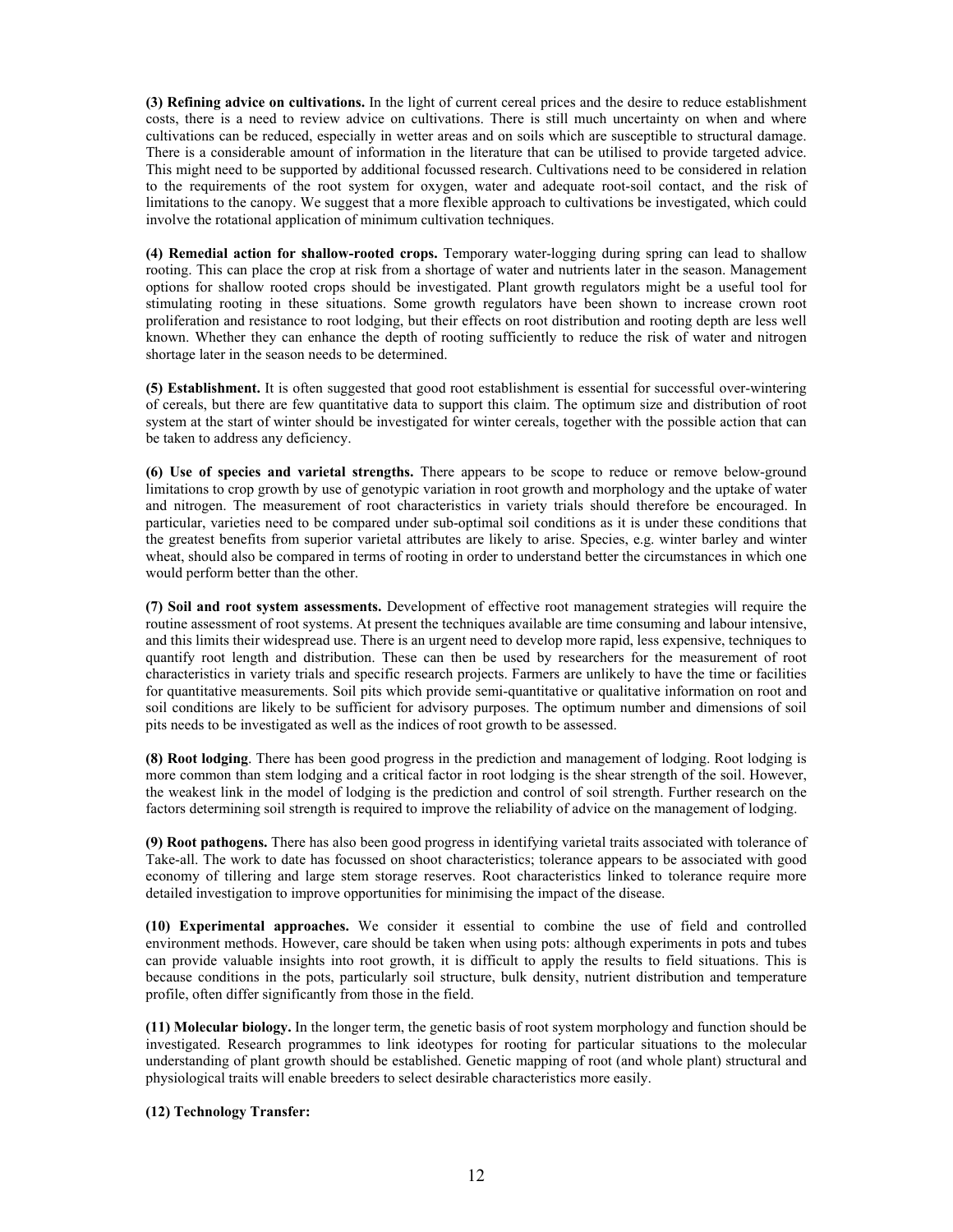**(a)** There is considerable scope to use existing knowledge to develop clearer guidelines for matching agronomy to soil type. For example there should be a farmer's guide to soil management, including subsoiling, emphasising the costs and benefits.

**(b)** Advice about and demonstrations of examination of soil and root systems should be provided. This should include methods of exposing soil profiles and root systems and the use of shallow soil profiles to examine root spread and number of primary or secondary roots. Advice for cultivations and managing root systems needs to be matched closely to conditions on each farm. Considerable progress could be made by improving the dissemination of existing knowledge to farmers, for example how to examine a soil to identify possible problems.

**(c)** Participative Research (or Farmer-Focused Research) in which the farmer is a participator and beneficiary could be used to improve technology transfer between researchers and farmers and overcome the problems associated with soil variability. The experimental approach is summarised as follows:

- Develop participative farmer groups and establish priorities of local farmers.
- Set up on-farm demonstrations within an integrated core programme.
- Assess the benefits and disbenefits that arise from the Farmer Focused Research.
- Assess how optimum technologies could be transferred more widely amongst farmers and crop consultants.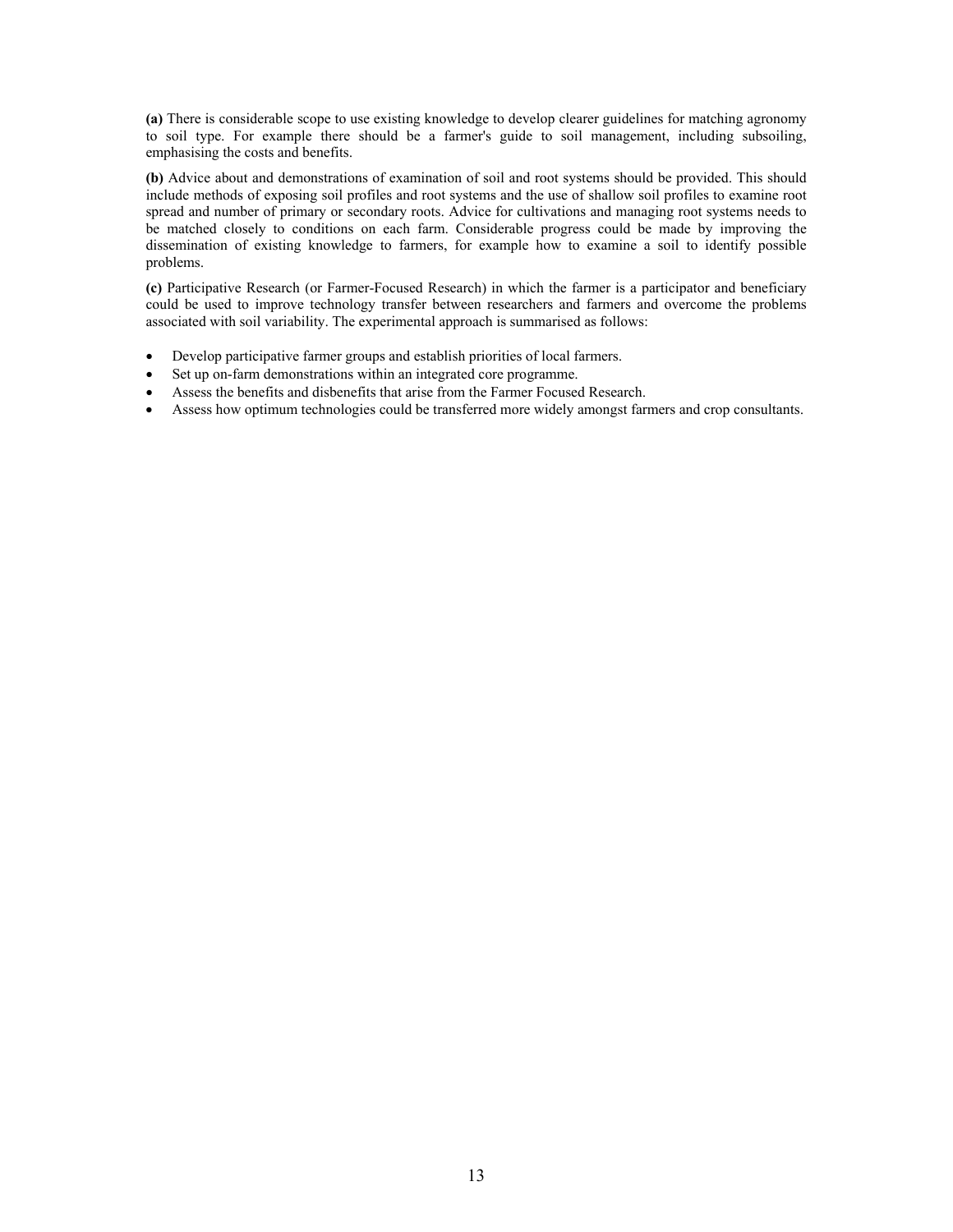## **MANAGEMENT OF CEREAL ROOT SYSTEMS**

## **PART C: THE REVIEW**

#### **1. SUMMARY**

The soil-root-shoot system is analysed to highlight the importance of root growth to above-ground cereal growth and yield. The system is complicated by two way interactions, for example the soil environment has major impacts on root growth, but root growth can have profound effects on the soil itself. We conclude that in most situations roots are not limiting to crop growth, but they may become limiting under sub-optimal climatic or soil conditions. The unpredictability of climatic events and their interaction with soil type makes it difficult to prescribe the best farming practices, although an understanding of how root systems behave in changing environments allows the risks of root limitation to be minimised. Optimality is difficult to define for root systems since they serve many functions and limitations depend on a heterogeneous environment – an optimal root system in one field may be limiting to yield in another. The most common scenarios to give rise to root limitations are extreme weather events which cause mechanical failure (root lodging), a shortage of resources (drought or low nutrient availability) or soil conditions which physically impede the progress of root growth (horizons of soil compaction). Management practices are identified which may help farmers to lessen the effects of these unusual situations.

#### **2. INTRODUCTION**

While the contribution of canopy size to yield is now well understood, we do not know how yield is affected or limited by the root system. We know that management decisions can affect the rooting pattern of cereals, but it is not clear whether these changes are beneficial. This review aims to synthesise the existing knowledge of root systems so that it can be used to identify the most appropriate farming practices for use in a temperate climate with soil limitations. The conceptual model shown in Figure 1. provides the framework for the review (Appendix 2). A description of soil attributes and their affects on rooting is followed by an analysis of rooting attributes and their affect on resource capture. We investigate the effect of the root system on shoot growth and yield and consider whole plant processes which give rise to allocation patterns. We then investigate the effects of various farm practices on the soil, root system and yield of cereal crops.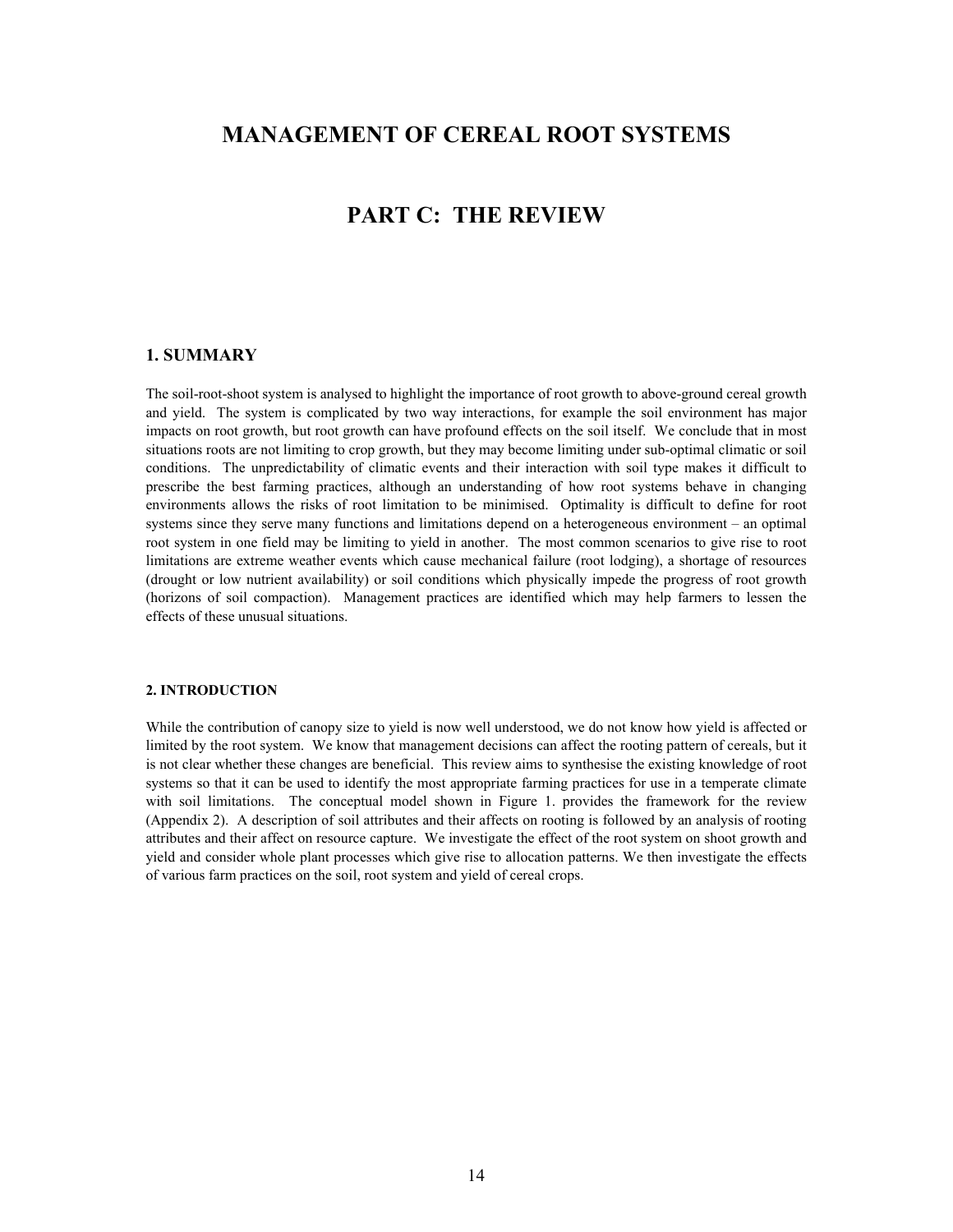#### **3. SOIL ATTRIBUTES**

#### **3.1. Classification of climate and soils**

Farmers know that crop growth varies within a field and from year to year. The former is more likely to be caused by variation in soil characteristics whilst the latter is strongly influenced by the weather. Variability in soil type and weather, and interactions between them, will also affect a crop's response to treatments. The soil type is an important factor in decision making. After the flag leaf stage, by which time most treatments have been applied, weather has a large effect on growth rate, yield and quality. Regional climatic variability can be taken into account when choosing varieties and application rates. However, being able to describe the soil and climate of a field is important in fine tuning practices and optimising inputs, as well as for modifying experiences and trial results from other places. Likewise, researchers can use this information to decide how transferable results are from one place to another.

#### **3.2. Climate classifications**

Although the UK has been mapped in terms of agroclimatic regions (Francis 1981; Smith 1984), the criteria used are not necessarily appropriate for decision making and for the arable areas inter-annual variation is large compared with spatial variation. With a few exceptions, such as coastal locations and areas separated by high ground, climate changes relatively slowly with distance and a detailed classification is unnecessary. The major climatic gradients in the UK are east-west (winter temperatures and annual rainfall) and north-south (summer temperatures). In the absence of more detailed information, the arable areas of the UK can be divided into six regions, north-east, north-west, east, west, south-east, south-west. Particular locations in these regions can be referenced to the typical climatic values (e.g. wetter than the typical regional value in summer), either on the basis of actual observations or by inference from altitude or distance from the sea.

#### **3.3. Soil classifications**

Soil types have been mapped for all the arable areas of the UK. However, the categories and scale are not necessarily appropriate for a farmer, who is able to base decisions at least on observations of surface soil conditions and localised crop growth, even if soil pits have not been dug to expose the subsoil. The farmer can also differentiate fields in terms of observed earliness, accessibility and droughtiness which are virtually permanent features of a soil as there is limited scope for amelioration. Although not formal scientific terms, these features can be semi-quantified for use in decision support systems.

Clearly fields in Devon are earlier in absolute terms than those in Aberdeenshire for large scale climatic reasons as described above. However, earliness is used as a relative term within a farm or region referring to the rate at which a soil heats up in spring. It is a common observation in the UK that sandy soils on south-facing slopes warm up earlier than clay soils on the level. The reasons are the increased solar radiation load on the slope and the generally lower thermal conductivity and heat capacity of sandy topsoil. At any soil water potential, clay soils contain more water than sandy soils and the bulk density is usually greater so the surface layers warm up more slowly in spring (and cool down more slowly in autumn).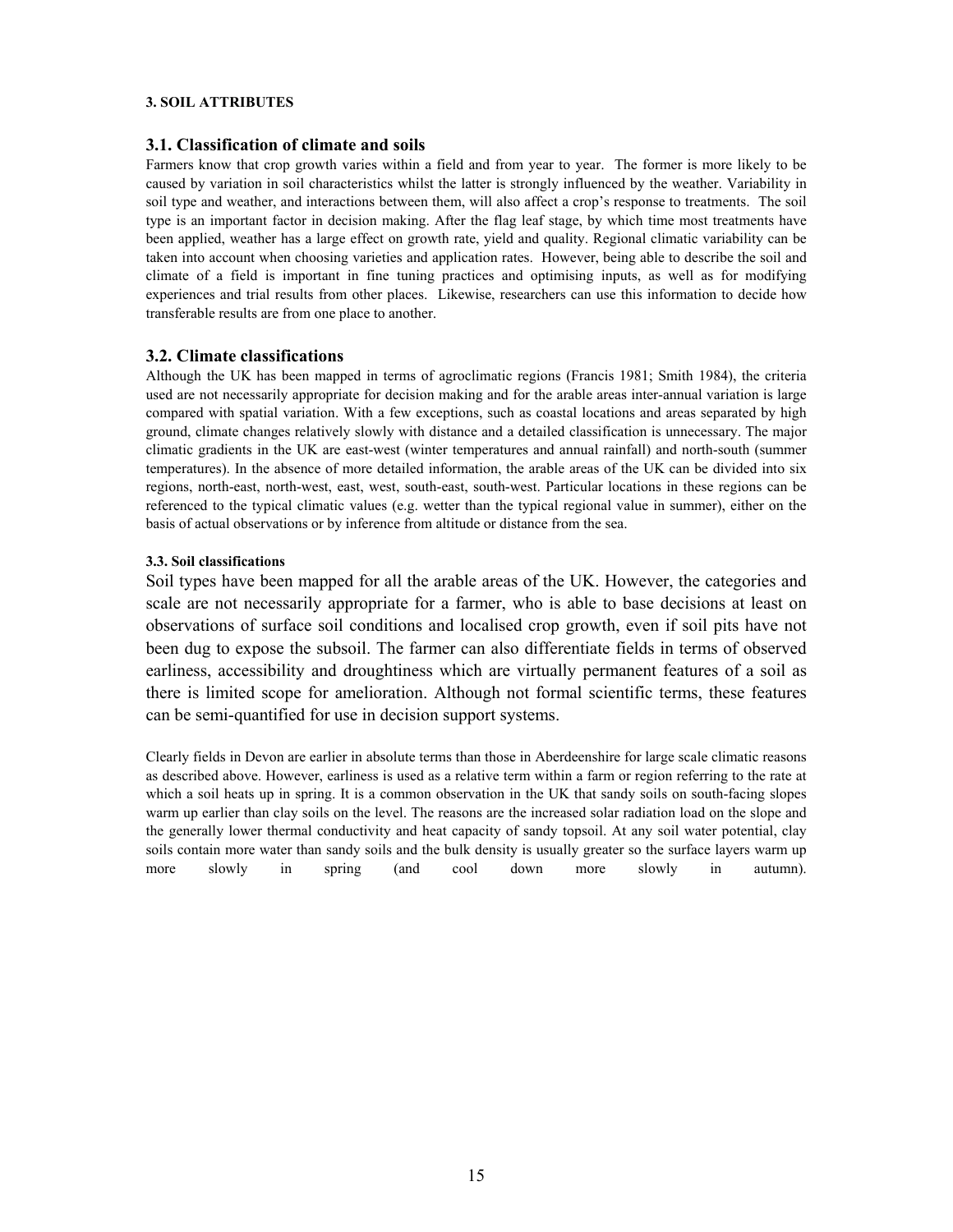Moreover, poor drainage, which is more likely to occur on clay soils, leads to a higher water content and a slower rate of change of temperature. Thus, one of the benefits of drainage is to speed up the rate of warming in spring.

Once the soil has dried to field capacity, tractors and farm implements can be driven over most UK arable soils without damage. The consequences of traversing the land when the soil is wetter, particularly where cultivations are involved, vary from soil to soil. In some strongly structured soils with a high organic matter level, the damage may be minimal. In others, a cultivation pan can form in the plough layer restricting root penetration at least temporarily. In others again, a plough pan can form below the plough sole and this again restricts rooting. The following three broad categories can be identified, based on the work of Cannell *et al* (1978).

- 1. Well drained soils with a stable structure such as those on chalk or limestone, well drained loamy soils and coarse sands with a high organic matter content.
- 2. Chalky clays, and clay soils with a clay or loam topsoil which have been improved by drainage.
- 3. Sandy soils with a low organic matter content, silty soils, wet alluvial soils, clayey soils that return to field capacity before November, clay soils with a clay or loam topsoil which have not been improved by drainage.

Like earliness, droughtiness is partly a meteorological phenomenon and so, other things being equal, fields in south-east England are more droughty than those in south-west Scotland. Of course other things are never equal and differences between soils can be much greater than those between regions. The profile available water in UK cereal fields varies from about 60 mm to more than 250 mm, equivalent to 20 to 80 days of potential transpiration in June. In soils at the upper limit, such as the silty clay loams of Rothamsted Experimental Station, drought symptoms will rarely be seen provided there are no structural problems. On the other hand, in a high rainfall area at the margins of arable agriculture, even soils at the lower end of the range may only show an effect of drought in dry years. The actual amount of water available to the crop depends on the texture of the soil (higher in clay and silt soils), the organic matter content, the rooting depth (depth to an impeding layer) and the stone content. In some clay soils, rooting in the subsoil is only possible through structural cracks and wormholes and this means that not all the 'available' water can be accessed by crops. On the other hand, crops in shallow soils over chalk can root down into the soil parent material itself.

#### **3.4. Soil types**

The soil type can have a large impact on all of the factors which affect the growth and distribution of roots (Andrén *et al* 1993). For example, clay soils and sandy soils differ from each other in their available water capacity (because of the pore size distribution of the soil), nutrient retention and delivery (pore structure, organic matter content, pH and water availability), penetration resistance and even temperature. In a survey of 50 spring barley root profiles taken over a range of soil types, plants grown on sandy soils had a mean maximum rooting depth of 70 cm as compared to 140 cm on loamy soils (Madsen 1985) and low root length densities could be explained by soil texture. Andren *et al* (1993) found that the root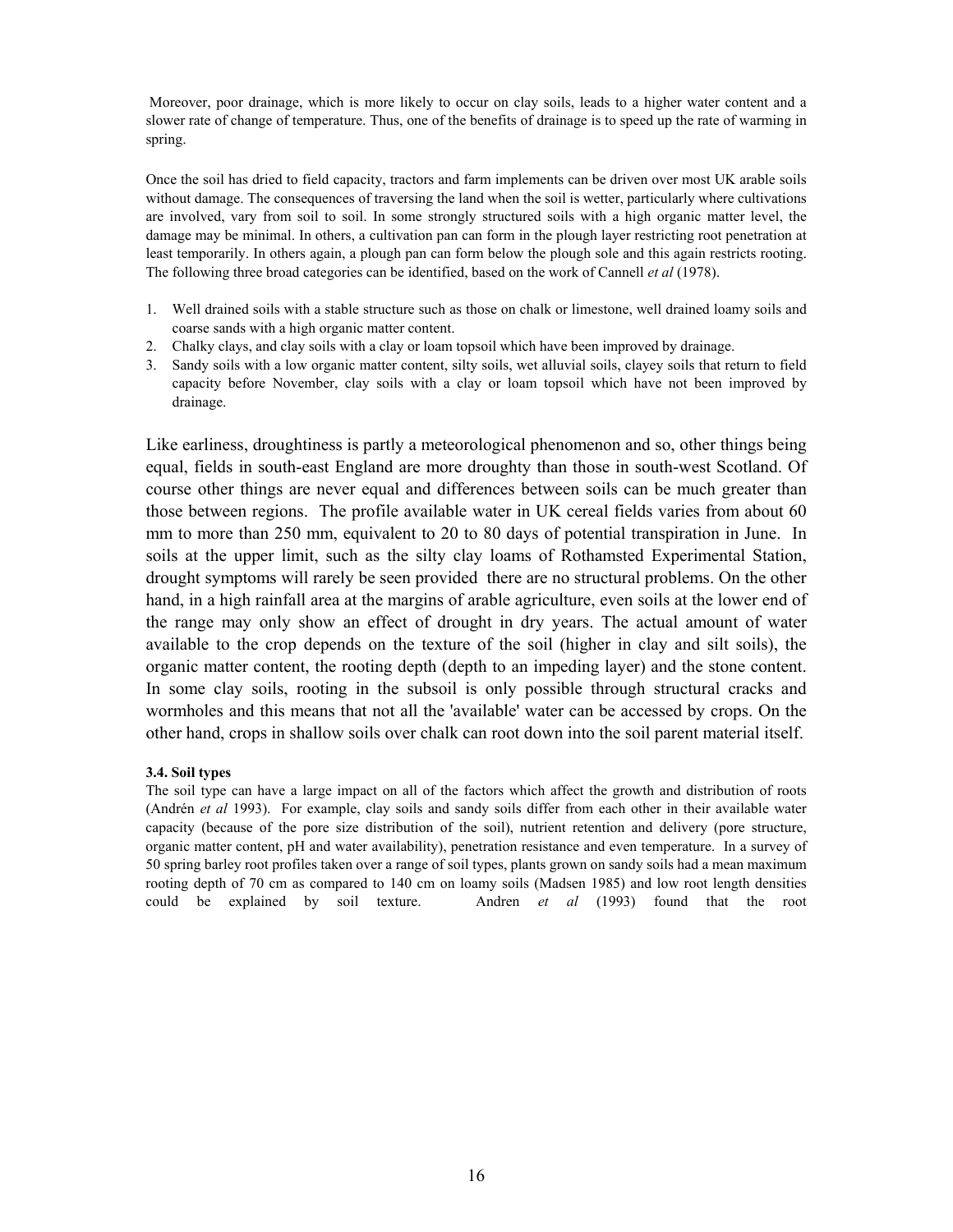number, root length and mean rooting depth of barley were greater on sand than on clay even though there were no differences in root system or plant dry mass. They also found that the crop grown in sand contained more N and P than the crop grown in clay. P availability on clay soils is reduced because P is easily adsorbed onto the surface of clay particles.

There is evidence that the size of soil aggregates has an influence on the rate of plant growth which is independent of the ability of the root system to take up adequate quantities of water and nutrient (Passioura  $\&$ Stirzaker 1993). Crops grown on finer aggregates tend to grow better than those grown on large aggregate sizes and this phenomenon may explain the observed lower growth rates and yields of crops grown on excessively loose soils (Hakansson *et al* 1998).

#### **3.5. Soil attributes affecting roots and soil heterogeneity**

The general classification described above can be related to factors which can be measured in the field. Some factors vary considerably temporally and spatially. Temporal variations are particularly important for water availability, nutrient availability and soil temperature and tend to be the result of irregular timing of farm practices or unpredictable weather events. Farm practices such as tillage, ploughing in of crop residues, fertiliser spreading, liming and farm traffic all contribute to the heterogeneous spatial distribution of resources. Placement of fertiliser is not now common with cereals. However, few spreaders give completely even distributions. Spatial heterogeneity is important because crop roots may respond very differently to different soil conditions. However, the scale of heterogeneity is crucial because if it can be sensed by a crop root then the root can respond meaningfully to it. The plant may be even more efficient at using resources than if they are homogeneously distributed (van Noordwijk & van de Geijn 1996). In contrast, scales of heterogeneity which are larger than the individual crop plants cannot be sensed by the root systems and this usually results in a less efficient use of resources.

Two types of spatial heterogeneity are important. In the first instance there is variation with depth. This variation can be continuous or can occur in steps such as when there is a cultivation pan. The changes are often more rapid towards the surface soil layers when compared to the deeper soil layers. This is reflected in root growth models which divide the soil into horizontal layers which increase in depth towards the bottom of the soil profile. Yield mapping and soil testing have shown that horizontal soil variation over a distance of a few metres can be as much as that across the whole field (Beckett & Webster 1971). Recent developments in precision farming aim to optimise inputs by taking account of these variations.

Resources which have a heterogeneous distribution through the soil include organic matter (van Noordwijk *et al* 1993; vanVuuren *et al* 1996), mineral nutrients (Robinson *et al* 1994; vanVuuren *et al* 1996; Robinson & vanVuuren 1998) and water (Barraclough 1989; Tardieu & Katerji 1991; Gregory 1994a; Droogers *et al* 1997; Brisson *et al* 1998). Soil structure and bulk density may also vary heterogeneously, for example when there is a layer of soil compaction induced by farm traffic (Davies *et al* 1972; Ehlers *et al* 1983; Lipiec *et al* 1991).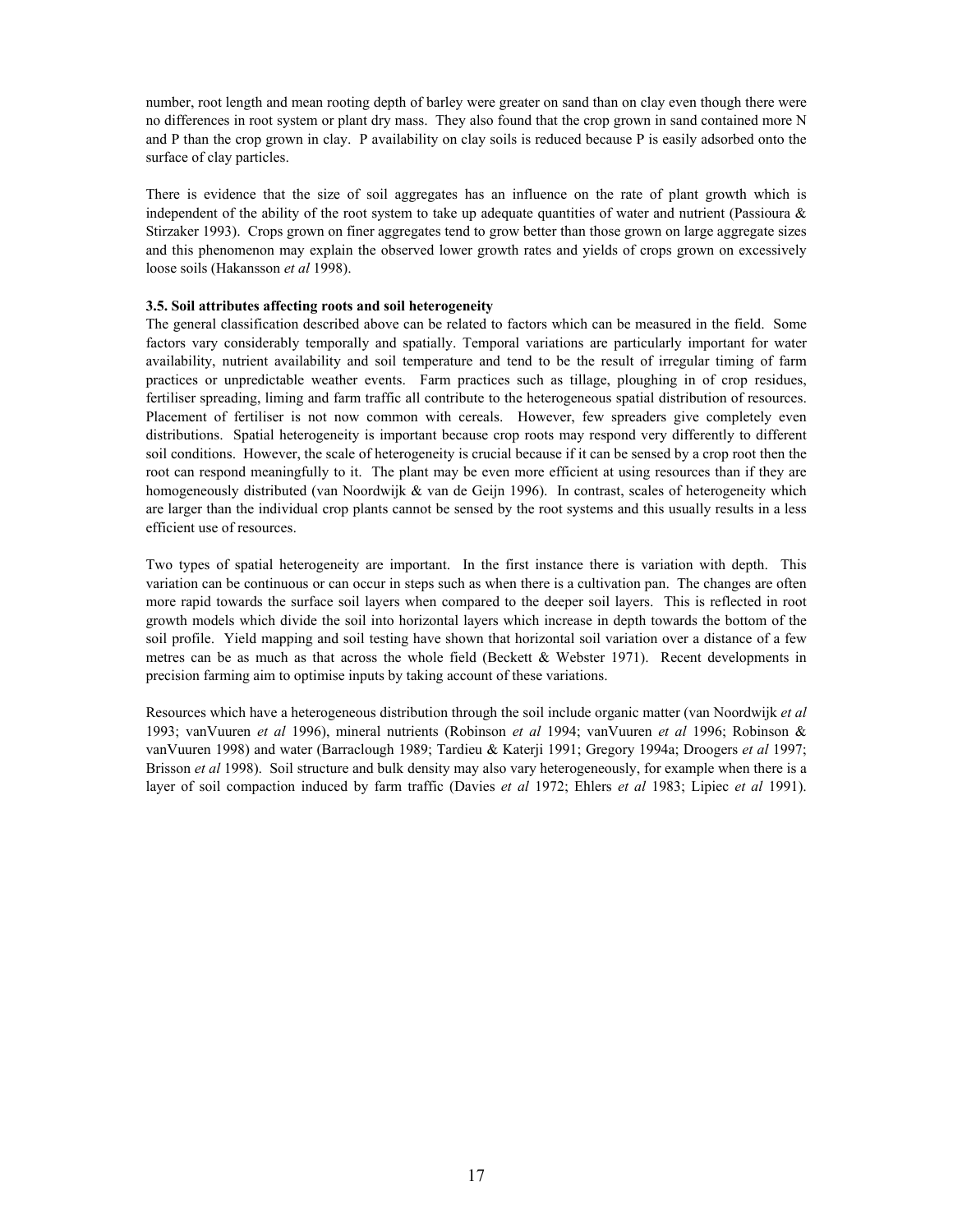Crop root systems demonstrate mechanisms for coping with a heterogeneous distribution of resources. Soil conditions which inhibit root growth in one part of the soil may lead to compensatory growth in other soil zones where conditions are more favourable (Barraclough 1984; Barraclough & Weir 1988; Lipiec *et al* 1991; Unger & Kaspar 1994; Gregory 1994a). Similarly, when the availability of nutrients is low, plants will increase the rate of absorption per unit length of root in zones of relatively high nutrient availability (Robinson *et al* 1994). Atkinson (1990) suggests that highly branched root systems are more efficient at exploiting heterogeneous soils while Robinson and van Vuuren (1998) concluded that fast growing plants showed a greater plasticity of root growth in response to nutrient patches. In an experiment using localised patches of  $N^{15}$  labelled organic matter in otherwise N-deficient soil (van Vuuren *et al*. 1996), exploitation of the mineralised nitrogen by wheat occurred mainly from an increase in N uptake rate per unit root length, i.e. N inflow. Root proliferation in the patch occurred most vigorously only after most of the mineralised n had been captured and therefore had a limited impact on N capture. Increased N inflow during the first five days after roots entered the patch accounted for 8% of the patch-derived N that the wheat eventually captured. A combination of increased inflow and modest proliferation in the following seven days captured 63% of the total N. The remaining 29% of the N was captured during the period of greatest root proliferation, inflow had decreased to the rate of the controls. Root proliferation response to localised N appears to be correlated strongly with N capture only when plants with different rooting responses compete for N (Robinson *et al*. 1999). Therefore, attempts to manipulate this response by management or genetics are unlikely to greatly affect N capture in intensively managed cereal monocultures except in the case of competition with weeds.

#### **4. PHYSICAL ENVIRONMENT**

#### **4.1. Water availability**

Not all the apparently available soil water can actually be taken up by plants (Droogers *et al* 1997). The bulk density, organic matter content and porosity of the soil as well as the rooting characteristics of the crop define a hypothetical extraction zone around each root. In some circumstances accessibility can be increased by appropriate management of the soil and cultivar selection. For example, in a comparison of several different barley cultivars, the proportion of available water abstracted varied from 95% to only 68%.

Some authors have found a disparity between the amount of available water and the actual soil water depletion (Tardieu & Katerji 1991) once rainfall is taken into account (Brisson *et al* 1998). This is because on highly conductive soils, deeper layers which do not contain any roots may still contribute substantially to the water balance and the uptake of nutrients by capillary rise of water.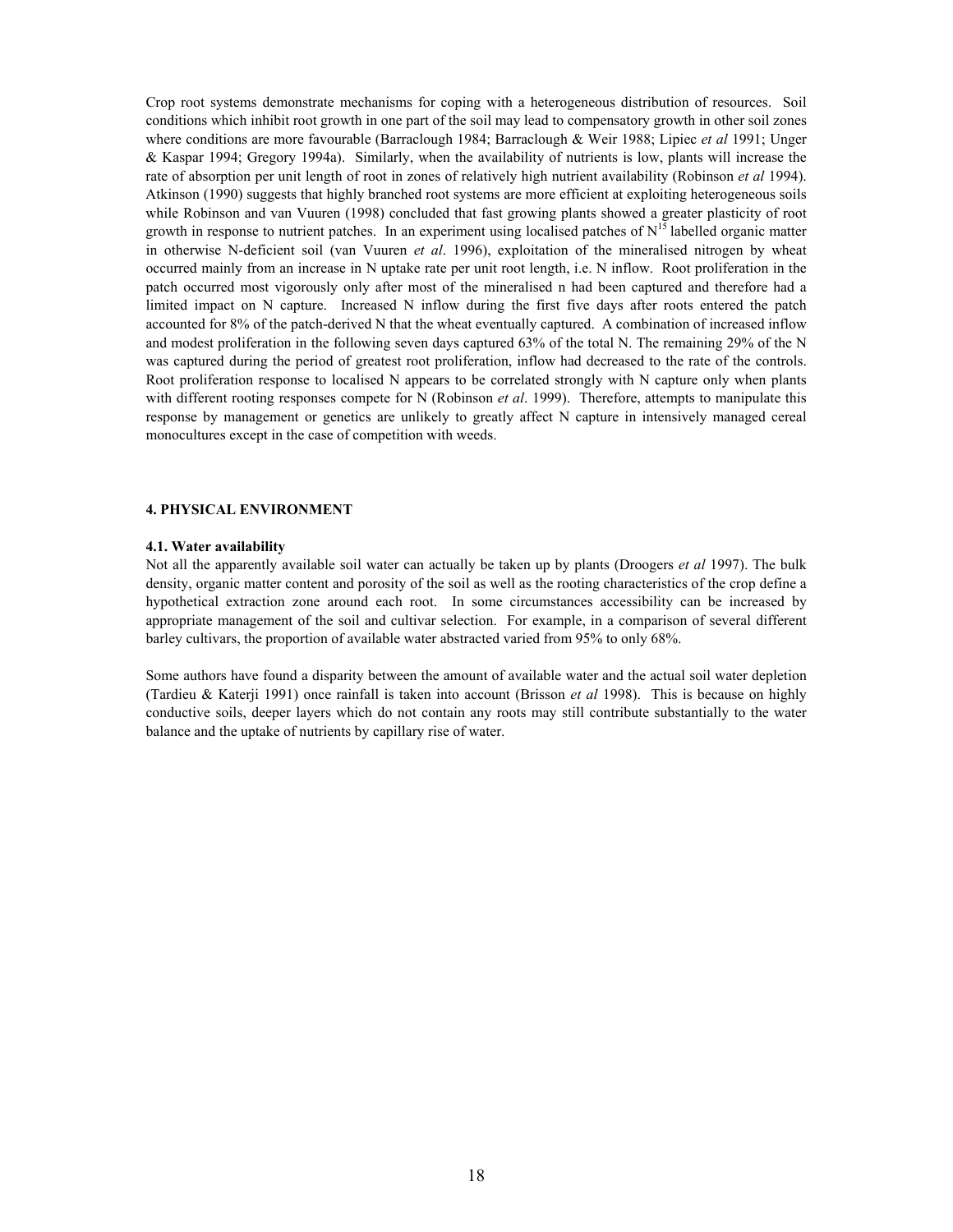#### *4.1.1. Waterlogging*

Waterlogging occurs when the soil is saturated leading to low oxygen concentrations and the production of toxic compounds which inhibit root growth (Ellis 1997). Anaerobic conditions also encourage denitrification and reduce the available soil nitrogen. This is compounded because soluble nutrients such as nitrate are leached to lower levels in the soil profile unless the saturated hydraulic conductivity is low. Cereal roots can survive short periods of flooding without adverse effects because oxygen dissolves in water in small quantities and because they are capable of anaerobic metabolism when oxygen supply exceeds demand. It has also been reported (Varade, Stolzy & Varade 1970) that at least some cultivars of wheat are capable of oxygen transport from the shoot to the roots through aerenchyma tissues. The effect of waterlogging is least at low temperatures when more air can be dissolved in the water and biological activity is depressed leading to lower oxygen requirements by the plant. The importance of aeration of the roots during aggregate penetration has been discussed by van Noordwijk *et al* (1992). The oxygen requirements are highest for the growing tip of the root, which, during penetration of soil aggregates may be a long way from the nearest oxygen source. Anaerobic breakdown of plant residues can lead to the production of harmful substances, such as acetic acid, that can inhibit rooting. However, roots may follow the channels left by decaying roots of previous crops.

Weaver (1926) warned that raising the depth of the water table may cause death of the deeper roots and usually results in a decrease in yield. He also noted that if the subsoil was waterlogged deeper roots would not develop and this would predispose crops to drought and agricultural disturbance. In addition to reducing soil nutrient availability, waterlogging disrupts the uptake of nitrogen and this manifests itself as a plant nutrient deficiency (Gales 1983; Huang *et al* 1995). Physiological processes such as photosynthesis, water uptake and root-shoot hormone relations are affected (Pezeshki 1994). Comparisons of wheat cultivars show that in waterlogged soils, intolerance is accompanied by high concentrations of Fe and Mn in the shoot (Huang *et al* 1995). The effects of waterlogging seem to be reduced by increasing nutrient availability through fertiliser application (Gales 1983; Huang *et al* 1995).

#### *4.1.2. Aeration*

Aeration is closely linked to bulk density since the soil consists of mineral matter, water and air. Oxygen is required for respiration by plant roots and by soil micro-organisms. In a well drained soil, oxygen uptake is balanced by diffusion from the surface through the soil pores. Root growth may be reduced and death increased if the amount of oxygen reaching the roots falls below a critical level. Because the rate of oxygen diffusion depends strongly on pore size it is possible for there to be anaerobic patches in an otherwise well aerated soil.

#### *4.1.3. Drought*

During drought, soil water becomes less than required for potential transpiration by the plant. There are also changes in the physical condition of the soil such as increases in strength (Ehlers *et al* 1983; Martino & Shaykewich 1994) and the formation of air gaps between the root and the soil, which reduce the amount of contact and which can lead to large increases in the resistance to water and nutrient uptake (Nye 1992). Drying of the soil surface may also inhibit normal development of the nodal root system (Gregory *et al* 1978; Gregory 1994a).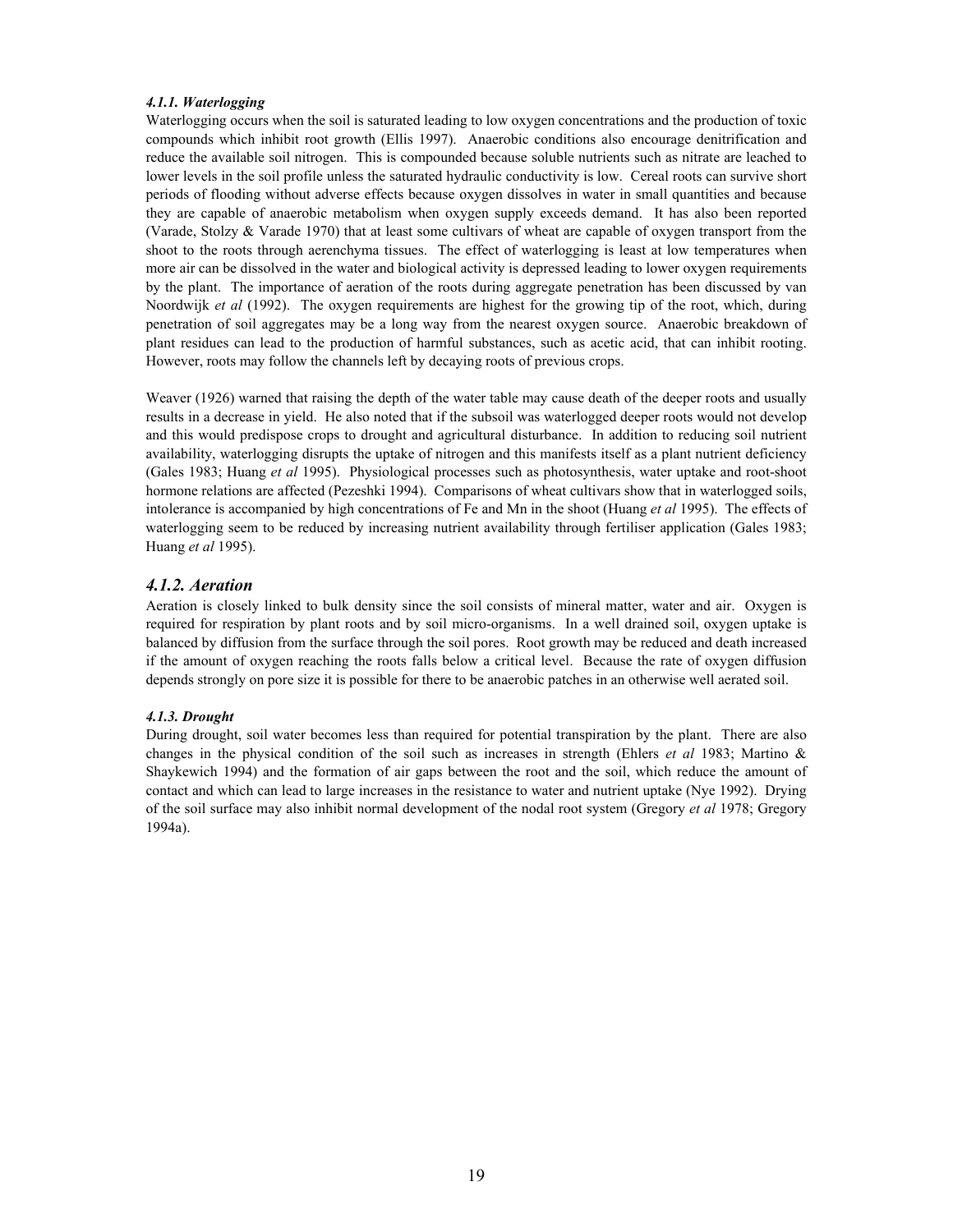The root number of five barley cultivars was reduced by drought, and the root volume was reduced by between 56.3% and 51.6% when compared to a well-watered treatment (Khaldoun *et al* 1990). Root and shoot growth of winter wheat were also reduced by the imposition of an artificial drought (Barraclough & Weir 1988) even though water use was not affected until after anthesis. An increase in winter wheat root length at heading from 7.8 km m<sup>-2</sup> to 14.9 km m<sup>-2</sup> in two successive years was attributed to warmer and wetter conditions in the second year (Haberle *et al* 1996).

Water and nutrient availability should be considered together. In one experiment on a silty clay loam soil at Rothamstead (England), the combined effect of low water and nitrogen availability reduced the yield of winter wheat from 9.7 t ha<sup>-1</sup> with fertiliser and adequate water to just 3.8 t ha<sup>-1</sup> (Barraclough 1989). Since drought alone reduced the yield to 7.9 t ha<sup>-1</sup> and low nitrogen availability alone to 4.8 t ha<sup>-1</sup>, the effects are almost additive Drought reduced the amount of root growth in the topsoil although there was some compensatory growth in the subsoil as long as there was available nitrogen. Drought increased the depth of rooting from 140 cm to 160 cm although the root density at depth was low  $(<0.1 \text{ cm cm}^{-3})$  compared to the topsoil (5-9 cm cm<sup>-3</sup>). In droughted conditions and with a supply of nitrogen, a rooting density of 1 cm cm<sup>-3</sup> was found sufficient to allow all the available water to be extracted to a depth of 0.8 m. Below this depth water uptake was limited by root growth.

Winter cereals are probably less susceptible to water shortage than spring cereals because of their earlier and more extensive root development (Gales 1983). Weaver (1926) suggested that keeping the surface soil too moist during the early life of a plant would promote a shallow rooting habit which would make the plant vulnerable to drought at later stages of the life cycle.

#### **4.2. Bulk density**

The most important soil conditions to affect root growth appear to be the presence of an appropriate system of pores for roots to grow through combined with a soil structure which allows penetration and a supply of all the resources required for growth (Gregory 1994a). The bulk density is the weight of dry soil per unit volume. Since most soil mineral particles have a density of approximately 2600 kg  $m<sup>3</sup>$  (silica), bulk density can be used as an index of the spaces in the soil. These spaces are filled with either air or water. Stirzaker *et al* (1996) point out that bulk density alone is insufficient to explain root penetration to depth. Even in a soil of high bulk density, there may be pores which make exploration of deeper soils possible. Hence, the pore size distribution is also important. In some clay soils, most of the porosity is in cracks between otherwise impenetrable peds (soil structural units). In a study on the effects of aggregate size on the growth of wheat roots, coarse aggregates and compacted soil structures were found to decrease the root length, root surface area, root fresh weight, shoot weight and seed yield (Keita & Steffens 1989). Where there were fine aggregates, roots tended to be thicker and root hairs were longer. Bulk density high enough to restrict rooting can occur naturally towards the bottom of the soil profile or because of cultivation practices.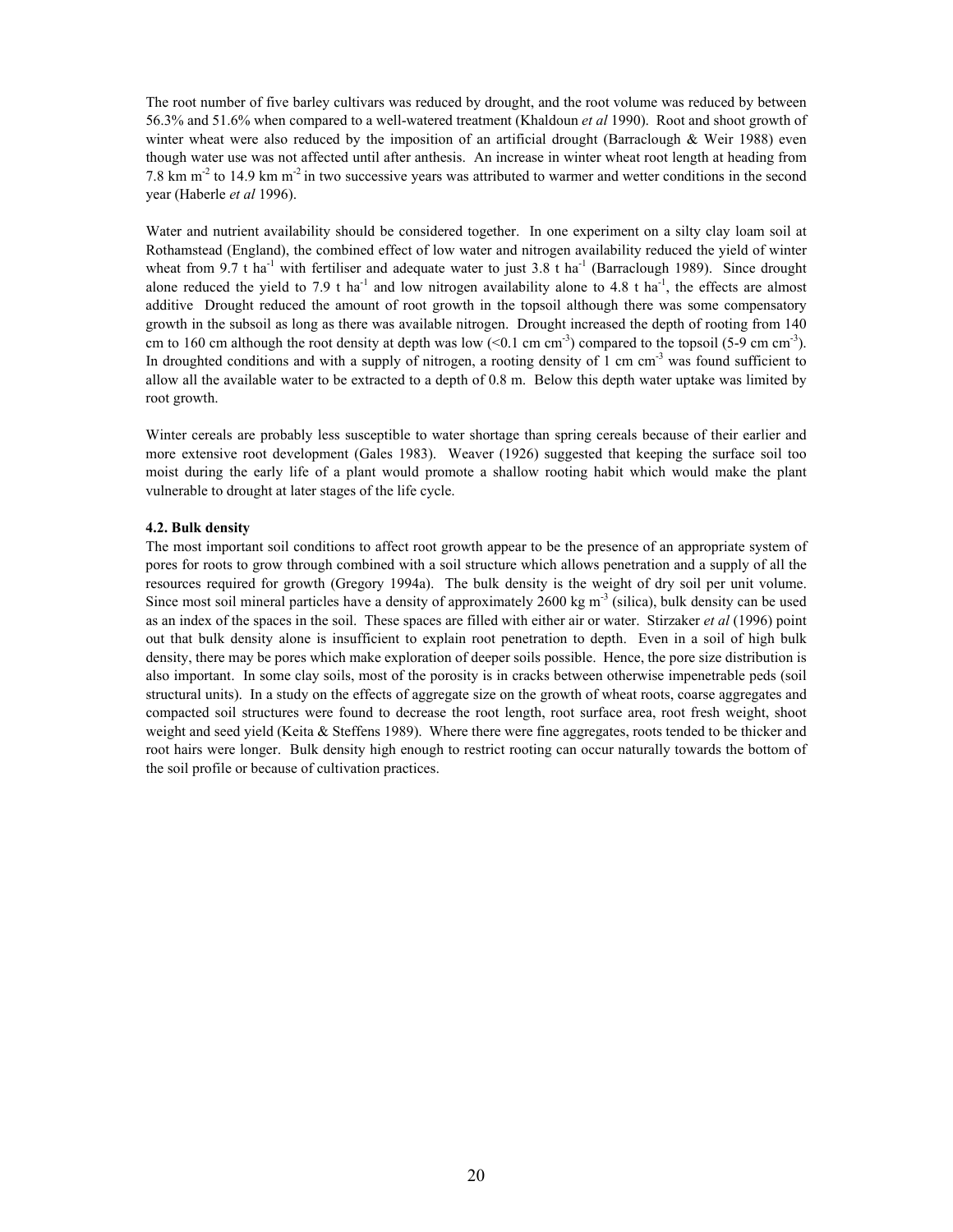#### **4.3. Compaction**

Intensification of UK farming systems in the 1960's led to widespread problems of compaction which were reviewed for England and Wales in a report of the Agricultural Advisory Council (1970). Subsequent changes to machinery and farming practice reduced these problems considerably. A soil may have 60% of its volume as pore space, of which 20-30% is occupied by air at field capacity (Davies *et al* 1972). Soil compaction occurs when the structure of a soil is changed so that there are fewer large pore spaces. Thus, a heavily compacted soil may have only 30-40% pore space, of which just 5% is filled by air at field capacity, and the bulk density will be higher than in the uncompacted state. However, for a given bulk density, soil shear strength rises with decreasing soil moisture content so that the penetration resistance of a soil increases as it dries (Ehlers *et al* 1983; Martino & Shaykewich 1994). The soil shear strength is predicted to have a very large influence on the probability of root lodging (Crook & Ennos 1993).

Zero tillage tends to lead to a higher soil bulk density and penetration resistance in the surface layer when compared to a tilled soil (Ehlers *et al* 1983). However, the highest bulk densities and penetration resistances occur in soils which have been regularly subjected to passes by heavy farm machinery (Ehlers *et al* 1983). These areas of high penetration resistance occur in zones known as 'plough pans' which are situated immediately below the tilled layer. For example, Hakansson *et al* (1996) found that 'ordinary' farm traffic increased penetration resistance by an average of 40% at a depth of 40 cm while Ehlers *et al* (1983), working on a loessial soil, found that tillage had induced a plough pan in the  $25-30$  cm soil layer with a bulk density of 1.5 g cm<sup>-3</sup> compared to a bulk density of 1.28 g cm<sup>-3</sup> in the 1-5 cm layer. Lipiec *et al* (1991) showed that the use of a five wheel compaction treatment changed the soil structure by reducing the air filled porosity and increasing the penetration resistance. Slipping farm vehicle wheels may cause compact layers with a pronounced platy structure (Davies *et al* 1972).

Because of structural differences between soil types, bulk density is not an appropriate measure of compaction when comparing sites with different soils. For this reason, the concept of 'degree of compactness' was developed (Hakansson 1990; Lipiec *et al* 1991). The degree of compactness of a soil refers to the ratio (as a percentage) of the dry bulk density of the soil and the dry bulk density of the same soil in a compacted reference state. The reference state is determined by loading the soil with a pressure of 200 kPa until drainage ceases (Hakansson 1990). The usefulness of this measure was confirmed in a series of 100 field experiments on spring barley where it was shown that the maximum crop yield was obtained at the same degree of compactness regardless of soil type. The optimum degree of compactness (87 %) was virtually independent of the soil particle size distribution but varied with crop type.

Roots grown on soils with a high penetration resistance show characteristic changes in morphology. Cell walls are thickened and there is a decrease in the rate of cell production (Bengough *et al* 1997). Mechanically impeded roots are thicker, as they continue to increase in diameter further behind the growing tip than in unimpeded roots. Their surface is less regular, they tend to be flatter and their growth tends to follow a more convoluted path through the soil (Lipiec *et al* 1991).

It has been claimed (Pietola 1991) that in most fields which are subject to ordinary farm traffic, penetration resistance reaches values which restrict root growth (Hakansson *et al* 1996). As Barley, Farrell & Greacen (1965) point out, soil strength can be regarded as a property which has a general influence on root elongation rather than as a limiting factor which is only encountered in unusual situations. Root penetration is controlled chiefly by the strength of the soil, and a number of authors have suggested a strong relationship between the rate of vertical root growth and the penetration resistance (Barley *et al* 1965; Ehlers *et al* 1983; Martino & Shaykewich 1994). Drying out and the resulting hardening of a clay loam soil may entirely inhibit the penetration of roots into the subsoil (Pietola 1991).

It was recognised relatively early on that the importance of compaction on crop yield depended on the amount and distribution of rainfall during the growing season (Fisher *et al* 1975). Tardieu (1994) suggested that under some climatic conditions, the effects of soil compaction on whole plant growth rate and allocation could be pronounced, while under more favourable conditions only small changes occurred. This was confirmed by Unger & Kaspar (1994) who noted that even if compaction limited root growth, weather events could enhance or diminish the effect of root limitations on crop growth. There are data which support the suggestion that the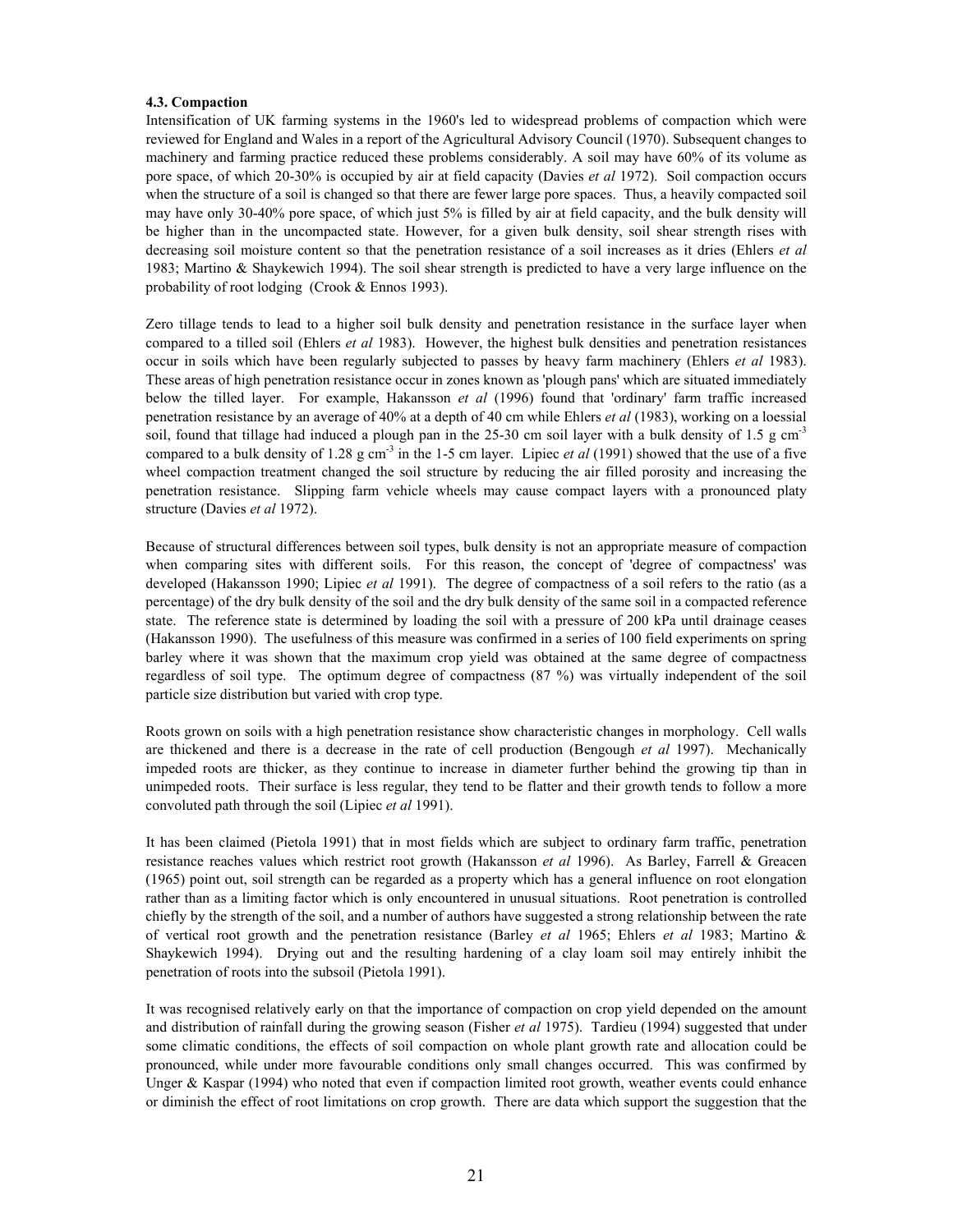beneficial effects of subsoiling are largest for spring sown crops in years when a dry summer follows a wet spring (Barraclough 1984; Barraclough & Weir 1988). In contrast, a mid September sowing date, followed by an unusually wet spring resulted in a relatively small effect of compaction on yield (Barraclough & Weir 1988). With cereals sown late in the autumn or in the spring, penetration of the compact soil layer would be later and the potentially increased supply of water from the subsoil delayed. Barraclough & Weir (1988) concluded that soil compaction is most detrimental during dry years and periods of drought. A further consideration is that when the zone of compaction is deeper in the soil, the amount of water available to the roots is larger, and there is less likelihood of severe water stress (Barraclough 1984). The responses of crops to subsoil loosening seems to depend on the patterns of rainfall distribution in relation to root growth and the developmental stage of the crop (Bamford *et al* 1991).

It has been shown that variations in root growth can be explained mainly by differences in soil water content, whereas variations in bulk density may be of minor importance (Ehlers *et al* 1983). This issue has been contentious in the literature - Some have found that root elongation was partly a function of the soil water potential and not solely a function of the penetration resistance (Eavis 1972; Mirreh & Ketcheson 1973; Baryosef & Lambert 1981), while others have found that soil water *per se* had no influence on the rate of root penetration and that this was solely accounted for by soil strength (Barley *et al* 1965; Taylor & Ratliff 1969; Greacen & Oh 1972). In a review of the evidence, Ehlers (1980) concluded that for sorghum the extension rates of roots were directly related to the penetration resistance and not to the soil water content *per se* unless the matrix potential dropped below -0.5 or -1.0 MPa.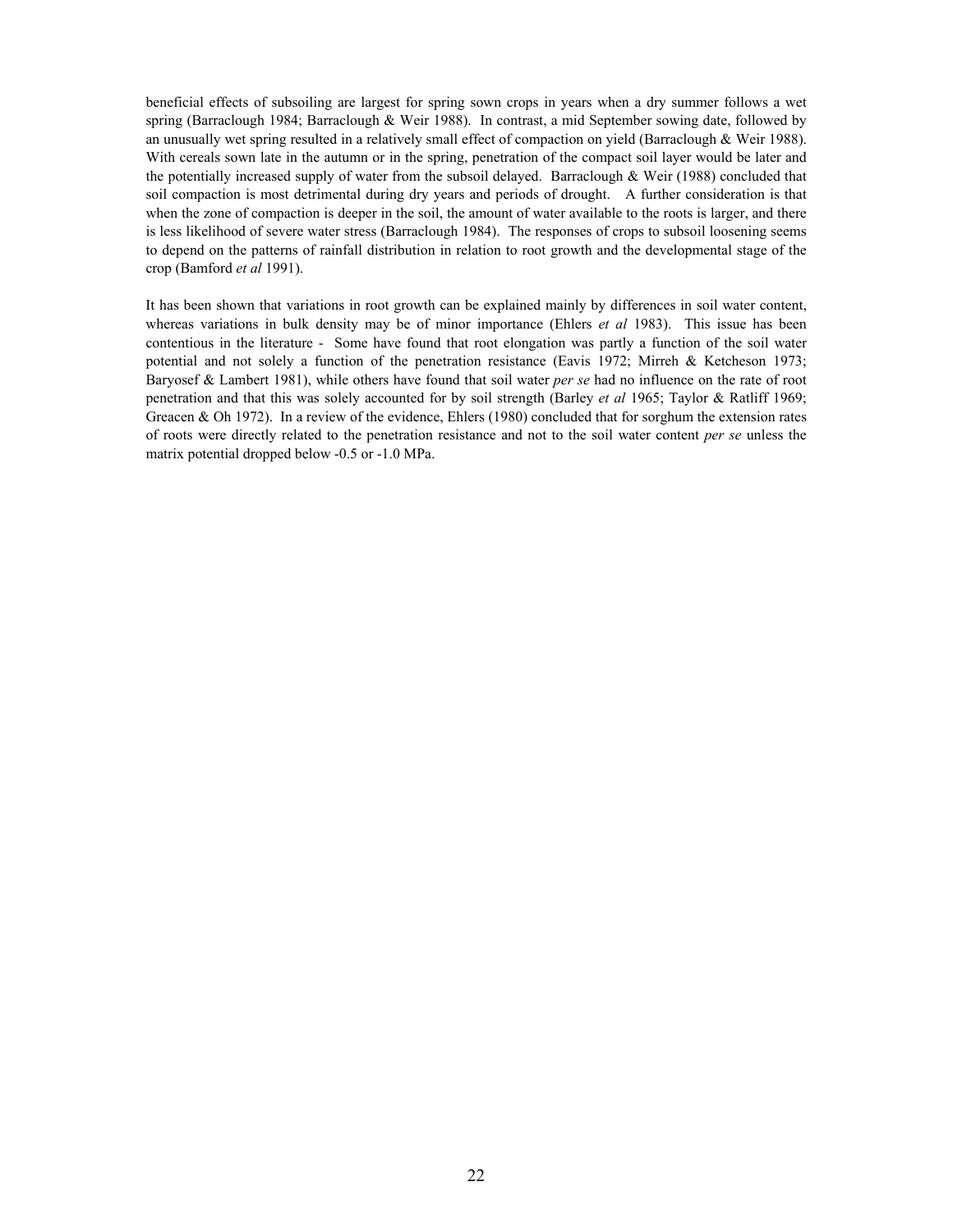Soil horizons rarely have a uniform bulk density, and roots tend to follow zones of relatively low penetration resistance (Barraclough & Weir 1988). Zero tillage can intensify the soil shrinkage process, leading to heterogeneity of soil structure characterised by vertical planes of weakness, or by the presence of channels created by previous plant roots and soil fauna (Ehlers *et al* 1983; Stirzaker *et al* 1996). Martino & Shaykewich (1994) found that although zero tillage increased the penetration resistance in the top 10 cm of soil, there was an increase in the proportion of macropores  $(>100 \mu m)$  close to the soil surface. These channels are known as 'biopores' and although they typically occupy less than 1% of the soil volume, they allow crop roots to penetrate compact layers of soil (Ehlers *et al* 1983; Martino & Shaykewich 1994; Stirzaker *et al* 1996). However, growth inside pre-existing biopores involves a trade off between the increased access to soil resources and the poor root-soil contact. The walls of biopores also tend to be relatively impenetrable to lateral root growth.

Stirzaker *et al* (1996) showed that in a growth chamber, barley was found to grow best on soil with a bulk density of 1400 kg  $\text{m}^3$ . This represents a compromise between soil which was soft enough to allow good root development but was sufficiently compact to give good root-soil contact. Quantitative measures of the limits of plant tolerance to root compaction are reported in a number of different units. Bowen (1981) showed that when soils were at field capacity, the critical maximum bulk densities for root penetration ranged from 1.55 g cm<sup>-3</sup> on clay loams to 1.85 g cm<sup>-3</sup> on loamy sands. They quote a critical air filled porosity of 10% v/v and a penetration resistance of 3 MPa. In a review of the literature Ehlers *et al* (1983) found that root growth ceased at soil strengths between 2 and 2.5 Mpa, although their own data showed that the limiting penetration resistance for root growth in a tilled  $A_p$  horizon was 3.6 MPa and in the untilled  $A_p$  horizon 4.6-5.1 MPa. They attribute these higher values of critical penetration resistance to the development of a continuous pore system in the soil, created by worms and the roots from previous crops. Martino  $&$  Shaykewich (1994) also suggest a soil strength critical for root penetration of 2 MPa and found that this value was independent of soil type. However, the only measure of soil compaction which is truly independent of soil type is the 'degree of compactness' (see page 21): in a wide ranging test, Lipiec *et al* (1991) found that when it exceeded 88% there was a sharp decline in LAI and yield of barley.

#### **4.4. Temperature**

Crop development depends strongly on temperature and rooting is no exception. Differences in temperature between soils are most marked near the surface. Soils containing a large amount of water heat up more slowly in the spring and cool less quickly in the autumn while increases in compaction have been found to reduce daily soil temperature fluctuations (Lipiec *et al* 1991). During winter, the air temperature may be too low for significant above-ground growth but the temperature in the soil may be high enough for root growth. Daytime temperature has more effect than nightime temperature because this is when these processes are active. Higher root temperatures lead to increases in root length density (cm cm-3) (Sharratt 1991; Haberle *et al* 1996).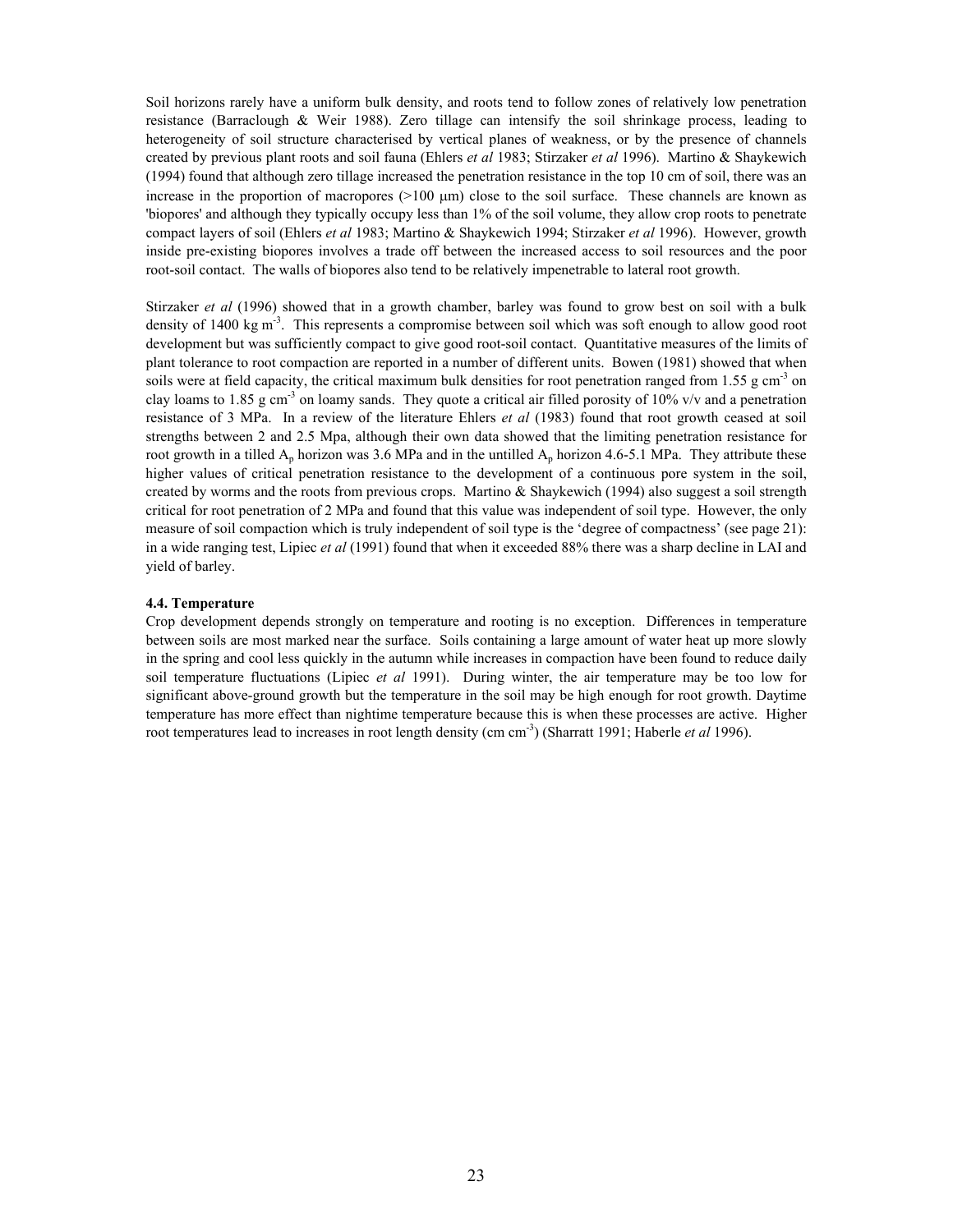#### **5. CHEMICAL ENVIRONMENT**

#### **5.1. pH**

In wheat, there is evidence that root hair growth is reduced below a pH of 7 and by low calcium concentrations but that it is increased by low nitrate concentrations. Low calcium availability is usually correlated with low pH. The root length and root fresh weight of wheat plants grown at pH's ranging from 6.0 to 4.0 were all decreased with decreasing  $H^+$  concentration (Johnson & Wilkinson 1992). There was a similar decrease in the root length between cultivars which indicated a uniform response of wheat to excess H<sup>+</sup> concentration in the soil solution.

#### **5.2. Nutrient availability**

Nutrient availability has a strong interactive effect with the availability of other soil resources (see *drought*). Higher soil nutrient availability increases the nitrogen uptake rate of a wide range of wheat genotypes (Greef  $\&$ Kullmann 1992) and this is usually associated with an increase in yield.

Application of nitrogen to soils with low available nitrogen can cause an increase in root length throughout the root system (Robinson *et al* 1994) although is not invariably the case. There is also an increase in the number of laterals and branching (Weaver 1926; Feil & Geisler 1988; Gregory 1994a), the average length of each lateral root (Welbank *et al* 1974; Gregory 1994a), the depth of rooting (Hansson & Andren 1987) and in the rooting density (Hansson & Andren 1987). In contrast, some authors report a decrease in the length of the main axes and laterals (Weaver 1926; Greef & Kullmann 1992). It has long been known that nutrient rich soil patches lead to localised root proliferation (Gregory 1994a) and surface applications of nitrogen fertiliser tend to result in high root densities in the surface layers of the soil. In one case the effect of fertiliser on the rooting depth of barley gave no access to mineral nitrogen below 25 cm where only scarce unbranched primary roots could be observed (Welbank *et al* 1974). Weaver (1926) warned against fertilising the soil surface with nitrates in regions which are susceptible to drought because of the stimulation of surface root production.

Nitrogen is not the only important nutrient, and phosphorus in particular is crucial to proper root development. In addition, P is more likely to be scarce because of its low mobility in the soil. The importance of phosphorus for roots has been known since the  $19<sup>th</sup>$  century. Weaver (1926) appreciated its importance and recommended that a dressing of phosphate enhanced root production and was valuable whenever greater root development was required. Phosphates induce the young roots to penetrate rapidly into the layers of soil beneath the surface which imparts a higher resistance to water shortages later. After 100 days, Weaver (1926) found that the depth of rooting of wheat grown with phosphates was twice that of wheat grown on similar soils with a low phosphate status. This is consistent with Gregory *et al* (1994a) who note that banding of P close to the seed during drilling may stimulate growth and result in fast early development of the crop. There is some evidence that low P availability increases the production of root hairs on oilseed rape (Bhat  $&$  Nye 1974). Root hairs are especially important in the uptake of nutrients such as P which only have low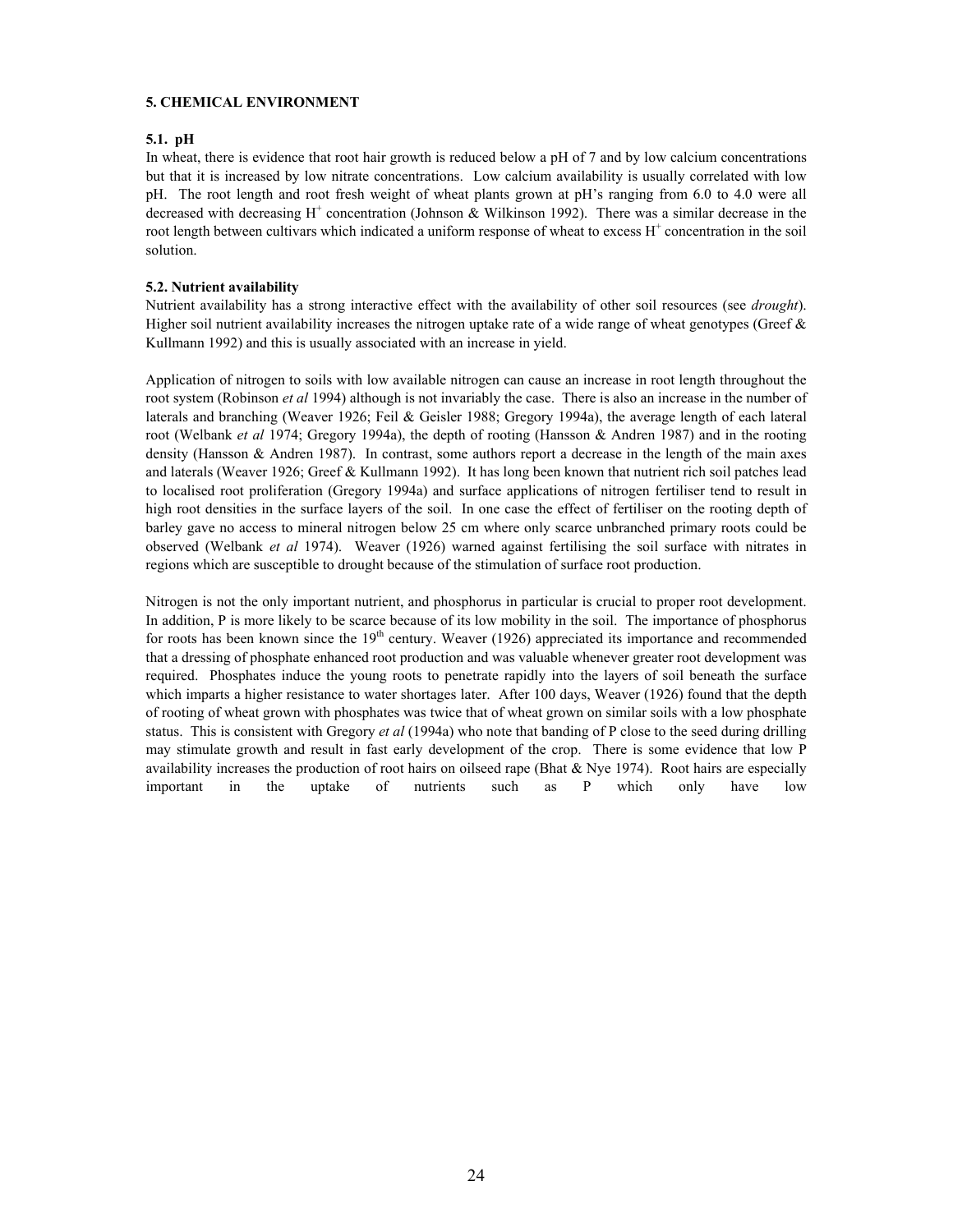mobility in the soil. Other research has shown that the length of root hairs is inversely proportional to the phosphorous status of the plant (Foehse & Junck 1983). Potassium was not found to stimulate lateral branching in the same way as nitrates.

#### *5.2.1. Transport of water and solutes through the soil*

While shoots take up rapidly replenished resources such as  $CO<sub>2</sub>$  from the air surrounding the leaves, roots tend to deplete resources in the rhizosphere immediately surrounding them (Gregory 1994a). The rate of uptake is therefore also dependent on the rate at which nutrients and water are able to move through the soil medium to the root surface.

The mobility of nutrients varies considerably so that while nitrate can move distances of between 1 and 10 cm through the soil to an absorbing root, phosphates can effectively only diffuse from within 1 mm of the root surface (Ellis 1997). The diffusion of nitrate through the soil medium is also about one order of magnitude faster than the movement of ammonium (Clarke & Barley 1968).

Whereas nutrients move through the soil down concentration gradients, the movement of water is driven by a water potential gradient. In a homogeneous soil, the water content close to the root surface will be lower than in the bulk soil. This difference depends on the rate of transpiration which drives the uptake of soil water by the roots. The average rate of water uptake per unit length of root is found by dividing the total length of the root system by the transpiration rate. However, not all parts of the root system are equally active in water uptake. It follows that crops with relatively small root systems will have the largest draw-down in soil water content close to the root (Kage & Ehlers 1996). Stomata will therefore tend to close at a higher average soil water content in plants which have a lower total root length. The root length density and rate of water transport through the soil limit the rate of water uptake by the root when the soil close to the root reaches permanent wilting point. Adopting the assumptions of the 'single root model', the most important factors in determining the rate of water transport to the roots are volumetric water content and root length density (Kage & Ehlers 1996). Root diameter was found to be less important. In practice Kage and Ehlers (1996) found that the rate of water movement through the soil was only limiting in deeper soil layers with very low rooting densities  $(<0.1 \text{ cm cm}^{-3})$ . They commented that a plant which is well adapted to drought stress should develop its root system rapidly to exploit all depths but should not over develop its root length density in the surface soil layers. The most efficient investment of carbon is in thin roots which are more efficient at water uptake than thicker roots, although the root should be large enough to maintain root-soil contact and to not have a prohibitive xylem transport resistance.

Some studies seem to confirm that the water content close to the root is substantially reduced and that the rate of water uptake is therefore closely dependent on the root length density (Gardner 1960; Cowan 1965), while others have shown that only small water gradients in the soil are necessary to maintain water transport to the roots (Molz 1975; Bristow *et al* 1984; Reid & Hutchinson 1986).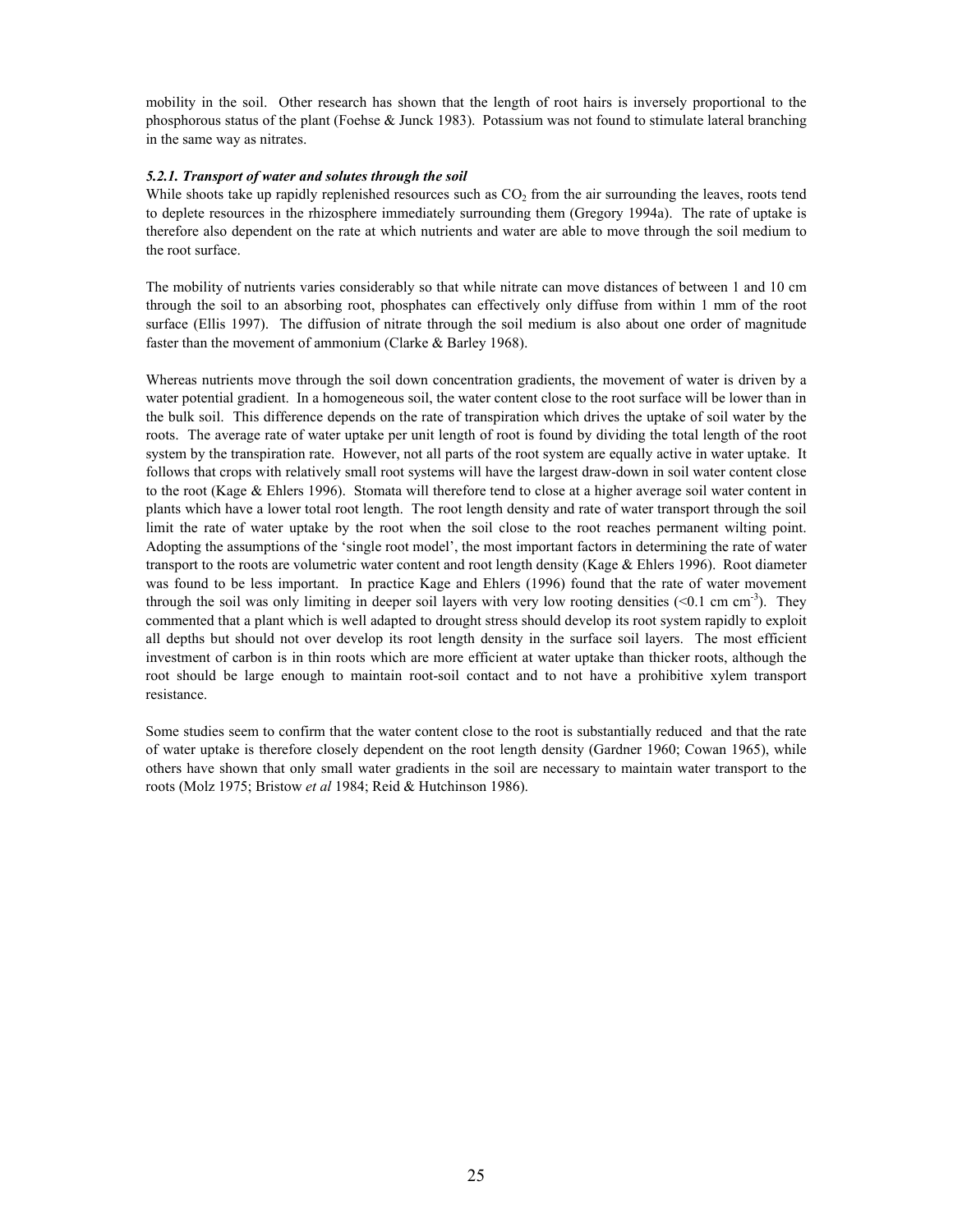The degree of root-soil contact is particularly important for the uptake of resources which are scarce or have a low mobility such as P (Gahoonia *et al* 1997). Root-soil contact of wheat increases with soil bulk density (Schoonderbeek & Schoute 1994). However, in very wet conditions, the degree of aeration can decrease with increasing root-soil contact.

#### **6. BIOLOGICAL ENVIRONMENT**

#### **6.1. Soil micro-organisms**

Soil micro-organisms have an important influence on the availability of nitrogen to the crop.

Mycorrhizal symbiosis may be a way for the plant to overcome the limits of root fineness for phosphorus uptake as the thin fungal hyphae increase the volume of exploited soil in return for relatively small investments in biomass (Marschner 1998; Ryser 1998). In fact Ryser (1998) suggests that the evolution of the fine root system may be a means of serving the same purpose when development of a mycorrhizal association is not possible. The branching order of mycorrhizal plants is typically increased from three to five because of increased branching of the root axes (Atkinson & Hooker 1993). One other benefit of the arbuscular mycorrhizas of grasses such as cereals is that they tend to decrease the effects of soil borne diseases (Atkinson & Hooker 1993).

Spring and winter wheat cultivars show varying degree of dependence on mycorrhizal associations (Hetrick *et al* 1993; Hetrick *et al* 1996) and modern breeding (since 1950) may have reduced the reliance on mycorrhizal symbiosis. Mycorrhizal colonisation in the absence of dependence was beneficial to six out of ten wheat cultivars (Hetrick *et al* 1996). The response to mycorrhizal infection decreased with increasing P fertilisation which suggests that responsiveness to P availability may be a good predictor of mycorrhizal dependence. Most cereal soils in the UK have a high enough phosphorus status that mycorrhizal infection is not thought to play a significant role in P uptake.

Incubation of wheat seedlings with *Azospirillum* dramatically increases the formation of lateral roots, probably because it releases nitrite close to the root which acts as a phytohormone to encourage root branching (Bothe *et al* 1992).

#### **6.2. Soil borne pathogens and pests**

Several pathogens can seriously affect the rooting of cereals. Take-all is the most damaging root disease of cereals; with wheat suffering more so than barley. At harvest, Take-All (*Gaeumannomyces graminis*) increased the proportion of soil mineral nitrogen which originated from applied fertiliser from about 10 % to 21 % (Macdonald *et al* 1997) showing that the stunted roots were less effective in taking up nitrogen from the soil. High nitrogen supply increased the infection rate of Take-All on the primary roots of wheat and the severity of the primary infection cycle but decreased the infection of secondary roots and the severity of the secondary infection cycle (Colbach *et al* 1997).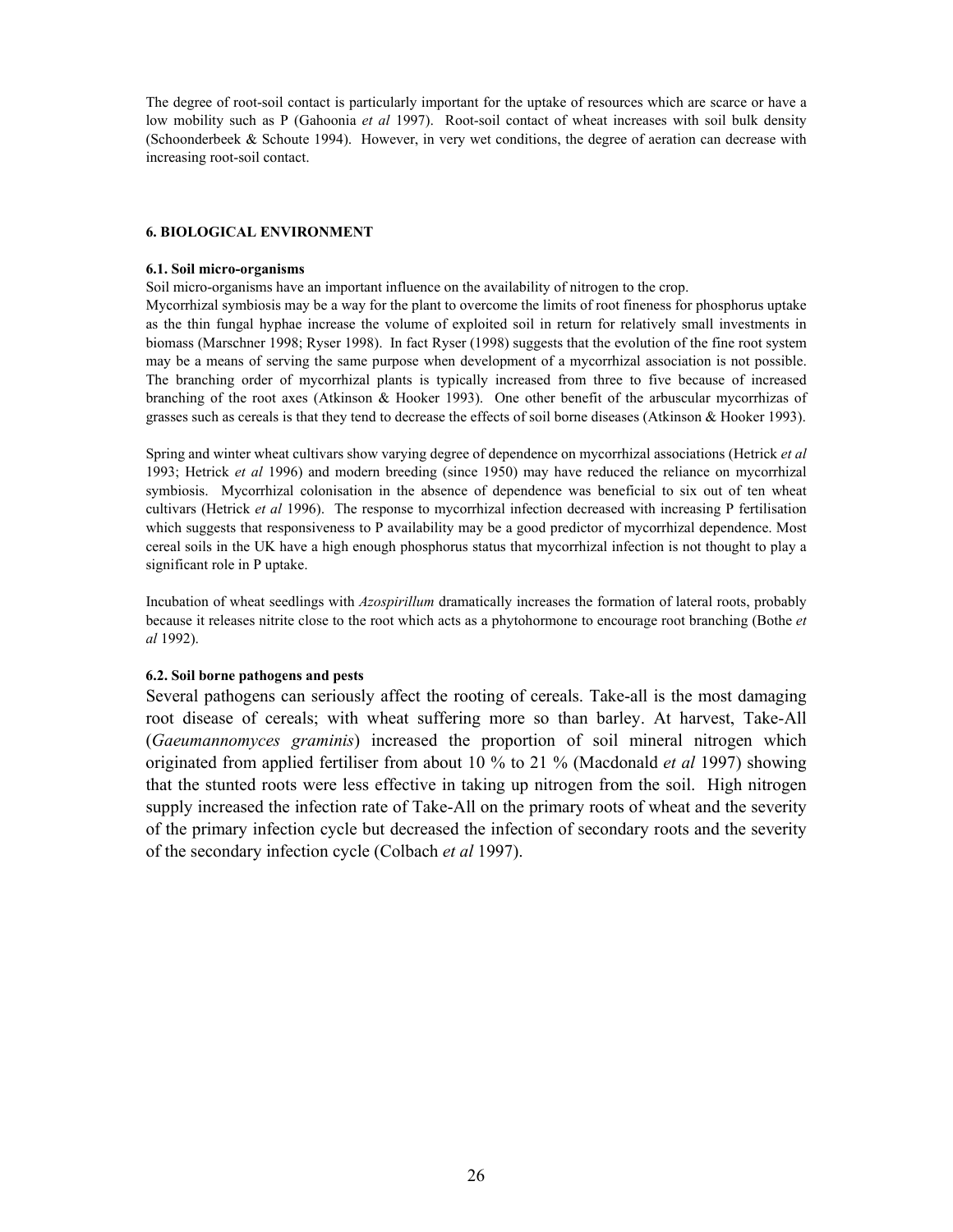Effects of Take-all on cereals and strategies for its management have been reviewed by Hornby and Bateman (1991). Some methods of control relate directly to root development. For example, correcting poor drainage or soil structural problems that affect rooting and avoidance of high seed rates which can reduce root development. Other key factors are ranking soils/fields according to the level of Take-all risk, avoiding major nutrient deficiencies, avoiding second or third wheats in high risk situations, modifying rotations, use of adequate nitrogen fertiliser and preventing patches of low pH.

Cereal cyst nematode (*Heterodera avenae*) can have dramatic negative effects on the growth of wheat roots (Amir & Sinclair 1996) although its most important effect in the UK is on oat roots (Ellis 1997).

#### **6.3. Roots of neighbouring plants**

The roots of neighbouring plants may compete for soil resources such as water and nutrients. Reducing the planting density reduces the amount of competition from neighbouring plants and is a strategy that may conserve soil water for use in the later stages of development of the crop.

#### **7. ROOT CHARACTERISTICS**

As early as 1926, Weaver (1926) warned of the difficulties in interpretation of root data. Accurate measurement of the root system presents practical difficulties which many root scientists have struggled to overcome (Knof 1990; Bengough *et al* 1992; Vetterlein *et al* 1993; van de Geijn *et al* 1994; Kucke *et al* 1995; Majdi 1996; Pages & Bengough 1997). Observation of the root system in *situ* can skew results and sampling the soil with cores or permanent access tubes is subject to problems of representativeness (Andren *et al* 1991; Parker *et al* 1991; Hansson *et al* 1992; Jordan 1992; de Ruijter *et al* 1996). Despite this, measurements of the rate of growth and consequent distribution of roots within the soil profile are very important because of their role in nutrient and water uptake.

#### **7.1. Root growth**

In small grain cereals such as wheat, barley and oats the seed contains relatively large reserves of storage carbohydrate and nutrients (Marschner 1998) which allow the initial root system to grow rapidly to considerable depth. Branching often begins before the leaves have unfolded so that the plant can establish an early contact with water (Weaver 1926). There is evidence that the final root biomass and length of barley roots does not vary much between seasons although there are differences in the rate of root growth between years (Welbank *et al* 1974). Typically, the root mass of winter wheat increases exponentially until the end of March and then linearly until anthesis (Gregory *et al* 1978). Under UK growing conditions translocation of carbon to the roots of cereals effectively stops after anthesis (Gregory 1994a). Thus the root mass remains constant for about one month and then decreases slightly towards harvest due to root death. It is important to note that new root growth may be occurring in one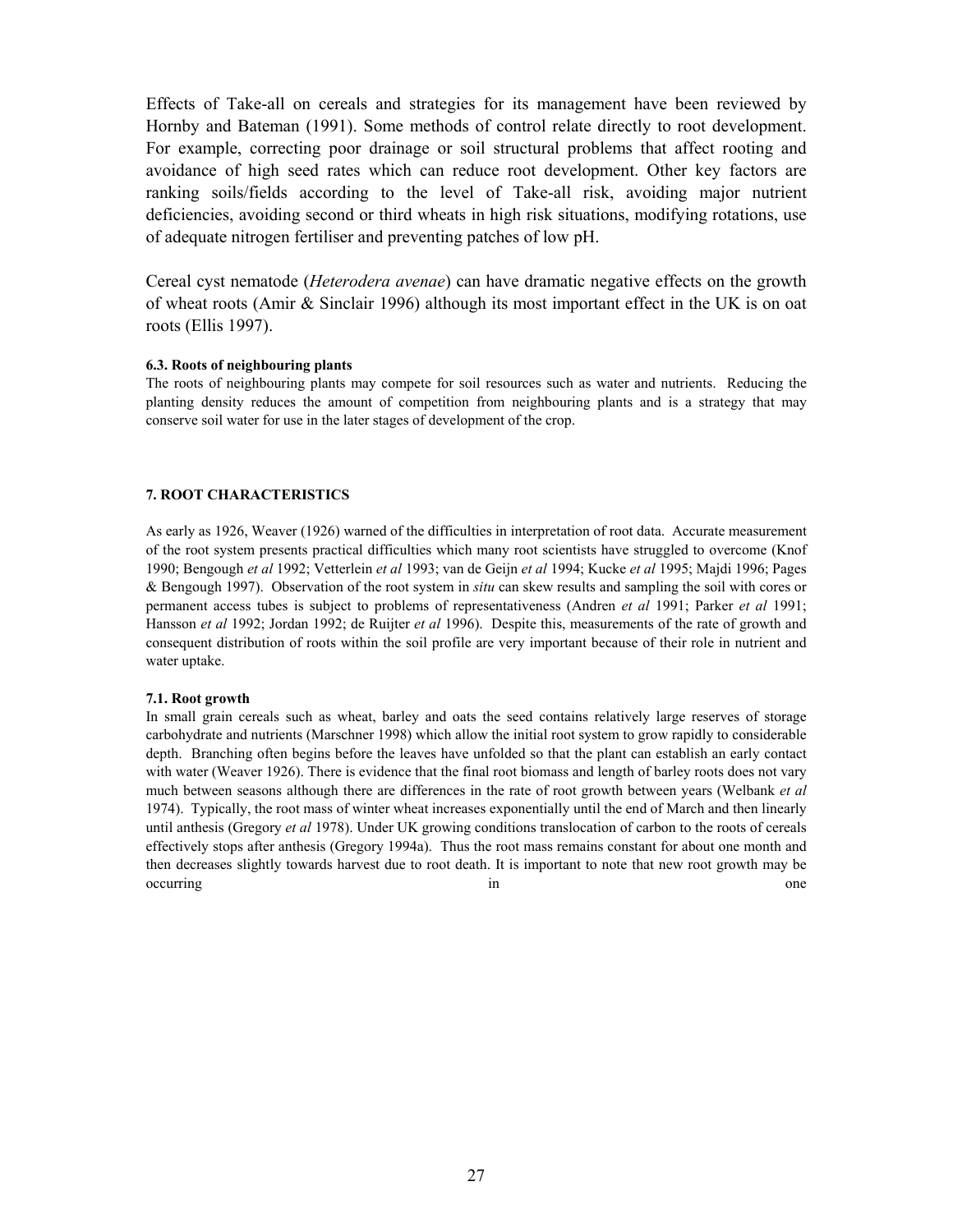layer whilst root death is happening in another. Total measures give an apparently static situation whereas the observed root mass is the net outcome of dynamic changes in the root system. The final masses of winter wheat grown on UK soils typically range between 97 g  $m<sup>-2</sup>$  and 170 g m<sup>-2</sup> (Gregory 1994b).

For winter wheat, a survey of total root length showed values between 15.4 km  $m<sup>2</sup>$  and 32.0 km  $m<sup>2</sup>$ . The maximum root length of spring barley (10.2 km m<sup>-2</sup>) was attained within 100 days of sowing (Welbank *et al* 1974) after which it decreased slightly. High nitrogen availability increased the root length relative to treatments with lower nitrogen availability (Welbank *et al* 1974) and sand also increased the root length of barley (24 km m<sup>-2</sup>) when compared to clay (16 km m<sup>-2</sup>) (Andrén *et al* 1993). The time of sowing has a large impact on root length so that wheat sown in September always had more root length than wheat sown in October (Barraclough 1984) even though the root masses converged between March and June. Despite differences in total root mass and total root length, the mean length of cereal root members is relatively constant across a wide range of growing conditions (Gregory 1994a).

### **7.2. Root depth**

There is a genetically determined maximum depth of rooting although the actual depth of rooting is largely determined by soil conditions (Gregory 1994a). The rooting depth increases until anthesis when it usually becomes constant (Gregory 1994a). Winter wheat roots reach depths of 0.75 – 1.0 m by the beginning of April and keep growing rapidly downwards to reach approximately 2.0 m by the end of May (Gregory *et al* 1978; Gales 1983). Sixty days after sowing, spring barley roots had reached a depth of 0.3 m (Welbank *et al* 1974) while reports of maximum barley depth range from 0.7 m on sandy soils (Madsen 1985) through 1.2 m (Bragg *et al* 1984), 1.32 m (Kirby & Rackham 1971), 1.4 m on loamy soils (Madsen 1985) to 1.6 m for spring barley and 1.7 m for winter barley (Vetter & Scharafat 1964). Other studies showed maximum rooting depth for wheat varied from 1.4 m for winter wheat when water availability was high to 1.6 m under drought conditions (Barraclough 1984). Spring wheat (Vetter & Scharafat 1964) had a depth of 1.6 m compared to 1.9 m for winter wheat (Gregory *et al* 1978). (Vetter & Scharafat 1964) Oat roots penetrate to a depth of 1.8 m (Vetter & Scharafat 1964). Individual roots of cereal crops can reach a depth of over 2 m (Kirby & Rackham 1971; Ellis 1997) while laterals can extend to a distance of 1 m from the plant.

Root depth is affected by date of sowing in a similar way to root length, with September sown crops having a deeper root system than those sown in October (Barraclough 1984). Mechanical impedance can have a large impact on rooting depth. The proportion of roots penetrating the soil was found to be inversely related to the soil penetration resistance (Martino & Shaykewich 1994), and this led to an associated reduction in the rooting depth on compact soils (Ehlers *et al* 1983; Barraclough 1984; Barraclough & Weir 1988; Lipiec *et al* 1991; Unger & Kaspar 1994). Typically the rooting depth of winter wheat in a compacted light sandy loam soil reached a maximum of 1.0 m at anthesis, compared to 1.4 m in an unimpeded soil (Barraclough  $\&$  Weir 1988) - while on a loess-like soil in Poland, the rooting depth of spring barley was reduced by compaction from 0.6 m to 0.30 m (Lipiec *et al* 1991).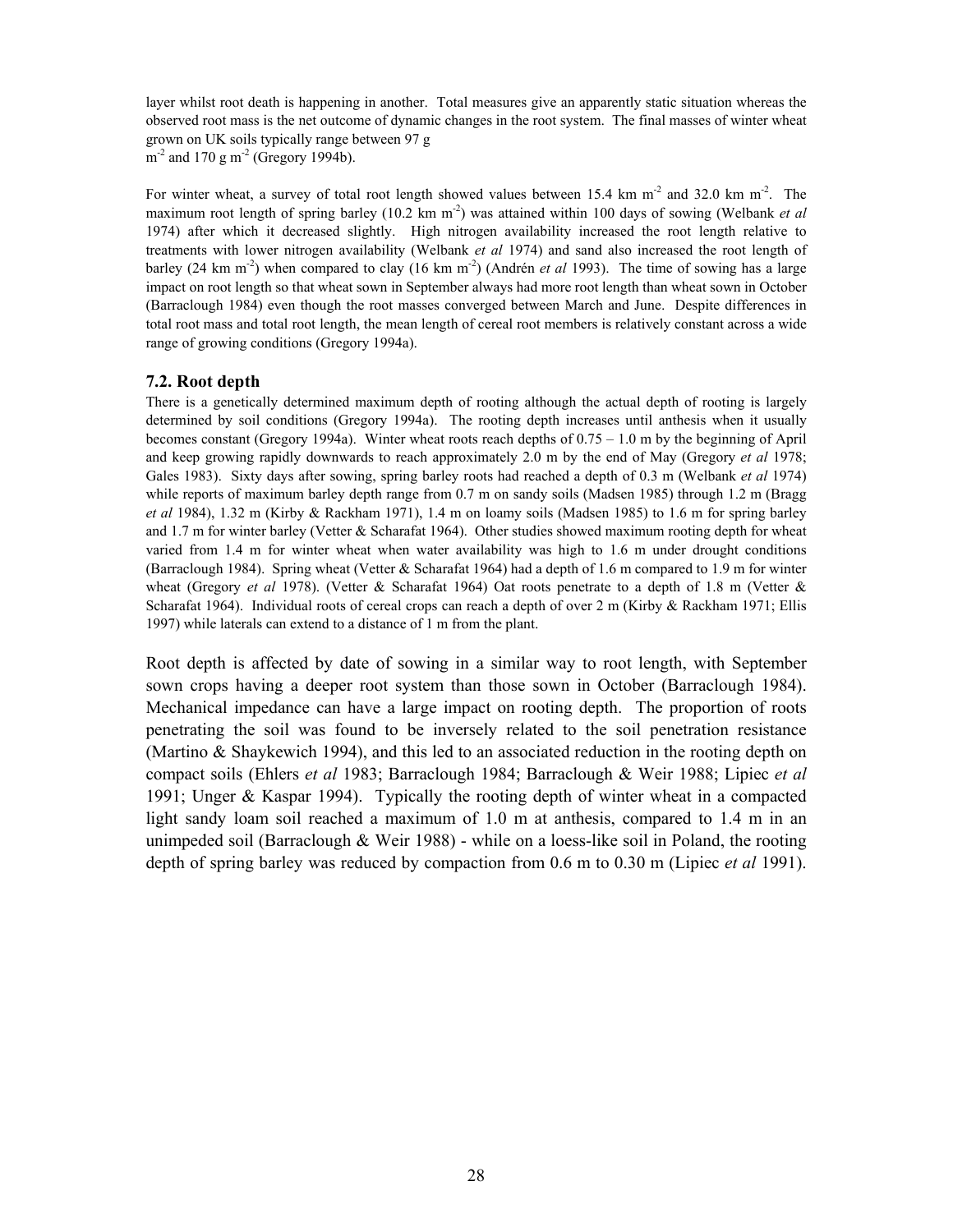#### **7.3. Extension rate**

Barraclough and Weir found vertical root extension rates in winter wheat growing in an unimpeded soil of 12, 5 and 18 mm day<sup>-1</sup> in autumn, winter and spring respectively. Gregory *et al.* (1978) found the same spring value and an average value of 6 mm day<sup>-1</sup> over the whole season. However, the rates of root extension found by Barraclough & Weir were severely reduced by the presence of a plough pan, falling to just 1.5 mm day<sup>-1</sup> during February, March and April. During May and June, when the plough pan had been extensively penetrated, the rate of vertical extension increased to 9 mm day<sup>-1</sup> which was still far short of the rate in unimpeded soils. Barraclough (1984) plotted root depth against thermal time to obtain a single extension rate of 1.8 mm  $^{\circ}$ C day<sup>-1</sup>.

#### **7.4. Root distribution**

Many authors have reported that cereal and oilseed rape roots are distributed unevenly with the bulk of their length in the surface layers (Welbank & Williams 1968; Welbank *et al* 1974; Gregory *et al* 1978; Barraclough 1984; Madsen 1985; Hansson & Andren 1987; Barraclough 1989; Smukalski & Obenauf 1990; Ellis 1997). Growth occurs sequentially down the profile and this leads to an exponential decrease in root length density with depth (Barraclough 1984; Barraclough & Leigh 1984; Haberle *et al* 1996). The distribution of roots through the profile also changes through the season, with about 60-70 % of the root mass of winter wheat in the 0-0.3 m layer in April and a large amount of growth in deeper layers (0.1-0.5 m) between May and mid-June (Gregory *et al* 1978). Barraclough (1984) described the general distribution of a mature wheat root system with depth: 60-70 % of the root length occurred in the top 0.3 m, another 20-25 % within the next 0.3 m and less than 1-2 % below 1 m. However, many growth conditions significantly alter the root distribution from the generalised pattern. For example, compacted layers of soil may impede root growth in deeper layers (Gregory 1994a). Analysis of the patterns of root distribution in experiments where there was a layer of compaction reveal consistent trends. Roots of plants tend to be confined to the surface layers of soil above the plough pan (Barraclough 1984; Barraclough & Weir 1988; Lipiec *et al* 1991; Unger & Kaspar 1994).

Although the rooting depth is reduced, it has been consistently found that there is no effect of soil compaction on the total root length (Barraclough 1984; Barraclough & Weir 1988; Lipiec *et al* 1991; Unger & Kaspar 1994). Instead, there is a compensatory growth of roots in the surface layers and Lipiec *et al* (1991) attribute this to more horizontal mode of root growth.

Accumulation of nutrients close to the soil surface is well known to cause an accumulation of roots in the top layers of soil (Gregory 1994a). Application of nitrogen fertiliser to barley caused an accumulation (90-97%) of the root mass in the top 0.3 m of the soil (Hansson & Andren 1987) while there were only scarce unbranched primary roots below a depth of 0.2-0.25 m in fertilised winter wheat (Haberle *et al* 1996). Barraclough (1984) found that nitrogen fertilisation increased root growth down to 0.8 m in the presence of adequate supplies of water and to 1.2 m in drought conditions.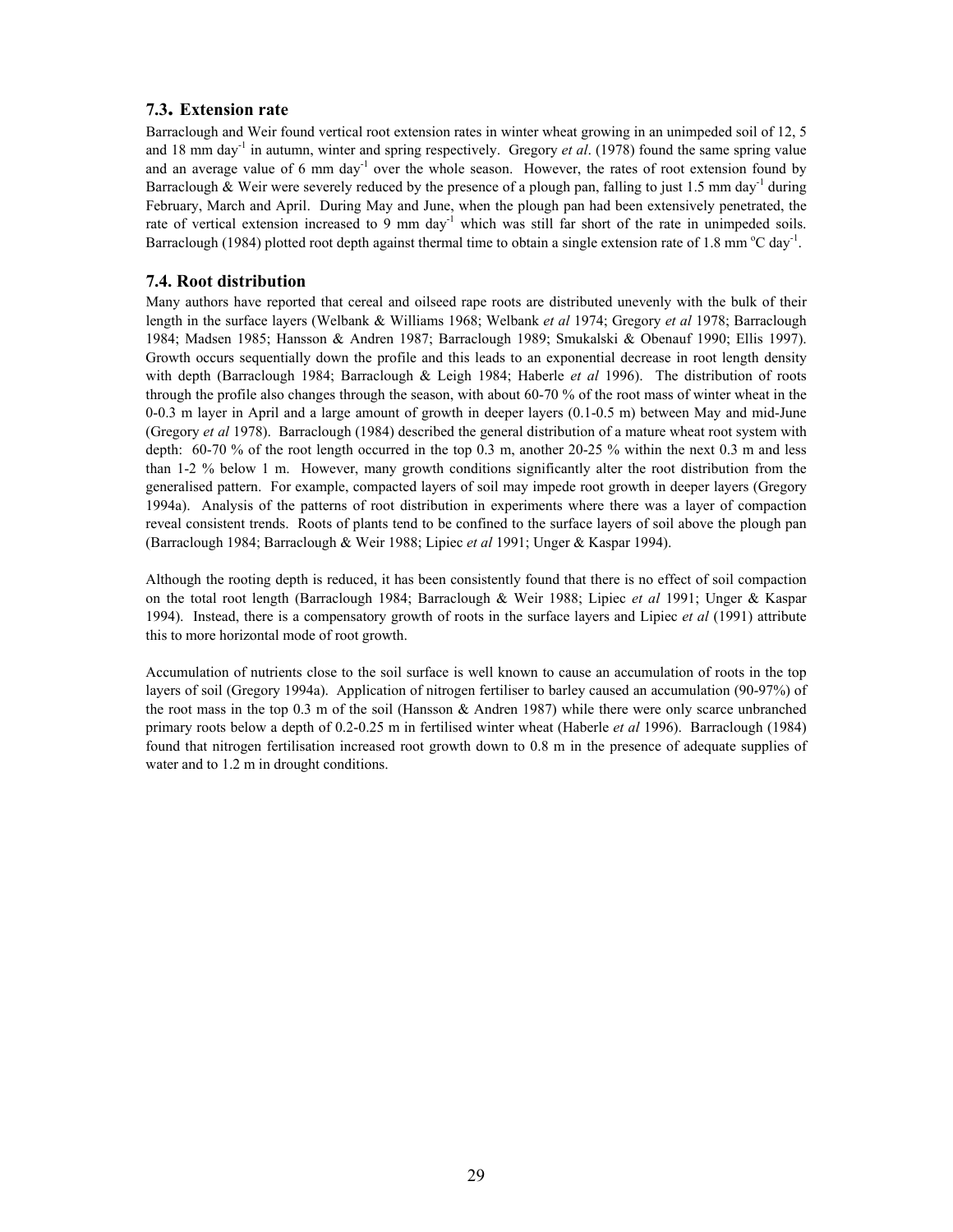Qualitative estimates of rooting of cereals have been made routinely as part of the process of soil descriptions in England and Wales. These measurements were generally made after harvest and show that there is enormous variation in the degree of rooting below the plough layer. For example root abundance was classed as 'common' to 1.0 m in a Eufibrous earthy peat of the altcar series while on a glazed brown earth of the Worcester series rooting was classed as 'few' below 0.30 m.

#### **7.5. Genetic variations in root system morphology and function**

The root attributes of cereals vary significantly between cultivars (Stoppler *et al* 1991; Kujira *et al* 1994; Gregory 1994a; Marschner 1998), and selecting varieties which are less prone to resource limitations is important in maximising crop yield in extreme environments (Gregory 1994a). Choice of the appropriate variety is influenced by the expected growth conditions and agronomic limitations and is therefore specific to the field and local climate. The effects of genotypic variations on root characteristics of crop plants are reviewed by O'Toole and Bland (1987).

Surveys of old and new cereal cultivars show that modern cultivars are more responsive to high nutrient availability than old cultivars (Haberle 1993; Haberle *et al* 1995) although they tend to have a lower root fraction (Wahbi & Gregory 1995). Stoppler *et al* (1991) found that of four winter wheat varieties, the modern cultivars developed a more extensive and deeper root system which was observed to confer a better drought resistance. In contrast Feil and Geisler (1988) showed that the relative yield ranking of new and old cultivars was independent of soil nutrient status. Although some authors have suggested that dwarfing genes are associated with a decrease in the biomass of the root system (Benlaribi *et al* 1990), there is evidence that dwarfing-genes do not influence the spread of the root system or the total root length (Kujira *et al* 1994).

Atkinson (1990) found variations in the speed of root penetration, specific root length, branching patterns, root density, total root mass, and root hair development of 25 spring barley varieties. The number of root axes and length growth of lateral roots differs between barley genotypes (Wahbi & Gregory 1995). Leon & Schwang (1992) used the grid intersection method (Newman 1966) to evaluate differences in total root length between cultivars of oats and barley and found that yield stability was correlated with root system length. Adaptability to growing conditions is an important genotypic trait in its own right and this can be selected for in plant breeding programmes (Zenisceva 1990). Cranstoun and Hoad (1997) categorised cereals according to their 'yield sensitivity', which is a measure of the variety's ability to exploit an increase in site yield potential. It is possible that a component of this yield sensitivity is related to the root systems of these varieties – they may have inherently larger root systems, or they may have a higher degree of root plasticity.

The variations in root system morphology described above can lead to differences in structural and mechanical strength of the root system which determine the susceptibility to lodging events. Crops with shorter stems and with more widely spread, stronger secondary roots are more resistant to lodging (Ennos 1991; Crook & Ennos 1993; Crook *et al* 1994; Crook & Ennos 1995).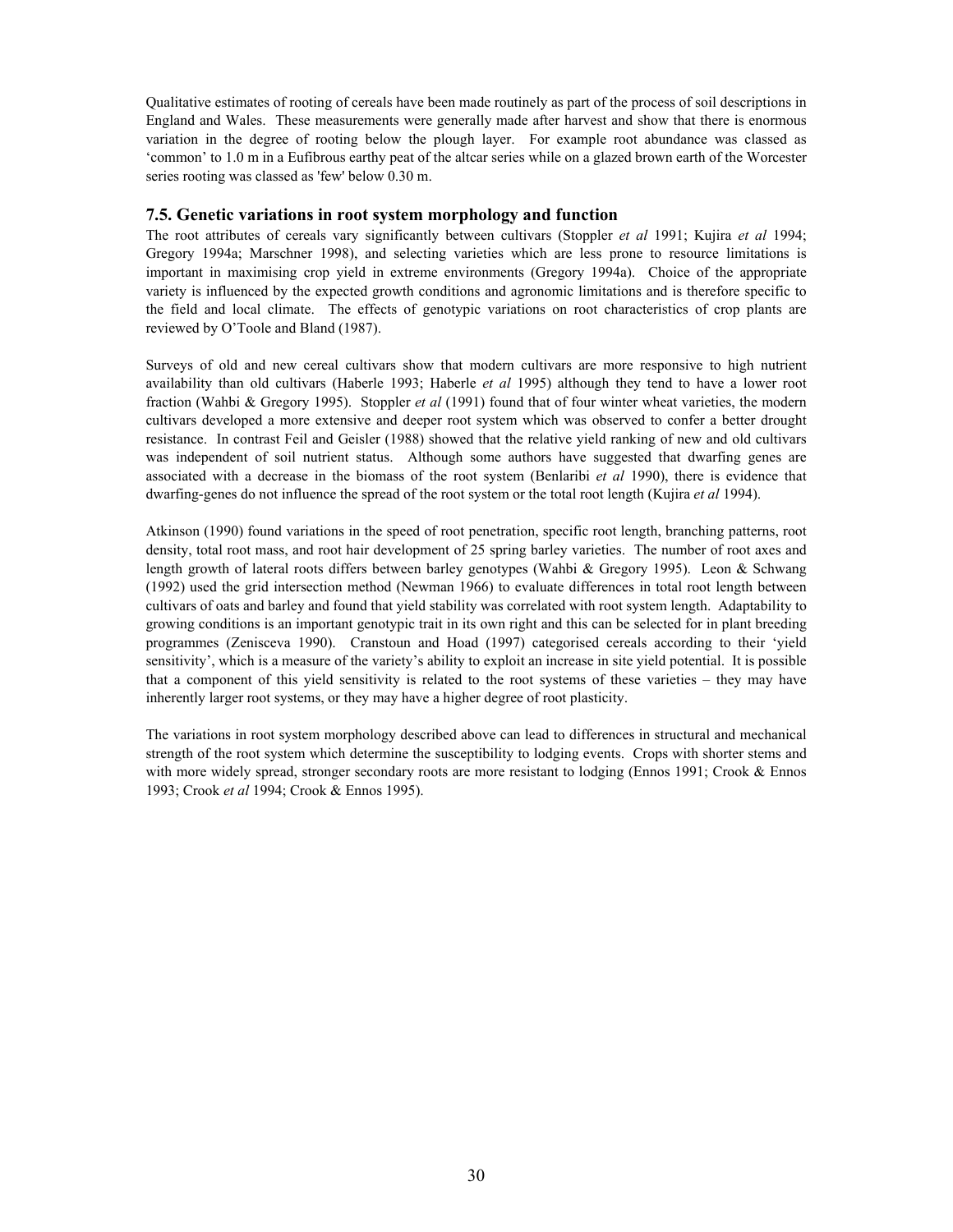There are also variations in physiological characteristics between varieties and these can be important in determining the outcome of processes such as nutrient acquisition (Marschner 1998). The rate of uptake of nutrient per unit root length varies considerably between cultivars and depending on the nutrient availability (Römer 1985). At the whole plant level there can be differences in the efficiency of water use which relate to allocation of resources between the root and shoot (van den Boogaard *et al* 1997) and to the rate of photosynthesis per unit of leaf nitrogen (van den Boogaard *et al* 1996). There is evidence for genotypic differences in N uptake which are determined by N absorption per unit of root length (Greef & Kullmann 1992).

The increases in root surface area because of root hairs ranged from 95 % to 341 % for winter wheat and 112 % to 245 % for barley (Gahoonia *et al* 1997). The differences in these area enhancements were the result of cultivar differences in the number and length of root hairs. Root hairs of wheat grown in nutrient solution are typically 2.5 to 3 mm long while those of oilseed rape are only 0.2 mm in length (Gregory 1994a). However, the length and number of root hairs in the field depends on soil conditions. Root hairs are thought to be especially important in the uptake of less mobile nutrients such as P.

Divergent selection has been used to test the use of morpho-physiological traits including root attributes in selection and to evaluate the resulting effects on yield (Al Hakimi *et al* 1998). Results showed that the use of modified bulk breeding using related species was a promising technique for increasing durum wheat yield in drought prone environments and for improving yield stability in a range of conditions.

#### **7.6. How do root attributes affect nutrient uptake?**

An increase in allocation to the below-ground portions of cereal plants increases the volume and depth of soil explored (Atkinson 1990) which increases the potential for nutrient uptake. However, Haberle *et al.* (1996) found that at heading, wheat crops were unable to make use of substantial amounts of N which had been leached below 0.8 m depth. In the Champagne region of Northern France, Boiffin *et al*. (1982) found that where the rooting depth of winter wheat had been deep, there was less available soil nitrogen at depth than when the rooting depth had been shallow. They suggested that the nitrogen content of different soil horizons in late winter was best explained by the depth of winter wheat roots.

Root length is the most obvious attribute to relate to the rate of nutrient uptake as it has a clear functional significance and is closely related to the volume of soil explored (Atkinson 1990; Ryser 1998). Root length is especially important for the uptake of relatively immobile ions such as P (Nielsen & Schjorring 1983; Gregory 1994a). However, other authors argue that despite being the most commonly quoted root attribute, uptake rates of phosphate, calcium and potassium from solution are poorly related to root length (Russell 1977; Gregory 1994a; Gao *et al* 1998). This may be because root length is only significant if the uptake of these elements is limiting. For typical nitrate concentrations in the soil solution, the total root length is usually more than sufficient to allow the maximum rate of uptake (Robinson  $\&$ Rorison 1983) while it is much more important in the uptake of less mobile ammonium ions. Some estimates put the fraction of root length that is apparently involved in nitrate uptake as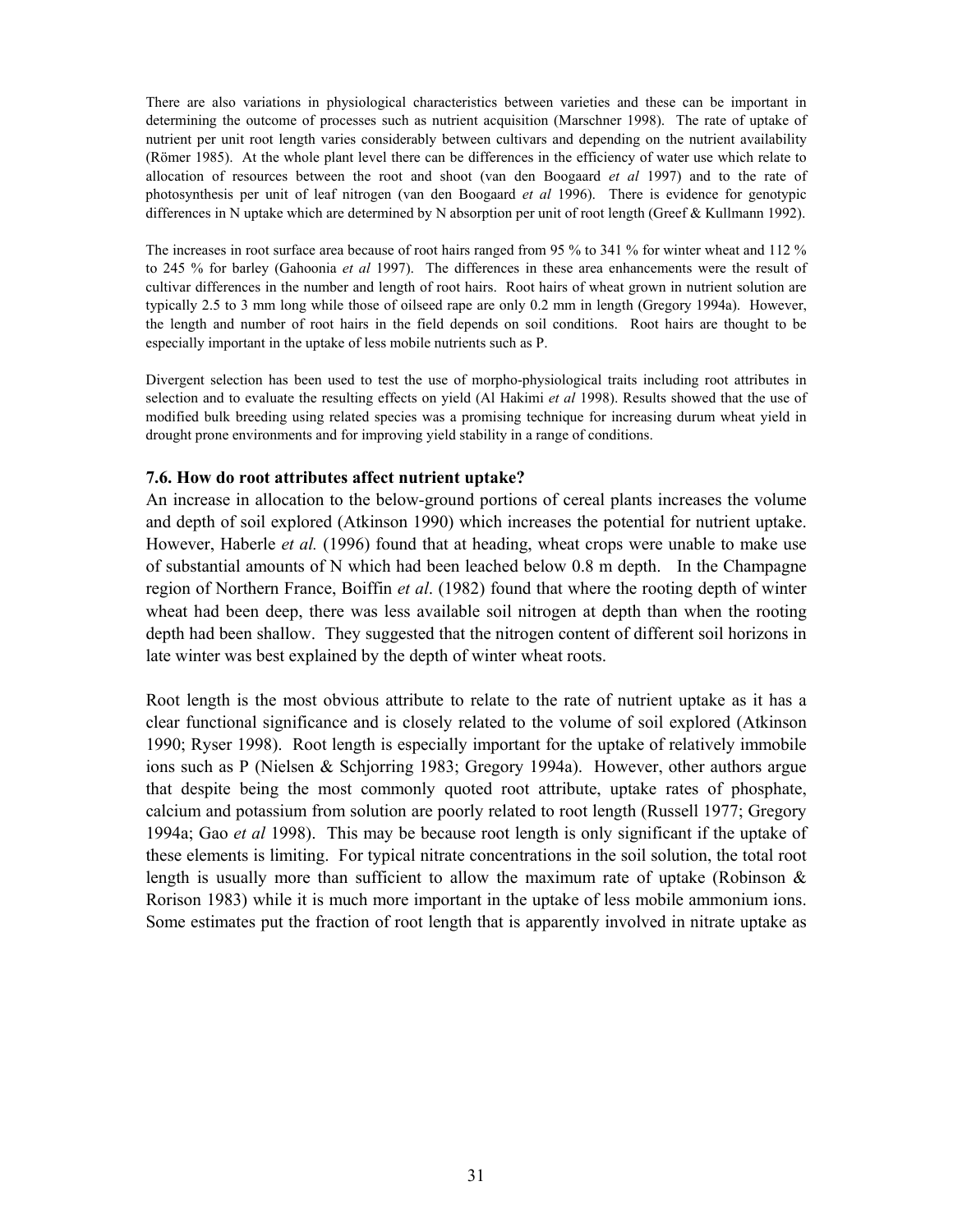low as 3.5-11% (Robinson *et al* 1991), figures similar to those estimated for water uptake by cereals (Passioura 1980). These estimates assume uniform distribution of roots in the soil and, because this is never true, should not be taken literally. Forde  $&$  Clarkson (1999) stated that there was no convincing evidence for significant age-dependent changes in the physiological capacity of roots to absorb nitrate or ammonium ions. However, measures of root length which take some account of root age have been found to be more effective at predicting nutrient uptake activity than root length *per se* (Gao *et al* 1998) while van Noordwijk and de Willigen (1987) have proposed the use of a root area index as a functionally appropriate measure of root growth. The specific root length  $(m g<sup>-1</sup>)$  varies substantially and this probably relates to differences in allocation between the cell walls and root diameter (Atkinson & Hooker 1993). Changes in the cell walls are closely related to the surface area available for nutrient exchanges between the soil and root. Root diameter is important because if it is too small then the increased resistance may limit the rate of transport of water and solutes towards the stem.

Haberle *et al*. (1997) found that the pattern of water and nutrient depletion by winter wheat mirrored the distribution of root length through the soil profile. The effect of rooting density on nutrient uptake depends on the mobility of the required ions (Atkinson 1990). Ions such as nitrate can be depleted at relatively low rooting densities because they are so mobile whereas depletion of P only occurs at high root densities. As the soil is dried around roots, the hydraulic conductivity declines dramatically thus reducing the flux of nutrients towards the root. High rooting densities themselves have an affect on the water potential of the soil and this can reduce the movement of nutrients towards the root. Roots proliferate when they come into contact with soil layers which have a high nutrient content (Weaver 1926; Russell 1977).

Older roots contribute proportionally less to the uptake of nutrients and this relates to the total number of root axes and to the root order (Gregory *et al* 1978). In barley, the contribution of seminal roots to total nutrient uptake falls from more than 50% in vegetative plants to less than 5% during grain filling (Ehlers *et al* 1981). Specific root length may increase with decreasing nutrient availability and this allows a better exploration of the soil volume (Ryser 1998). Root hairs increase the soil-root contact, which is crucial to improving the absorption of the least mobile nutrients. Root hairs have been observed to increase the absorbing area of winter wheat roots by as much as 341% (Gahoonia *et al* 1997).

## **7.7 How do root and plant attributes affect water uptake?**

The uptake of water by a root system depends on the root characteristics of the variety (Dib & Monneveux 1992). Uptake of water takes place over most of the profile, although in drought conditions the bulk of absorption takes place in the younger portions of the root in deeper soil (Weaver 1926). Depth of water extraction is often less than the rooting depth in wet conditions, and tends to be more closely related to soil depths where root branching occurs (Mcgowan *et al* 1984). The potential for uptake of water and nutrients from the subsoil cannot be realised without adequate rooting depth (Fisher *et al* 1975). Winter wheat in a sandy loam and clay can extract water to a depth of at least 1.5 m and have been known to extract water to a depth of 2 m (Gales 1983). Spring barley has been observed to abstract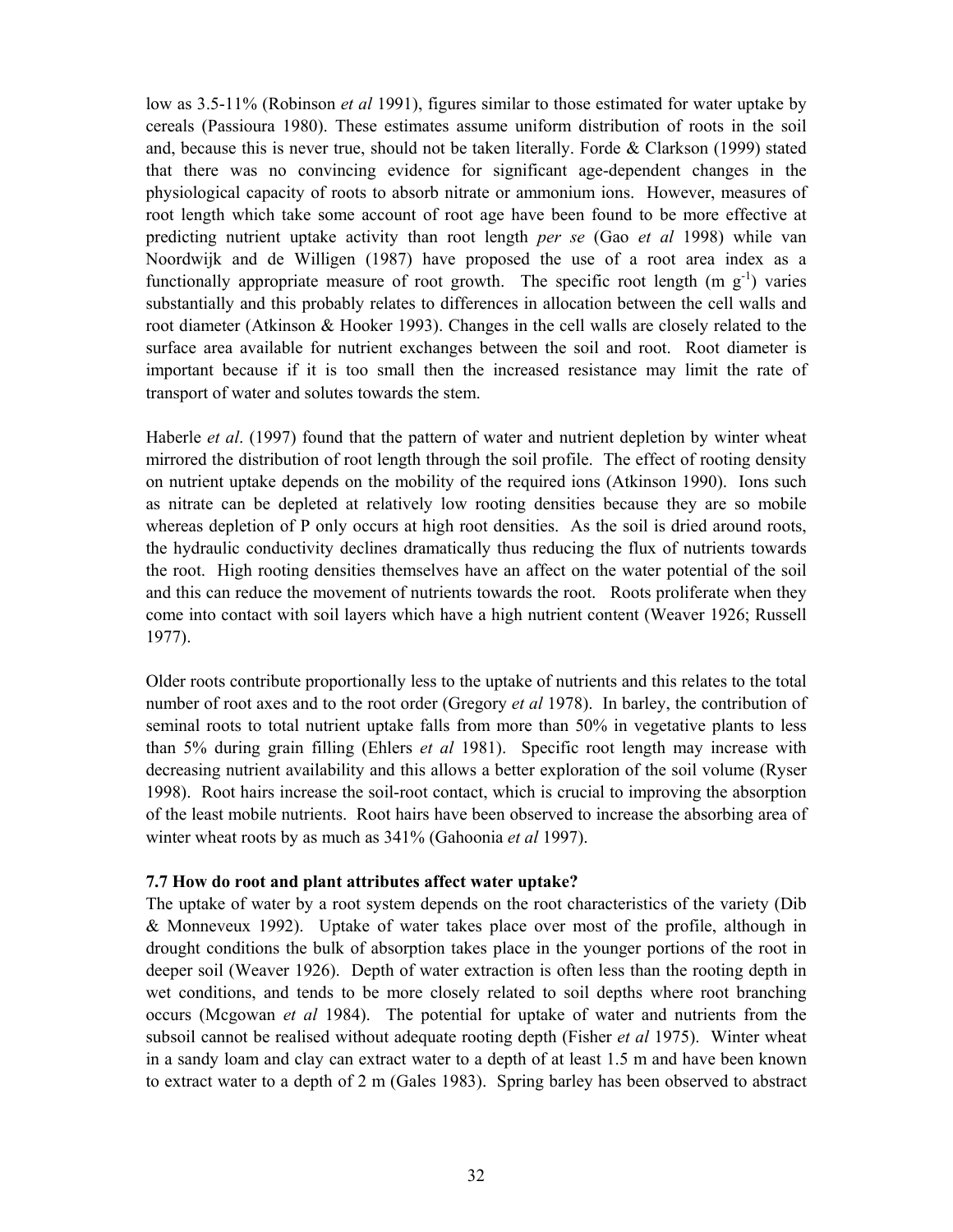81% of the soil water to a depth of 1 m although the crop only took up 46% of the available water from the entire rooting zone (Russell 1976). Even when roots extend deep into the soil, there is a preferential uptake of water from the surface layers (Gregory 1994b). Water uptake from depth takes place only after there has been a substantial depletion in the surface layers. If the surface is re-wetted, uptake from the shallow layers is resumed provided the surface roots are still alive and only moves back through the deeper layers as it depletes them. Barraclough (1984) found that irrigated wheat used no water from below 0.8 m whereas droughted plants removed water from the entire soil profile where roots were found.

Root characteristics moderate the effects of drought both directly by increasing the rate of water uptake and indirectly by increasing the rooting depths (Gregory & Brown 1989). They may affect the rate of water uptake directly or have an effect on the rate at which the soil water supply becomes available. Deep rooting allows a crop to make use of the deeper water stores later in the season. Consequently, drought resistance in wheat has been found to be correlated with the rapid downward growth of roots (Hurd 1968; Hurd 1974). Rooting depth is thus important in conferring a degree of protection from drought, although the timing of the drought is crucial. For example, in the UK, drought in spring can seriously decrease growth rates of spring-sown cereals.

In regions where crops normally utilise virtually all the profile available water, high resistance to water flow in root systems reduces the rate of water extraction from the soil and helps to preserve soil water for key phases of development such as anthesis (Richards & Passioura 1989). High resistance to water flow occurs when there are fewer root axes or when the xylem diameter is small. Selection of varieties with narrow xylem vessels increased yields in these conditions by between 3 and 11%.

Wheat cultivars with the highest rates of root growth also tend to have the lowest rates of transpiration per unit root mass and this tends to decrease the rate of water uptake per unit root length (van den Boogaard *et al* 1996).

Actual transpiration rate remains close to the potential until 70% of the available soil water has been used, but with a large root system this may occur after a decline in available soil water of only 50%. Having a well-developed root system does not guarantee full use of the soil water reserves if the plants fail to make any osmotic adjustments and consequently close their stomata (Mcgowan *et al* 1984). Even in the UK, low rainfall on shallow, sandy or stony soils can result in an inadequacy of water. A larger or more efficient root system could result in excessive leaf area index and reduced canopy photosynthesis after anthesis. This can lead to poor grain fill, especially in winter barley (Passioura 1976).

The influence of root distribution on water uptake has been modeled by comparing the soil moisture deficit with the extractable soil water which is available to the root system (Francis & Pidgeon 1982a). When the ratio of soil moisture deficit to extractable soil water is less than 0.7 then the supply factor is 1 but in the range 0.7-1.0 the supply factor drops linearly to 0. The maximum extractable water is defined as the sum of all the available water capacities in each 0.1 m layer down to 0.8 plus a linearly decreasing proportion of the available water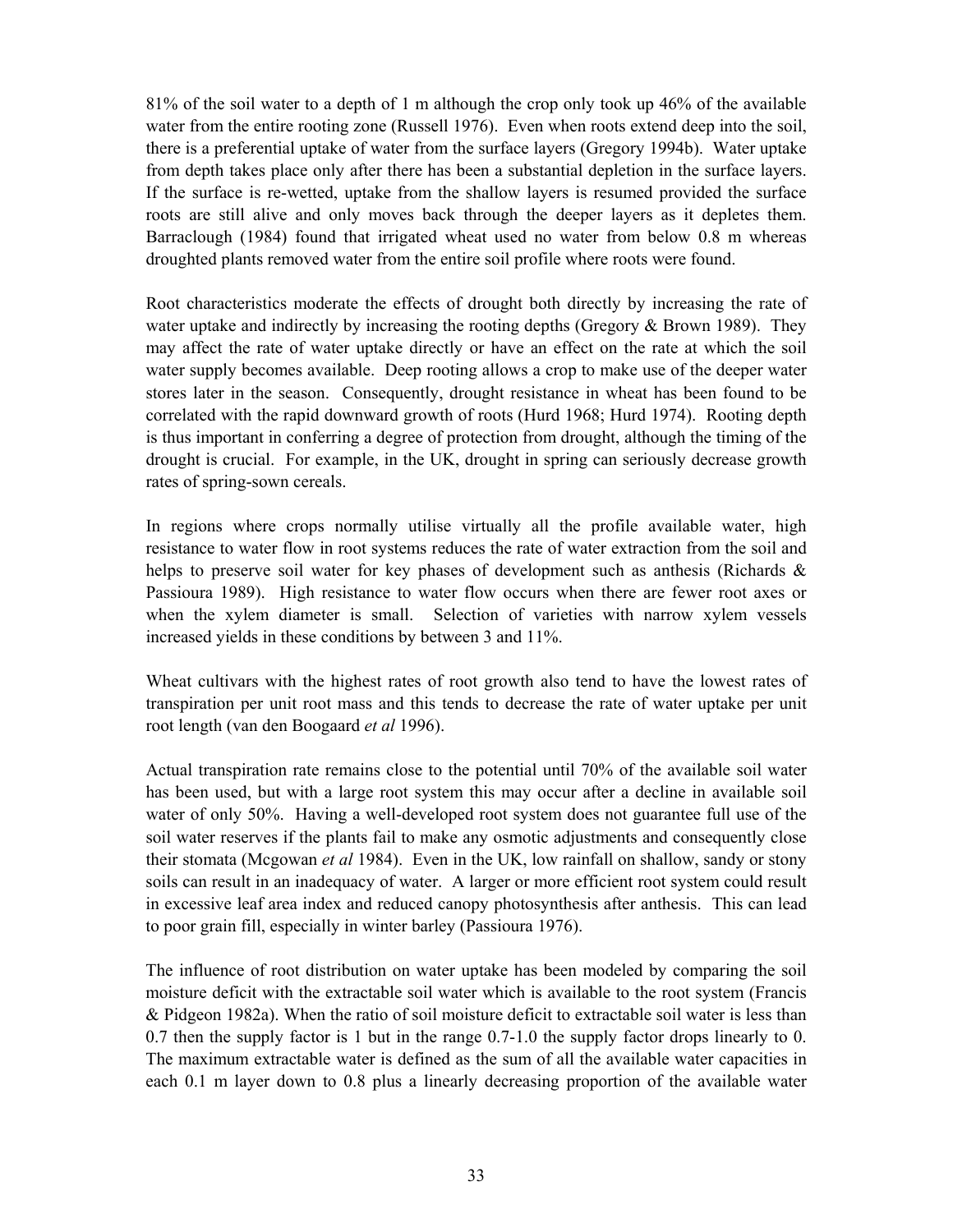capacity between 0.8 and 1.2 m in depth for spring cereals. For winter cereals this decrease is more gradual and extends deeper to 1.4 m. This gives a simplified approximation of rooting depth distribution and water uptake. Validation of this approach using a number of test crops showed that the model out-performed the other three models used (Francis & Pidgeon 1982b) and this is attributed to the inclusion of soil and rooting parameters.

## **7.8. How do roots affect the soil?**

Roots create biopores in the soil which increase the aeration and the infiltration of water to the subsoil. These biopores also provide conduits for root growth through soils with high penetration resistance (Ehlers *et al* 1983; Passioura 1991; Passioura & Stirzaker 1993; Stirzaker *et al* 1996). However, researchers have suggested that the poor root-soil contact in biopores may reduce the absorption of nutrients and water and that there may even be a release of an inhibitory signal when more than one root occupies the same pore (Passioura 1991; Passioura & Stirzaker 1993; Stirzaker *et al* 1996).

By extracting water from the soil, roots may enhance the drying-wetting cycle which modifies soil structure (van Noordwijk *et al* 1992) particularly in clay-rich soils. Root uptake of water may even dry the soil enough to increase the soil strength so that it cannot itself penetrate it. Root movement through the soil tends to loosen the structure which increases its accessibility to micro-organisms and increases the mineralisation rate. Although in the long term, roots increase the aggregate stability through formation of pores and the release of exudates and decaying tissues, in the short term, roots can reduce aggregate stability.

# **7.9. Rhizodeposition**

Martin and Kemp (1986) showed that a high proportion of radioactively labeled carbon that was translocated to the root was lost as rhizosphere respiration. Seven weeks after emergence this figure stood at 65% while at ten weeks it had decreased to 45%. In other experiments the amounts of carbon transferred below ground were 40-58% of net assimilate (Liljeroth *et al* 1994) and 52% of above ground production (Swinnen 1994). Total rhizodeposition was estimated to constitute 29-50% of carbon translocated below ground (Swinnen 1994). Some materials may be lost from the roots to the rhizosphere where they provide a substrate and food source for soil micro-organisms and enhance the availability of essential resources such as mineral nutrients (Gregory 1994b). Exudates can represent a significant flow of carbon from roots into the soil (Darrah 1998). However, other estimates suggest that only 7-15% of net carbon assimilation is deposited in the soil during the growth of wheat and barley (Swinnen *et al* 1995).

It is only comparatively recently that rates of root turnover have been reliably quantified for cereals (van Vuuren *et al*. 1997; Fitter *et al.* 1997). Changes in biomass hide losses from the root system by root death, leakage and exudation. Some material is lost by the root as the mucigel sheath sloughs off into the surrounding soil. The mucigel sheath may have a role in stabilising soil aggregates and in the maintenance of root-soil hydraulic contact. The rhizosheath of wheat is significantly wetter than the surrounding soil (Young 1995). Roots may die because of damage by below-ground herbivores or pathogens or because of frost or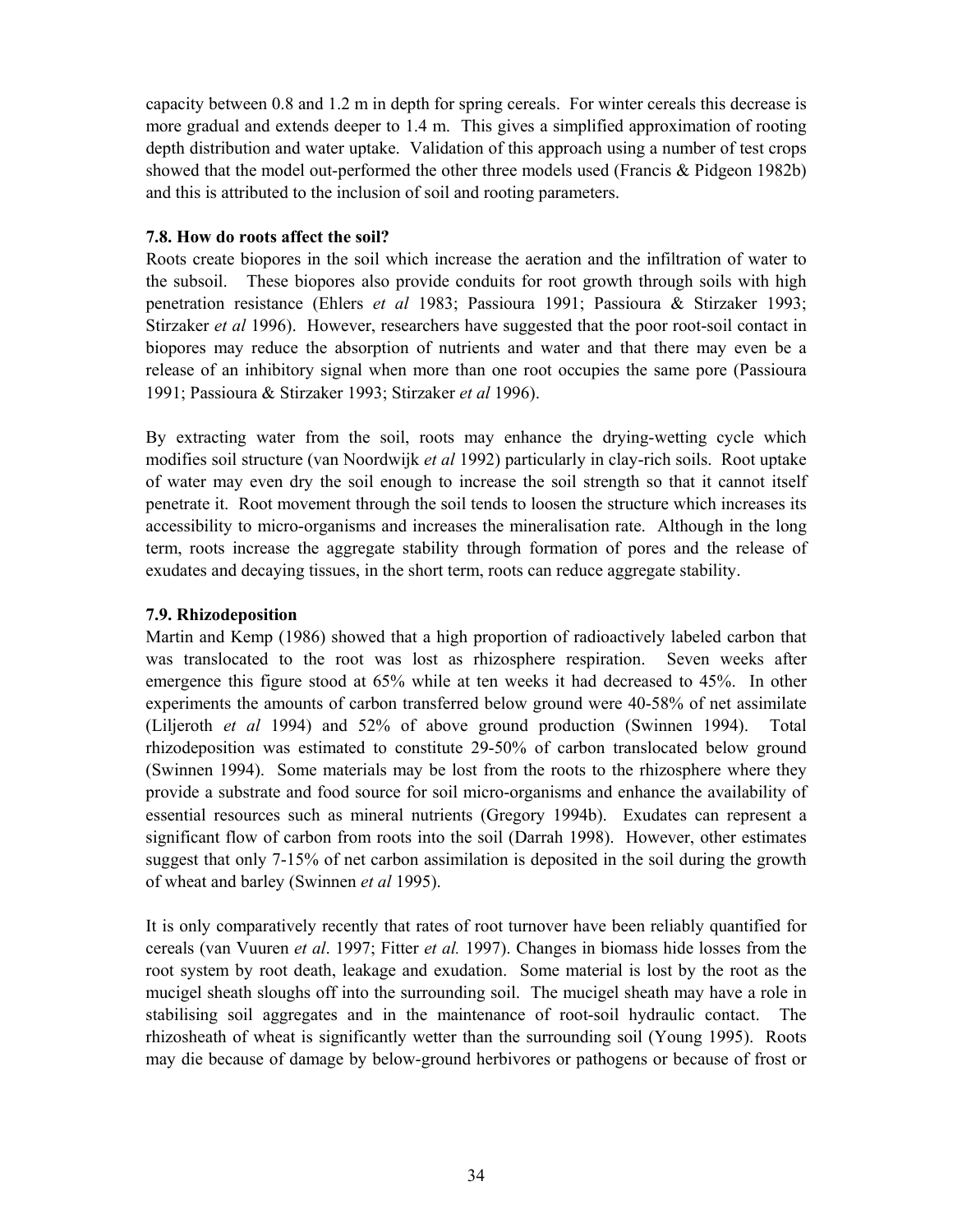drought (Ryser 1998). In an analogous manner to leaves, roots may die when respiration losses outweighed gains of nutrient or water. It was found that more than 50% of oilseed rape roots decompose in the process of root turnover (Klimanek 1990). Root turnover increases with soil temperature.

Soluble exudates include simple sugars, amino acids, organic acids and many other intermediates of metabolism (Swinnen *et al* 1995). A large amount of the released material appears to serve no definite function and is just consumed by rhizosphere organisms. Exudation may be viewed as a penalty required in return for the capability of taking up water and nutrients or it may fulfill a functional role – for example the release of organic acids increase the solubility of P when there is a deficiency and the release of phytosiderophores increases the uptake of iron or zinc (Awad *et al* 1994; Swinnen *et al* 1995; Marschner 1998; Schilling *et al* 1998). Phytosiderophores can increase the mobility of iron over a distance of as much as 4 mm from the source (Awad *et al* 1994). Exudation from plant roots increases the soil micro-organism population and may result in higher rates of mineralisation (Gregory 1994a). The resulting increases in available soil nutrients may contribute significantly to crop nitrogen supply (Reydellet *et al* 1997) under conditions of low nitrogen fertiliser inputs.

Roots change the pH of the soil by releasing  $H^+$  ions, by the production of  $CO_2$ , the release of organic acids and by encouraging microbial production of acids from carbon sources released by the root (Nye 1992; Gregory 1994a; Marschner 1998). Acidification of the rhizosphere may bring relatively insoluble nutrients such as calcium into solution although in soils which have high levels of free iron and aluminum oxides the effect may be to reduce phosphate availability. Plants have proton pumps in the cell membranes that acidify the apoplast relative to the cytoplasm. In oilseed rape roots this mechanism can lead to the rhizosphere being acidified by as much as 0.68 pH units when P is in short supply (Moorby *et al* 1988).

## **8. DO ROOTS LIMIT SHOOT GROWTH AND YIELD?**

There have been relatively few studies which have investigated how the growth and yield of cereals and oilseed rape can be limited by rooting. Gregory *et al* (1984) state that after the initial seed reserves have been exhausted, the size and activity of the root system determines the rate at which the shoot system can grow. There is also evidence that wheat cultivars which have higher rates of root growth and higher proportions of their biomass in their roots also have higher leaf growth rates, higher leaf area ratios and higher proportions of their biomass in their leaves (van den Boogaard *et al* 1996). Using data from winter wheat growth, total root length was found to be positively correlated with grain yield (Barraclough 1984) although similarly yielding crops could have different sized root systems. In contrast, total root dry mass is poorly correlated with grain yield.

Increases in nutrient availability in the soil appear to have no effect on root growth but strongly affect shoot and grain weight (Smukalski & Obenauf 1990; Greef & Kullmann 1992). This is probably because the shoot is such an important site for the conversion and incorporation of nitrates into dry matter. Other experiments report an effect of fertilisation on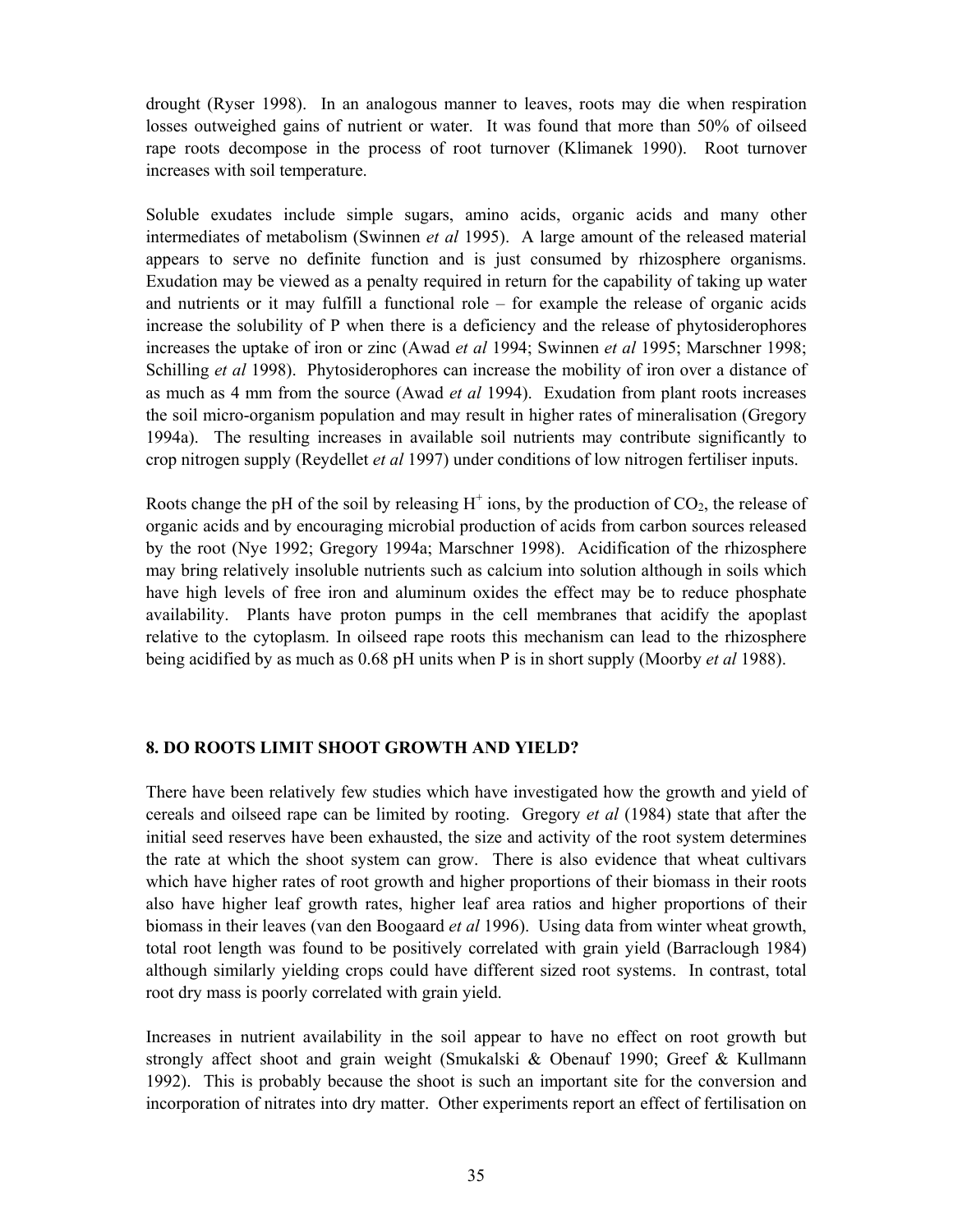biomass and yield. Typically, a crop supplied with optimal N will achieve double the yield of an unfertilised crop (Hansson & Andren 1987; Sylvester-Bradley 1993; Haberle *et al* 1997). Retarded root growth of winter wheat resulting from a high planting density was correlated with reduced ear weight. However, high plant population density is also correlated with a low harvest index of the above-ground parts. It was concluded that a high root length per stem seems to be most important in achieving a high ear weight (Stoppler *et al* 1991). Nutrient availability affected grain yield by influencing the number of grains per ear rather than the weight of each grain as is the case with changing water availability (Barraclough 1984). This may be a reflection of the timing of the stresses. Nutrient stress tends to start at the time of heading whereas water shortages usually occur later in the growing season.

Cereal cyst nematode damages wheat roots sufficiently that shoot growth and transpiration are reduced (Amir & Sinclair 1996). The wheat crop's ability to obtain water depends on the health and extent of the root system and the detrimental effect of root damage on shoot growth does suggest that the roots can limit shoot growth. The main deleterious effect was associated with a modification of rooting depth, which implies that root depth is of crucial importance during periods of low water availability. Similarly, the fungal disease Take-All invades the roots and causes significant reductions in yield (Ellis 1997). However, Take-All can also disrupt the movement of assimilate from the shoot to the root so that limitations to growth are not so easily identified.

Genotypic differences in root traits have been linked to differences in yield especially under unfavourable growing conditions. For example, above-ground growth and yield were affected by differences in the root systems of oats and barley when the plants were grown in a drought environment or with a very low N availability (Leon  $&$  Schwarz 1992). This suggests that root systems are not usually limiting to shoot growth but that they may be in conditions of low resource availability. On the other hand, coefficients of variation in field trials are rarely less than 10% so agriculturally-significant differences may not be detected.

A decrease in the transport rate between the root and shoot has been observed following damage to the root system of barley plants although this effect was quickly counteracted by an increase in xylem pressure which was presumably brought about by an increase in root efficiency (rate of uptake per unit root length) (Bajorat *et al* 1995). This suggests that undamaged roots do not necessarily function at full capacity and are therefore not limiting to shoot growth. Brisson *et al* (1998) summarised a number of experiments which have demonstrated that only half the root system is required to meet the demands of the plants. This is shown by an increase in nutrient and water uptake in zones of high availability when compared to zones of low availability. In other words, the rate of uptake per unit root can 'upregulate' in response to low overall resource availability.

There is general agreement in the contemporary literature that soil compaction causes reductions in aboveground growth and crop yield (Russell 1956; Hull & Webb 1967; Fisher *et al* 1975; McEwen & Johnston 1979; Barraclough 1984; Barraclough & Weir 1988; Lipiec *et al* 1991; Pietola 1991; Hakansson *et al* 1996). A decrease in LAI is likely to be the driving mechanism (Barraclough 1984; Barraclough & Weir 1988; Lipiec *et al* 1991; Unger & Kaspar 1994). These adverse effects are attributed to the shallow rooting systems characteristic of compacted soils which result in a reduction below optimality in the rates of nutrient and water uptake (Barraclough & Weir 1988; Lipiec *et al* 1991; Unger & Kaspar 1994). Reduced penetration of roots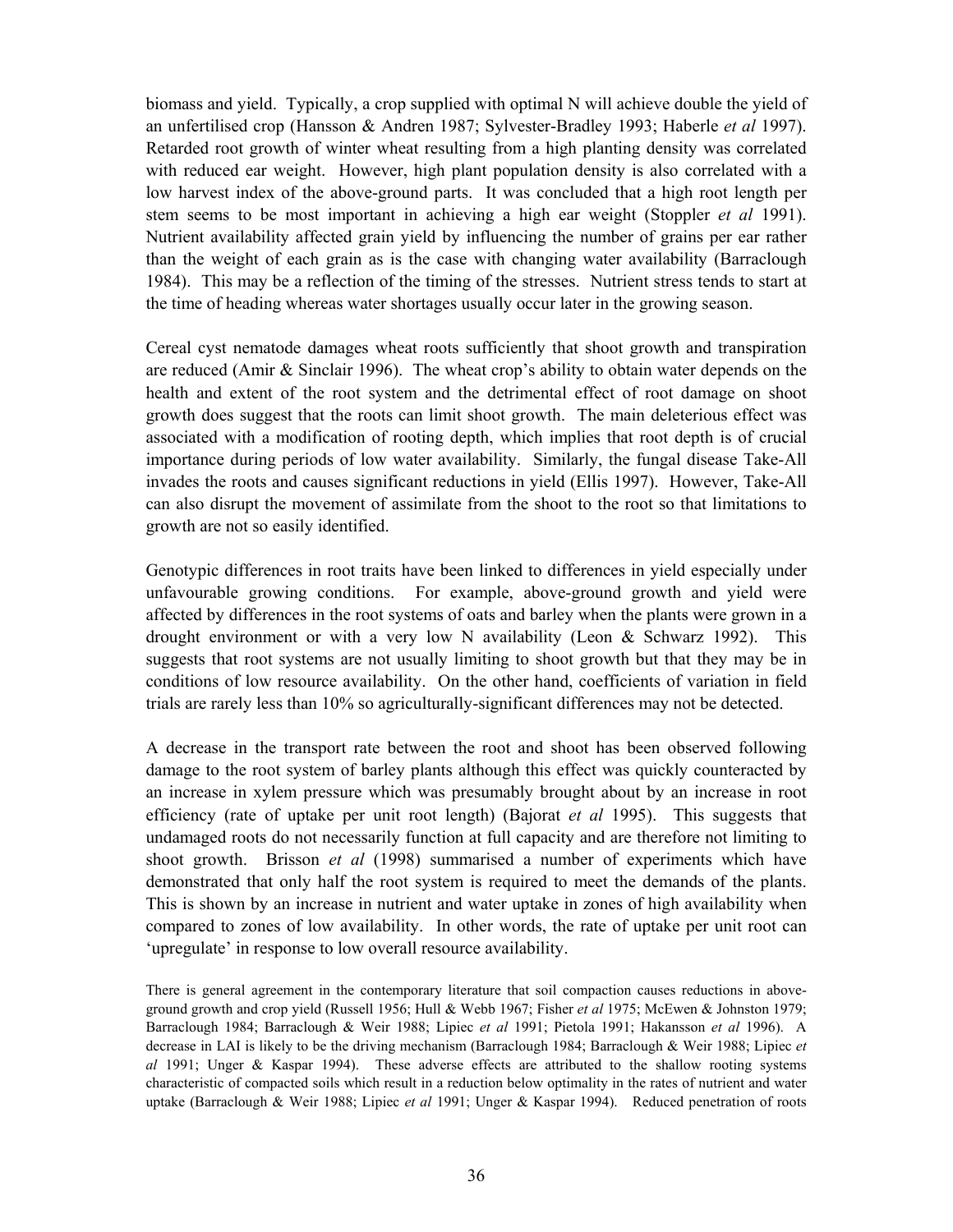into the subsoil renders large zones of soil nutrients and water inaccessible to plants, and over a period of time, soluble nutrients particularly nitrate may be leached from the soil (Barraclough 1984). The suggestion that it is a paucity of nutrients that is responsible for reductions in above ground growth and yield is supported by the observations of Fisher *et al* (1975) who showed that the increase in yield caused by double digging a soil was associated with a 26% increase in phosphorus content and a 72% increase in potassium content of the leaves.

The time course of leaf area index which has been found to be an important determinant of yield in cereals and oilseed rape depends strongly on the degree of water and nutrient stress (Gales 1983). On UK arable farms, sub-optimal uptake of nitrogen is particularly important. There is evidence that the shoot responds to adverse soil conditions before they are actually affected by a reduced supply of resources from the root (Passioura & Stirzaker 1993). For example, when roots become restricted by compact soils, leaf growth is also retarded even though the leaves are receiving the quantities of water and nutrients required for rapid growth. There is also evidence that leaves close their stomata and stop photosynthesising well before there is any detectable change in the leaf water potential. These apparent 'feedforward effects' are due to signals from the root to the shoot in response to the onset of water shortage. Since conditions often become more adverse over time, any decrease in the crop's demand for water will be advantageous and appear to be the consequence of the plants anticipating drought.

The concept of root limitation is difficult to quantify because roots perform several functions. For example, the proliferation of lateral roots does not necessarily increase the exploitation of mobile resources such as nitrate, but it may be important for the uptake of less mobile resources such as P (Robinson 1996). Because there may be differences in the relative resource availability between sites, a root system which can supply the shoot adequately in one place may be limiting in another. It is important to note that it is not the absolute sizes of the root system which determine a limitation to the shoot. Hence a root system which is usually adequate may become limiting in a period of drought (see 10. Root : Shoot Allocation). In addition there is a dynamic feedback, so that if a root system starts to limit the uptake of essential resources, the balance is redressed in favour of root growth. Generally, the root systems of cereals grown in the intensive arable systems of western Europe are regarded as being larger than they need to be for absorption of water and nutrients in normal conditions. This may be an insurance policy so that if part of the root system becomes damaged or redundant, then the rest of the root system can supply the shoot (Gales 1983).

One irregular occurrence where root systems indirectly limit yield is in root lodging of cereals. Weak root systems predispose crop plants to being blown over. When conditions conducive to lodging are present, a rigid cone of secondary roots together with the soil within the cone move together as a block to compress the soil beneath (Crook & Ennos 1993). Plant genotypes with many fibrous roots growing downwards which are progressively strengthened towards their base, with shorter stems and more widely spread, stronger secondary roots are less likely to lodge (Crook *et al* 1994). Cereal lodging has large effects on crop yield, with losses reaching 45% (Mulder 1954; Laude & Pauli 1956; Weibel & Pendleton 1964). Harvests may also be delayed, grain drying costs increased and grain quality decreased (Baker *et al* 1998). The severity of loss depends on what stage of growth lodging occurred at. The largest effect is seen when lodging occurs at anthesis or soon after the start of grain filling. This accounts for 25-50% of losses. Lodging before anthesis reduces the number of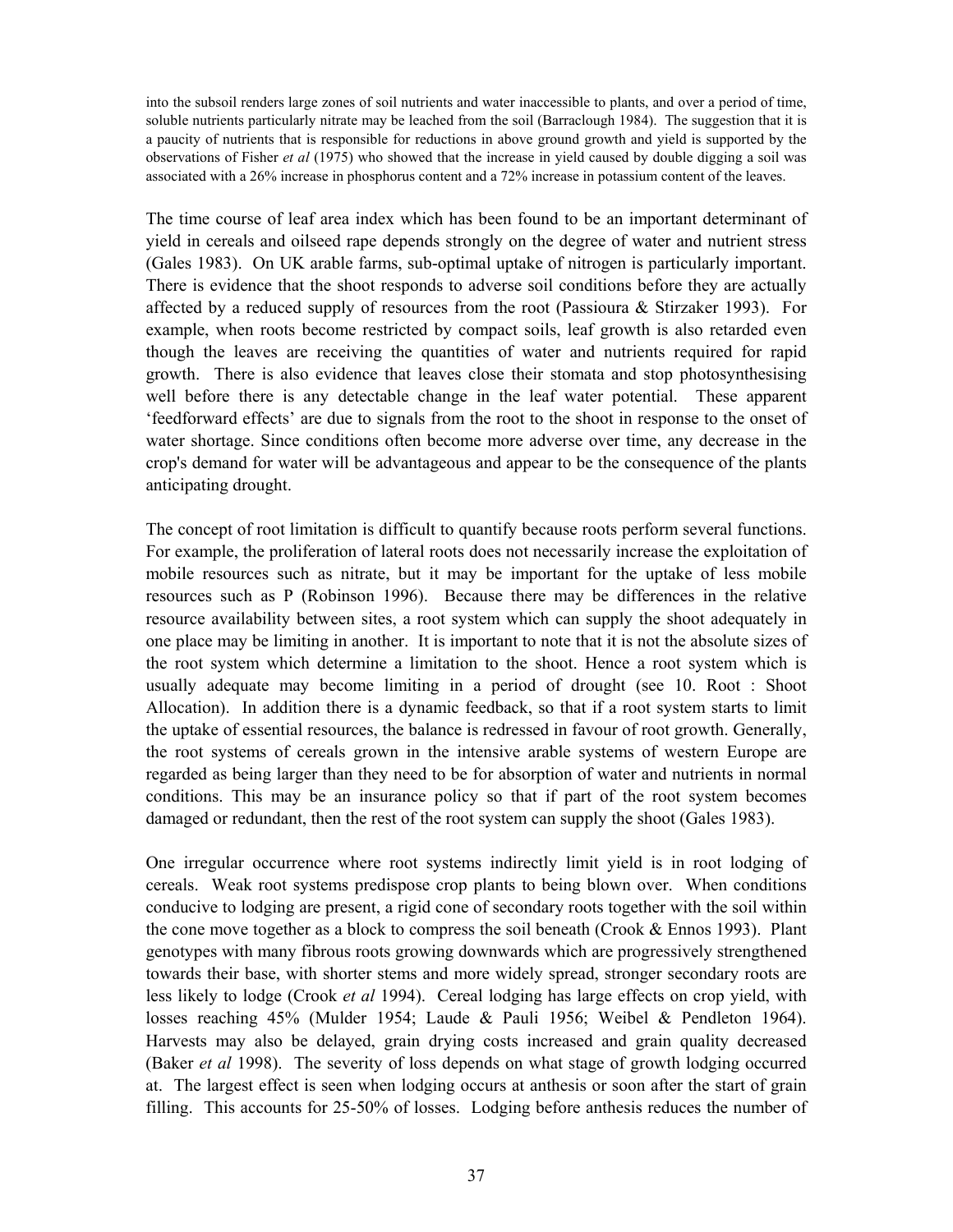grains per ear whereas lodging after anthesis reduces the weight of the grain. The severity of losses also depends on the angle at which the plants are lodged because an increase in tilt angle reduces the amount of radiation which can reach the leaves (Fischer & Stapper 1990). Although both stem and root lodging occur it has been consistently found that root lodging is more likely than stem lodging (Pinthus 1973; Easson *et al* 1993; Baker *et al* 1998) because the stem is stronger than the root anchorage (Ennos 1991).

## **9. DOES THE SHOOT CONTROL ROOT GROWTH?**

The influence of root growth and shoot growth are inextricably linked because root system growth and maintenance depends on the shoot to supply it with carbohydrates which are essential to growth. Situations where root growth limit shoot growth have already been discussed and there are also many cases when the shoot appears to control root growth. A reduction in the rate of canopy photosynthesis by a disease such as powdery mildew, leads to an overall decrease in crop growth rate (Hibberd *et al* 1996). Likewise, changes in intercepted radiation, CO<sub>2</sub> concentration (Aguirrezabal *et al* 1993), shoot pruning and defoliation (Bingham & Stevenson 1993; Bingham *et al* 1996; Bingham *et al* 1997) have been extensively used to manipulate the carbohydrate supply to the root.

Reducing the carbohydrate supply to the roots has been found to decrease the root mass, root length (Aguirrezabal *et al* 1993), the rate of extension of seminal axes and first order laterals (Bingham & Stevenson 1993; Bingham *et al* 1996) and the number of primary roots and their rate of branching (Aguirrezabal *et al* 1993). Bathing roots in a solution with additional glucose seems to increase the rate of root primordium formation (Bingham & Stevenson 1993; Bingham *et al* 1997; Bingham *et al* 1998). Changes in root biomass may be mediated through changes in the rate of carbohydrate supply to the roots (Demotesmainard & Pellerin 1992; Palta & Gregory 1997).

Roots do not act as simple pumps, since their activity is regulated by conditions in other parts of the plant (Gregory 1994a). For example, water uptake is determined by a combination of water availability and potential transpiration. Similarly, roots are able to discriminate in the uptake of ions from solution and this selective uptake changes temporally suggesting that there is a feedback control on root activity from other parts of the plant. Variations in the availability of nutrients and water primarily affect leaf growth and assimilation (Greef &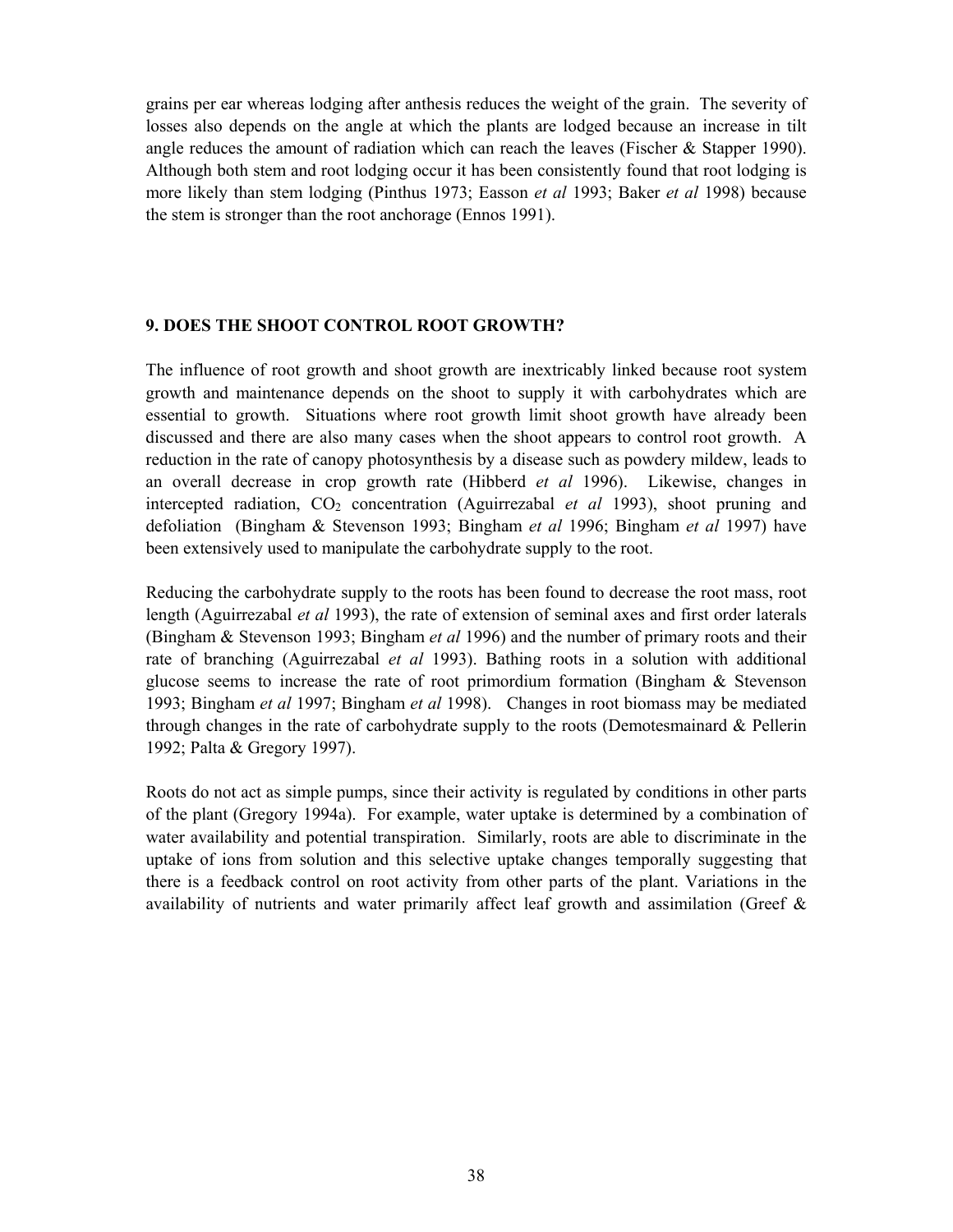Kullmann 1992) but it is not known to what degree nutrient limitations affect root growth directly or as indirect effects of reduced assimilation and transport of carbohydrates to the root. The observation that shoot and root growth of winter wheat are oppositional led Schipper (1996) to believe that growth may be organised by variations in meristem activity which are influenced by hormonal control.

Tardieu (1994) has proposed that changes in the rate of root growth in response to soil compaction may be a consequence of an integrated whole plant response - and not merely a result of direct local root impedance. He argued that at the individual root level, high penetration resistance could not account for observed reductions in the root elongation rate and showed that soil compaction also affected the elongation rates of other organs such as leaves and non-impeded roots. There is evidence that unimpeded roots in surface soil layers grow faster than normal to compensate for the relatively slow growth of impeded roots (Unger & Kaspar 1994). Tardieu (1994) suggests that chemical messengers could be released by roots in contact with a compact soil layer, or that the observations may be a result of changes in resource allocation.

The dependence of root growth on shoot growth has been the basis for a number of developmental models which exploit the regularity of root growth when compared to shoot growth (Klepper *et al* 1984; Gregory 1994a). These are based on linear relationships which link the number of nodal root axes on a stem with the number of leaves on the stem. The state of development of the root system may be inferred from the degree of above ground development. There is a parallel here with above-ground development and growth where leaf development and tiller initiation are tightly controlled by environment but LAI depends on leaf expansion and tiller survival.

#### **10. ROOT : SHOOT ALLOCATION.**

The ratio between the amount of root dry mass and the amount of shoot dry mass is a measure of the allocation of resources between different plant components. Since the aim of farmers is to increase the quality and yield of grain from their crops, there is a trade off between the amount of investment in the root structure and the amount of assimilate partitioned to the development and filling of grain. In wheat and barley the number of spikelets at anthesis depends on the proportion that survive and on the number of fertile tillers. Competition by roots could lead to fewer tillers or perhaps lower survival after the onset of stem extension. Root allocation is sometimes insufficient to produce a root system capable of maintaining a plant - particularly in extreme climatic events such as drought (Gregory *et al* 1996) or lodging.

Allocation is not a process in its own right, but the outcome of many processes including assimilation, translocation, respiration, growth, storage, hormone synthesis and other biochemical conversions (Cannell & Dewar 1994). Although most data in the literature is in the form of instantaneous values for the root: shoot ratio, an analysis of the dynamics of root: shoot allometry can be more revealing since a large change in partitioning may have a relatively small effect on the ratio in the first instance.

While some authors have found little difference in root : shoot allocation at maturity between wheat, barley and oats (Bingham 1995) some have found large differences between species (0.2 winter wheat, 0.4 oats and 0.5 barley) but no intra-species variation (Bolinder *et al* 1997) and others have found significant intervarietal differences (Haberle *et al* 1995). Older cultivars tend to have lower root : shoot ratios than the newer varieties which suggests that there has been a relative increase in the root mass or a decrease in the stem mass with time (Haberle *et al* 1995).

The root : shoot ratio typically decreases steadily and with an exponential decay from emergence to maturity (Smukalski & Obenauf 1990; Baret *et al* 1992; Katterer *et al* 1993; Wahbi & Gregory 1995; Gregory *et al*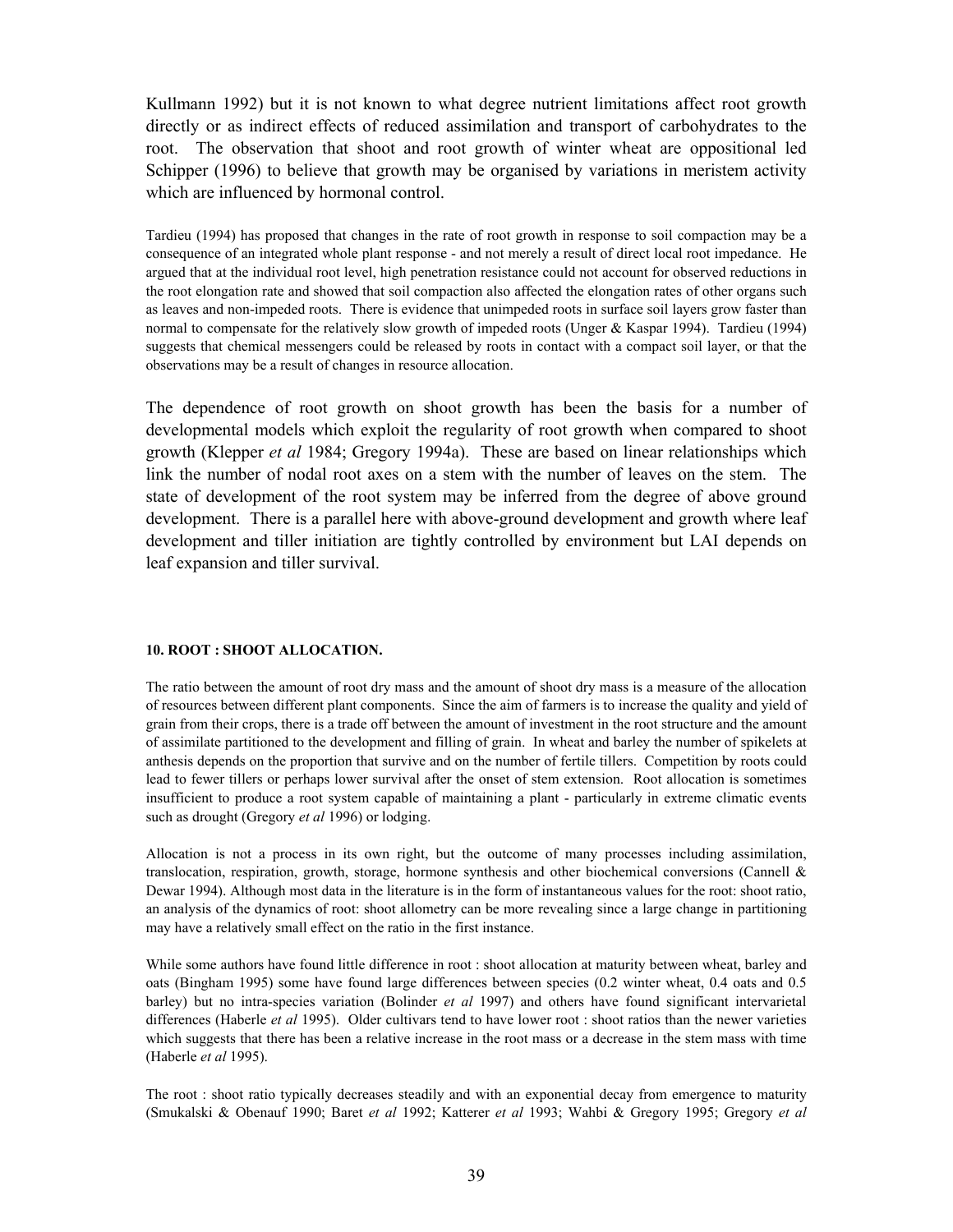1996). During early vegetative growth, up to 50% of assimilated carbon may be translocated below ground, although as much as 50% is consumed in respiration or lost from the plant in exudation and rhizodeposition (Gregory *et al* 1996). The principle direction of resource allocation changes markedly at flowering, with considerably less assimilate transfer to the roots (Gregory *et al* 1996). After anthesis, the net size of the root system barely increases at all - and the amount of assimilate translocated to the root system is very small (Gregory 1994a). In winter wheat, the exponential growth phase of roots begins before the exponential growth of shoots, and it ceases earlier (Gregory *et al* 1978). This is reflected in the root : shoot ratio which was 0.33 and 0.39 in winter and rose to 0.52 during early spring. From April to mid-May this ratio decreased rapidly to 0.1 coincident with the linear phase of shoot growth. Barraclough (Barraclough & Leigh 1984) reports root : shoot ratios for winter wheat varieties which decreased from 0.43-1.0 in winter and early spring to 0.09-0.19 at anthesis.

#### **10.1. Functional balance**

Brouwer (1962) observed that for a particular developmental stage plants of a species maintain a constant ratio of root dry mass to shoot dry mass for a given set of environmental conditions and will over time return to the original ratio if either the root or the shoot are pruned. However, a change in environmental conditions may be accompanied by a shift in allocation between the root and shoot. For example, it is reported that a decrease in planting density leads to an increase in root : shoot ratio (Easson *et al* 1995), while an increase in the nutrient availability leads to a decrease in the root : shoot ratio (Hansson & Andren 1987). The functional balance hypothesis (Brouwer 1962) which states that the amount of tissue capable of CO<sub>2</sub> fixation will be balanced by the amount of tissue capable of nutrient uptake is a useful concept for interpreting these observations.

$$
\sigma_{\rm c} \cdot W_{\rm s} = K \cdot \sigma_{\rm n} \cdot W_{\rm r} \tag{1}
$$

where  $W_S$  is the shoot mass,  $W_I$  is the root mass,  $\sigma_S$  is the rate of carbon fixation per unit of shoot mass,  $\sigma_I$  is the rate of nutrient uptake per unit of root mass and *K* is a constant equal to the carbon to nutrient ratio of the plant dry matter. The functional balance hypothesis is based on the interdependence of two resources. Nutrients are required in the leaves for carbon assimilation to occur, and the amount of carbon fixed determines the amount of root for nutrient uptake.

It follows from the functional balance hypothesis that if a plant is to grow in a balanced way, then the rates of carbon and nutrient acquisition must be maintained. The increase in quantity of nutrient taken up by the plant is directly related to the rate of increase of the root dry mass. Assuming that the root : shoot ratio remains constant it follows that the rate of increase in total nutrient uptake is equal to the rate of increase of the total plant dry mass.

Ingestad & Agren (Ingestad & Agren 1992) derived the same relations from first principles. The importance of Ingestad nutrition is that if nutrients are not supplied at the same rate as the plant is growing then there will be a nutrient limitation and there may be a shift in allocation to compensate. In practice, the nutrient which is required in the largest amount for healthy growth is nitrogen and allocation behaves in accordance with predictions of the functional balance hypothesis when the rate of supply of nitrogen is changed. Limiting the supply of phosphorus and sulphur has similar effects on allocation (McDonald *et al* 1991). However, there is evidence that allocation does not respond in the same way to shortages of other elements. For example, it does not respond to the rate of supply of magnesium, iron and manganese (McDonald *et al* 1991). McDonald, Ericsson and Ingestad (1991) suggests that where the nutrient availability limits the rate of carbon uptake, there is no shift of allocation in response to low rates of supply. For instance, reducing the value of  $\sigma_{\text{mg}}$  (rate of uptake of magnesium; Equation (1)) also reduces the value of  $\sigma_c$  (Equation (1)) and there is therefore no shift in allocation.

Experimental results confirm that crop plants do tend to behave in accordance with the functional balance hypothesis. For example, when winter wheat plants were grown at two levels of nitrogen nutrition, it was found that the lower supply of nitrogen was associated with an increase in the root : shoot ratio (Barraclough 1984). Similarly, the root : shoot ratio of barley decreased with increasing nitrogen fertilisation (Welbank & Williams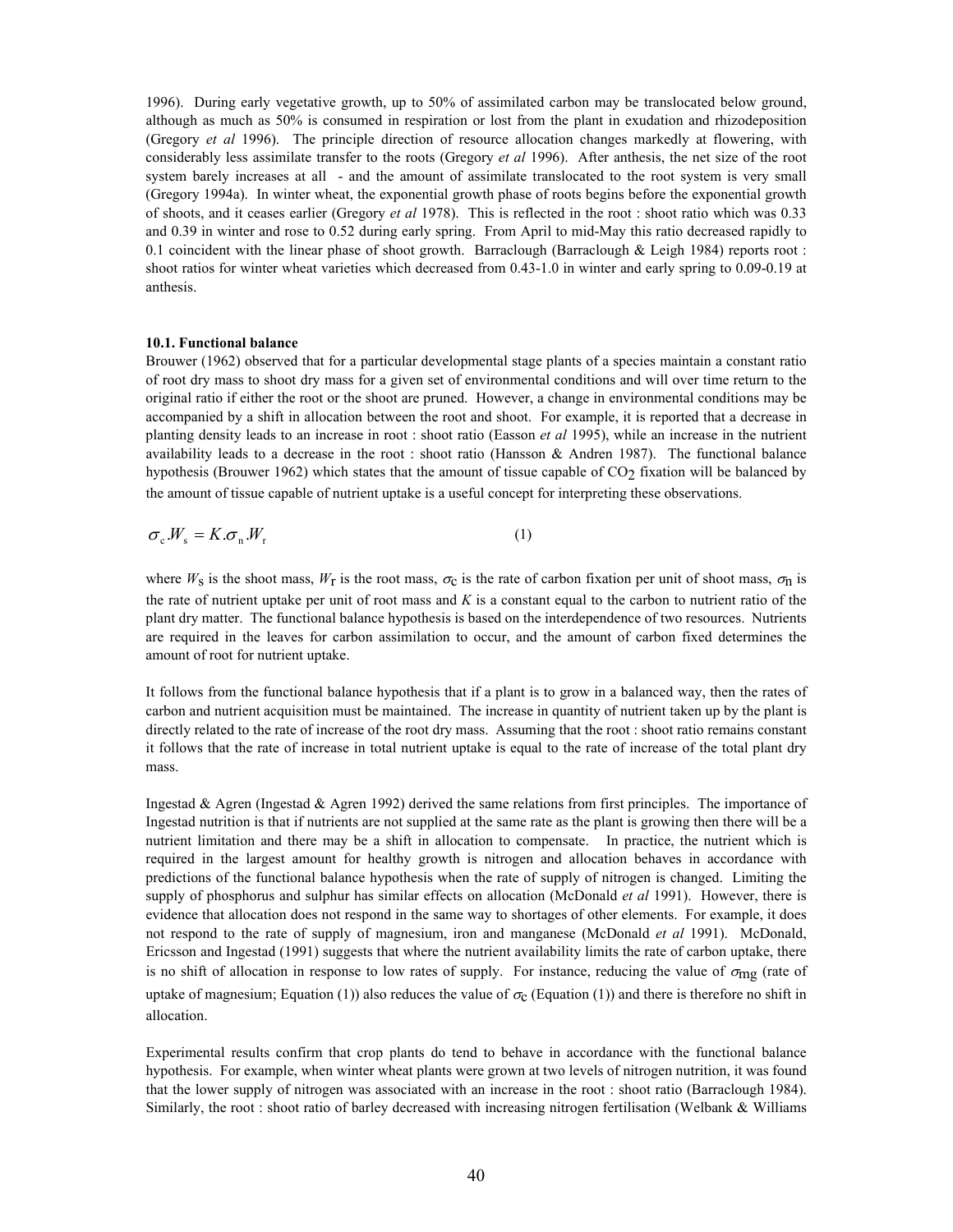1968). In contrast, potassium and phosphorus limitations did not affect the partitioning of barley plants (Welbank *et al* 1974).

#### **10.2. The functional balance and climate change**

Atmospheric CO<sub>2</sub> concentrations are predicted to double to approximately 700  $\mu$ mol mol<sup>-1</sup> by the mid to late 21<sup>st</sup> century and continue to rise at a rate of approximately 1.2 µmol mol-1 yr-1 (Conway *et al* 1988). The atmospheric  $CO<sub>2</sub>$  concentration is important because it may have a large impact on crop growth and because CO<sub>2</sub> is a greenhouse gas. Models predict that increased concentrations of greenhouse gases may cause global warming in a phenomenon reported in the press and literature as the *greenhouse effect*.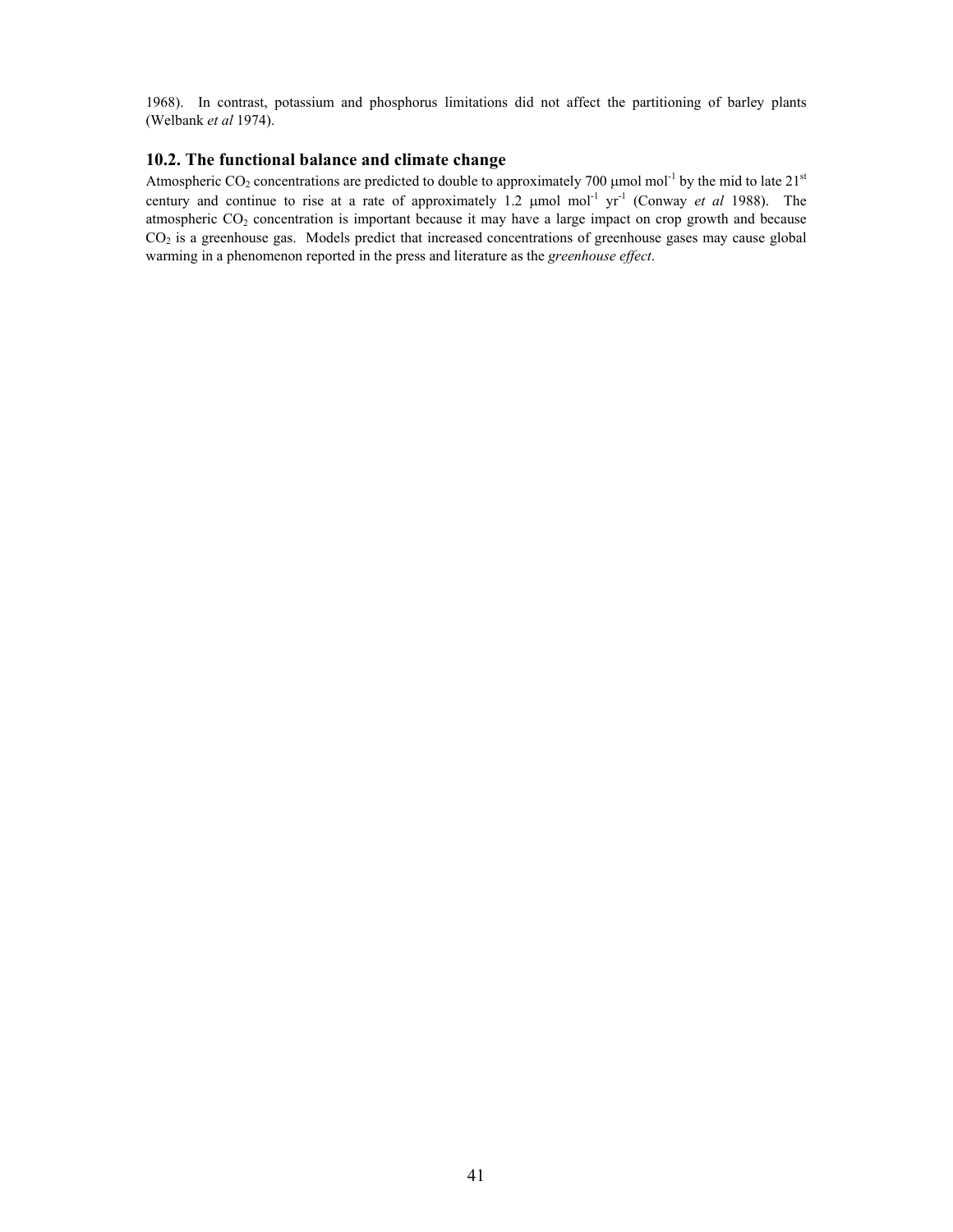Whereas it is only at the extreme ranges of nutrient concentration that there is an effect of concentration on the rate of uptake from the soil, the concentration of  $CO<sub>2</sub>$  is important in determining the uptake rate of carbon ( $\sigma_c$  Equation (1)). By experimentally changing the CO<sub>2</sub> concentration we can lower or raise the value of  $\sigma_c$ (Equation (1)) and predict the effect on allocation between the root and shoot.

In an investigation of the effects of elevated  $CO<sub>2</sub>$  concentrations on winter wheat, it was found that elevated  $CO<sub>2</sub>$ concentrations increased grain yield by 12.6% (Batts *et al* 1998). This can be attributed to an increase in the assimilation rate of plants in higher  $CO<sub>2</sub>$  concentrations. The increase in assimilation rate was accompanied by an increase in root allocation of 56% (Gregory *et al* 1996; Batts *et al* 1998) - an observation which is compatible with the predictions of the functional balance hypothesis.

In contrast, the effect of warming was to decrease grain yield and root allocation in winter wheat cultivars (Gregory *et al* 1996; Batts *et al* 1998). Warming increases the rate of respiration by more than it increases the rate of photosynthesis, so that the net assimilation is reduced. The observation that root allocation was reduced in a warmer environment is also in accordance with the functional balance hypothesis.

#### **10.3. The functional balance and water use**

The functional balance is also appropriate for describing the relative balance between root and shoot allocation in relation to water availability and use (Cannell & Dewar 1994) because the acquisition of carbon and water are highly dependent on each other. There is experimental evidence that plants do respond to changes in water availability with changes in allocation. For example, in an experiment on wheat plants grown in soil columns, it was found that limited water availability increased the allocation of C<sup>13</sup> to roots (Gregory *et al* 1996). Spring barley reacts to soil moisture deficit by increasing allocation to the root biomass (Zenisceva 1990).

Crop species and cultivars differ in water use efficiency (*WUE*) defined as the ratio of water lost through evapotranspiration to carbon assimilated (*E*/*A*). The effects of drought may be ameliorated in plants which have a high water use efficiency because the amount of water loss per unit of carbon fixed is relatively low. However, because plants with a higher *WUE* may be larger than other plants (particularly in drought conditions), the total amount of water lost per plant may not be smaller (Rogers  $\&$  Dahlman 1993). Care is therefore needed in interpreting the effects of *WUE* on crop growth during seasons of low water availability particularly since it depends on the atmospheric condition as well as the genotype. Rogers and Dahlman (1993) reviewed the effects of elevated  $CO<sub>2</sub>$  concentrations on crop growth. They report that there is an increase in the *WUE* in crops because of a decrease in the transpiration rate which results from reduced stomatal conductance, and an increase in the rate of carbon assimilation. In an investigation of the relationships of plant growth and water use efficiency with the pattern of biomass allocation, van den Boogaard *et al* (1996) found that there was a link between allocation pattern and water use efficiency.

Because compaction limits the accessibility of soil nutrients and water to roots, the effects of soil compaction on allocation are likely to mimic the effects of low water or nutrient availability. Results from an experiment on winter wheat (Barraclough & Weir 1988) show that plants grown on a soil with a plough pan had a root : shoot ratio which was higher (0.75) than for a soil with no plough pan (0.39). It has also been shown that direct drilled spring barley has higher root : shoot ratios than on soil with shallow cultivation (Braim *et al* 1992). Hamblin, Tennant & Perry (1990) showed that there was an increase of the root : shoot ratio from low soil strength, high soil water and high nitrogen availability through to high soil strength, low soil water and low nitrogen availability. The root : shoot ratio at anthesis increased from 0.19 to 1.33 through this sequence of conditions.

Bingham (1995) was unable to find any significant differences in root : shoot ratio between wheat and wild oats although wheat showed a greater specific root length than wild oats. This was interpreted as a more efficient use of the dry matter allocated to the roots. A number of alternative relationships may be more useful than the root : shoot ratio - especially under the framework of the functional balance hypothesis. For example, it may be useful to consider the fine root : leaf mass which focuses more on a comparison of the tissues which have a functional significance in carbon, nutrient and water uptake. Modifications may replace root mass with other measures - for example the total root length, root area or absorbing area. Similarly a more appropriate measure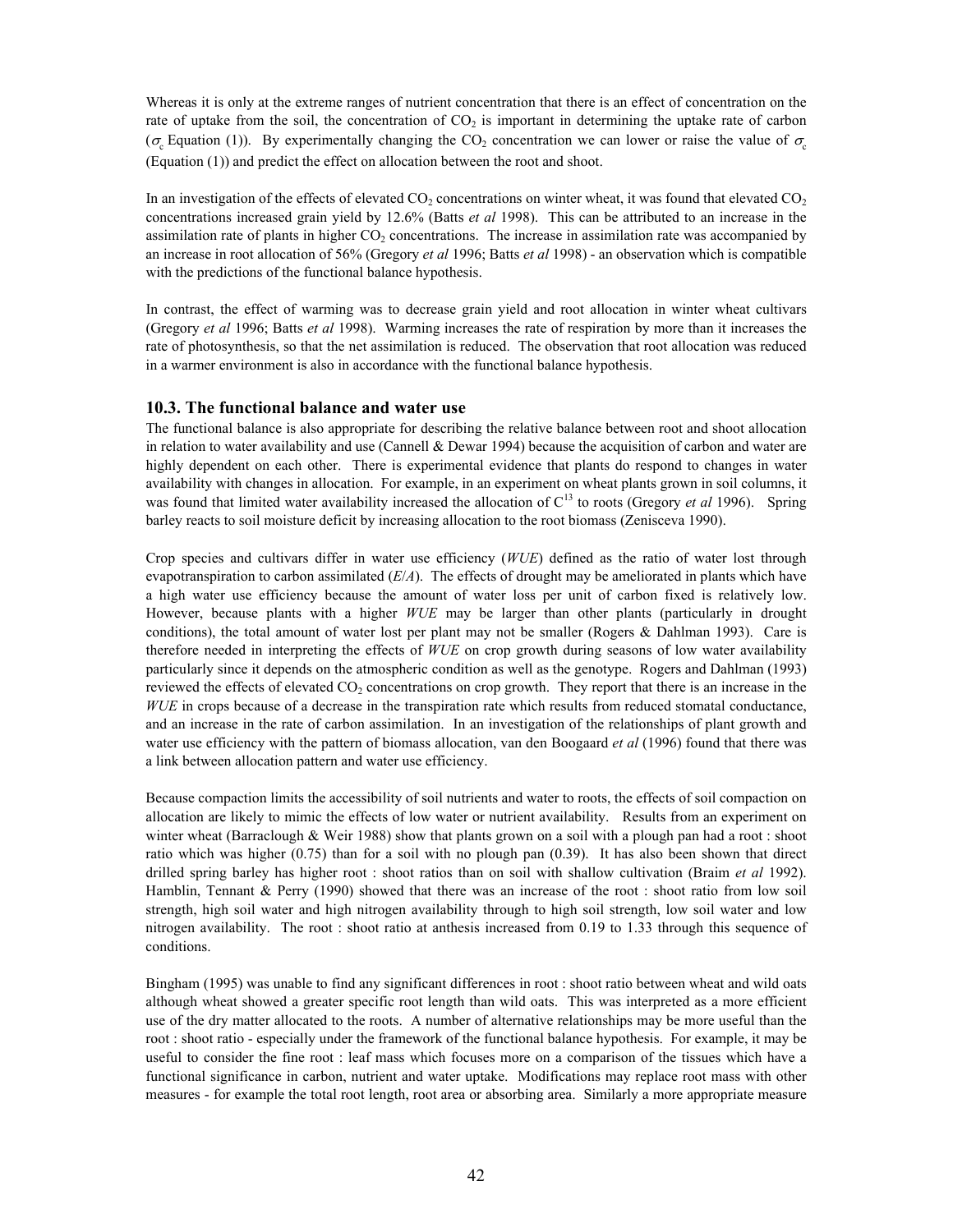of shoot activity may be provided by leaf area. Nye and Tinker (1977) claimed that root length : shoot dry weight is the best representation of the absorbing ability of a whole plant.

## **11. FARMING PRACTICES AND ROOTING**

#### **11.1. Nutrient uptake, fertilisation and recovery**

The total amount of nutrient uptake over a growing season is related to the length of time over which it occurs (Atkinson 1990). Nitrogen availability depends on the balance between the rate of mineralisation and losses from leaching and de-nitrification. There is a strong seasonal cycle of availability and during some months soils cannot accommodate the potential for uptake. For example, spring barley is capable of taking up nearly 80% of its total nitrogen content during one month (Dyson 1986) at a rate of 4.5 kg N day<sup>-1</sup> although the amount available is rather less. Uptake by winter cereals takes place over a longer period of time. Winter wheat is more likely to experience shortages of naturally available nitrogen because of the effect of cold temperatures on mineralisation. The uptake activity is also temperature dependent (Barraclough 1984)

Increases in yields of grains with a high nutrient content have lead to a dramatic increase in the amount of nitrogen fertiliser used between 1960 and 1990 (Atkinson 1990) although there has been no increase since 1985. The increased grain yield of winter wheat has been coupled with an increase in grain nitrogen offtake of 42 kg N ha<sup>-1</sup> over the past 20 years (Foulkes *et al*) 1998).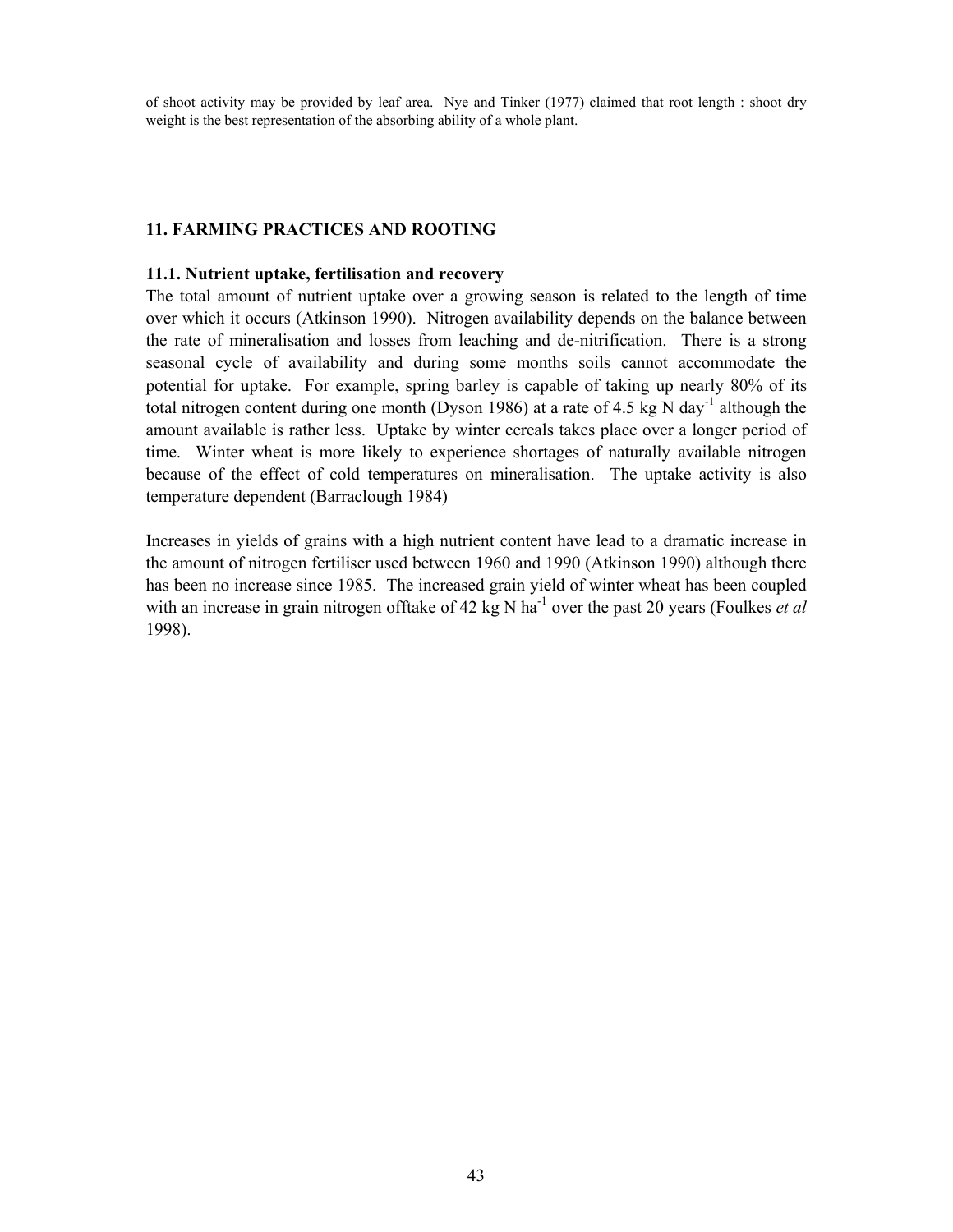Nitrogen uptakes for barley grown on sandy soils and clay were 150 and 120 kg N  $\text{ha}^{-1}$ although this increased to 270 kg N  $ha^{-1}$  in the presence of fertilisation and irrigation (Andrén *et al* 1993). These figures compare well with those of Hansson and Andren (1987) who found that nitrogen uptake of barley grown with or without fertiliser (120 kg N ha<sup>-1</sup>) were 150 kg N ha<sup>-1</sup> and 58 kg N ha<sup>-1</sup> respectively.

In a typical winter wheat crop fertiliser nitrogen recovery is about 55% (range 40-70%) in the crop year of application (Gales 1983). For example, whole crop recovery of added nitrogen averaged 52% for winter wheat compared with 45% for oilseed rape (Macdonald *et al* 1997). However, offtake in the grain was only 33% for wheat and 25% for oilseed rape. The recovery of nitrogen from applied fertiliser depends on previous applications. Wheat which had not previously been fertilised captured 73% of a nitrate application while previous fertilisation reduced this figure to just 13% (Robinson *et al* 1994). The soil type also affects the recovery of nitrogen. Barley grown on sandy soil took up 61% of the applied nitrogen fertiliser (25 g m<sup>-2</sup>), 65% P (3.5 g m<sup>-2</sup>) and 82% K (19 g m<sup>-2</sup>) while on clay the corresponding values were only 46%, 33% and 77% (Andrén *et al* 1993). These figures compare with N recoveries for barley of 75% (Hansson & Andren 1987) and 71-83% (Dowdell 1982). The nitrogen offtake in the grain was 24% (Hansson & Andren 1987).

Nitrates leach easily into the deeper layers of soil, but in contrast it is difficult to get potassium and particularly phosphorus fertilisers into the deeper soil horizons where the newly formed roots are located later in the season (McEwen & Johnston 1979). Leaching of added nitrogen fertiliser was higher from a sandy soil (110 kg ha<sup>-1</sup>) than on clay (32 kg ha<sup>-1</sup>). On lighter soils, there may be some P leaching where large dressings are applied over a period of years, although the largest amounts of P movement into the subsoil occur with the use of farmyard manure. Nitrate losses in drainage water have increased from 11 to 67 kg ha- $<sup>1</sup>$  in the last sixty years (Parsons 1987). In recent years there has been a growing interest in</sup> the use of more sustainable low input agricultural systems which have lower quantities of fertiliser leaching into the drainage water. Planting winter cover crops whose deep roots scavenge residual nitrates may reduce the amount of nitrate leached into the groundwater (Sainju *et al* 1998).

## **11.2. Plant population density**

The total root dry mass of individual crop plants tends to increase in response to plant density (Kirby & Rackham 1971). This is because of increased competition for soil resources and an accompanying shift in allocation. The increment in root dry mass was smaller at high (800 plants  $m^{-2}$ ) than at low (200 plants  $m^{-2}$ ) densities, suggesting that root dry mass may have an assymptotic relationship with density. At higher plant densities roots tend to be increasingly concentrated in the upper part of the soil profile. Increasing seeding rate decreases the diameter and strength of the secondary roots which are important determinants of lodging susceptibility (Easson *et al* 1995). High planting density increases the risk of infection from Take all and the earliness of onset of the disease (Colbach *et al* 1997).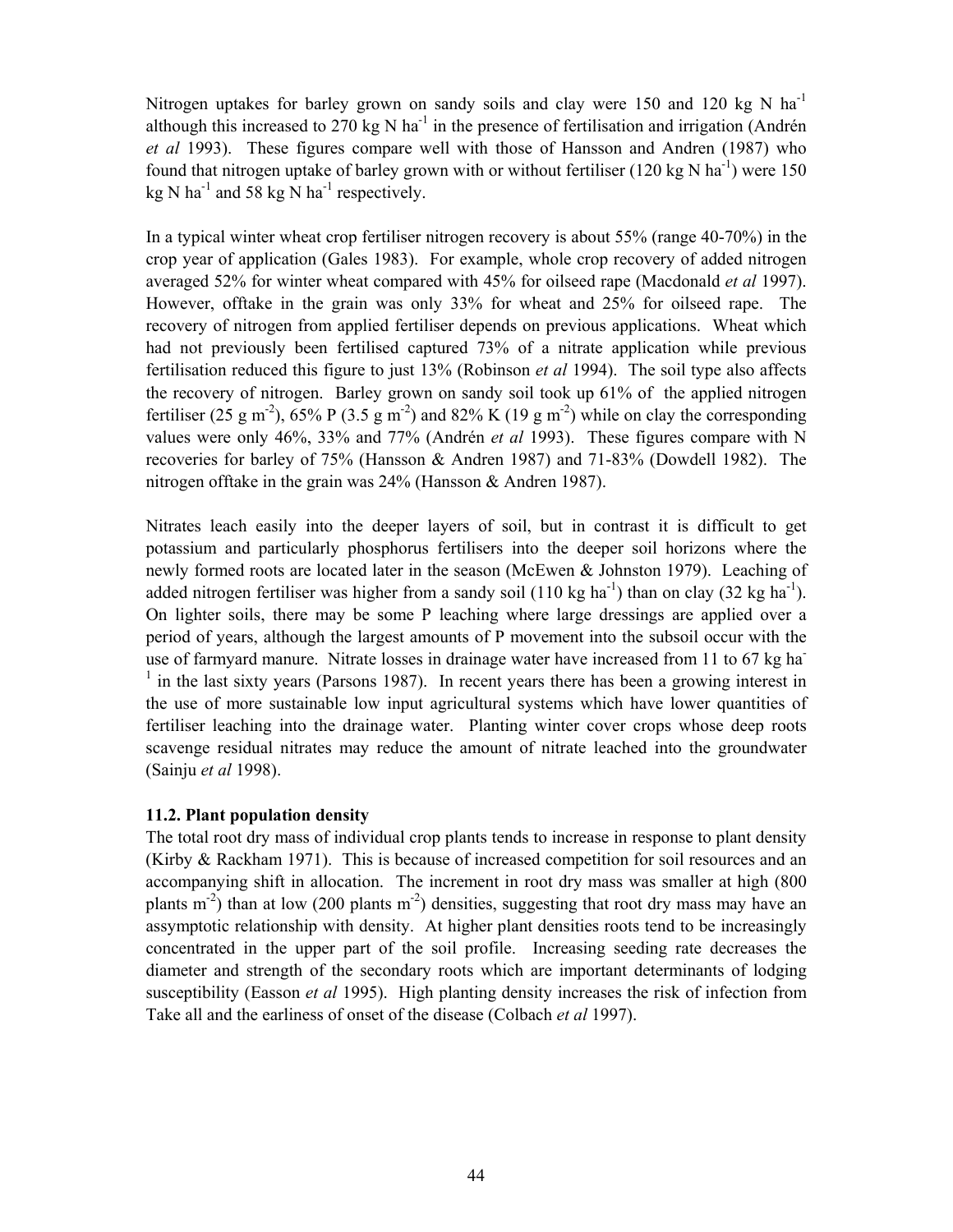## **11.3. Sowing date**

Sowing date depends on the accessibility of the soil. Rooting of winter crops is generally increased by early drilling. However, drilling may be delayed by surface wetness (Cannell *et al* 1978) because of the risk of compacting surface soils. If sowing is too early there is also a danger of poor establishment and crops may suffer damage if there is a wet or cold spell. Sowing date has been identified as a determinant of disease risk for Eyespot, Take-all and sharp eyespot on wheat (Colbach *et al* 1997). Early sowing always increased disease frequency of Take-all on wheat.

## **11.4. Crop rotation**

The rotation appears to have a large effect on the risk of soil-borne disease (Colbach *et al* 1997). Various agronomic practices have been suggested to ameliorate small root systems, caused by Take-all induced root loss, in second or subsequent wheats. These include adjusting nitrogen fertiliser rate, seed rate and the use of fungicides. The previous crop can also affect the soil structure by encouraging biopore formation (Cresswell & Kirkegaard 1992). The ameliorating effects of a grass ley on the structure of the plough layer have long been recognised. However, crops with a tap root system, such as oilseed rape, are better able to penetrate compact subsoils than are cereals because single thick roots are more effective at soil penetration than the large number of fine roots more typical of cereals. Although biopores increase the infiltration of water, nutrients and roots into the deeper soil layers, they may have some deleterious effects because of their tendency to concentrate pathogenic micro-organisms which would harm crop roots. Cultural practices may be manipulated so that deep rooting crops such as oilseed rape are planted prior to crops such as wheat which have a relatively poor penetration ability (Cresswell & Kirkegaard 1992).

# **11.5. Direct drilling vs conventional tillage**

Direct drilling has been designed to encourage the formation of stable soil structures which are infiltrated by biopores (Stirzaker *et al* 1996; Ellis 1997). The biopores which develop under direct drilling are more likely to be continuous from the soil surface through to deeper levels which encourages infiltration of water and air to the subsoil (Pearson *et al* 1991). Under this system there is no tillage and the surface soil tends to be more compact than under conventional tillage (Braim *et al* 1992; Ellis 1997). In some soil types periodic ploughing is required to allow adequate root penetration.

The increases in surface soil compaction in direct drilling may inhibit water infiltration into deeper layers of soil and under conditions of high rainfall the surface may become waterlogged (Ellis 1997). Direct drilling is therefore less appropriate during wet years or in areas which habitually get high rainfall (Cannell *et al* 1978). Wet soils are more prone to compaction and the date of sowing and harvest may also be delayed. Soils which are resistant to soil compaction are better suited to direct drilling. These tend to be soils with good drainage which have an high organic matter content.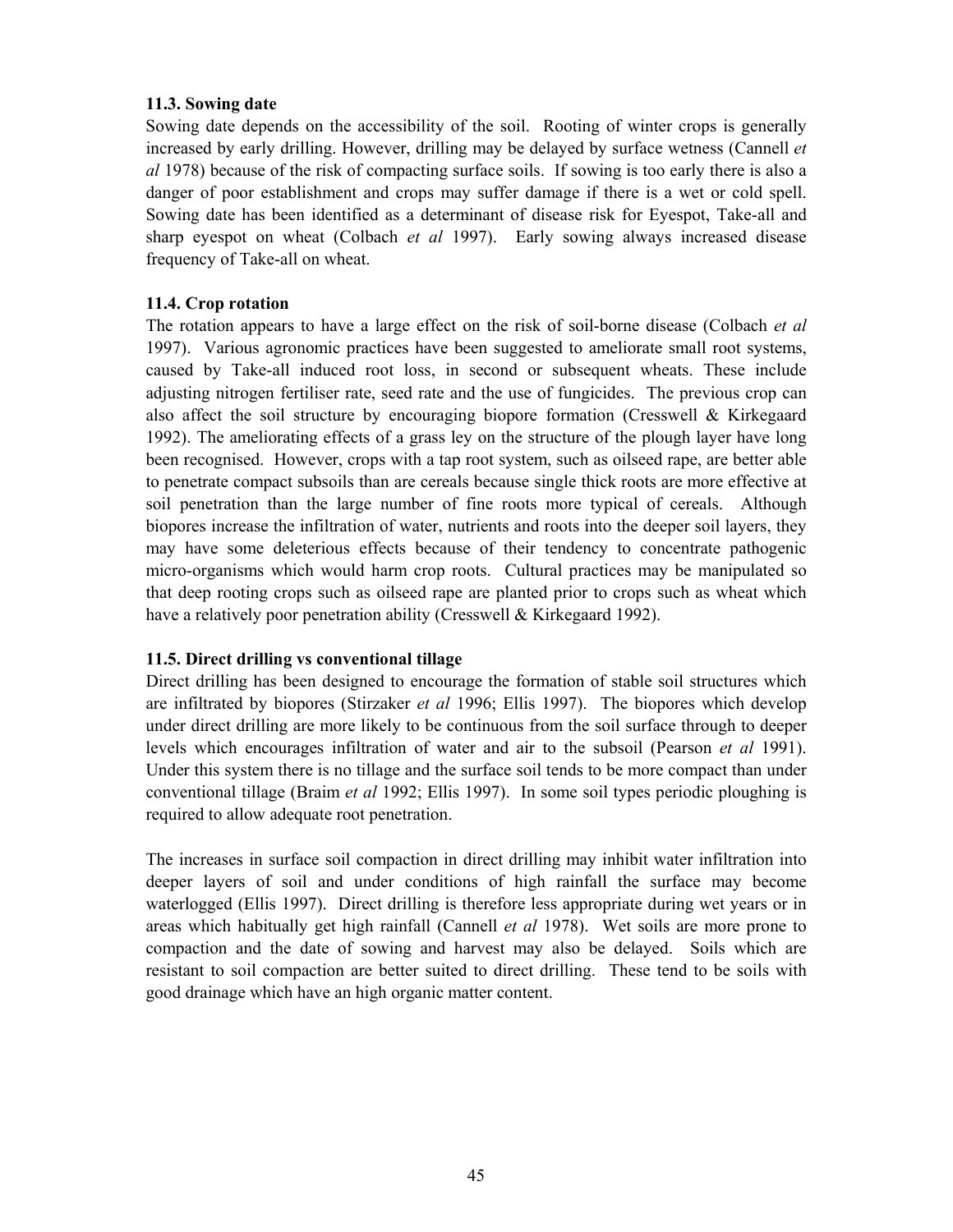On some soils direct drilling reduces the growth rate of wheat (Braim *et al* 1992; Kirkegaard *et al* 1995). Reductions in root growth were associated with a lower N uptake and a 20% decrease in shoot mass (Braim *et al* 1992). Since the rates of nitrogen inflow per unit root length may be higher in direct drilled soils the reduction in root growth does not necessarily result in lower uptake of nitrogen. Minimum tillage can lead to lower root lengths in the seedling stages and a recovery in later periods of growth (Pearson *et al* 1991). Other researchers - e.g. (Ellis 1997) - have shown that root density of crops at depth is increased causing an increase in water extraction and subsequently yield. On the other, Wulfsohn *et al*. (1996) found that the root distribution and biomass of winter wheat were higher only in the upper layer of untilled soil when compared to conventional tillage (Wulfsohn *et al* 1996).

Generally, integrated farm systems use less pesticides and mineral fertilisers as well as less intensive soil tillage compared to conventional farming (van Noordwijk *et al* 1994). Van Noordwijk *et al*. (1994) indicated that the amount of root was increased by integrated management while in another study rooting density was reduced when compared to conventional tillage (Schoonderbeek & Schoute 1994). Soil macroporosity was larger for integrated farm management than for conventional systems (Schoonderbeek  $&$  Schoute 1994) and in the upper layers of conventional farmed soil the number of pores was very small. The distribution of roots in the surface layers was the same for the two systems. However, the root-soil contact was higher in the conventional system.

## **11.6. Sowing depth**

The effects of sowing depth on rooting seem to be small within the normal range of sowing depths of cereals, although Kirby (1993) found that deep sowing (200 mm) resulted in a reduced mass of the seminal root of barley which was associated with a decrease in the rate of leaf elongation and stage of development. The time to seedling emergence of barley increases with increased sowing depth (Kirby 1993). The seedling survival rate was not affected between the depths of 23 and 83 mm although it did decline to about 6% at a depth of 143 mm.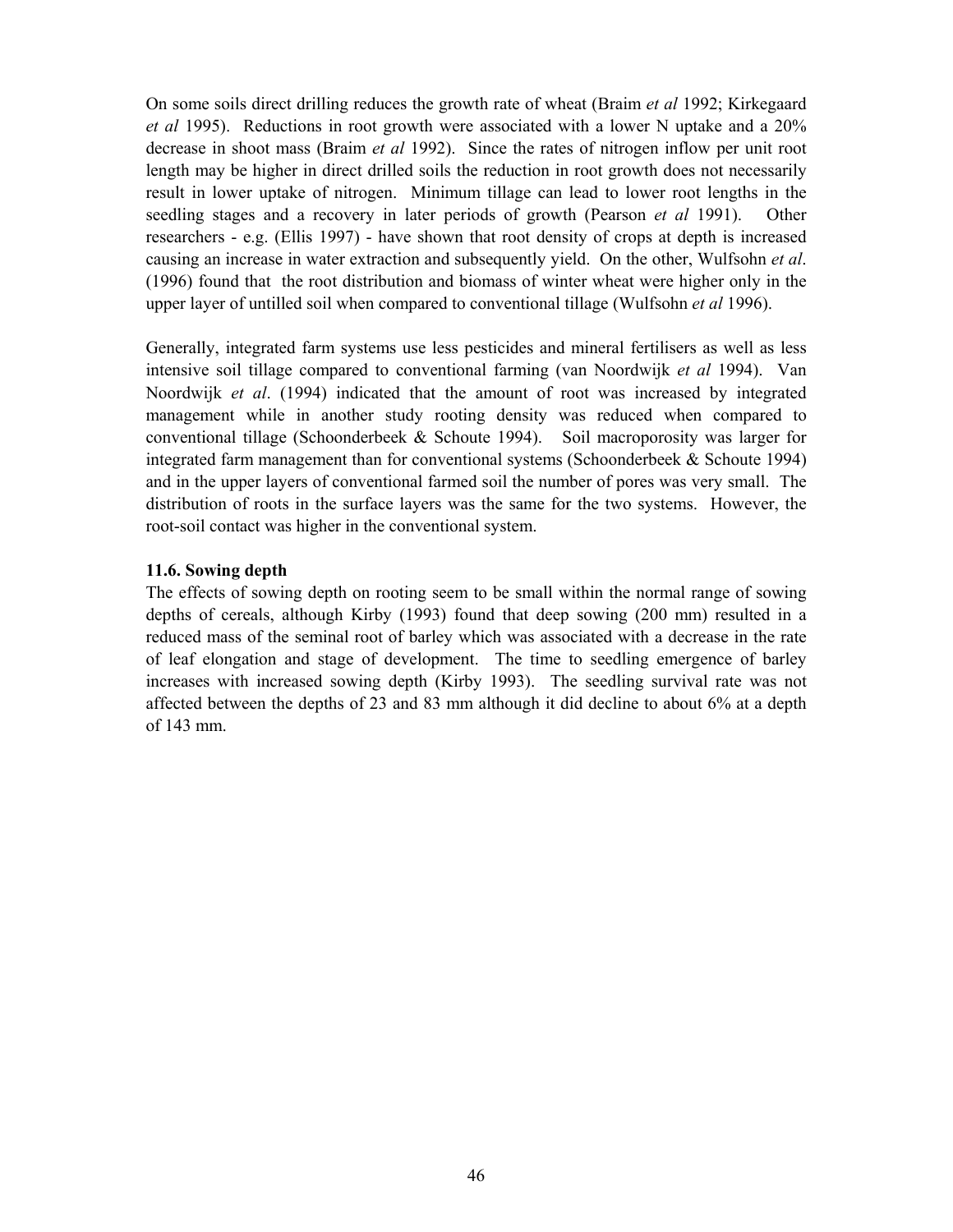## **12. SELECTING APPROPRIATE FARMING PRACTICES**

In contrast to leaf canopies, it is difficult to define an 'optimal' root system for a particular site-season combination. This is because of permanent differences in soil characteristics coupled with inter-seasonal variations in rainfall and temperature. However, in some cases it is possible to use a detailed knowledge of the interactions between soil attributes and root and how these affect shoot growth and yield to select the most appropriate farming practices. Two case studies analyse appropriate farming practices to (i) reduce damage by root lodging and (ii) to alleviate the effects of soil compaction.

#### **12.1. Farming practices which ameliorate lodging damage**

The condition of a crop has at least as much influence on the probability of lodging as does the weather, and the ability to manipulate the characteristics of a crop by different farming practices allows lodging to be controlled to an extent, despite the weather's inherent unpredictability (Baker *et al* 1998). Choice of the most appropriate variety is important. In areas with soils which have a low strength, there may be benefits to choosing varieties which have stronger rooting systems, and there may be advantages to manipulating the seed rate so that growth of the root system is encouraged. The date of sowing and the planting density as well as the depth of drilling have an influence on the incidence of lodging (Baker *et al* 1998).

Early drilling increases rooting although this benefit may be offset by a larger tiller production which increases the turning force at lodging. Crop height tends to be increased by an early sowing date and this magnifies the chances of lodging. Increased seeding rate tends to decrease the diameter and strength of the important secondary roots (Easson *et al* 1995) although it also tends to decrease the production of tillers which reduces the overturning force. A higher seed rate significantly increases the chances of root lodging. In one series of trials, a seed rate of 150 seeds  $m^2$  caused 10% lodging whereas a seed rate of 250 seeds  $m^2$  caused 76% lodging.

A high soil water content reduces the strength of the soil and this increases the likelihood of root lodging (Baker *et al* 1998). Soils which have a higher water content at wilting point and at field capacity have a higher lodging risk because less rainfall is required to wet the soil to its weak state. Wet soils should therefore be avoided in areas which are particularly prone to lodging. Crops which are sown later in spring are least likely to experience wet soils. The clay content of a soil is also predicted to have a very large influence on the probability of lodging since as the clay content of the soil increases, so does its strength (Baker *et al* 1998). Also, a higher 'visual score' increases the chance of lodging because it indicates looser and weaker soils.

Rolling in spring tends to increase the soil strength which may benefit some of the higher risk crops with poor root anchorage. The incidence of lodging is not evenly spread throughout fields. This may be because of variations in soil characteristics through a field or because of edge effects. For example, the highest probability of lodging is in the headlands, whereas areas close to tramlines are seldom affected.

The rate of nitrogen application and the use of plant growth regulators can have a large impact (Baker *et al* 1998). Higher levels of nitrogen fertilisation lead to shifts in allocation away from the roots and towards the above ground portions of the plants which increases the susceptibility to lodging. Nitrogen applications should reflect the structure of the variety selected, so that a variety with a relatively weak stem might benefit from smaller spring nitrogen applications to reduce the above canopy size and increase allocation below ground. In an experiment on the effects of nitrogen and plant growth regulators on crop characteristics associated with lodging resistance, Crook & Ennos (1995) found that high levels of nitrogen increased the height of the stem and centre of gravity which increased the force of the turning moment on the base of the stem and roots. High levels of nitrogen also weakened the stems and secondary roots. In contrast, growth regulators had no effect on the stem or secondary root bending strengths although they did reduce the stem height and therefore the force of the turning moment on the base of the stem and roots. In a separate experiment, it was found that the levels of nitrogen and plant growth regulators had no effect on the tensile strength of the roots (Easson *et al* 1995). Plant growth regulators allow farmers to artificially manipulate plant growth to favour changes in dry matter allocation. For example the spread and depth of the root system may be enhanced by use of specific growth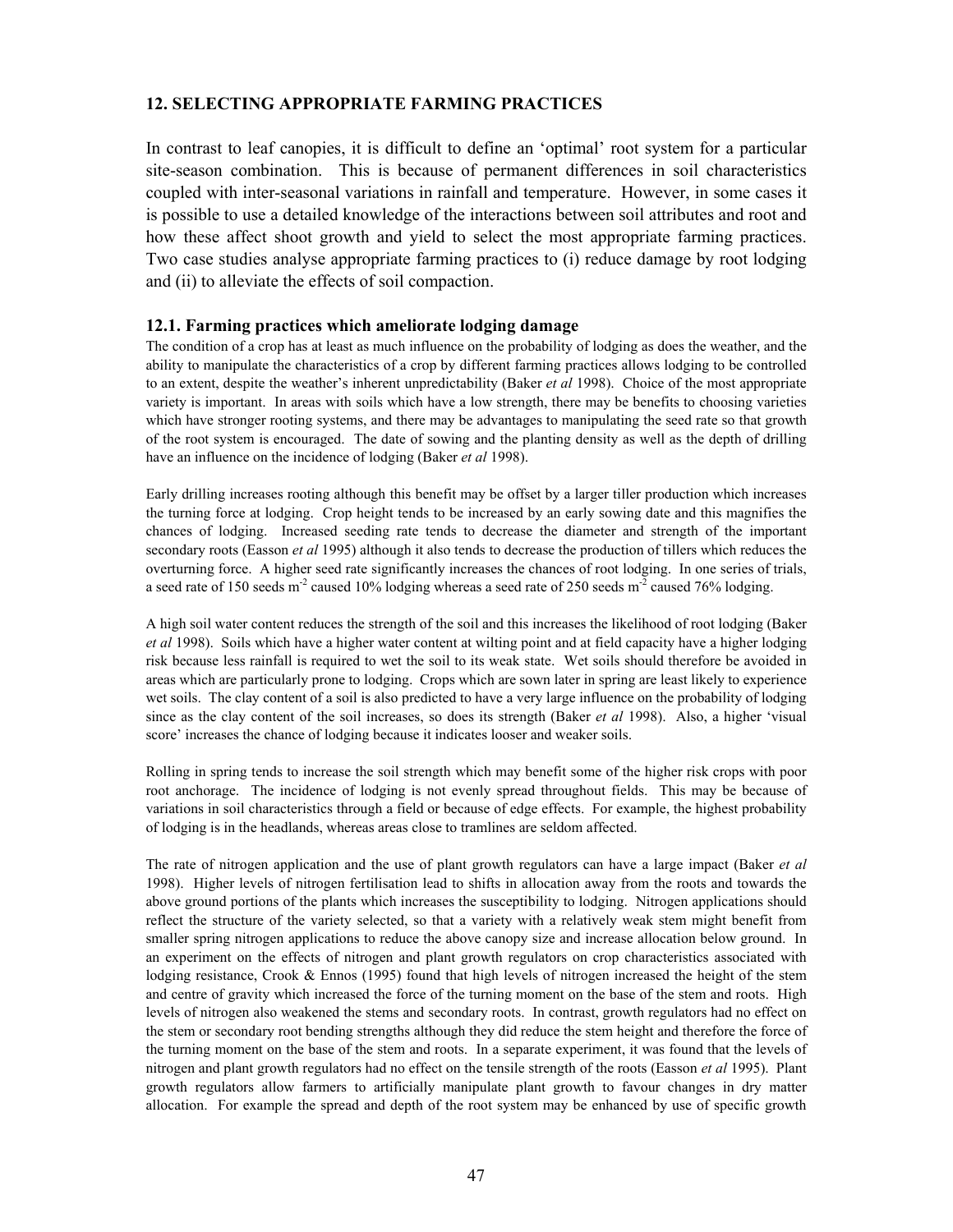regulators such as *Chlormequat*, *Meteor* or *Moddus*. Plant growth regulators should be applied during stem extension to increase the strength of the stems. As well as having the usual effects of reducing stem heights, the manufacturers of some plant growth regulators claim that they can influence a number of key morphological and physiological characteristics in cereals: for example, thickening and strengthening the stem and significantly increasing the root mass. Other effects include increases in the spread of the crown root system. Generally, applications made during the tillering stage have the largest effect on secondary root structure while those made during stem extension had the largest effect on height reductions.

#### **12.2. Farming practices to alleviate compaction**

The risks of soil compaction adversely affecting crop growth and yield can be reduced by efficient application of nutrients, by managing soils through the use of tillage and by growing deep rooted crops in rotation (Unger  $\&$ Kaspar 1994). These practices help to improve root distribution and increase the rooting depth. Because compaction reduces the ability of winter wheat to cope with water shortages in the spring and summer, the detrimental effects of soil compaction may be reduced by earlier autumn sowing dates which have a greater chance of avoiding summer droughts (Barraclough & Weir 1988).

Soil strength is reduced in wet soils, so a growing season in which the soil is moist during the time when roots explore the upper part of the soil profile tends to reduce the impact of compaction (Unger & Kaspar 1994). On the other hand, soils which are moist are more vulnerable to compaction by farm machinery. Incorporating organic matter into the soil decreases the penetration resistance of a soil when it is compacted (Unger  $\&$  Kaspar 1994). Adding manure or other organic material to the soil also has the effect of encouraging earthworm activity which helps to create biopores to depths of up to 2 m.

As early as 1956, Russell (1956) had presented data from experiments that suggested that there might be some benefits to deep ploughing and subsoiling. Although, he warned that deep ploughing was risky in situations where the subsoil was sandy or where there was a high content of stones in the subsoil these situations are rare in the UK. He also warned against deep ploughing when the water table was close to the surface or in deep undrained clays which are unable to carry tractors or crops. More recently, Unger  $&$  Kaspar (1994) reviewed a wide range of mechanical options for reducing compaction. Above 30 cm they recommended the use of a mouldboard or disk plough, although they stress that disk ploughs are less efficient and may inadvertently contribute to compaction as they rely on their weight to penetrate the soil. Tine implements were effective for working the soil to a greater depth and operated by 'shattering' the compact soil. They advised that most mechanical interventions work more efficiently on a dry soil than a wet soil. In addition, Davies, Eagle & Finney (1972) recommended that for operations requiring heavy draught, tractors should have ballast added to reduce wheelslip - but that this ballast should be removed whenever it is not needed. They also suggest the use of crawler tractors when possible and cage wheels or half-tracks to reduce ground pressures.

Davies, Eagle & Finney (1972) make the apparently obvious point that traffic should be reduced to the absolute minimum for growth of the crop. A more sophisticated approach is the use of a controlled traffic system which restricts tractor wheels to specific lanes or inter-rows (Unger & Kaspar 1994). After research in the 60's showed the widespread effects of compaction on cereal growth and yield tramlines were universally adopted to minimise damage. Using inter-row cropping increases the soil area which remains uncompacted when compared to a random or uncontrolled traffic pattern and has been shown to boost the root length in the 0-15cm layer of non-traffic rows by three times. On soils which are suitable for direct drilling (Cannell *et al* 1978) the soil structure may be improved in the long term by minimum tillage.

Barraclough  $&$  Weir (1988) showed that as long as water was not limiting, the adverse effects of compaction could be eliminated by the application of top dressings of nitrogen fertiliser. Appropriate use of nitrogen fertiliser can ameliorate the effect of soil compaction on above ground growth and yield. In naturally well-structured soils, e.g. many clay soils, the effect of compaction becomes less over the growing season as wetting and drying cycles re-activate planes of weakness. Thus rooting may be impeded in the early part of the growing cycle but not later on.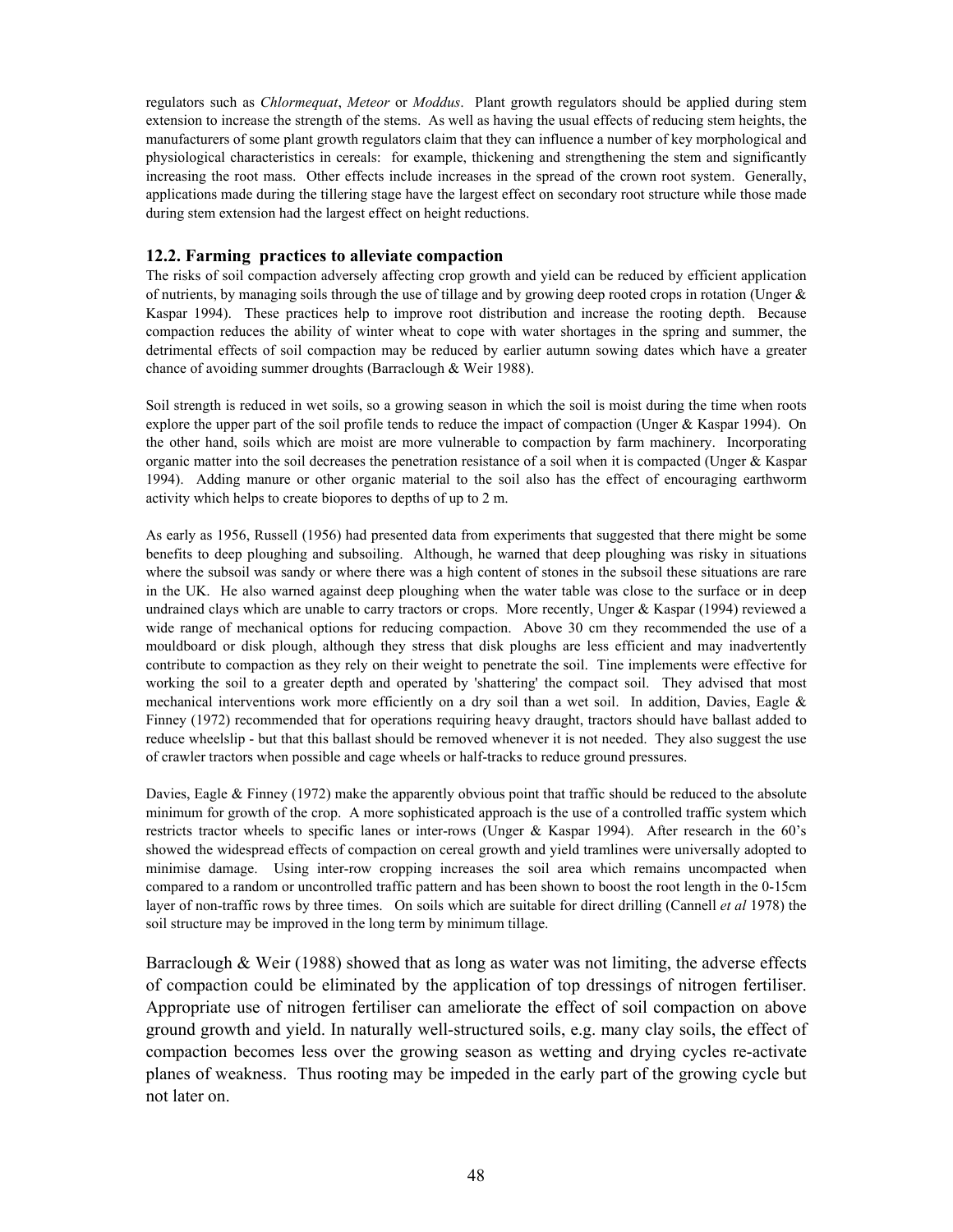## **13. CONCLUSIONS**

In many conditions the root system does not limit crop growth or yield and it is more than adequate for maintenance of the supply of nutrients and water to the shoot. The limit to rooting is generally not the genetic potential of the crop but rather a physical barrier such as a horizon of high bulk density, a water saturated zone or, much less commonly, bedrock. However, reductions in the rate of uptake of soil resources lead to feedback responses in allocation which increase the size of the root system. There is no discernible optimum rooting strategy as conditions for growth change within a field, between fields and over time. Limitations are most likely to occur when a plant experiences unusual or extreme growth conditions such as drought or damage inflicted by diseases like Take-all. Soil factors which have the largest effect on root growth are the penetration resistance, pore distribution, water and nutrient availability's. Root attributes which are repeatedly linked to resource capture are root length, root depth and degree of root-soil contact. Cultural practices can have a large effect on the development and function of root systems. Matching the appropriate farming practices to soils, climate and crop will therefore lessen the probability of root limitations.

Roots are important in provide mechanical strength and support to the shoot, and selective breeding may confer increased protection from lodging damage. Selection of the appropriate cultivar may also lessen yield reductions during stressful events such as drought. Root plasticity is an important factor for coping with spatial and temporal heterogeneity. A root system that is unable to adapt to changing conditions is likely to be the least satisfactory in our unpredictable climate and heterogeneous soil environment.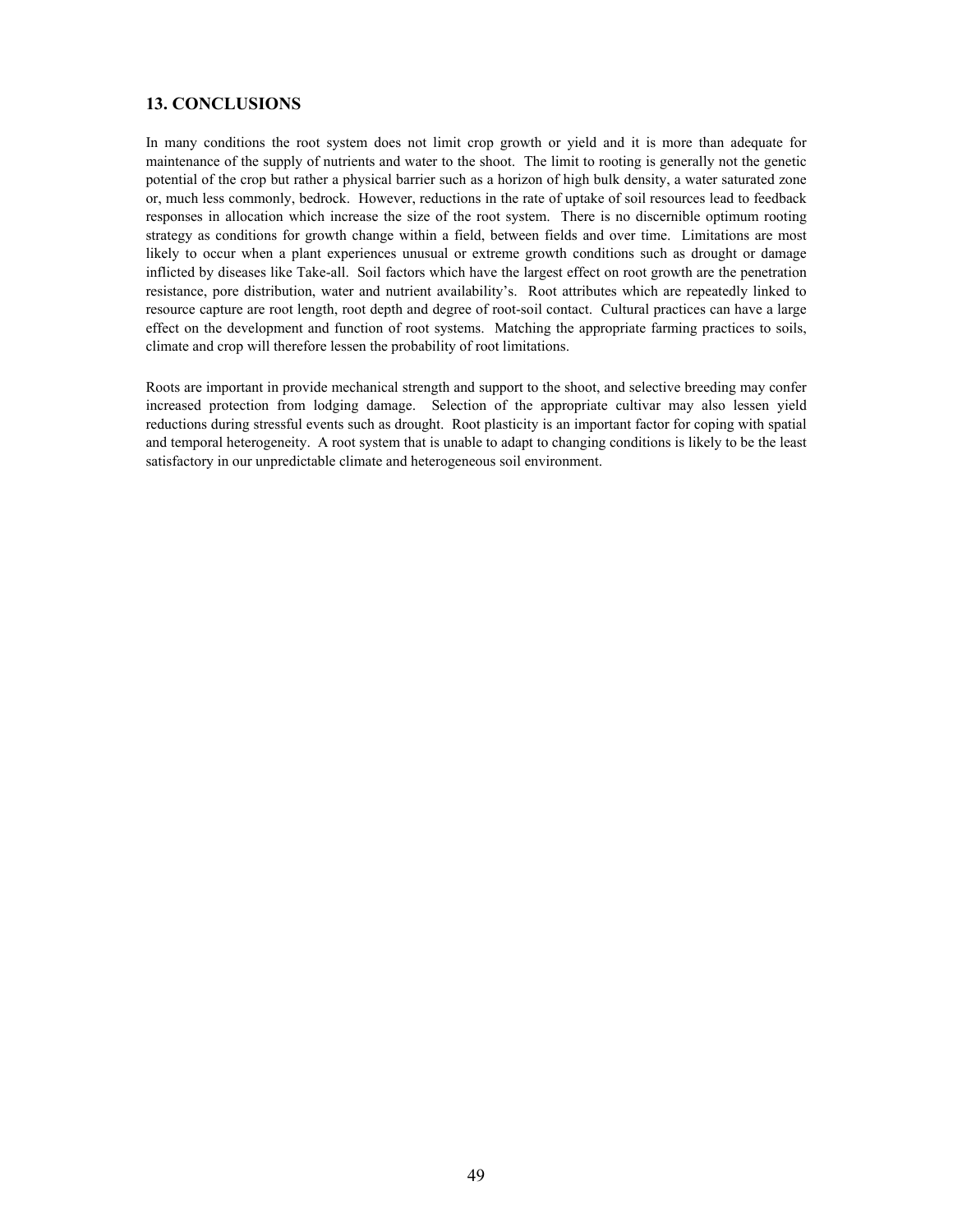#### **REFERENCES**

AGRICULTURAL RESEARCH COUNCIL (1970). *Modern Farming and the Soil: Report of the Agricultural Advisory Council on Soils Structure and Soil Fertility*. HMSO, London.

AGUIRREZABAL, L. A. N. PELLERIN, S. & TARDIEU, F. (1993). Carbon nutrition, root branching and elongation - can the present state of knowledge allow a predictive approach at a whole-plant level. *Environmental and Experimental Botany* **33**, 121-130.

ALHAKIMI, A. MONNEVEAUX, P. & NACHIT, M. M. (1998). Direct and indirect selection for drought tolerance in alien tetraploid wheat x durum wheat crosses (reprinted from wheat: prospects for global improvement, 1998). *Euphytica* **100**, 287-294.

AMIR, J. & SINCLAIR, T. R. (1996). Cereal cyst nematode effects on wheat water use, and on root and shoot growth. *Field Crops Research* **47**, 13-19.

ANDREN, O. RAJKAI, K. & KATTERER, T. (1991). A non-destructive technique for studies of root distribution in relation to soil-moisture. *Agriculture Ecosystems and Environment* **34**, 269-278.

ANDRÉN, O. HANSSON, A. C. & VÉGH, K. (1993). Barley nutrient-uptake, root-growth and depth distribution in 2 soil types in a rhizotron with vertical and horizontal minirhizotrons. *Swedish Journal of Agricultural Research* **23**, 115-126.

ATKINSON, D. (1990). Influence of root system morphology and development on the need for fertilisers and the efficiency of use. In *Crops as Enhancers of Nutrient Use* (Eds V. C. Baliger & R. R. Duncan), 411-450. Academic Press, New York.

ATKINSON, D. & HOOKER, J. (1993). Using roots in sustainable agriculture. *Chemistry and Industry* , 14-17.

AWAD, F. ROMHELD, V. & MARSCHNER, H. (1994). Effect of root exudates on mobilization in the rhizosphere and uptake of iron by wheat plants. *Plant and Soil* **165**, 213-218.

BAJORAT, B. BLUMENDELLER, C. & SCHÖNBECK, F. (1995). Influence of direct and indirect damages to root systems on plant efficiency. *Zeitschrift Für Pflanzenkrankheiten Und Pflanzenschutz* **102**, 561-573.

BAKER, C. J. BERRY, P. M. SPINK, J. H. SYLVESTERBRADLEY, R. GRIFFIN, J. M. SCOTT, R. K. & CLARE, R. W. (1998). A method for the assessment of the risk of wheat lodging. *Journal of Theoretical Biology* **194**, 587-603.

BAMFORD, S. J. PARKER, C. J. & CARR, M. K. V. (1991). Effects of soil physical conditions on root-growth and water-use of barley grown in containers. *Soil and Tillage Research* **21**, 309-323.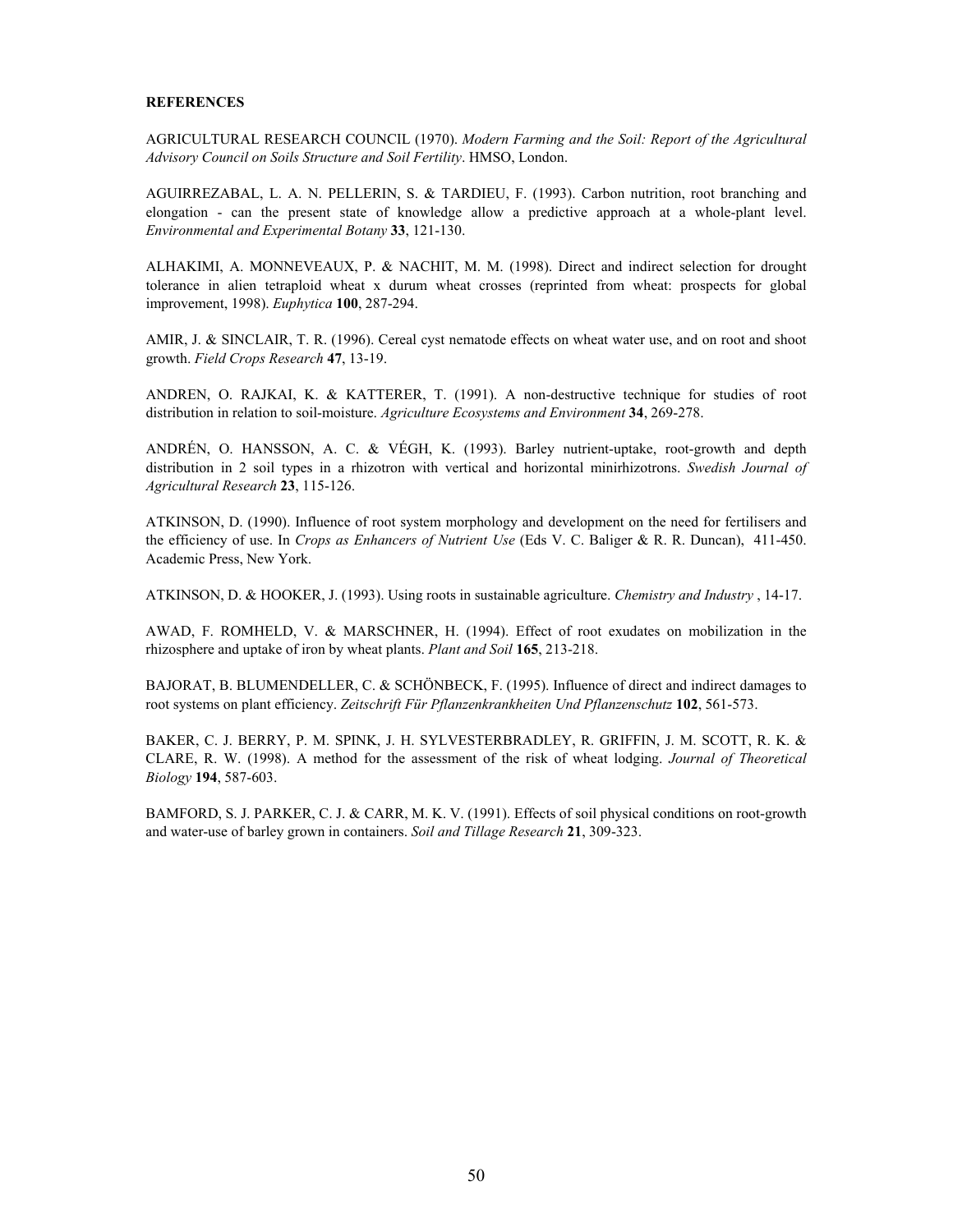BARET, F. OLIOSO, A. & LUCIANI, J. L. (1992). Root biomass fraction as a function of growth degree days in wheat. *Plant and Soil* **140**, 137-144.

BARLEY, K. P. FARRELL, D. A. & GREACEN, E. L. (1965). The influence of soil strength on the penetration of a loam by plant roots. *Australian Journal of Soil Research* (3), 69-79.

BARRACLOUGH, P. B. (1984). The growth and activity of winter-wheat roots in the field - root-growth of high-yielding crops in relation to shoot growth. *Journal of Agricultural Science* **103**, 439-442.

BARRACLOUGH, P. B. (1989). Root-growth, macro-nutrient uptake dynamics and soil fertility requirements of a high-yielding winter oilseed rape crop. *Plant and Soil* **119**, 59-70.

BARRACLOUGH, P. B. KUHLMANN, H. & WEIR, A. H. (1989). The effects of prolonged drought and nitrogen-fertilizer on root and shoot growth and water-uptake by winter-wheat. *Journal of Agronomy and Crop Science-Zeitschrift Für Acker Und Pflanzenbau* **163**, 352-360.

BARRACLOUGH, P. B. & LEIGH, R. A. (1984). The growth and activity of winter wheat roots in the field: the effect of sowing date and soil type on root growth of high-yielding crops. *Journal of Agricultural Science* **103**, 59-74.

BARRACLOUGH, P. B. & WEIR, A. H. (1988). Effects of a compacted subsoil layer on root and shoot growth, water-use and nutrient-uptake of winter-wheat. *Journal of Agricultural Science* **110**, 207-216.

BARYOSEF, B. & LAMBERT, J. R. (1981). Corn and cotton root-growth in response to soil impedance and water potential. *Soil Science Society of America Journal* **45**, 930-935.

BATTS, G. R. ELLIS, R. H. MORISON, J. I. L. NKEMKA, P. N. GREGORY, P. J. & HADLEY, P. (1998). Yield and partitioning in crops of contrasting cultivars of winter wheat in response to  $CO<sub>2</sub>$  and temperature in field studies using temperature gradient tunnels. *Journal of Agricultural Science* **130**, 17-27.

BECKETT, P. H. T. & WEBSTER, R. (1971). Soil variability: a review. *Soils and Fertilisers* **34**, 1-15.

BENGOUGH, A. G. CROSER, C. & PRITCHARD, J. (1997). A biophysical analysis of root growth under mechanical stress. *Plant and Soil* **189**, 155-164.

BENGOUGH, A. G. MACKENZIE, C. J. & DIGGLE, A. J. (1992). Relations between root length densities and root intersections with horizontal and vertical planes using root-growth modeling in 3-dimensions. *Plant and Soil* **145**, 245-252.

BENLARIBI, M. MONNEVEUX, P. & GRIGNAC, P. (1990). Étude des caractères d'enracinement et de leur rôle dans l'adaptation au déficit hydrique che le blé dur (*Triticum durum* Desf). *Agronomie* **10**, 305-322.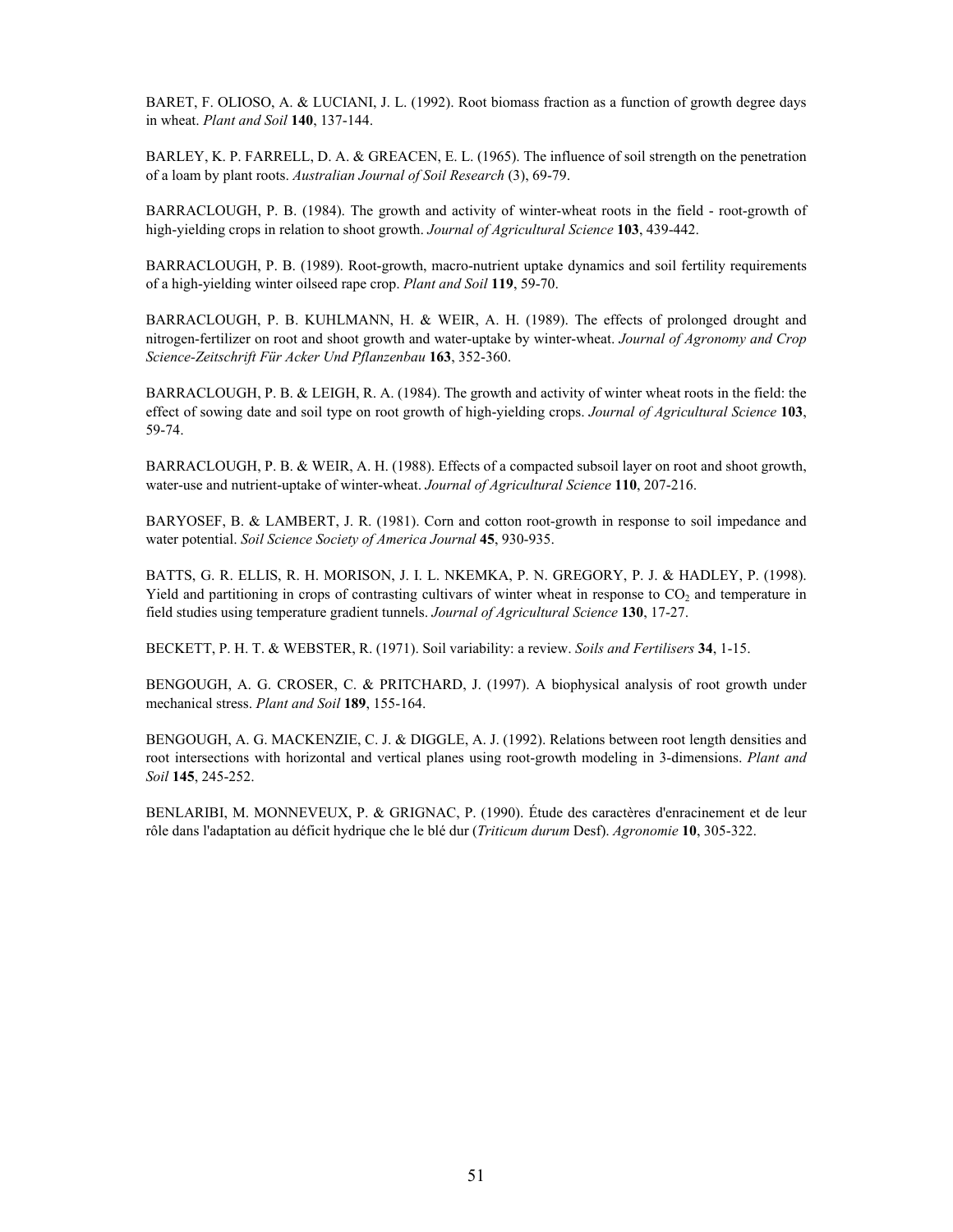BHAT, K. K. S. & NYE, P. H. (1974). Diffusion of phosphate to plant roots in soil. II. Uptake along the roots at different times and the effect of different levels of phosphorus. *Plant and Soil* **41**, 365-382.

BINGHAM, I. J. (1995). A comparison of the dynamics of root-growth and biomass partitioning in wild oat (*Avena fatua* L) and spring wheat. *Weed Research* **35**, 57-66.

BINGHAM, I. J. BLACKWOOD, J. M. & STEVENSON, E. A. (1997). Site, scale and time-course for adjustments in lateral root initiation in wheat following changes in C and N supply. *Annals of Botany* **80**, 97- 106.

BINGHAM, I. J. BLACKWOOD, J. M. & STEVENSON, E. A. (1998). Relationship between tissue sugar content, phloem import and lateral root initiation in wheat. *Physiologia Plantarum* **103**, 107-113.

BINGHAM, I. J. PANICO, A. & STEVENSON, E. A. (1996). Extension rate and respiratory activity in the growth zone of wheat roots: time-course for adjustments after defoliation. *Physiologia Plantarum* **98**, 201-209.

BINGHAM, I. J. & STEVENSON, E. A. (1993). Control of root-growth - effects of carbohydrates on the extension, branching and rate of respiration of different fractions of wheat roots. *Physiologia Plantarum* **88**, 149-158.

BOIFFIN, J. MEYNARD, J. M. SEBILLOTTE, M. & CANEILL, J. (1982). Elaboration du rendement et fertilisation azotée du blé d'hiver en Champagne crayeuse. III. Influence des variations pédologiques; conséquences pour la conduite de la culture. *Agronomie* **2**, 417-428.

BOLINDER, M. A. ANGERS, D. A. & DUBUC, J. P. (1997). Estimating shoot to root ratios and annual carbon inputs in soils for cereal crops. *Agriculture Ecosystems and Environment* **63**, 61-66.

BOTHE, H. KÖRSGEN, H. LEHMACHER, T. & HUNDESHAGEN, B. (1992). Differential-effects of *Azospirillum*, auxin and combined nitrogen on the growth of the roots of wheat. *Symbiosis* **13**, 167-179.

BOWEN, H. D. (1981). Alleviating mechanical impedance. In *Modifying the Root Environment to Reduce Crop Stress* (Eds G. F. Arkin & H. M. Taylor), **ASAE monograph no.4**, 18-57. Michigan, USA.

BRAGG, P. L. RUBINO, P. HENDERSON, F. K. G. FIELDING, W. J. & CANNELL, R. Q. (1984). A comparison of the root and shoot growth of winter barley and winter wheat, and the effect of an early application of chlormequat. *Journal of Agricultural Science* **103**, 257-264.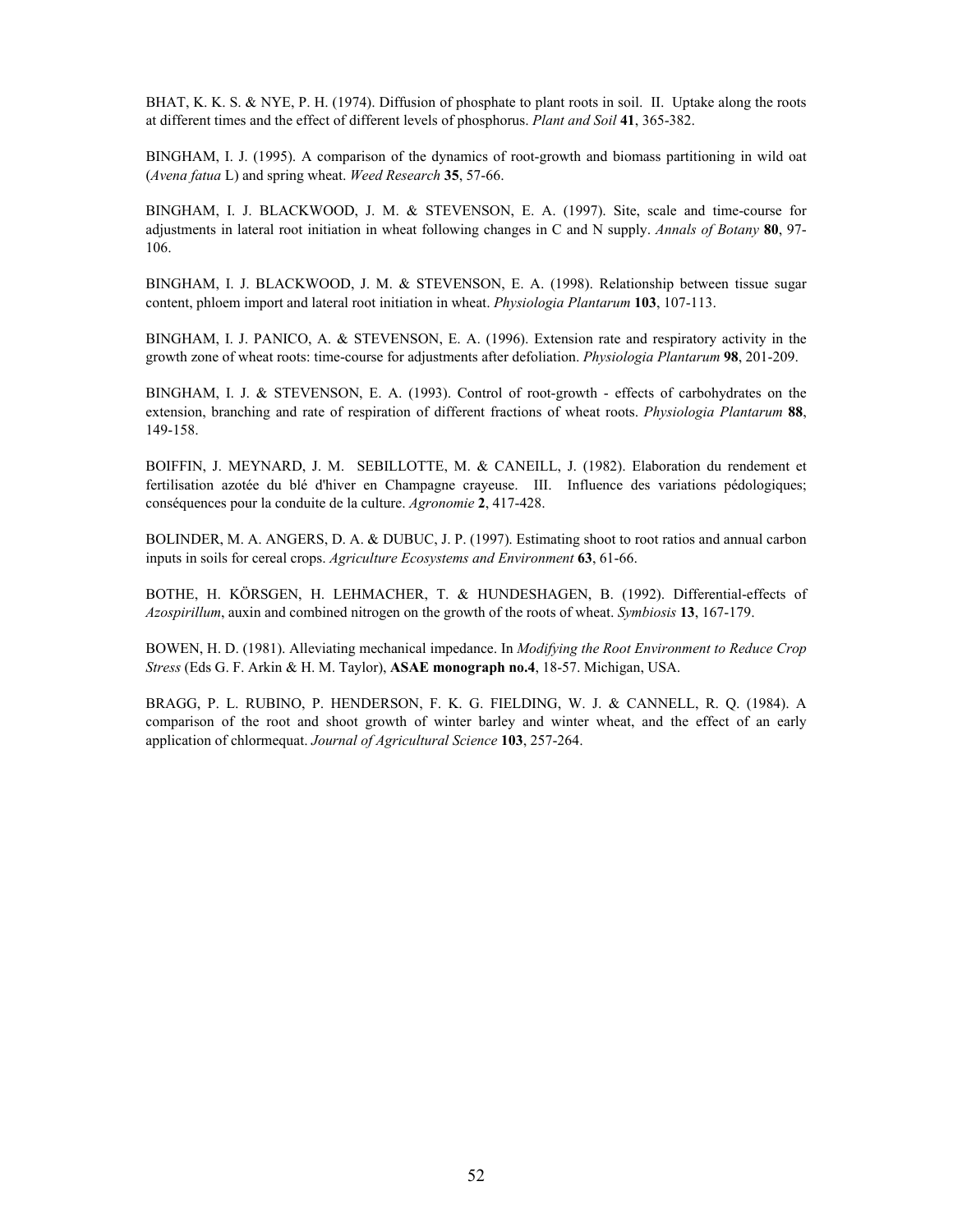BRAIM, M. A. CHANEY, K. & HODGSON, D. R. (1992). Effects of simplified cultivation on the growth and yield of spring barley on a sandy loam soil. II. soil physical-properties and root-growth, root-shoot relationships, inflow rates of nitrogen, water-use. *Soil and Tillage Research* **22**, 173-187.

BRISSON, N. MARY, B. RIPOCHE, D. JEUFFROY, M. H. RUGET, F. NICOULLAUD, B. GATE, P. DEVIENNE-BARRET, F. ANTONIOLETTI, R. DURR, C. RICHARD, G. BEAUDOIN, N. RECOUS, S. TAYOT, X. PLENET, D. CELLIER, P. MACHET, J.-M. MEYNARD, J. M. & DELÉCOLLE, R. (1998). STICS: a generic model for the simulation of crops and their water and nitrogen balances. I. Theory and parameterization applied to wheat and corn. *Agronomie* **18**, 311-346.

BRISTOW, K. L. CAMPBELL, G. S. & CALISSENDORF, C. (1984). The effect of texture on the resistance of water movement within the rhizosphere. *Soil Society America Journal* **48**, 266-270.

BROUWER, R. (1962). Distribution of dry matter in the plant. *Netherlands Journal of Agricultural Science* **10**, 361-376.

CANNELL, M. G. R. & DEWAR, R. C. (1994). Carbon allocation in trees: a review of concepts for modelling. *Advances in Ecological Research* **25**, 60-140.

CANNELL, R. Q. DAVIES, D. B. MACKNEY, D. & PIDGEON, J. D. (1978). The suitability of soils for sequential direct drilling of combine-harvested crops in Britain: a provisional classification. *Outlook on Agriculture* **9**, 306-316.

CLARKE, A.L. & BARLEY, K.P. (1968). The uptake of nitrogen from soils in relation to solute diffusion. *Aust. J. Soil Research* **6**, 75-92.

COLBACH, N. LUCAS, P. & MEYNARD, J. M. (1997). Influence of crop management on take-all development and disease cycles on winter wheat. *Phytopathology* **87**, 26-32.

CONWAY, T. J. TANS, P. WATERMAN, L. S. THONING, K. W. MASARIE, K. A. & GAMMON, R. M. (1988). Atmospheric carbon dioxide measurements in the remote global troposphere. *Tellus* **40B**, 81-115.

COWAN, I. R. (1965). Transport of water in the soil-plant-atmosphere system. *Journal of Applied Ecology* **2**, 221-239.

CRANSTOUN, D. A. S. & HOAD, S. P. (1997). A varietal approach to optimising the return on inputs in spring barley. *Aspects of Applied Biology 50, Optimising Cereal Inputs: Its Scientific Basis*, 53-59.

CROOK, M. J. & ENNOS, A. R. (1993). The mechanics of root lodging in winter-wheat, *Triticum aestivum*. *Journal of Experimental Botany* **44**, 1219-1224.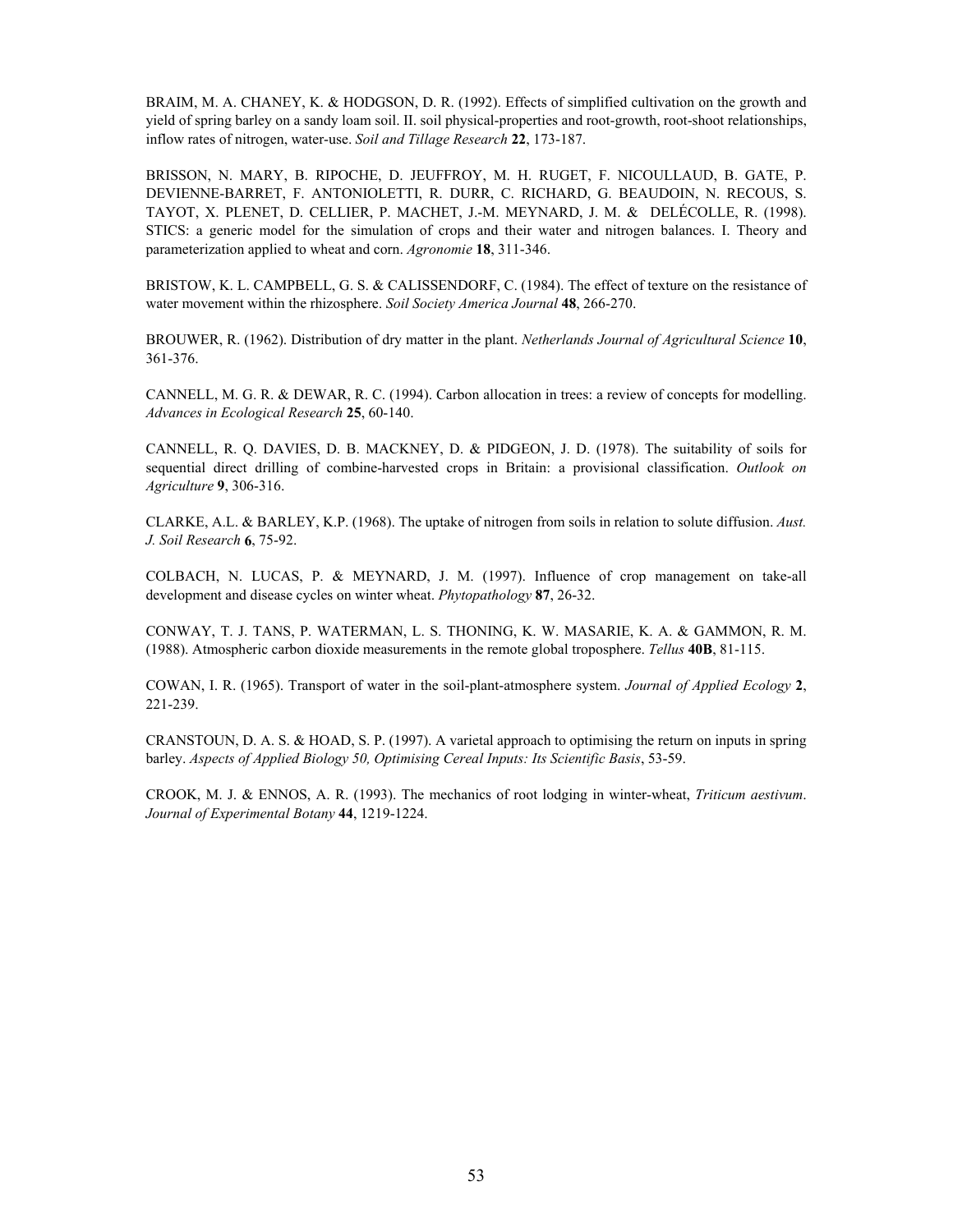CROOK, M. J. & ENNOS, A. R. (1995). The effect of nitrogen and growth-regulators on stem and root characteristics associated with lodging in 2 cultivars of winter-wheat. *Journal of Experimental Botany* **46**, 931- 938.

CROOK, M. J. ENNOS, A. R. & SELLERS, E. K. (1994). Structural development of the shoot and root systems of 2 winter-wheat cultivars, *Triticum aestivum* L. *Journal of Experimental Botany* **45**, 857-863.

DARRAH, P. (1998). Interactions between root exudates, mineral nutrition and plant growth. In *Inherent Variations in Plant Growth. Physiological Mechanisms and Ecological Consequences* (Eds H. Lambers, H. Poorter, & M. M. I. vanVuuren), 159-181. Backhuys Publishers, Leiden.

DAVIES, B. EAGLE, D. & FINNEY, B. (1972). *Soil Management*. Farming Press Limited, Ipswich, Suffolk.

DE RUIJTER, F. J. VENN, B. W. & VANOIJEN, M. (1996). A comparison of soil core sampling and minirhizotrons to quantify root development of field-grown potatoes. *Plant and Soil* **182**, 301-312.

DEMOTESMAINARD, S. & PELLERIN, S. (1992). Effect of mutual shading on the emergence of nodal roots and the root shoot ratio of maize. *Plant and Soil* **147**, 87-93.

DIB, T. A. & MONNEVEUX, P. (1992). Adaptation to drought and the concept of ideotypes in durum- wheat. I. Morphological traits of rooting. *Agronomie* **12**, 371-379.

DOWDELL, R. J. (1982). Fate of nitrogen applied to agricultural crops with particular reference to denitrification. *Philosophical Transactions of the Royal Society Series B* **296**, 363-373.

DROOGERS, P. VANDERMEER, F. B. W. & BOUMA, J. (1997). Water accessibility to plant roots in different soil structures occurring in the same soil type. *Plant and Soil* **188**, 83-91.

DYSON, P. W. (1986). Timing of nitrogen uptake. *Annual Report of the Macaulay Institute for Soil Research for 1985* , 138-139.

EASSON, D. L. PICKLES, S. J. & WHITE, E. M. (1995). A study of the tensile force required to pull wheat roots from soil. *Annals of Applied Biology* **127**, 363-373.

EASSON, D. L. WHITE, E. M. & PICKLES, S. J. (1993). The effects of weather, seed rate and cultivar on lodging and yield in winter wheat. *Journal of Agricultural Science* **121**, 145-156.

EAVIS, W. (1972). Soil physical conditions affecting seedling root growth. I. Mechanical impedance, aeration, and moisture availability as influenced by bulk density and moisture levels in a sandy loam soil. *Plant and Soil* **36**, 613-622.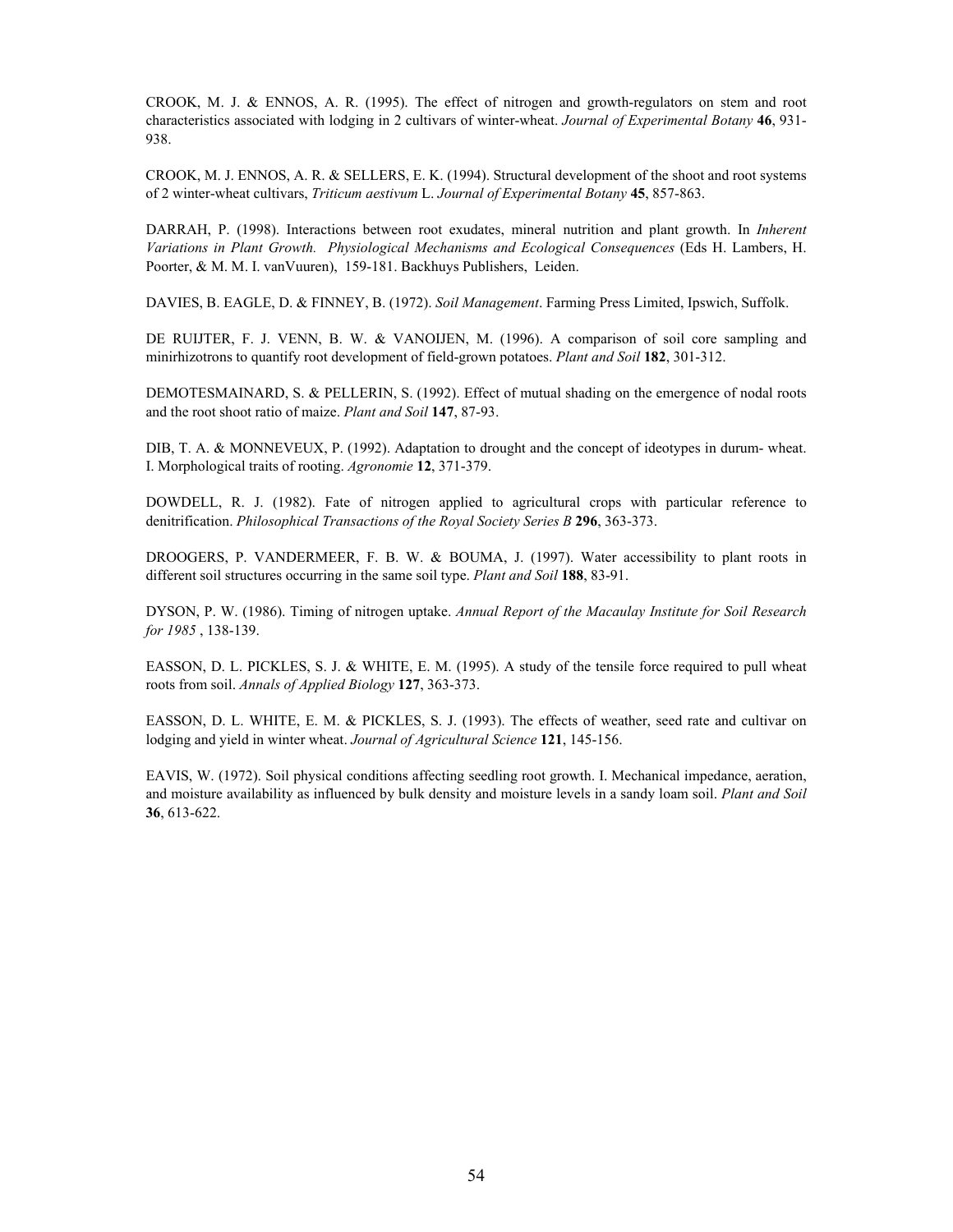EHLERS, W. KHOSLA, B. K. KOPKE, U. STULPNAGEL, R. BOHM, W. & BAEUMER, K. (1980). Tillage effects on root development, water-uptake and growth of oats. *Soil and Tillage Research* **1**, 19-34.

EHLERS, W. KOPKE, U. HESSE, F. & BOHM, W. (1983). Penetration resistance and root-growth of *oats* in tilled and untilled loess soil. *Soil and Tillage Research* **3**, 261-275.

ELLIS, F. B. (1979). Roots and their function in the soil. *The Yield of cereals*, 3-5. National Agricultural Centre, Stoneleigh.

ENNOS, A. R. (1991). The mechanics of anchorage in wheat *Triticum aestivum* L. I. The anchorage of wheat seedlings. *Journal of Experimental Botany* **42**, 1601-1606.

ENNOS, A. R. (1991). The mechanics of anchorage in wheat *Triticum aestivum* L. II. Anchorage of mature wheat against lodging. *Journal of Experimental Botany* **42**, 1607-1613.

FEIL, B. & GEISLER, G. (1988). Root-growth of seedlings of old and new winter-wheat cultivars and a spelt wheat at varying levels of nitrogen. *Zeitschrift für Acker und Pflanzenbau* **161**, 264-272.

FISCHER, R. A. & STAPPER, M. (1990). Genotype, sowing date and plant spacing influence on high yielding irrigated wheat in southern New South Wales. Potential yields and optimum flowering dates. *Australian Journal of Agricultural Research* **41**, 1043-1056.

FISHER, N. M. GOODERHAM, P. T. & INGRAM, J. (1975). The effect on the yields of barley and kale of soil conditions induced by cultivation at high moisture content. *Journal of Agricultural Science* **85**, 385-393.

FITTER, A.H. SELF, G.K. WOLFENDEN, J. VAN VUUREN, M.M.I. BROWN, T.K. WILLIAMSON, L. GRAVES, J.D. & ROBINSON, D. (1996). Root production and mortality under elevated atmospheric carbon dioxide. *Plant and Soil* **187**, 299-306.

FOEHSE, D. & JUNCK, A. (1983). Influence of phosphate and nitrate supply on root hair formation of rape, spinach and tomato plants. *Plant and Soil* **74**, 359-368.

FORDE, B.G. & CLARKSON, T. (1999). Nitrate and ammonium nutrition of plants: Physiological and molecular perspectives. *Advances in Botatanical Research* **30**, 1-90.

FOULKES, M. J. SYLVESTER-BRADLEY, R. & SCOTT, R. K. (1998). Evidence for differences between winter wheat cultivars in acquisition of soil mineral nitrogen and uptake and utilization of applied fertilizer nitrogen. *Journal of Agricultural Science* **130**, 29-44.

FRANCIS, P. E. (1981). *The Climate of the Agricultural Areas of Scotland*. Climatological Memorandum No. 108. Meteorological Office, Bracknell.

FRANCIS, P. E. & PIDGEON, J. D. (1982a). A model for estimating soil moisture deficits under cereal crops in Britain. 1. Development. *Journal of Agricultural Science* **98**, 651-661.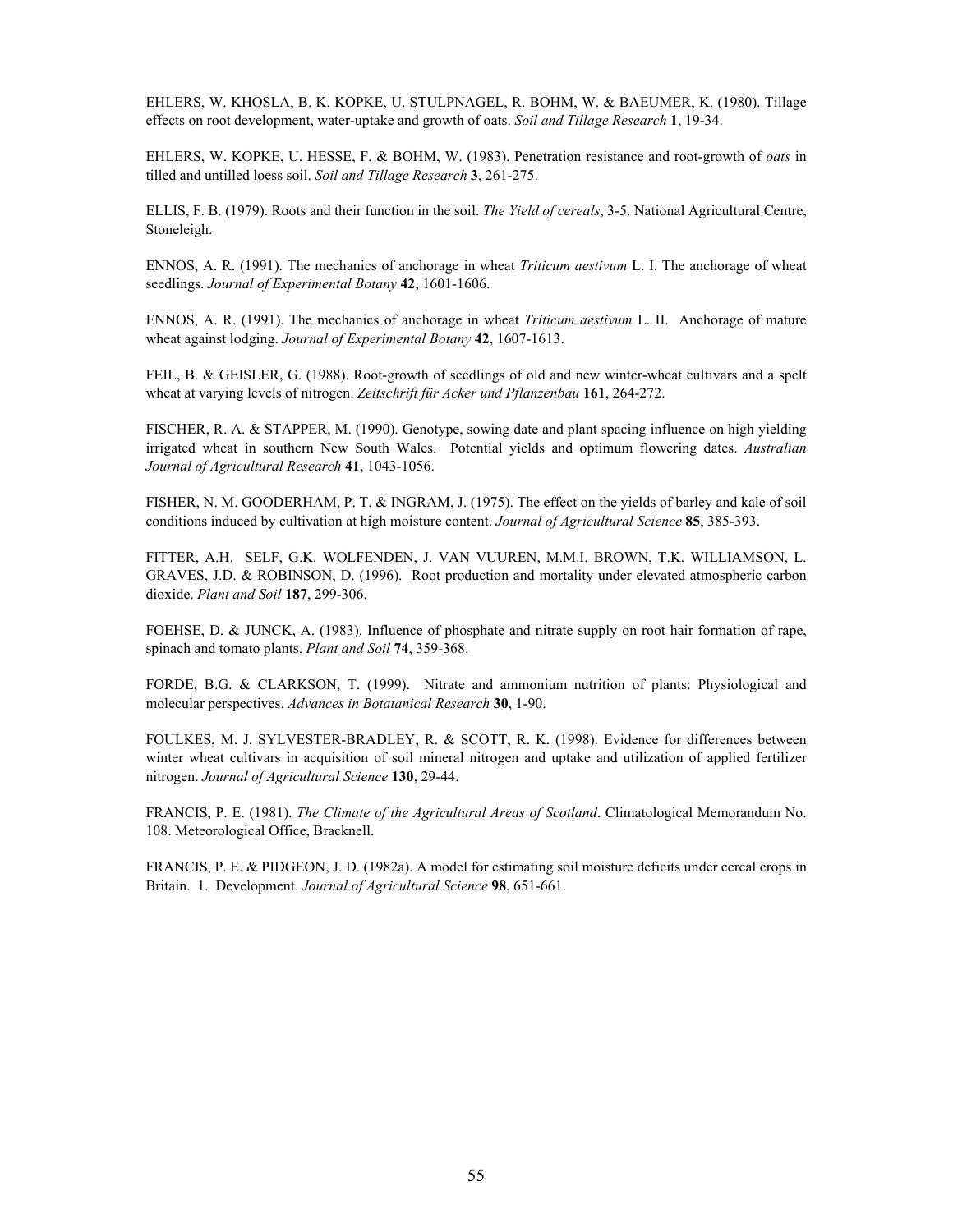FRANCIS, P. E. & PIDGEON, J. D. (1982b). A model for estimating soil moisture deficits under cereal crops in Britain. 2. Performance. *Journal of Agricultural Science* **98**, 663-678.

GAHOONIA, T. S. CARE, D. & NIELSEN, N. E. (1997). Root hairs and phosphorus acquisition of wheat and barley cultivars. *Plant and Soil* **191**, 181-188.

GALES, K. (1983). Yield variation of wheat and barley in Britain in relation to crop growth and soil conditions - a review. *Journal of Soil and Water Conservation* **34**, 1085-1104.

GALLAGHER, J. N. & BISCOE, P. V. (1978). A physiological analysis of cereal yield. II. Partitioning of dry matter. *Agricultural Progress* **53**, 51-70.

GAO, S. PAN, W. L. & KOENIG, R. T. (1998). Wheat root growth responses to enhanced ammonium supply. *Soil Science Society of America Journal* **62**, 1736-1740.

GARDNER, W. R. (1960). Dynamic aspects of water availability to plants. *Soil Science* **89**, 63-73.

GREACEN, E. L. & OH, J. S. (1972). Physics of root growth. *Nature New Biologist* **235**, 24-25.

GREEF, J. M. & KULLMANN, A. (1992). Effect of nitrate application on shoot and root development of wheat seedlings (*Triticum aestivum* L). *Zeitschrift Für Acker Und Pflanzenbau* **169**, 104-113.

GREGORY, P. J. (1994b). Resource capture by root networks. In *Resource Capture by Crops* (Eds J. L. Monteith, R. K. Scott, & M. H. Unsworth), 77-97. Nottingham University Press, Nottingham.

GREGORY, P. J. (1994a). Root Growth and Activity. Chapter 4A in *Physiology and Determination of Crop Yield*. American Society of Agronomy, Crop Science Society of America, Soil Science Society of America, Madison, WI.

GREGORY, P. J. & BROWN, S. C. (1989). Root growth, water use and yield of crops in dry environments: what characteristics are desirable? *Aspects of Applied Biology* **22**, 235-243.

GREGORY, P. J. MCGOWAN, M. BISCOE, P. V. & HUNTER, B. (1978). Water relations of winter wheat. 1. Growth of the root system. *Journal of Agricultural Science* **91**, 91-102.

GREGORY, P. J. PALTA, J. A. & BATTS, G. R. (1996). Root systems and root:mass ratio - carbon allocation under current and projected atmospheric conditions in arable crops. *Plant and Soil* **187**, 221 228.

GREGORY, P. J. SHEPHERD, K. D. & COOPER, P. J. (1984). Effects of fertilizer on root-growth and wateruse of barley in northern Syria. *Journal of Agricultural Science* **103**, 429 438.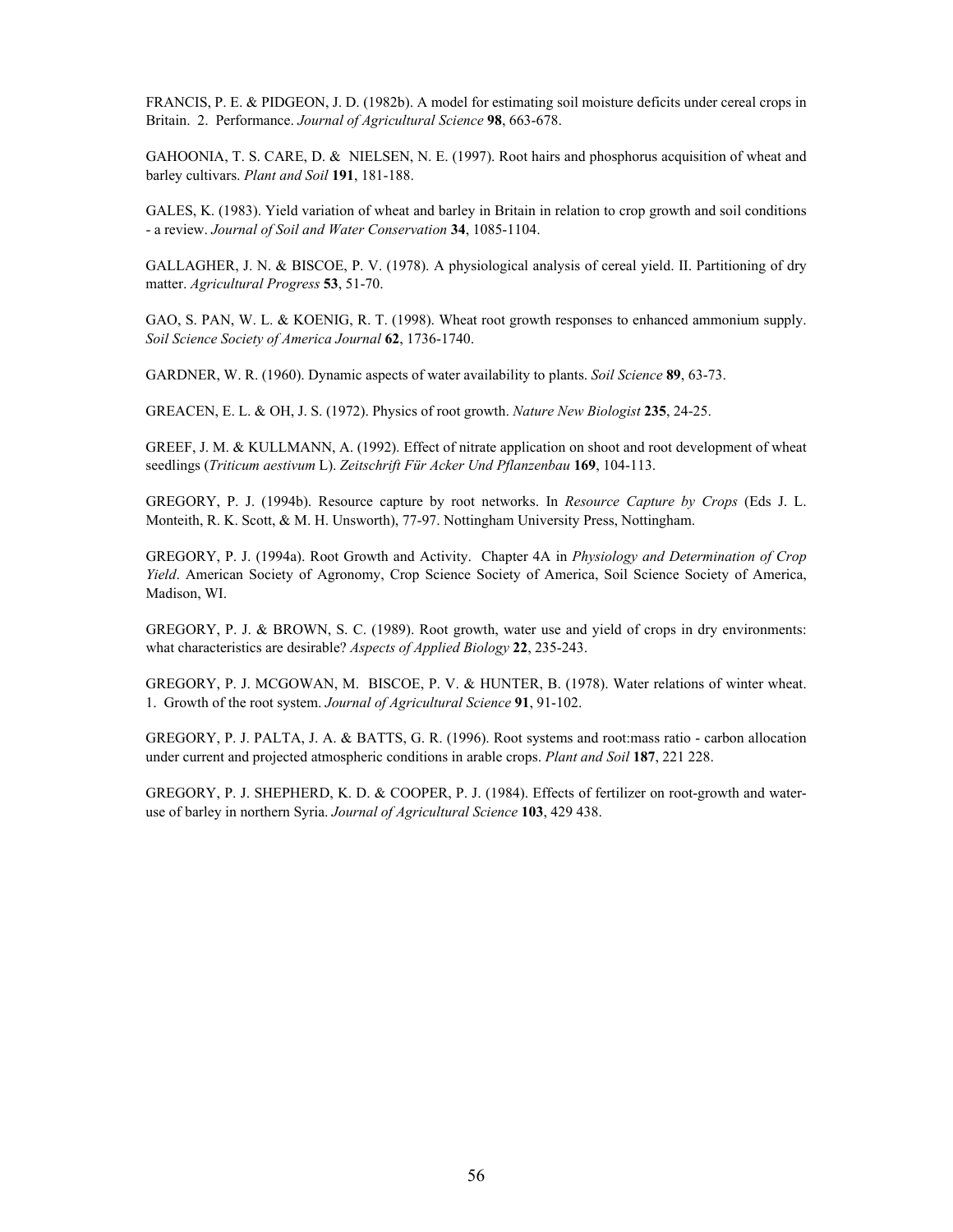HABERLE, J. (1993). The comparison of root-system, nutrient and water-uptake of two old and present Czech winter-wheat cultivars under different nitrogen-fertilization. *Rostlinna Vyroba* **39**, 851-863.

HABERLE, J. SVOBODA, P. & BLAHA, L. (1995). The comparison of shoot and root production in old and new cultivars of winter cereals. *Rostlinna Vyroba* **41**, 511-516.

HABERLE, J. SVOBODA, P. & KREJCOVÁ, J. (1997). Mineral nitrogen content in a soil profile and nitrogen accumulation in winter wheat crop. *Rostlinna Vyroba* **43**, 473-479.

HABERLE, J. SVOBODA, P. & RUZEK, P. (1996). Root length of winter wheat and the content of mineral nitrogen in soil profile. *Rostlinna Vyroba* **42**, 193-197.

HAKANSSON, I. STENBERG, M. & RYDBERG, T. (1998). Long-term experiments with different depths of mouldboard ploughing in Sweden. *Soil and Tillage Research* **46**, 209-223.

HAKANSSON, I. (1990). A method for characterising the state of compactness of the plough layer. *Soil and Tillage Research* **16**, 105-120.

HAKANSSON, I. GRATH, T. & OLSEN, H. J. (1996). Influence of machinery traffic in Swedish farm fields on penetration resistance in the subsoil. *Swedish Journal of Agricultural Research* **26** , 181-187.

HAMBLIN, A. P. TENNANT, D. & PERRY, M. W. (1990). The cost of stress: Dry matter partitioning changes with seasonal supply of water and nitrogen to dryland wheat. *Plant and Soil* **122**, 47-58.

HANSSON, A. C. & ANDREN, O. (1987). Root dynamics in barley, lucerne and meadow fescue investigated with a mini-rhizotron technique. *Plant and Soil* **103**, 33-38.

HANSSON, A. C. STEEN, E. & ANDREN, O. (1992). Root-growth of daily irrigated and fertilized barley - Investigation with ingrowth cores, soil cores and minirhizotrons. *Swedish Journal of Agricultural Research* **22**, 141-152.

HETRICK, B. A. D. WILSON, G. W. T. & COX, T. S. (1993). Mycorrhizal dependence of modern wheat cultivars and ancestors - a synthesis. *Canadian Journal of Botany* **71**, 512-518.

HETRICK, B. A. D. WILSON, G. W. T. & TODD, T. C. (1996). Mycorrhizal response in wheat cultivars: relationship to phosphorus. *Canadian Journal of Botany* **74**, 19-25.

HIBBERD, J. M. WHITBREAD, R. & FARRAR, J. F. (1996). Effect of 700  $\mu$ mol.mol<sup>-1</sup> CO<sub>2</sub> and infection with powdery mildew on the growth and carbon partitioning of barley. *New Phytologist* **134**, 309-315.

HORNBY, D. & BATEMAN, G.L. (1991). Take-all Disease of Cereals. HGCA Research Review No. 20, pp. 147.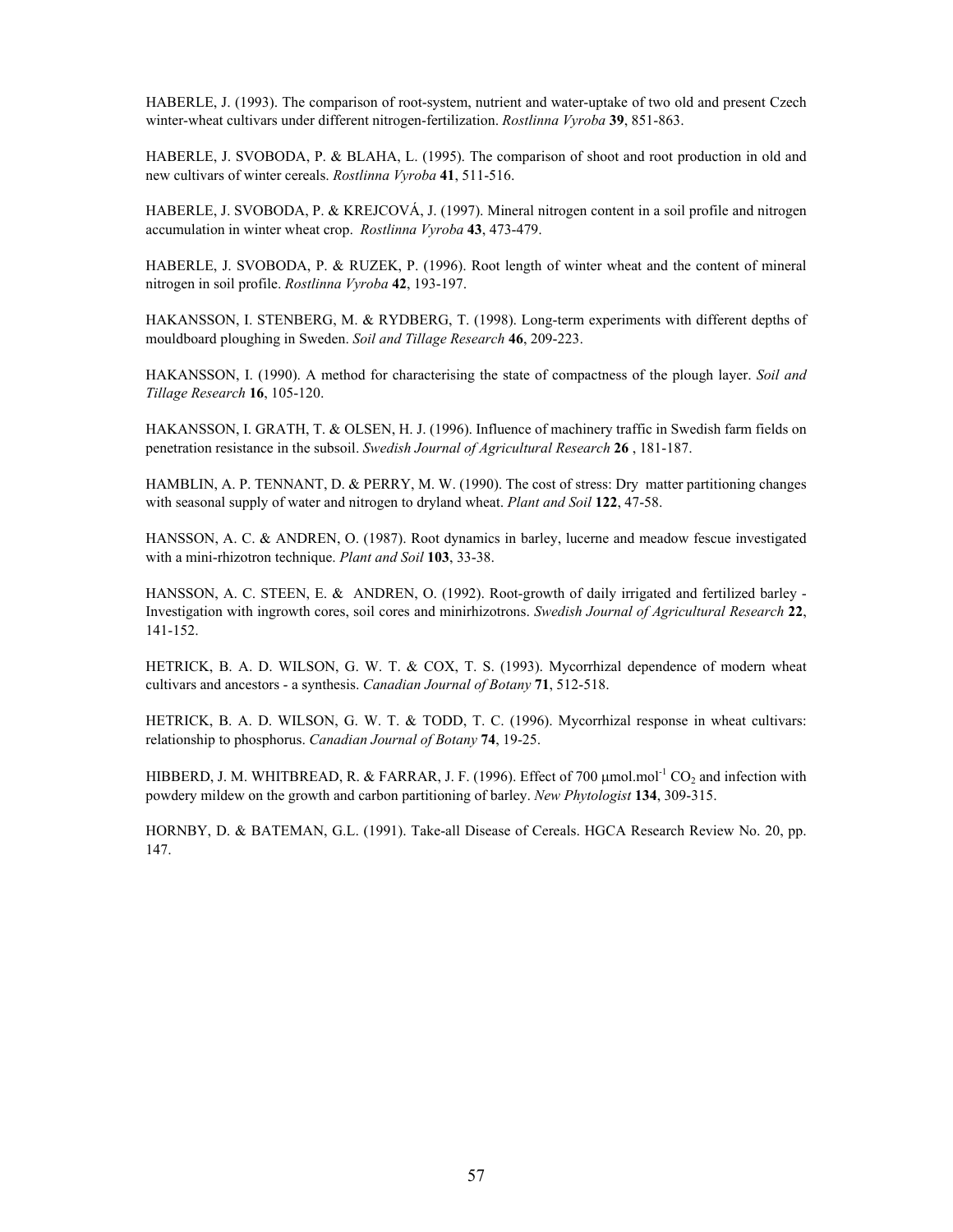HUANG, B. R. JOHNSON, J. W. NESMITH, D. S. & BRIDGES, D. C. (1995). Nutrient accumulation and distribution of wheat genotypes in response to waterlogging and nutrient supply. *Plant and Soil* **173**, 47-54.

HULL, R. & WEBB, D. J. (1967). The effect of subsoiling and different levels of manuring on yields of cereals, lucerne and sugar beet. *Journal of Agricultural Science* **69**, 183-187.

HURD, E. A. (1968). Growth of roots of seven varieties of spring wheat at high and low moisture levels. *Agronomy Journal* **60**, 201-205.

HURD, E. A. (1974). Phenotype and drought tolerance in wheat. *Agricultural Meteorology* **14**, 39-55.

INGESTAD, T. & AGREN, G. I. (1992). Theories and methods on plant nutrition and growth. *Physiologia Plantarum* **84**, 177-184.

JOHNSON, J. W. & WILKINSON, R. E. (1992). Wheat growth-responses of cultivars to  $H^+$  concentration. *Plant and Soil* **146**, 55-59.

JORDAN, M. O. (1992). Can rhizotrons be used for the study of corn (*Zea mays* L) root ramification? *Agronomie* **12**, 3-14.

KAGE, H. & EHLERS, W. (1996). Does transport of water to the roots limit water uptake of field crops? *Zeitschrift für Pflanzenernahrung und Bodenkunde* **159**, 583-590.

KATTERER, T. HANSSON, A. C. & ANDREN, O. (1993). Wheat root biomass and nitrogen dynamics effects of daily irrigation and fertilization. *Plant and Soil* **151**, 21 30.

KEITA, S. & STEFFENS, D. (1989). Influence of soil structure on root-growth and P uptake of spring wheat. *Zeitschrift Für Pflanzenernahrung Und Bodenkunde* **152**, 345-351.

KHALDOUN, A. CHERY, J. & MONNEVEUX, P. (1990). Étude des caractères d'enracinement et de leur rôle dans l'adaptation au déficit hydrique chez l'orge (*Hordeum vulgare* L). *Agronomie* **10**, 369-379.

KIRBY, E. J. M. (1993). Effect of sowing depth on seedling emergence, growth and development in barley and wheat. *Field Crops Research* **35**, 101-111.

KIRBY, E. J. M. & RACKHAM, O. (1971). A note on the root growth of barley. *Journal of Applied Ecology* **8**, 919-924.

KIRKEGAARD, J. A. MUNNS, R. JAMES, R. A. GARDNER, P. A. & ANGUS, J. F. (1995). Reduced growth and yield of wheat with conservation cropping. II. Soil biological factors limit growth under direct drilling. *Australian Journal of Agricultural Research* **46**, 75 88.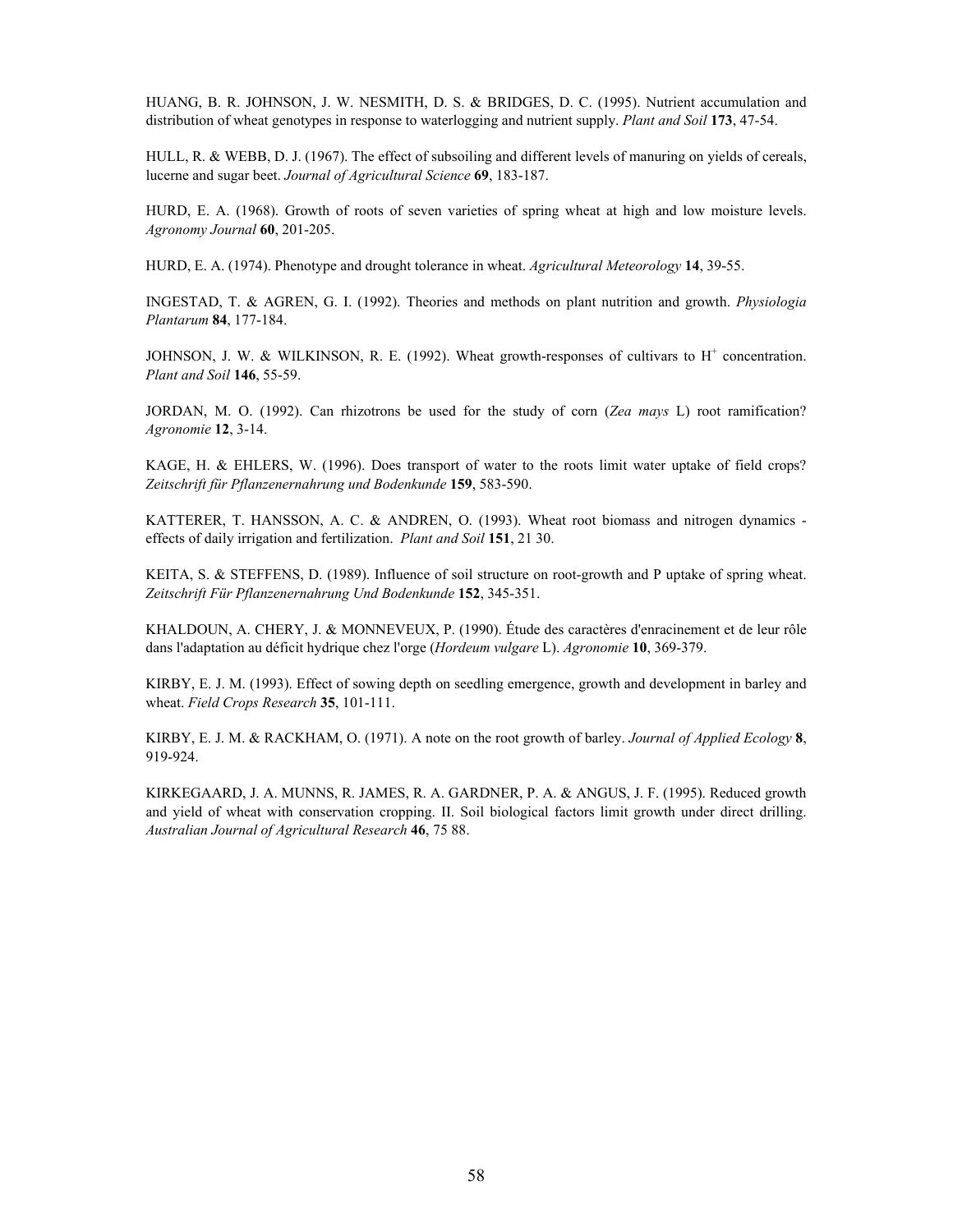KLEPPER, B. BELFORD, R. K. & RICKMAN, R. W. (1984). Root and shoot development in winter-wheat. *Agronomy Journal* **76**, 117 122.

KLIMANEK, E. M. (1990). Decomposition of roots of agricultural crops. *Archiv Für Acker Und Pflanzenbau Und Bodenkunde* **34**, 569 577.

KNOF, G. (1990). Estimation of cereal root weight using a radiometric method. *Archiv Für Acker Und Pflanzenbau Und Bodenkunde* **34**, 847 854.

KUCKE, M. SCHMID, H. & SPIESS, A. (1995). A comparison of four methods for measuring roots of field crops in three contrasting soils. *Plant and Soil* **172**, 63 71.

KUJIRA, Y. GROVE, J. H. & RONZELLI, P. (1994). Varietal differences of root systems in winter-wheat seedlings. *Japanese Journal of Crop Science* **63**, 524 530.

LAUDE, H. H. & PAULI, A. W. (1956). Influence on yield of lodging and other characteristics in winter wheat. *Agronomy Journal* **48** , 452 455.

LEON, J. & SCHWARZ, K. U. (1992). Description and application of a screening method to determine root morphology traits of cereal cultivars. *Zeitschrift Für Acker Und Pflanzenbau* **169**, 128 134.

LILJEROTH, E. KUIKMAN, P. & VANVEEN, J. A. (1994). Carbon translocation to the rhizosphere of maize and wheat and influence on the turnover of native soil organic-matter at different soil-nitrogen levels. *Plant and Soil* **161**, 233 240.

LIPIEC, J. HAKANSSON, I. TARKIEWICZ, S. & KOSSOWSKI, J. (1991). Soil physical-properties and growth of spring barley as related to the degree of compactness of two soils. *Soil and Tillage Research* **19**, 307 317.

MACDONALD, A. J. POULTON, P. R. POWLSON, D. S. & JENKINSON, D. S. (1997). Effects of season, soil type and cropping on recoveries, residues and losses of  $N^{15}$ -labelled fertilizer applied to arable crops in spring. *Journal of Agricultural Science* **129**, 125 154.

MADSEN, H. B. (1985). Distribution of spring barley roots in Danish soils of different texture and under different climatic conditions. *Plant and Soil* **88**, 31 43.

MAJDI, H. (1996). Root sampling methods - applications and limitations of the minirhizotron technique. *Plant and Soil* **185**, 255 258.

MARSCHNER, H. (1998). Role of root growth, arbuscular mycorrhiza, and root exudates for the efficiency in nutrient acquisition. *Field Crops Research* **56**, 203 207.

MARTIN, J. K. & KEMP, J. R. (1986). The measurement of C transfers within the rhizosphere of wheat grown in field plots. *Soil Biology and Biochemistry* **18**, 103 107.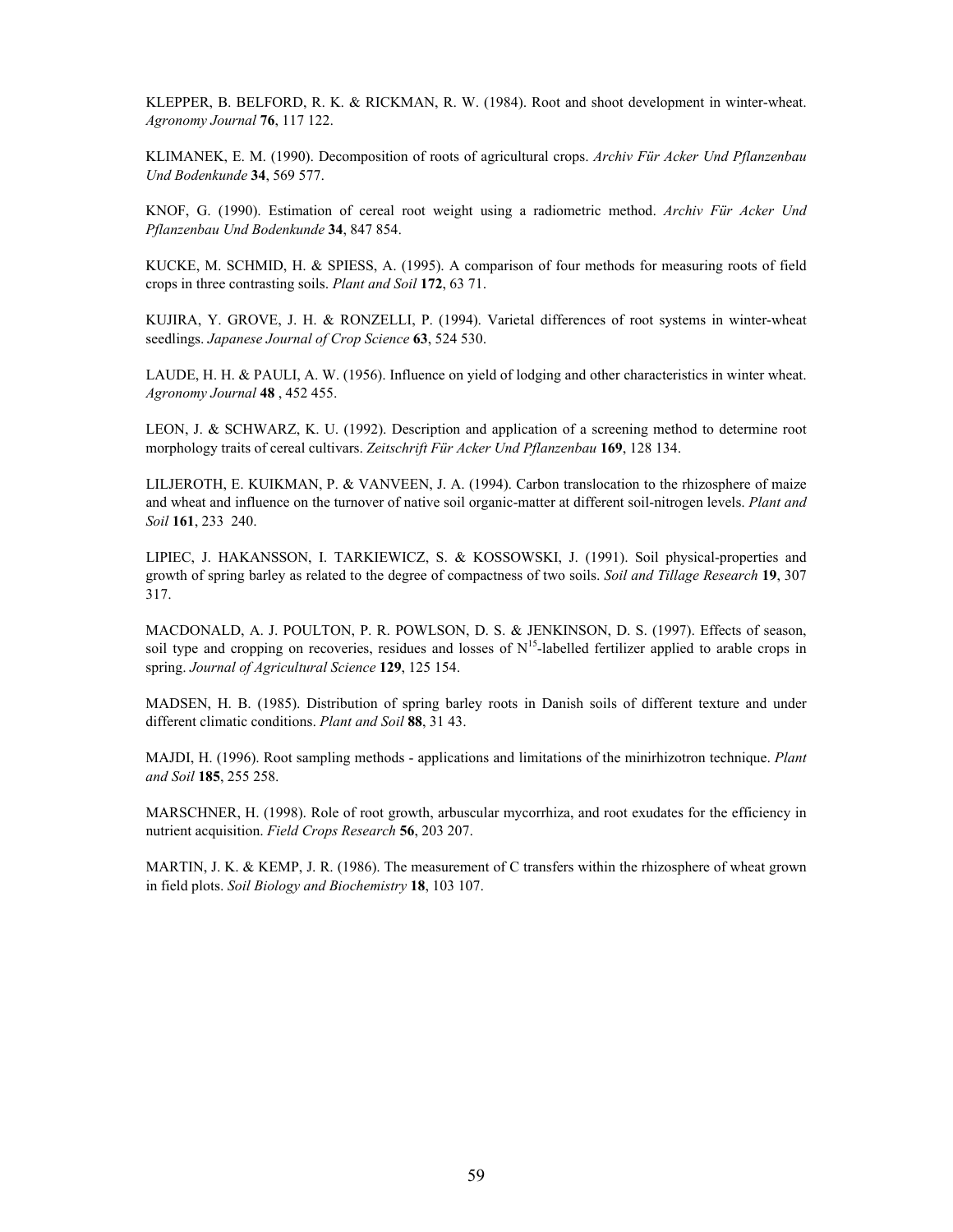MARTINO, D. L. & SHAYKEWICH, C. F. (1994). Root penetration profiles of wheat and barley as affected by soil penetration resistance in-field conditions. *Canadian Journal of Soil Science* **74**, 193 200.

MCDONALD, A. J. S. ERICSSON, T. & INGESTAD, T. (1991). Growth and nutrition of tree seedlings. Chapter 9 in *Physiology of Trees*. (Ed. A. S. Raghavendra), John Wiley & Sons, Inc., New York.

MCEWEN, J. & JOHNSTON, A. E. (1979). The effects of subsoiling and deep incorporation of P and K fertilisers on the yield and nutrient uptake of barley, potatoes, wheat and sugar beet grown in rotation. *Journal of Agricultural Science* **92**, 695 702.

MCGOWAN, M. BLANCH, P. GREGORY, P. J. & HAYCOCK, D. (1984). Water relations of winter wheat. 5. The root system and osmotic adjustment in relation to crop evaporation. *Journal of Agricultural Science* **102**, 415 425.

MIRREH, H. F. & KETCHESON, J. W. (1973). Influence of soil water matric potential and resistance to penetration on corn root elongation. *Canadian Journal of Soil Science* **53**, 383 388.

MOLZ, F. J. (1975). Potential distributions in the soil-root system. *Agronomy Journal* **67**, 726 729.

MOORBY, H. WHITE, R. E. & NYE, P. H. (1988). The influence of phosphate nutrition on  $H^+$  ion efflux from the roots of young rape plants. *Plant and Soil* **105**, 247 256.

MULDER, E. G. (1954). Effect of mineral nutrition on lodging in cereals. *Plant and Soil* **5**, 246 306.

NEWMAN, E. I. (1966). A method for estimating the total length of root in a sample. *Journal of Applied Ecology* **3**, 139 145.

NIELSEN, N. E. & SCHJORRING, J. K. (1983). Efficiency and kinetics of phosphorus uptake from soil by various barley genotypes. *Plant and Soil* **72**, 225 230.

NYE, P. H. (1992). Towards the quantitative control of crop production and quality. 3. Some recent developments in research into the root-soil interface. *Journal of Plant Nutrition* **15**, 1175 1192.

NYE, P. H. & TINKER, P. B. (1977). *Solute movement in the soil-root system*. Blackwell Scientific Publications, Oxford.

O'TOOLE, J. C. & BLAND, W. L. (1987). Genotypic variation in crop plant root systems. *Advances In Agronomy* **41**, 91 145.

PAGES, L. & BENGOUGH, A. G. (1997). Modelling minirhizotron observations to test experimental procedures. *Plant and Soil* **189**, 81 89.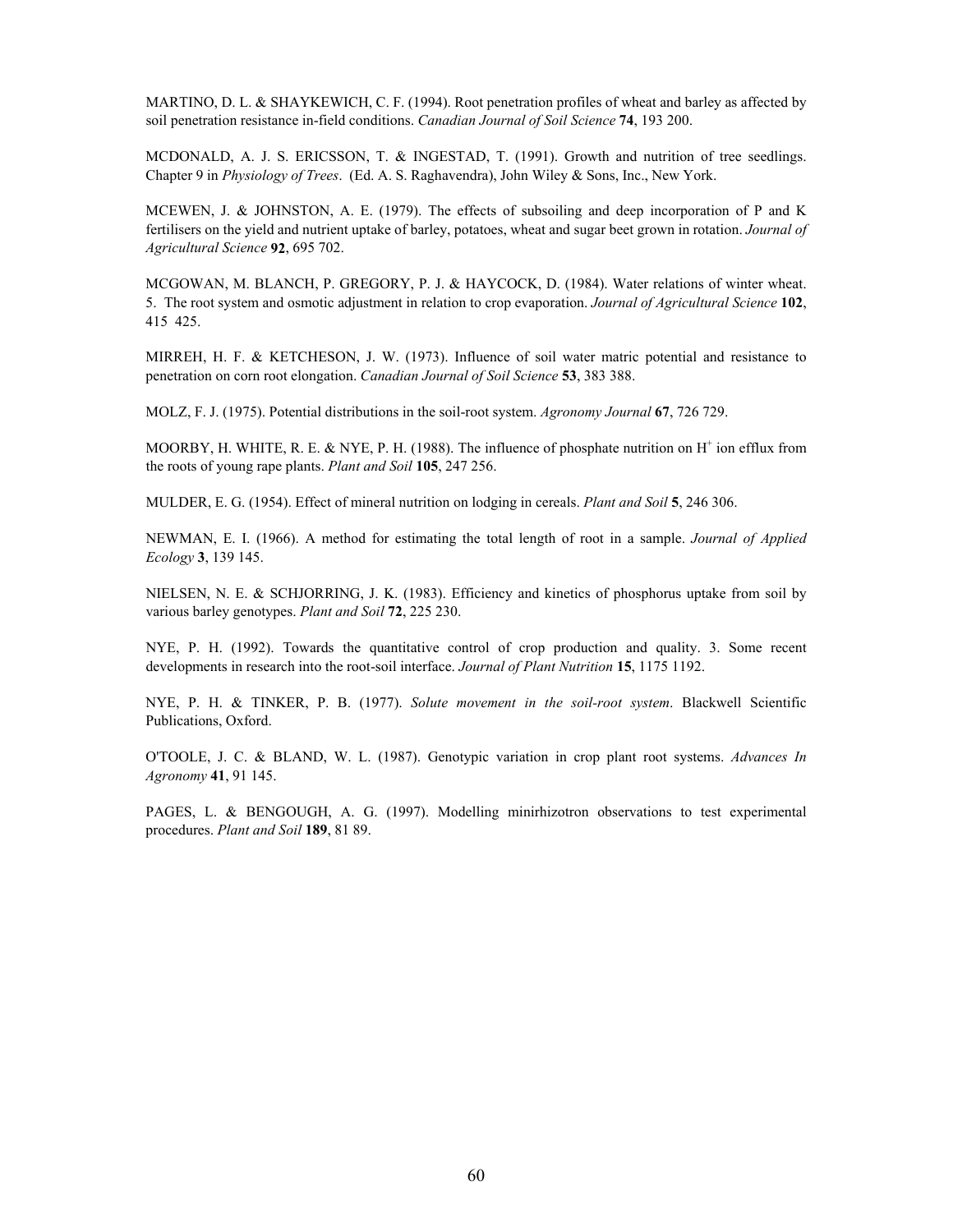PALTA, J. A. & GREGORY, P. J. (1997). Drought affects the fluxes of carbon to roots and soil in  $C^{13}$  pulselabelled plants of wheat. *Soil Biology and Biochemistry* **29**, 1395 1403.

PARKER, C. J. CARR, M. K. V. JARVIS, N. J. PUPLAMPU, B. O. & LEE, V. H. (1991). An evaluation of the minirhizotron technique for estimating root distribution in potatoes. *Journal of Agricultural Science* **116**, 341 350.

PARSONS, J. W. (1987). The nitrate problems in agriculture. *9th Tom Miller Memorial Lecture.North of Scotland College of Agriculture.Aberdeen* .

PASSIOURA, J. B. (1976). Physiology of grain yield in wheat growing on stored water. *Australian Journal of Plant Physiology* **3**, 559-565.

PASSIOURA, J.B. (1980). The transport of water from soils to shoot in wheat seedlings. *Journal of Experimental Botany* **31**, 333-345.

PASSIOURA, J. B. (1991). Soil structure and plant-growth. *Australian Journal of Soil Research* **29**, 717-728.

PASSIOURA, J. B. & STIRZAKER, R. J. (1993). Feedforward responses of plants to physically inhospitable soil. *International Crop Science* **I**, 715-719. Crop Science Society of America.

PEARSON, C. J. MANN, I. G. & ZHANG, Z. H. (1991). Changes in root-growth within successive wheat crops in a cropping cycle using minimum and conventional tillage. *Field Crops Research* **28**, 117 133.

PEZESHKI, S. R. (1994). Plant responses to flooding. In *Plant-Environment Interactions* (Ed. R. E. Wilkinson), 289 232. Marcel Dekker, New York.

PIETOLA, L. (1991). Effect of clay soil strength and structure on root penetration and crop yield. *Annales Agriculturae Fenniae* **30**, 345 358.

PINTHUS, M. J. (1973). Lodging in wheat, barley and oats; the phenomenon - its causes and preventive measures. *Advances In Agronomy* **25**, 209 263.

REID, J. B. & HUTCHINSON, B. (1986). Soil and plant resistances to water uptake by *Vicia faba*. *Plant and Soil* **92**, 431 441.

REYDELLET, I. LAURENT, F. OLIVER, R. SIBAND, P. & GANRY, F. (1997). Quantification by isotopic method of a rhizospheric effect on mineralization of nitrogen in an alfisol. *Comptes Rendus De L Academie Des Sciences Serie III - Sciences De La Vie* **320**, 843 847 .

RICHARDS, R. A. & PASSIOURA, J. B. (1989). A breeding program to decrease the diameter of the major xylem vessel in the seminal roots of wheat and its effect on grain yield in rainfed environments. *Australian Journal of Agricultural Research* **40**, 943 950.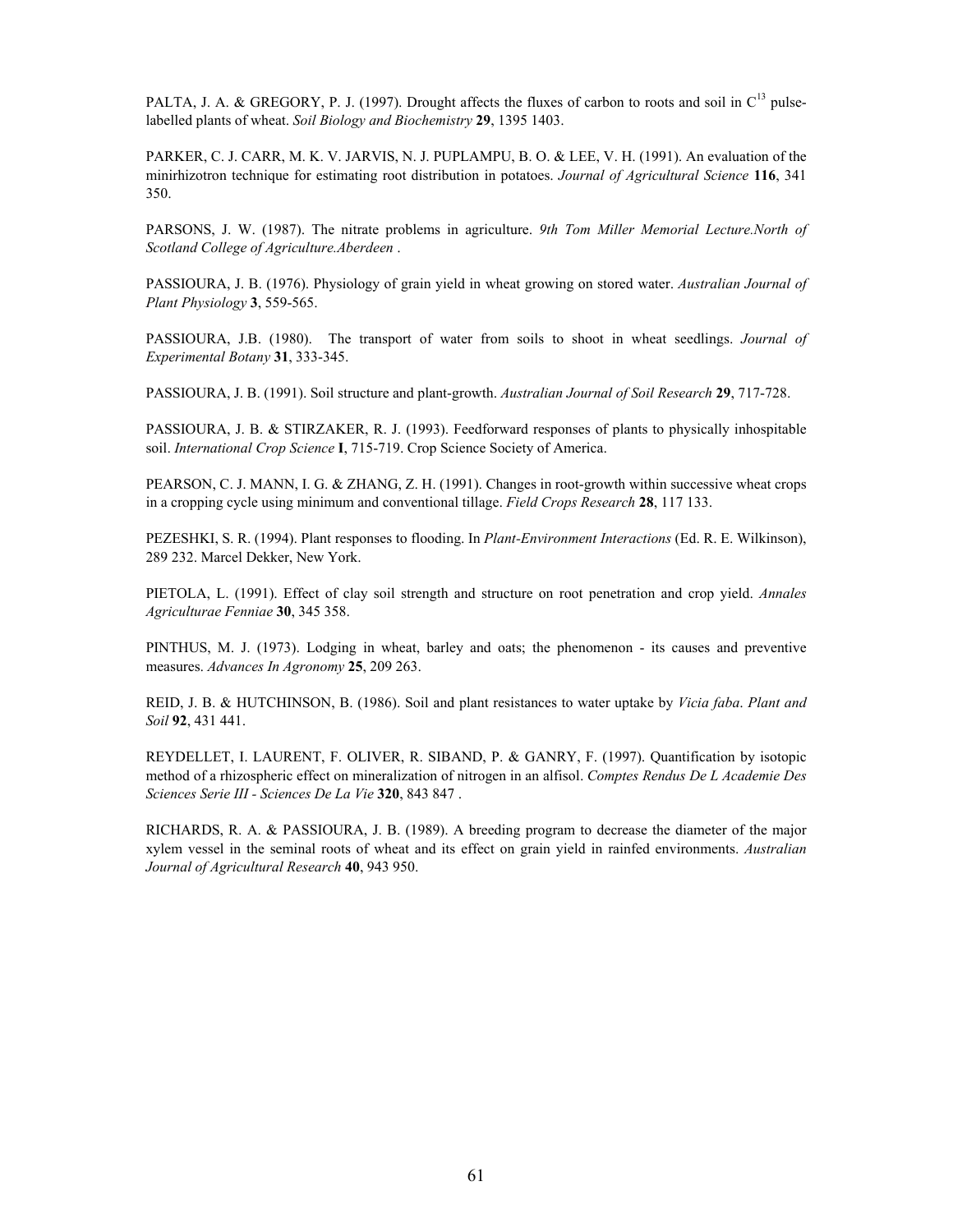ROBINSON, D. (1996). Resource capture by localized root proliferation: why do plants bother? *Annals of Botany* **77**, 179 185.

ROBINSON, D. LINEHAM, D. J. & CAUL, S. (1991). What limits nitrate uptake from soil? *Plant Cell and Environment* **14**, 77 85.

ROBINSON, D. LINEHAN, D. J. & GORDON, D. C. (1994). Capture of nitrate from soil by wheat in relation to root length, nitrogen inflow and availability. *New Phytologist* **128**, 297-305.

ROBINSON, D. & RORISON, I. H. (1983). Relationships between root morphology and nitrogen availability in a recent theoretical model describing nitrogen uptake from soil. *Plant Cell and Environment* **6**, 641-647.

ROBINSON, D. & VANVUUREN, M. M. I. (1998). Responses of wild plants to nutrient patches in relation to growth rate and life form. In *Inherent variation in plant growth. Physiological mechanisms and ecological consequences* (Eds H. Lambers, H. Poorter, & M. M. I. Van Vuuren), 237 257. Backhuys Publishers, Leiden.

ROBINSON, D. HODGE, A. GRIFFITHS, B.S. & FITTER, A.H. (1999). Plant root proliferation in nitrogenrich patches confers competitive advantage. Proceedings of the Royal Society, Series B **266**, 431-435.

ROGERS, H. H. & DAHLMAN, R. C. (1993). Crop Responses to CO<sub>2</sub> enrichment. *Vegetatio* 104/105, 117-131.

RÖMER, W. (1985). The influence of shoot and root-growth on the uptake of phosphorus in cereals. *Bodenkultur* **36**, 203 211.

RUSSELL, E. W. (1956). The effects of very deep ploughing and of subsoiling on crop yield. *Journal of Agricultural Science* **48**, 129 144.

RUSSELL, G. (1976). *Crop evaporation and soil water status*. PhD Thesis, University of Nottingham.

RUSSELL, R. S. (1977). *Plant Root Systems: Their Function and Interaction with the Soil*. McGraw-Hill, London.

RYSER, P. (1998). Intra- and interspecific variation in root length, root turnover and the underlying parameters. In *Inherent variation in plant growth. Physiological mechanisms and ecological consequences* (Eds H. Lambers, H. Poorter, & M. M. I. Van Vuuren), 441 465. Backhuys Publishers, Leiden.

SAINJU, U. M. SINGH, B. P. & WHITEHEAD, W. F. (1998). Cover crop distribution and its effect on soil nitrogen cycling. *Agronomy Journal* **90**, 511 518.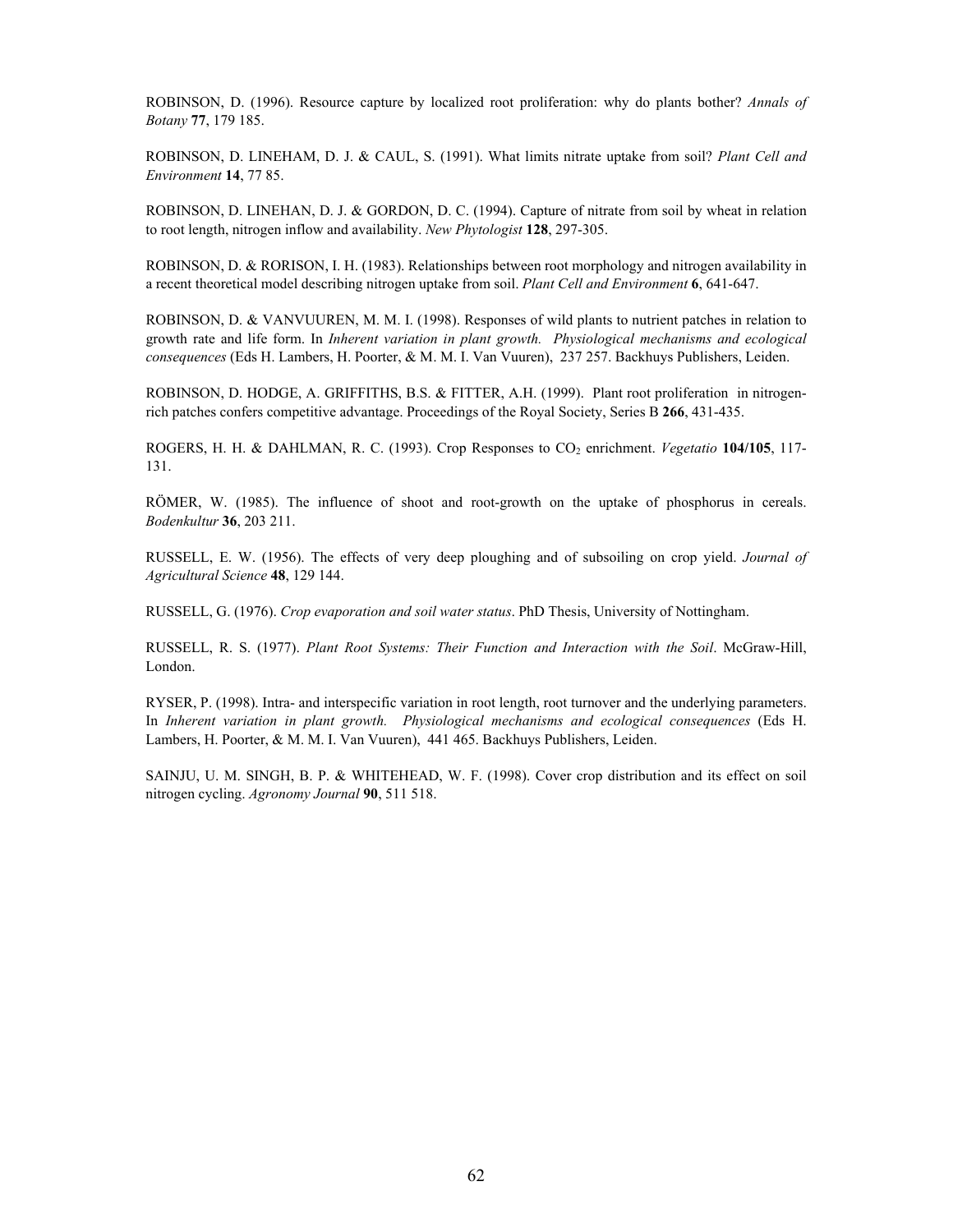SCHILLING, G. GRANSEE, A. DEUBEL, A. LEZOVIC, G. & RUPPEL, S. (1998). Phosphorus availability, root exudates, and microbial activity in the rhizosphere. *Zeitschrift Für Pflanzenernahrung Und Bodenkunde* **161**, 465 478.

SCHIPPER, J. (1996). Relation between pattern of development of wheat seedlings and growth rate of leaves, tillers and roots. *Zeitschrift Für Acker Und Pflanzenbau* **176**, 199 211.

SCHOONDERBEEK, D. & SCHOUTE, J. F. T. (1994). Root and root-soil contact of winter-wheat in relation to soil macroporosity. *Agriculture Ecosystems and Environment* **51**, 89 98.

SHARRATT, B. S. (1991). Shoot growth, root length density, and water-use of barley grown at different soil temperatures. *Agronomy Journal* **83**, 237 239.

SMITH, L. P. (1984). *The Agricultural Climate of England and Wales: Areal averages 1941-1970*. HMSO, London.

SMUKALSKI, M. & OBENAUF, S. (1990). Root-growth of winter-wheat under field conditions. *Archiv Für Acker Und Pflanzenbau Und Bodenkunde* **34**, 781 789.

STIRZAKER, R. J. PASSIOURA, J. B. & WILMS, Y. (1996). Soil structure and plant growth: impact of bulk density and biopores. *Plant and Soil* **185**, 151 162.

STOPPLER, H. KOLSCH, E. & VOGTMANN, H. (1991). Rooting patterns, biomass production, tillering, and yield formation of four winter-wheat cultivars in a low external input system. *Zeitschrift Für Acker Und Pflanzenbau* **166**, 24 39.

SWINNEN, J. (1994). Rhizodeposition and turnover of root-derived organic material in barley and wheat under conventional and integrated management. *Agriculture Ecosystems and Environment* **51**, 115 128.

SWINNEN, J. VAN VEEN, J. A. & MERCKX, R. (1995). Carbon Fluxes in the rhizosphere of winter wheat and spring barley in conventional versus integrated farming. *Soil Biology and Biochemistry* **27**, 811 820.

SYLVESTER-BRADLEY, R. (1993). Scope for more efficient use of nitrogen. *Soil Use and Management* **9**, 112 117.

TARDIEU, F. (1994). Growth and functioning of roots and of root systems subjected to soil compaction towards a system with multiple signalling. *Soil and Tillage Research* **30**, 217 243.

TARDIEU, F. & KATERJI, N. (1991). Plant-response to the soil-water reserve - consequences of the rootsystem environment. *Irrigation Science* **12**, 145 152.

TAYLOR, H. M. & RATLIFF, L. F. (1969). Root elongation rates of cotton and peanuts as a function of soil strength and soil water content. *Soil Science* **108**, 113 119.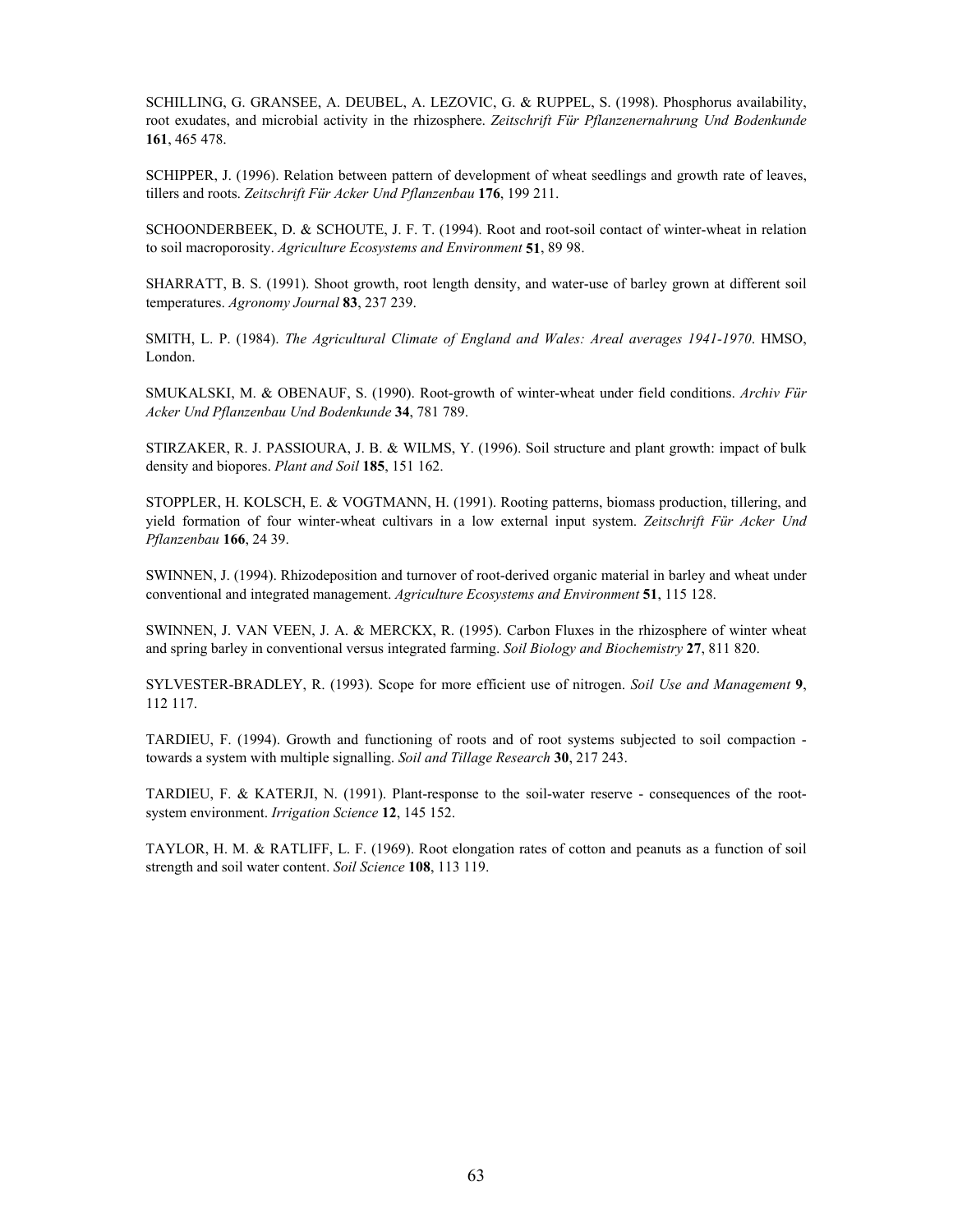UNGER, P. W. & KASPAR, T. C. (1994). Soil compaction and root-growth - a review. *Agronomy Journal* **86**, 759 766.

VARADE, S.B. STOLZY, L.H. & LETEY, J. (1970). Influence of temperature, light intensity and aeration on growth and root porosity of wheat (*Triticum aestivum*). *Agron. J*. **62**, 505-506.

VAN DE GEIJN, S. C. VOS, J. GROENWOLD, J. GOUDRIAAN, J. & LEFFELAAR, P. A. (1994). The Wageningen rhizolab - a facility to study soil-root-shoot-atmosphere interactions in crops. 1. Description of main functions. *Plant and Soil* **161**, 275 287.

VAN DEN BOOGAARD, R. ALEWIJNSE, D. VENEKLAAS, E. J. & LAMBERS, H. (1997). Growth and water-use efficiency of ten *Triticum aestivum* cultivars at different water availability in relation to allocation of biomass. *Plant Cell and Environment* **20**, 200 210.

VAN DEN BOOGAARD, R. DEBOER, M. VENEKLAAS, E. J. & LAMBERS, H. (1996). Relative growth rate, biomass allocation pattern and water use efficiency of three wheat cultivars during early ontogeny as dependent on water availability. *Physiologia Plantarum* **98**, 493 504.

VAN DEN BOOGAARD, R. GOUBITZ, S. VENEKLAAS, E. J. & LAMBERS, H. (1996). Carbon and nitrogen economy of four *Triticum aestivum* cultivars differing in relative growth rate and water use efficiency. *Plant Cell and Environment* **19**, 998 1004.

VAN NOORDWIJK, M. BROUWER, G. & HARMANNY, K. (1993). Concepts and methods for studying interactions of roots and soil structure. *Geoderma* **56**, 351 375.

VAN NOORDWIJK, M. BROUWER, G. KONING, H. MEIJBOOM, F. W. & GRZEBISZ, W. (1994). Production and decay of structural root material of winter-wheat and sugar-beet in conventional and integrated cropping systems. *Agriculture Ecosystems and Environment* **51**, 99 113.

VAN NOORDWIJK, M. & DE WILLIGEN, P. (1987). Agricultural concepts of roots: From morphogenetic to functional equilibrium between root and shoot growth. *Netherlands Journal of Agricultural Science* **35**, 487 496.

VAN NOORDWIJK, M. SCHOONDERBEEK, D. & KOOISTRA, M. J. (1992). Root-soil contact of fieldgrown winter wheat. *Geoderma* **56**, 277 286.

VAN NOORDWIJK, M. & VAN DE GEIJN, S. C. (1996). Root, shoot and soil parameters required for process-oriented models of crop growth limited by water or nutrients. *Plant and Soil* **183**, 1 25.

VAN VUUREN, M. M. I. ROBINSON, D. & GRIFFITHS, B. S. (1996). Nutrient inflow and root proliferation during the exploitation of a temporally and spatially discrete source of nitrogen in soil. *Plant and Soil* **178**, 185- 192.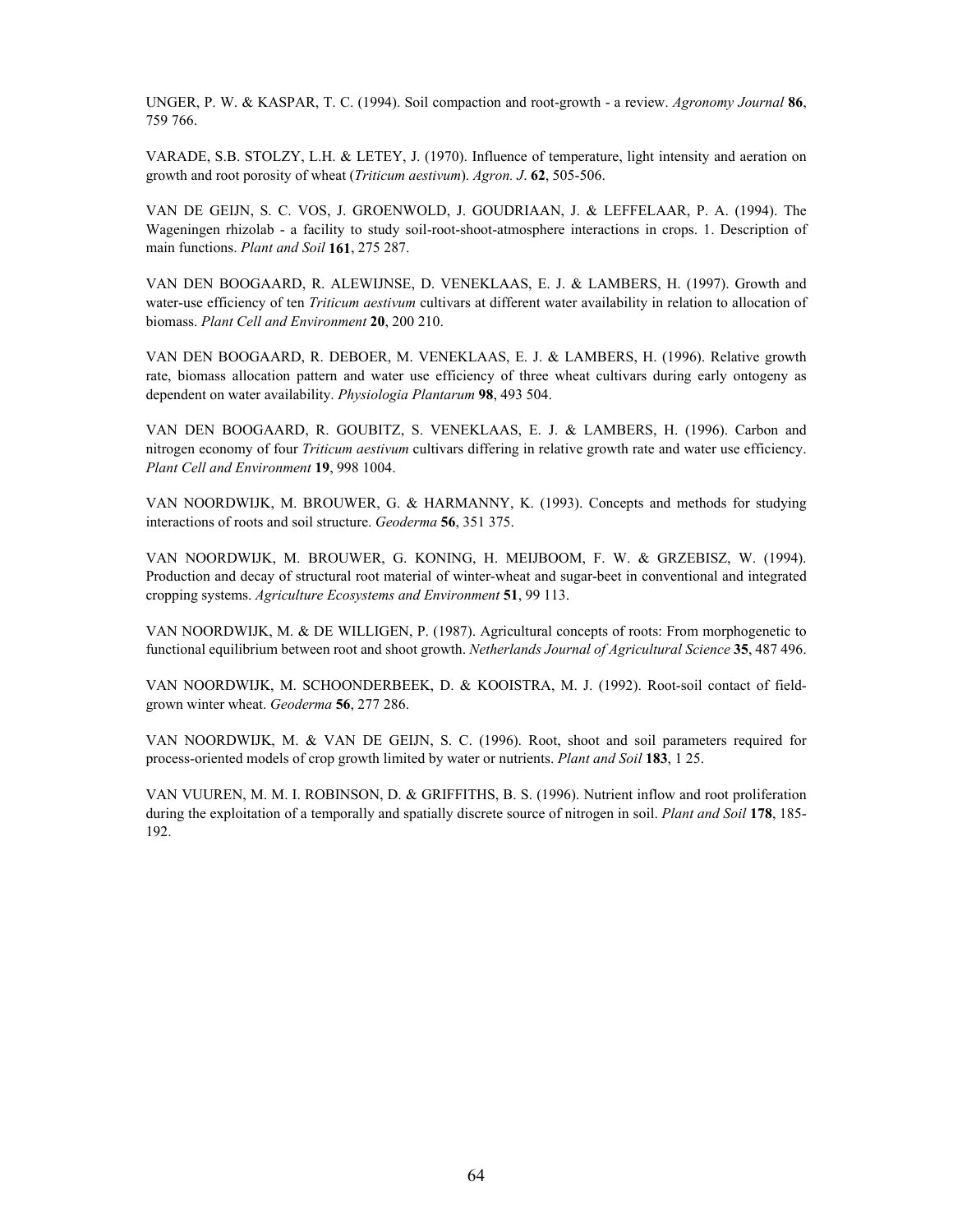VAN VUUREN, M.M.I. ROBINSON, D. FITTER, A.H. CHASALOW, S.D. WILLIAMSON, L. & RAVEN, J.A. (1997). Effects of elevated CO<sub>2</sub> and soil water availability on root biomass and root length, and N, P and K, uptake by wheat. *New Phytologist* **135**, 455-465.

VETTER, H. & SCHARAFAT, S. (1964). Die Wurzelverbreitung Landwirtschaftlicher Kulturpflanzen im Unterboden. *Zeitschrift für Acker und Pflanzenbau* **120**, 275-298.

VETTERLEIN, D. MARSCHNER, H. & HORN, R. (1993). Microtensiometer technique for in *situ* measurement of soil matric potential and root water extraction from a sandy soil. *Plant and Soil* **149**, 263-273.

WAHBI, A. & GREGORY, P. J. (1995). Growth and development of young roots of barley (*Hordeum vulgare* L) genotypes. *Annals of Botany* **75**, 533-539.

WEAVER, J. E. (1926). . McGraw-Hill Book Company, Inc., New York.

WEIBEL, R. O. & PENDLETON, J. W. (1964). Effect of artificial lodging on winter wheat grain yield and quality. *Agronomy Journal* **56**, 487-488.

WELBANK, P. J. GIBB, M. J. TAYLOR, P. J. & WILLIAMS, E. D. (1974). Root growth of cereal crops. *Rothamsted Experimental Station Report 1973, Part 2*, 26-66.

WELBANK, P. J. & WILLIAMS, E. D. (1968). Root growth of a barley crop estimated by sampling with portable powered soil-coring equipment. *Journal of Applied Ecology* **5**, 477-481.

WULFSOHN, D. GU, Y. WULFSOHN, A. & MOJLAJ, E. G. (1996). Statistical analysis of wheat root growth patterns under conventional and no-till systems. *Soil and Tillage Research* **38**, 1-16.

YOUNG, I. M. (1995). Variation in moisture contents between bulk soil and the rhizosheath of wheat (*Triticum aestivum* L cv wembley). *New Phytologist* **130**, 135-139.

ZENISCEVA, L. (1990). The importance of the root-system in adaptation of spring barley genotypes to the conditions of environment. *Rostlinna Vyroba* **36**, 937-945.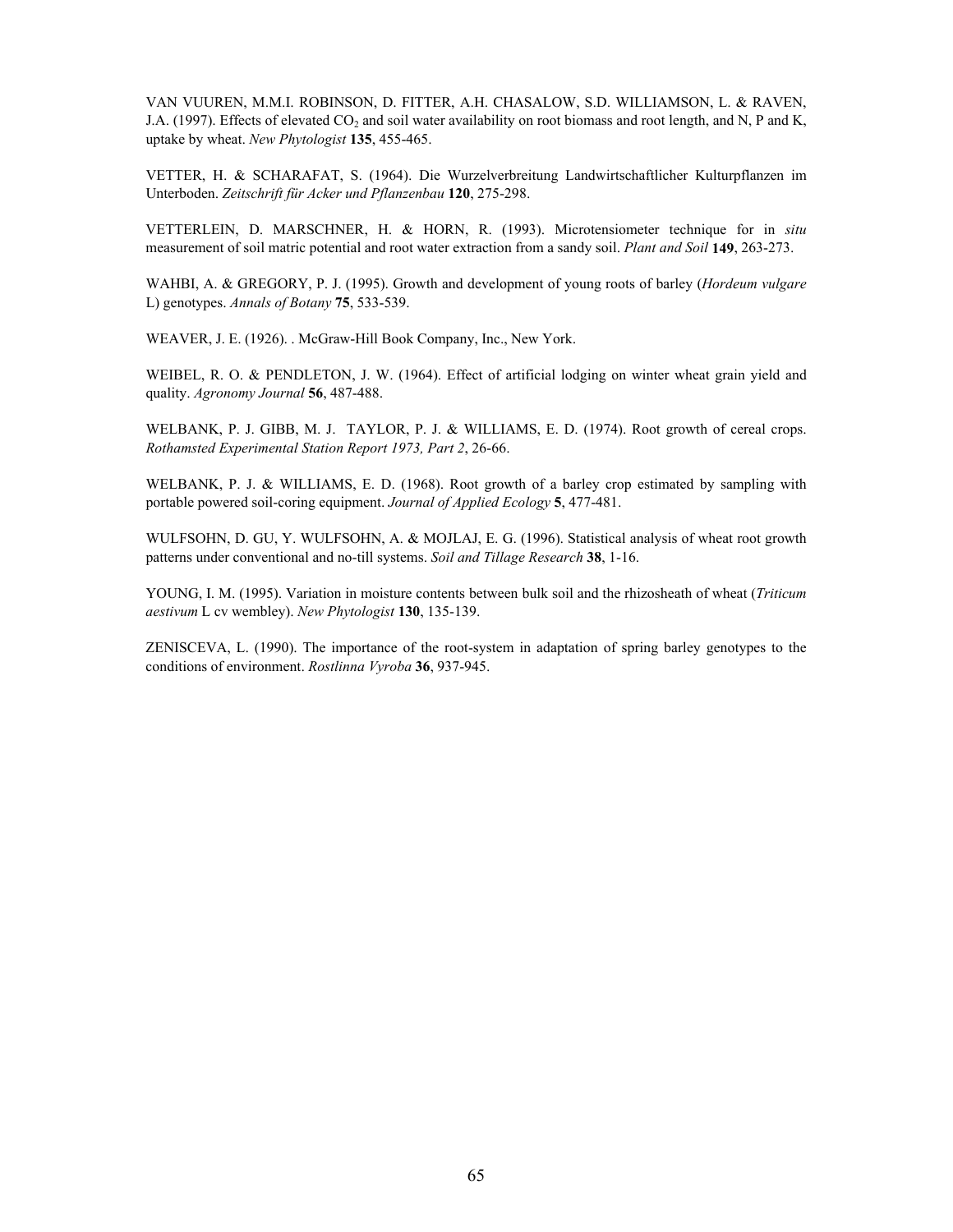#### **APPENDIX 1:**

#### **Digging a soil pit**

It is usually convenient to examine the soil after harvest. However, the soil must be moist and neither very dry nor very wet as these conditions give a misleading indication of soil structure. Several pits should be dug in representative parts of the field, avoiding headlands. The pits should be at least two feet (60 cm) deep although it is often advantageous to dig deeper as soil inevitably falls in from the side. They should be large enough for you to stand in. Once the pits have been dug you should take a thin spit of soil from the edge of the pit with a spade. Then, holding the spade horizontally, gently bump it on the ground to see how the soil breaks up. Danger signs are large angular clods or horizontal cracking into plates. This process may have to be repeated to cover the whole depth of interest. Note the depth of any compacted layer. The next thing to do is to use a penknife or builder's trowel to stick into one of the faces of the soil pit to test for compaction and remove any surface smeared by the digging. You are looking for any layers that feel firmer than the rest. Sometimes dragging the blade down the profile allows you to feel a compacted layer. Finally look for roots. The topsoil generally shows profuse rooting. In a well-structured soil, roots will be fairly frequent at a depth of two feet and, for a winter cereal, a few will reach four feet  $(1.2 \text{ m})$ . The key thing to watch out for is a sharp reduction in rooting with depth. Since most soils are rather variable it is important to dig several pits.